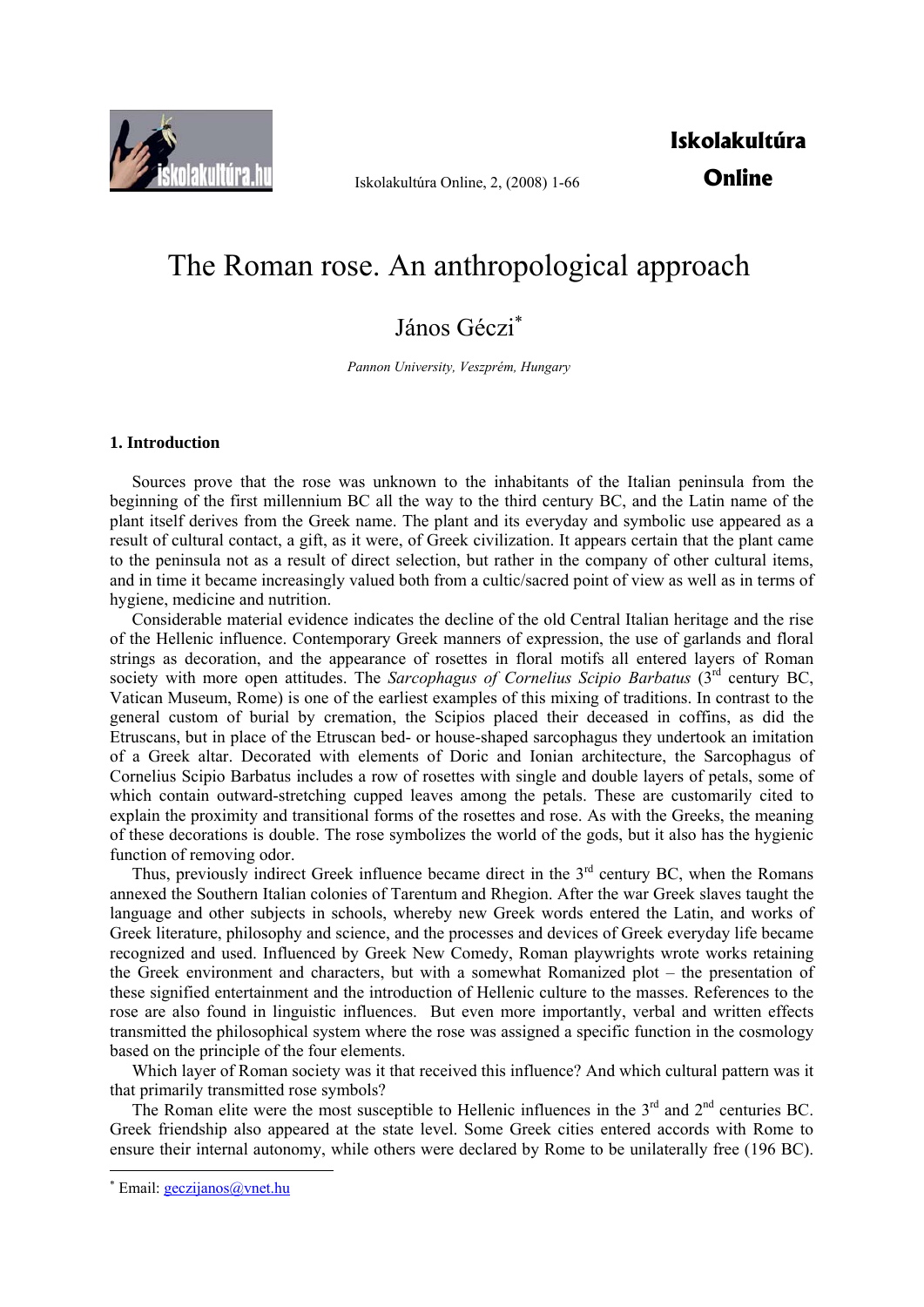In 167 BC Rome abolished the kingdom of Macedonia, and in 148 BC made it a Roman province. In 133 BC, with the extinction of the dynastic branch of the Kingdom of Pergamon, Asia Minor became a Roman province in accordance with the king's last will. The Greeks themselves also gave numerous signs of Roman friendship; for example, both peoples took part in the honoring of the Delphic Apollo. Many Greek gods were identified with Roman deities with similar qualities; one of the most important was Venus *qua* Aphrodite, with a very close association with the rose.

Oddly enough, Roman conquests contributed to the increased presence of Greek material culture in Italy: one of the forms of adoption of the magic/religious practices of conquered enemies was the relocation of the statues of their gods from occupied regions to Rome. With the accumulation in Italy of art objects and treasures from the intellectual centers of Magna Graecia, the independence of local decorative forms was replaced by a Mediterranean universality of shared taste. Objects on view in public squares, looted treasures displayed in triumphal parades, and figural depictions on statues and architecture all served to popularize and maintain the artistic vocabulary of the Empire, which was Latinized and incorporated into later Roman works. Architecture, painting, and sculpture (especially reliefs) offered an ornamental presence for rose depictions.

The Roman state's idea of service became more humane under Greek influence, at the same time that it offered models for Roman mythology, literature, philosophy and practice: although this also led to anti-Greek sentiment, society was unwilling to give up Greek achievements and knowledge, or their slaves. Some Roman authors wrote in Greek: Fabius Pictor and Cincius Alimentus in the 3<sup>rd</sup> to 2<sup>nd</sup> centuries BC, for example; the Emperor Marcus Aurelius also wrote *Meditations* in Greek in the 2nd century AD, as did fourth-century poet Claudius Claudianus with his work *Gigantomachia*. Nor did the earliest Latin Christian authors despise Greek, although they rejected elements of Greek – pagan – civilization less suited for the proper practice of their culture. Tertullianus, Lactantius, Hieronymus and Cassiodorus were all familiar with the ways of Greek science, while only a few – including Saint Gregory the Great – rejected the accumulated knowledge of the East. The attitude of the Church Fathers of Rome was similar to that of the population of the Empire: they preached simplicity in lifestyle and mentality, but they did not practice it – just as the patriarchs were unwilling to give up the joys offered by (Greek) knowledge, so were the citizens with life's other, often extreme, forms of luxury.

The spread of the rose as a plant and as a symbolic source in Roman culture and literature began with the integration of Greek mythological effects, and reached fullness with the annexation of Magna Graecia. The further spread and unification of universal and local Greek symbols was served by the fact that Latin was the language of the entire Roman Empire, and readers of literature had more access to the volumes and, beginning in the  $3<sup>rd</sup>$  and  $4<sup>th</sup>$  centuries, codexes (through copies of texts, and public and private libraries) than the elite of earlier culture had had. The use of the rose was promoted by the odd fact that, as Tamás Adamik expressed it, "the Romans generally made Stoic declarations, but lived in Epicurean fashion"; and this Epicureanism, rather unlike Hellenic philosophy, was also quite rich in hedonistic aspects.

#### *Plautus: Appearance of rose symbols linked to Venus*

Umbria, the birthplace of Titus Maccius Plautus (ca. 255/250 BC - 184 BC), was taken over by the Romans a few years before the comedy writer's birth. Plautus went from here to Rome, but virtually nothing else of his personal life is known. Of his prolific works, 21 *fabula palliata* have survived through selection by Varro; all are in Greek, by an author highly influential in the evolution of New Comedy, with Greek locations, characters and plots. Even the characters' customs, beliefs and clothes are largely Greek. The Latinization of the comedies derives from the insertion of topical elements and rustic slapstick, and from linguistic innovations – but none of this concealed the origin of the works. In comedies of romantic complications, the Greek origin is evident in the customs of Aphrodite worship, the conduct of the lovers, the feasts, the wedding celebrations, the fertility rituals, and the environment of the courtesans acting as servants of the goddess of love, despite the fact that the mythological figures have Latin names (Venus, Bacchus, etc.). Although in Hellenic culture this medium is abundant in rose references, in Plautus it is rather sparse. The rose appears on but two occasions as a qualifiable symbol. In *Asinaria (The Donkey Market)* and *Bacchides (The Two Bacchises)* –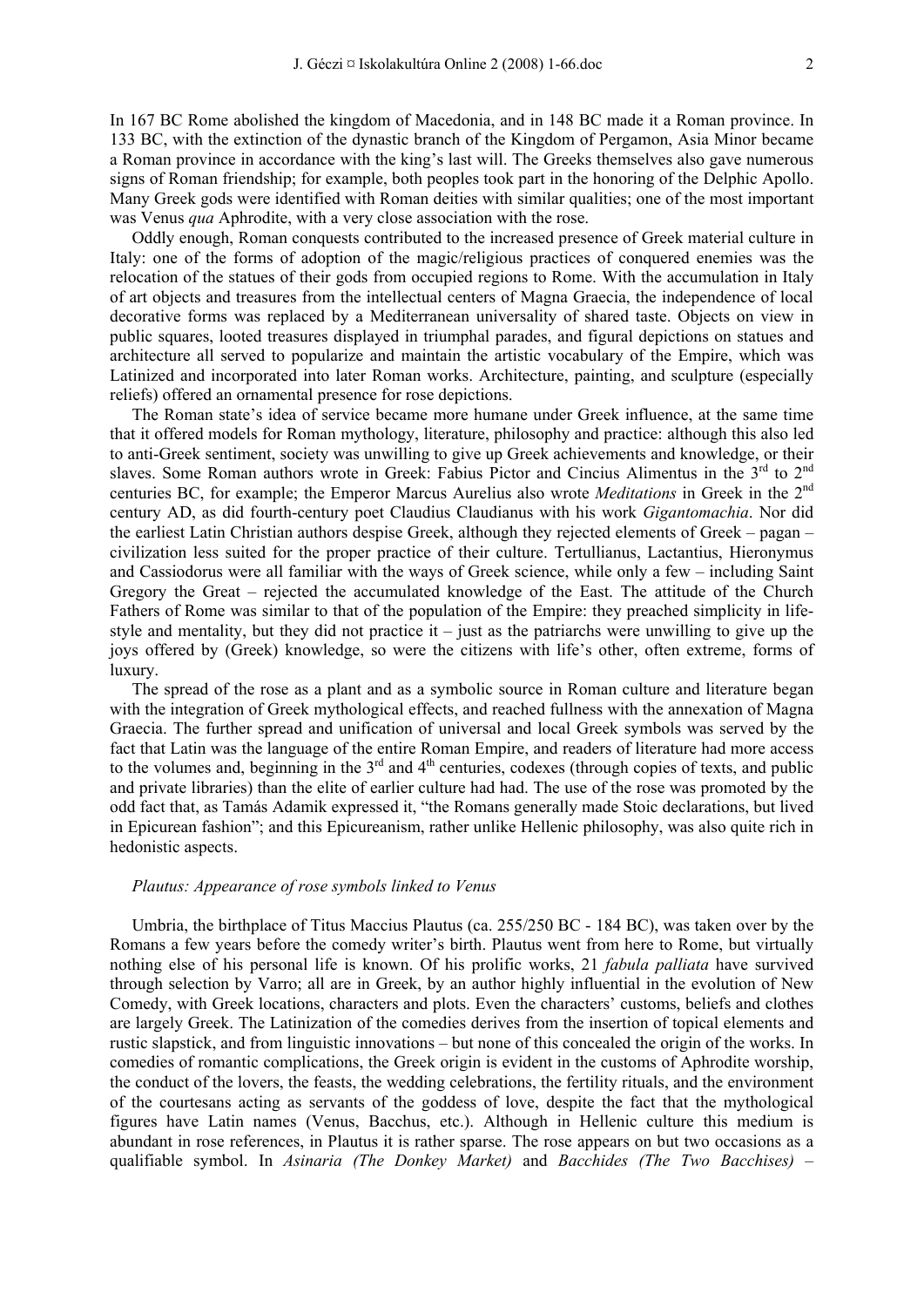adaptations of Demophilos' *Donkey Driver* and Menandros' *The Double Seducer* – flower references involving the word 'rose' are uttered by courtesans.

"*My light, my rose, give me, my splendor, my soul, / Leonida, the silver, do not separate two lovers*<sup>"1</sup> – pleads the prostitute Philaenium to Leonida, the servant. The price for the desired woman must be paid a year in advance by the procuress' mother, the amount having been generated by the enamored youth from the sale of donkeys in *Asinaria*. In *Bacchides* the constantly confused twins are both Athenian courtesans. Bacchis I addresses her suitor as follows: "*Beside me, my soul: beauty beside beauty. / Your place, however unexpectedly you may come, is free with us. / And if you wish entertainment, my rose, say to me: / 'Give me what is good' – and I will give you a nice little place.'"*<sup>2</sup>

In Plautus' works the word 'rose' is used to address male clients, in keeping with the usage of Greek courtesans. In its primary meaning the man addressed possesses the value of the flower which the woman will receive: as the woman is a prostitute and servant of Venus, the person received as a gift appears as a rose, a gift of Venus. The link to Venus is understood by both lovers through the rose reference. This tie is the desire of both parties, and thus properly describes the intent. The rose is a unit of measure of the outcome, a kind of possession by one party – as well as a promise of ownership. (However, the meaning can hardly be literal when Philaenium describes the servant similarly, in the hope of obtaining silver. In this case the flower becomes a device for heightening description.)

What precedes the expression 'my rose'?

Pistoclerus, combed and oiled, accompanied by servants bearing festive dishes, in answer to his guardian's question *"Why thither? Who lives there?"* describes the pleasures to be found in the house of Bacchis: *"Lust, Desire, Splendor, Charm, Merriment, Love, / Conversation, Play, Jokes, Honeyed Kisses.*<sup>3</sup> That the love Pistoclerus anticipates here may easily become physical love is proven by Bacchis I's impish offer of a bed: "*…my rose, … / 'Give me what is good' – and I will give you a nice little place.'"* One of the numerous ribald double entendres in Plautus' works is the dual meaning of bed.

In Plautus' adaptations, written on the basis of Greek neo-comedies for the entertainment of the masses, mention of the rose is associated with persons employed in the service of Venus: the flower represents physical pleasure, and in a broader sense proliferation. Greek and Latin comedies involving courtesans illustrate the ambivalence toward the profession and the people making their living from it: partly as faithful worshippers of the goddess of love, who pay tithe to her in both sacred and profane manners, and partly as invited and paid participants in feasts appropriate in private life to the religious fertility celebrations parading products of the Earth, but whose services outside such occasions are rejected and condemned.

## **2. Heritage and evolution of the rose symbol in the Golden Age**

Although at the end of the third century BC, the time of the Punic Wars, relations between the Greek and Roman cultures in southern Italy and the Balkans deteriorated, within a hundred years Hellas – with the exceptions of Athens and Sparta – became part of the Empire, and it was Greek culture that had the strongest influence on the Roman. Cato (234-149 BC), who in his own stern way advocated the preservation of ancient morals and placed the interests of the Roman state above those of the individual, rejected Greek intellectualism in his speeches, but through Plautus and his contemporaries the literature of the masters of the Golden Age of prose and poetry – Cicero, Lucretius, Catullus, and Virgil – was imbued with a respect for the Classics (albeit not entirely free of prejudice) and overt or covert usage of the models it offered. Hellenic influence was incorporated and gave promise of being continued by Roman authors, whether by translation of the works into Latin, or by transmission in their own works of a familiarity with the tenets of Greek intellectualism.

The teachings of grammar and rhetoric played a role in the formation and unification of literary Latin and its norms, but also, through the use of symbols, offered opportunities which cultures in areas under Roman rule had already used earlier, but now in unified form. The complex group of symbols

<sup>&</sup>lt;sup>1</sup> Plautus: *Asinaria*. 664-665; Hung. trans. Devecseri G. (1977) vol. 1. p. 120.<br><sup>2</sup> Plautus: *Pagehidas*, 81, 84; Hung. trans. Devecesi G. (1977) vol. 1. p. 198

<sup>&</sup>lt;sup>2</sup> Plautus: *Bacchides*. 81-84; Hung. trans. Devecseri G. (1977) vol. 1 p. 198.

Plautus: *Bacchides*. 114-116; Hung. trans. Devecseri G. (1977) vol. 1 p. 201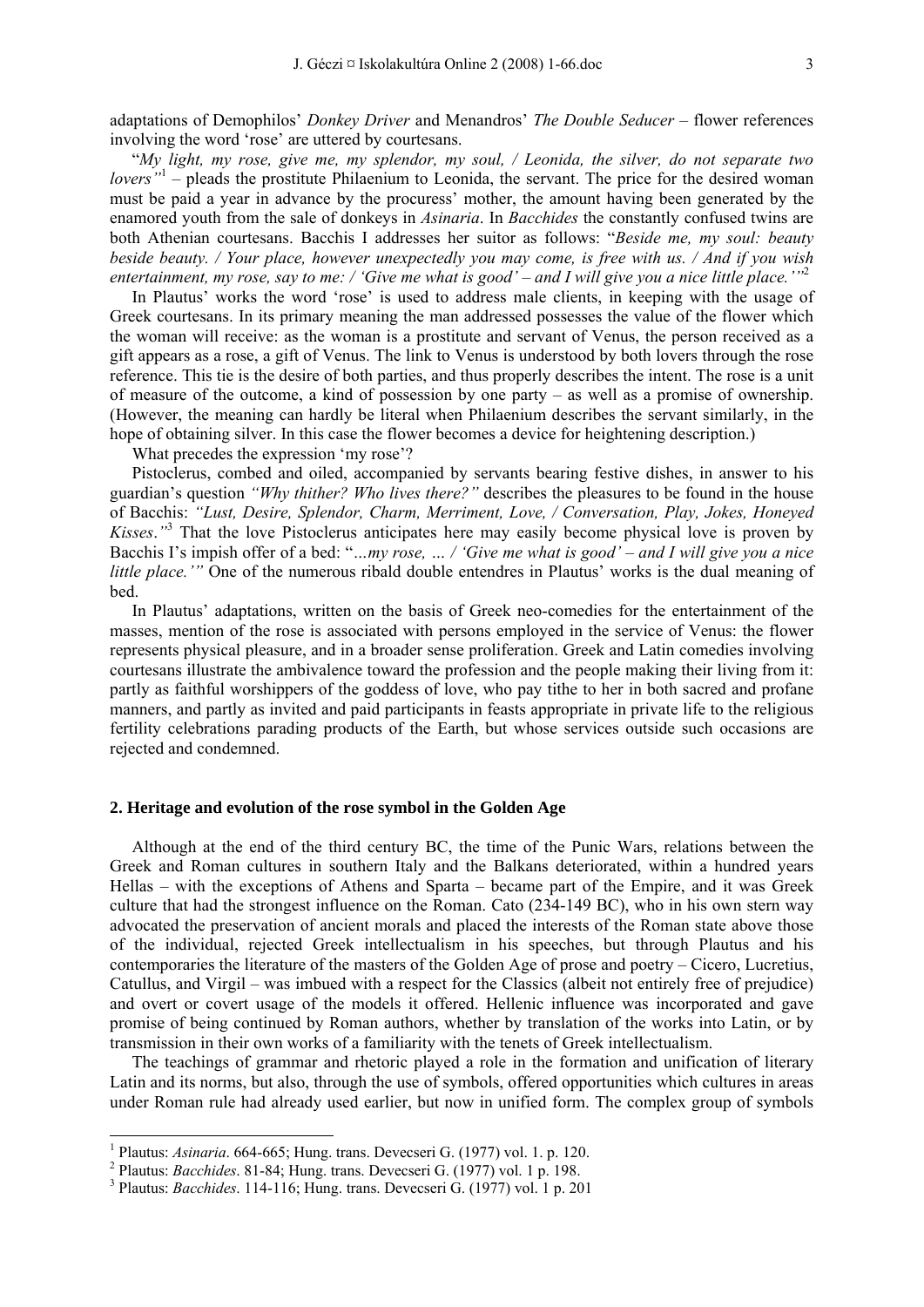associated with the rose which was known throughout the Hellenic world and, according to sources, used in a variety of ways, proved equally suited for utilization for the Roman mentality, and in the first century BC took on a well-defined, unified form used frequently in the literary vocabulary first in Roman prose and later in the poetry of the Golden Age.

What were the most frequently occurring, known forms of evocation, and what were the public and private occasions in which rose symbols continued to thrive, offering ever-newer manifestations and interpretations?

## *2.1.References to the botanical characteristics of rose*

## 2.1.1. Sign of the cyclical (ancient) concept of time

It seemed obvious – once interest in the plant had emerged – to use the simple botanical characteristics of the rose in a moral interpretation. What morphological characteristics were categorized, and what rose characteristics offered themselves for these categorizations? And was a given sign used alone, or in combination, and in what manner?

The rose often appeared alone. The period was characterized and described by Cicero when he categorized the sight of the rose (the plant in bloom or the flower itself) as the natural herald of the arrival of spring.<sup>4</sup> Titus Lucretius Carus also declared it the sign of spring, in fact the solitary mark. To the question "*Why do we see the rose when it sprouts …?"*<sup>5</sup> he answered: because Nature deems this to be the time for the plant to appear. The season, the life-giving soil, and light are the triggers of the appearance of the flower which, if planted carefully, will surely bloom at the appointed time. Following the Theocritan model, Virgil in his pastoral *Ecloga IX* regarded this highly valued, prestigious, extremely virtuous purple flower (*hic ver purpureum*) as the primary handmaiden of spring,<sup>6</sup> while in *Georgica* he considered it proper that "*the rose blooms in spring, the first quince in* autumn."<sup>7</sup> The rose remained closely linked to the season in which it bloomed. (Later, in the case of rose varieties that bloom more than once, this tie loosened, as changes in the meaning of seasons enabled this change of symbolic meaning.)

Appearing every spring, this flower signified the existence of Laws of Nature – the cyclical nature of the concept of time in Greco-Latin cosmology, and the harmony of ceaselessly recurring Time – and men found it an example of an order to be accepted and followed. Thus, the rose also played an important role in the designation and evaluation of the seasons.

#### 2.1.2. Evaluation of fertility

-

The appearance of the rose explicitly signified the season and its floral splendor, as well as its figurative meanings: when Albius Tibullus writes, "*On blesséd / Grounds a fragrant rose blooms in*  the tree,<sup>38</sup> one may rest assured that the plant appears in the company of allusions to spring, youth and fertility, as well as figures characterized by these qualities.

It is unclear whether the roses described above refer to the plant itself or to its flower. Their interpretation is rather broad, much more so than that of the flower associated with the petals and the color and fragrance of the petals. Can we assume that attention was given to the difference between the rose plant and the rose flower?

The most frequent references are those in which the textual elements consist of specific organs and parts of the plant rather than the plant itself. If a thorn or petal can appear, then a differentiation is likely to have been made between the flower as botanical organ and the plant.

<sup>&</sup>lt;sup>4</sup> "Cum rosam viderat, tum incipere ver arbitrabatur." Cicero: *Verr*. II. V. 10. 27.

Lucretius: *De rerum natura*. I. 174-175; Hung. trans. Tóth B. 21. 168. 6

Virgil: *Eclogae*, IX. 40-41; Hung. trans. Lakatos I. p. 32. 40-41. 7

Virgil: *Georgica*. IV. 134; Hung. trans. Lakatos I. p. 93. 134. 8

Tibullus: *Elegiae*, I. 3. 61-62; Hung. trans. Vas I. p. 17. 61-62.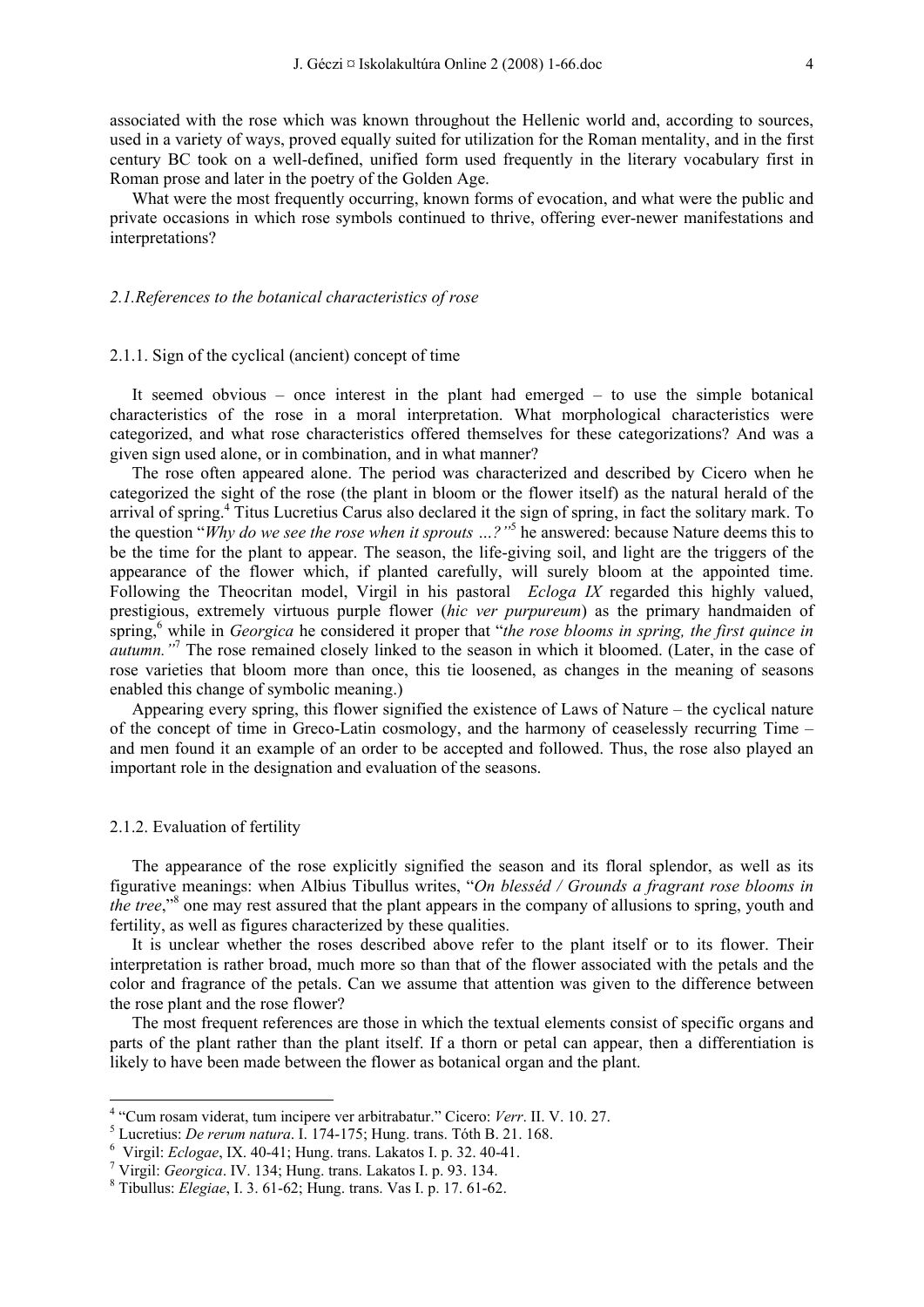The rose's thorn is mentioned by the author Publilius Syrus of Antioch (85-43 BC), among others: "*Even a thorn bush can be pretty if a rose grows on it – Spina etiam grata est ex qua spectatur rosa."*<sup>9</sup> With its ethical message, the sentence calls attention to the most striking of the plant's inner dualities, the combined presence of the image of injury and the ameliorating flower.

Lucretius cites the petals of the rose at celebrations of triumph, where they were strewn as a floral carpet over the celebrants, under their feet and over the deities overlooking the festival: "... *great blessings being brought to the people, / Every road is strewn first with silver, gold, / And lush gifts, and rose petals,/ Like snow, atop …"*<sup>10</sup>

The color of the petals continued to convey the theory of *kalokagathia*: a body held to be healthy and pretty simultaneously qualified the soul of a person bearing rose symbols. Pinkness and fullness of spirit went together. The explanation for this derived from the tenets of the Four Elements: both the flower and the soul proved to be closely linked to fire and the light it emits.

#### 2.1.3. The expression of fullness of soul

The color in question (in addition to its visual image) may have had a complex meaning which authors often exploited: the time, enthusiasm, cause and purpose of flowers blooming may all occur. Lucretius paired the color of the rose, and its sensitivity to changes, with the human face and its faithful expression of the soul;<sup>11</sup> Horace considered perfect youthful beauty to be pinker than the rose;<sup>12</sup> Catullus (84-54 BC) described the color as identical to the lips of the self-emasculated Attis, the goddess Cybele's lover;<sup>13</sup> Virgil linked it to a virgin (Iris);<sup>14</sup> Ovid used snow and rose to describe Narcissus' complexion;<sup>15</sup> and Virgil described Venus likewise, as did Horace a handsome youth's neck.<sup>16</sup>

The color of the flower's petals was used to describe the face, mouth and skin – the blood-filled human organs as well as the human body itself – and to convey changes in condition, but this was not its only role in tradition: color associations also provided opportunities for other comparisons. Lucretius in *De rerum natura* compared not only the face but also light with the rose: "*…the Sun shining on high with rosy light.*"<sup>17</sup> Both dawn and its light were conveyed through this color; in his explanation of the Sun's travels Lucretius used it to describe dawn: the movement of the celestial body through the ether is accompanied by this color when it again becomes visible as it rises into the sky from the regions beneath the Earth.<sup>18</sup>

Lucretius declared the color to be a primary color belonging to the four elements of Nature. He leaves no doubt that it is a manifestation of the element of fire, and an expression of the quality of heat. The association with heat ties red or pink with any phenomenon which emits heat, with burning objects, and with processes perceived as a flame, such as when a change in the weather is described as "*with a rose torch sunlight rises in the sky."*19

In the *Aenid* Virgil, utilizing one of the elements of mythological tradition, describes dawn as arriving on a celestial chariot, making the color a characteristic of the vehicle: "*When tomorrow's dawn rises / in the sky on its red-pink (puniceus = purple) coach."<sup>20</sup> Tibullus also referred to it in this* fashion, except he assigned the color, and its association with light and rank, to the chariot's horses: "*on rose steeds splendid dawn / again brings us this fine hour."* The poetic formula also declares that

<sup>&</sup>lt;sup>9</sup> Publilius Syrus: Sententiae. 669; Hung. trans. Nagyillés J. p. 133. 669.

<sup>&</sup>lt;sup>10</sup> Lucretius: *De rerum natura*, II. 625-628; Hung. trans. Tóth B. p. 62. 625-628.<br><sup>11</sup> Lucretius: *De rerum natura*, I. 174-175.<br><sup>12</sup> Horace: *Carmina*. IV. 10. 4.<br><sup>13</sup> Catullus: *Carmina*. LXIII. 74.<br><sup>14</sup> Virgil: *Aen*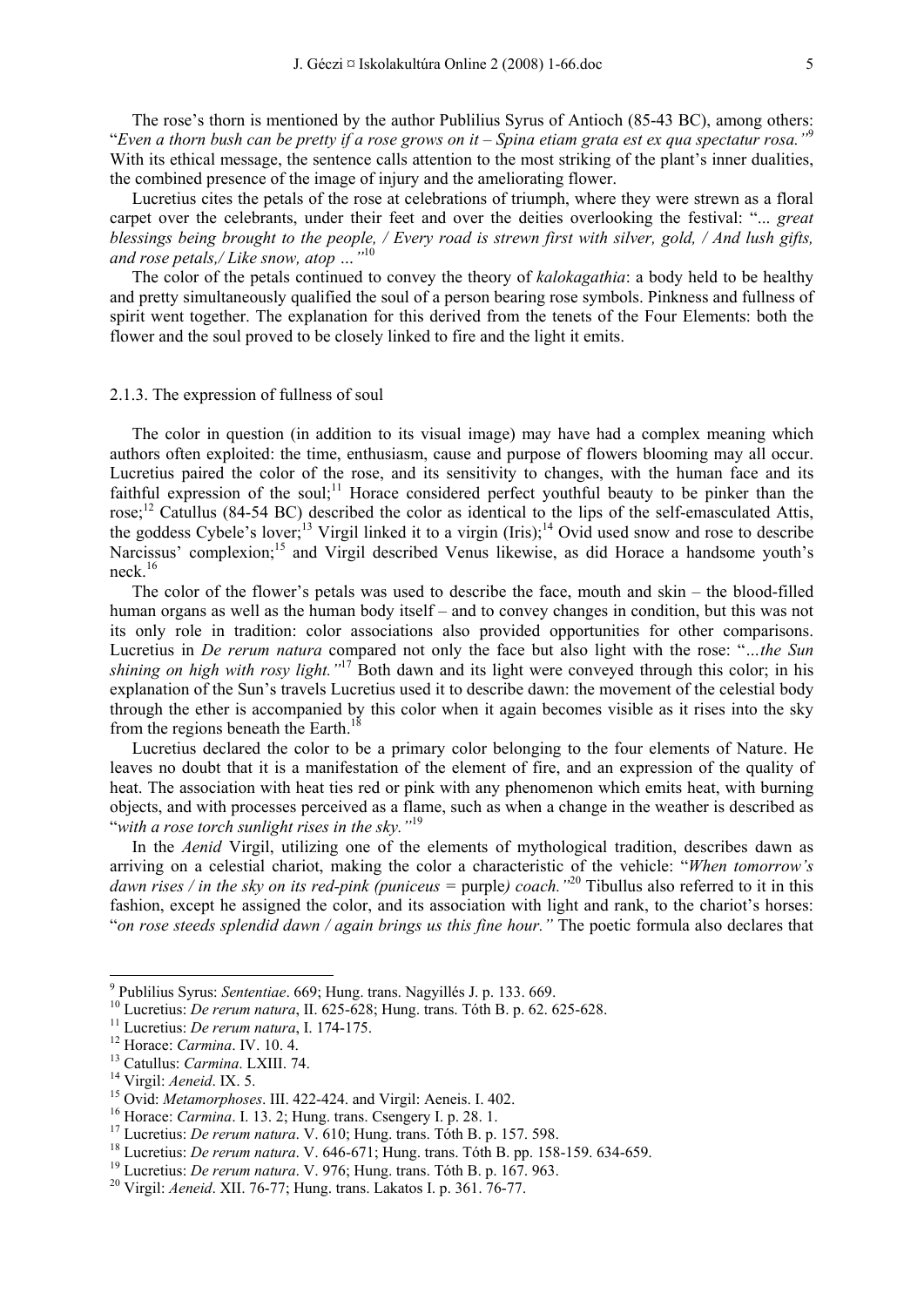the phenomenon indicates value – the long-awaited hour. The comparison occurs by placing emphasis on the special esteem of objects perceived as rose-colored.

The structure of the poetic image conceals a series of deduction by analogy: the sequence of light/fire  $\rightarrow$  dawn  $\rightarrow$  steed  $\rightarrow$  fine hour are merged together by this color trait, thus providing a wealth of complex meanings.

Ovid also placed the light of daybreak in a unique image: *"And thus freshly awake dawn opened / its purple gates in the glowing sunrise, exposing the rosy / halls."*21 – that is, the gate itself and the area exposed behind it are both characterized by the redness of the flower. Dawn as a time of day and as a goddess (Aurora) also appeared in Tibullus: "*on rose steeds splendid dawn / again brings us this fine hour."*<sup>22</sup>

Perceived as identical to the light/heat phenomena indicative of the psychic content of the microcosm of the human body and of the macrocosm, this color offered opportunities for a variety of comparisons. The pinkness which symbolized psychic content – inasmuch as it belonged to both cosmoses – in itself symbolized the mutuality of the cosmoses. Pinkness was one of the symbols identical in both. The similarity existing between the spheres of the Spiritual, Celestial and Elemental worlds made it possible for celestials to possess senses based on sensory-organ experience, and for mortals to acquire divine qualities.

Propertius expressed this through the color similarity of dawn and the face, then immediately turned the poetic image upside down: "*I sang your face was lovelier than dawn's rose light, / and I knew it was but the glow of red face-paint."*23 An example from Catullus' poetry is simpler than the refined rhetoric of Propertius. In *Cybele* the veracity of the words of the dying god Attis is presumably confirmed by being uttered from rose-colored lips; his message was to the other gods: "*My lament flew from rose lips, and took / the message to the ears of the great gods, …"*<sup>24</sup>

The reason the rose appears as a flower attributed to the gods is that it represents their fullness of spirit and the place they occupy in the cosmos – spatially nearer the spirit characterized by the element of fire. For this reason Propertius was able to use this flower and the association of its color with light in describing the fields of Elysium, the netherworld home of the blessed. On his death he would go "*To the pink, sweet-breathed fields of Elysium,"*25 he claimed, as he had been faithful to his lover, and not to the circle of the damned where the mendacious and unworthy dwelled. Also, his important message emphasized the unity of love and the spirit.

#### 2.1.4. Expression of change

The Roman sources presented above confirm that the various parts of the rose plant were also identified. The part referred to most often was the flower, the properties of which suggest belonging to the spiritual sphere. The other parts were less valued, and generally placed in contrast to the flower.

Having surveyed the rose plant and its thorns and petals, let us now examine the rose references in Golden Age poetry which clearly emphasized the (colorful, fragrant, beautiful, etc.) flower of the rose, regardless of whether the reference was in a realistic or metaphysical context.

Virgil, comparing two plants emphasized for their color, was not compelled to stress the components of the rose flower:

*"Just as blood drips into the Hindu river Or a white lily will become red in the midst of roses, The face of the girl seemed to change in color."<sup>26</sup>*

<sup>&</sup>lt;sup>21</sup> Ovid: *Metamorphoses*. II. 112-114; Hung. trans. Devecseri G. (1975) p. 40. 112-114.

<sup>22</sup> Tibullus: *Elegiae*. I. 3. 93-94; Hung. trans. Vas I. p. 18. 93-94.<br>
<sup>23</sup> Propertius: *Elegiae*. IV. 24. 5-8. "Falsa est ista tuae, mulier, fiducia formae"; Hung. trans. Horváth I. K. (1963) p. 264. III. 24-25. 5-8.<br><sup>24</sup> Catullus: *Carmina*. LXIII. 74-75: Hung. trans. Devecseri G. (1976) p. 57. 75-76.

<sup>&</sup>lt;sup>25</sup> Propertius: *Elegiae*. V. 7. 59-60. "Sunt aliguid Manes: letum non omnia finit"; Hung. trans. Kerényi G. p. 265. IV. 7. 59-60.

<sup>26</sup> Virgil: *Aeneid*. XII. 67-69; Hung. trans. Lakatos I. p. 381. 67-69.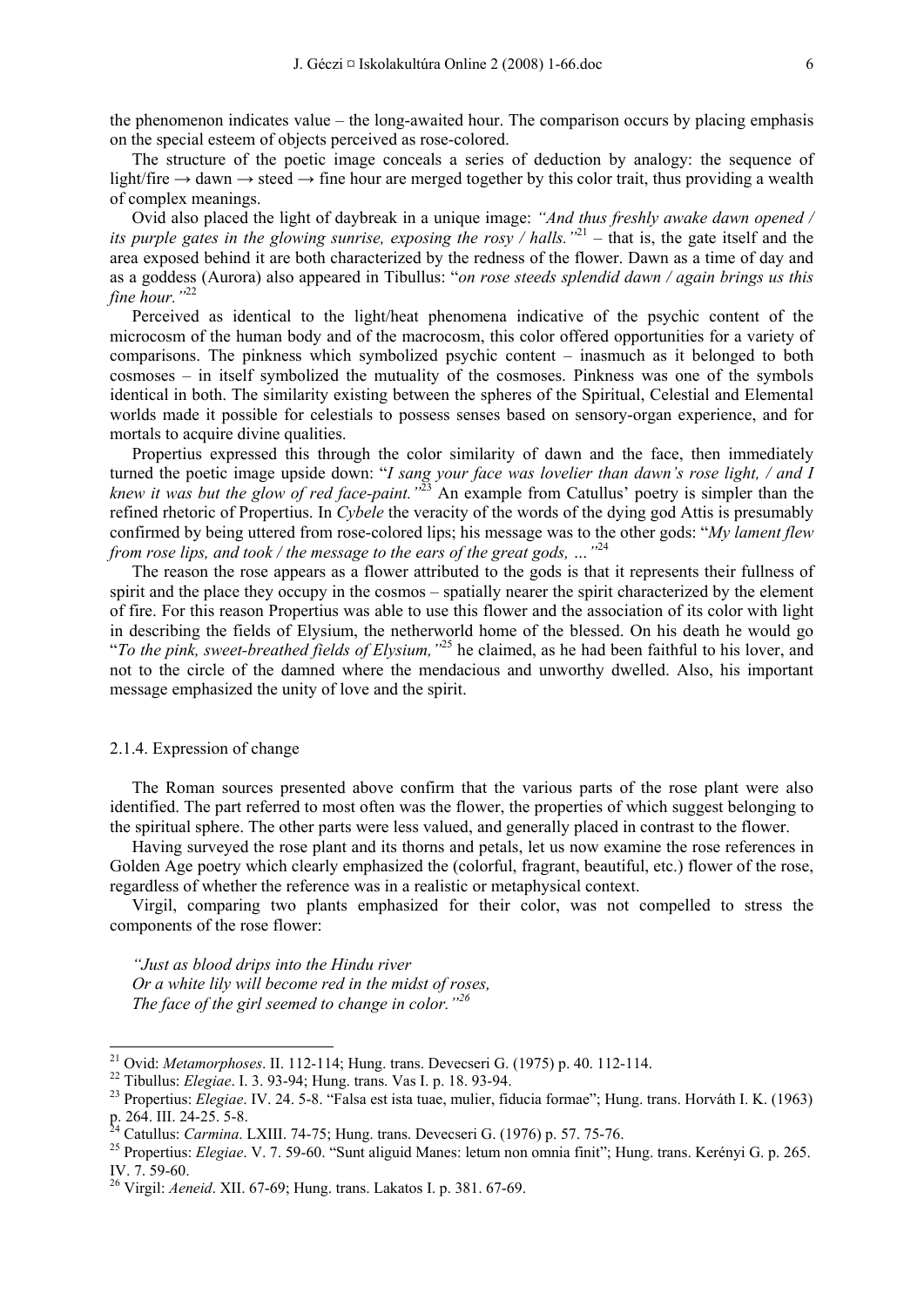Elsewhere the same author has the soft fragrant flower rocking a cradle: "*ipsa tibi blandos fundent cunabula flores*."27 In *Ecloga 4*, beginning with the line "*Sicelides Musae, paulo maiora canamus*" he celebrated the prophesied arrival of a happy, just and humane future, the rule of Apollo. Around the newborn child all sources of harm – serpents and weeds – are destroyed, and the cradle which is rocked by flowers (soft precisely because of their petals) promises joy. In this world/child connection the same promise of happiness applies to both components of the image.

In *Carmen 3* Horace calls for "*the transitory flowers of the fairy rose,"*28 along with wine and ointments, to enjoy the passing moments of life more fully. The flower itself is also transitory, but by blooming – although it does hint at surcease – it proclaims not the sadness thereof, but the celebration of its splendor. Propertius expressed the same when he evoked the floral garland and the sign of its passing, the falling petals, in his elegy  $(II, 15)^{29}$ . The narrator of the poem speaks of a wilted garland whose fallen petals float in a cup of wine. This image suggests the conclusion that those who live now with love for each other will die having fulfilled their fate. Here the duality of the flower and the petals, the combined presence of the positive and the negative, and their inseparability are manifested just as in the case of the rose and thorn.

The rose as a part of the Elemental world – regardless of which part of the plant is mentioned – occurs in a relatively small number of sources. Although Lucretius, Catullus, Tibullus and Propertius occasionally speak of realistic roses, these always have a function as decoration in a mythical environment or as part of a poetic image. Virgil and Horace went further, with references to real flowers in real gardens: that is, they did not consider it necessary to confirm a tie with the world of the gods.

The rose and its symbols were customary decorations in the mythical environment. The following section will examine what figures and situations were associated with these decorations, and in what manner, and to what extent the associations manifested the Greek heritage or the emergence of Roman culture.

## *2.2. Lucretius and the appearance of Epicurean philosophy*

Cicero posthumously published Titus Lucretius Carus' (ca. 98-55 BC) *De rerum natura*, a work summarizing and popularizing Epicurean philosophical tradition. Based on the teachings of Epikuros – quoted frequently in the six volumes – Lucretius questions the usefulness of religion: the gods live in such utter tranquility, and so far from mankind, that it is pointless to deal with them. At death the human body and soul both cease to exist, therefore the living must free themselves of their fears of punishment in the netherworld after death. For this purpose Lucretius introduces the readers to the atomist views of Epikuros (and his predecessors, Leukippos and Demokritos) – poetry making the exposition easier to follow – and recommends consideration of the ethical consequences thereof.

Convoluted to the point that only cultured Romans could follow it, Lucretius' reasoning attempted an explication of the cosmos, relying on the traditions of Alexandrian philosophers. He regarded Venus as the original mother of the Romans and all mortals; however, the goddess was presented not merely as a mythical figure, but rather as a personification of the creative power of the world and its *voluptas* (splendor) which in Epicureanism was the primary moving force of human morality. Therefore the prologue to the first volume is a hymn to Venus followed by a summary of the work's contents and praise of the Greek philosopher.

Lucretius considered the power of Venus to be the source of the attainment of peace, in which process a role must be played by love – that is, the subduing of Mars by the senses – and by Harmonia, the daughter of the two gods. Consequently it would seem natural if the rose and rose symbols expressed the environment of this goddess, received by the Earth with fragrant flowers, and of the logical system referring to her. The rationalist philosophical text, however, uses this device less often than one might expect: in one spring metaphor, one cultic description, and in references to the light and fire of Dawn and the Sun; moreover, none of these are particularly Roman, but rather are in

<sup>&</sup>lt;sup>27</sup> Virgil: *Eclogae*. IV. 23. Hung. trans. Kardos L. p. 43. 23.<br><sup>28</sup> Horace: *Carmina*. II. 3. 13-14; Hung. trans. Szabó L. p. 175. 14.<br><sup>29</sup> Propertius: *Elegiae*. II. 15. 51-54; Hung. trans. Babits M. p. 156. 51-54.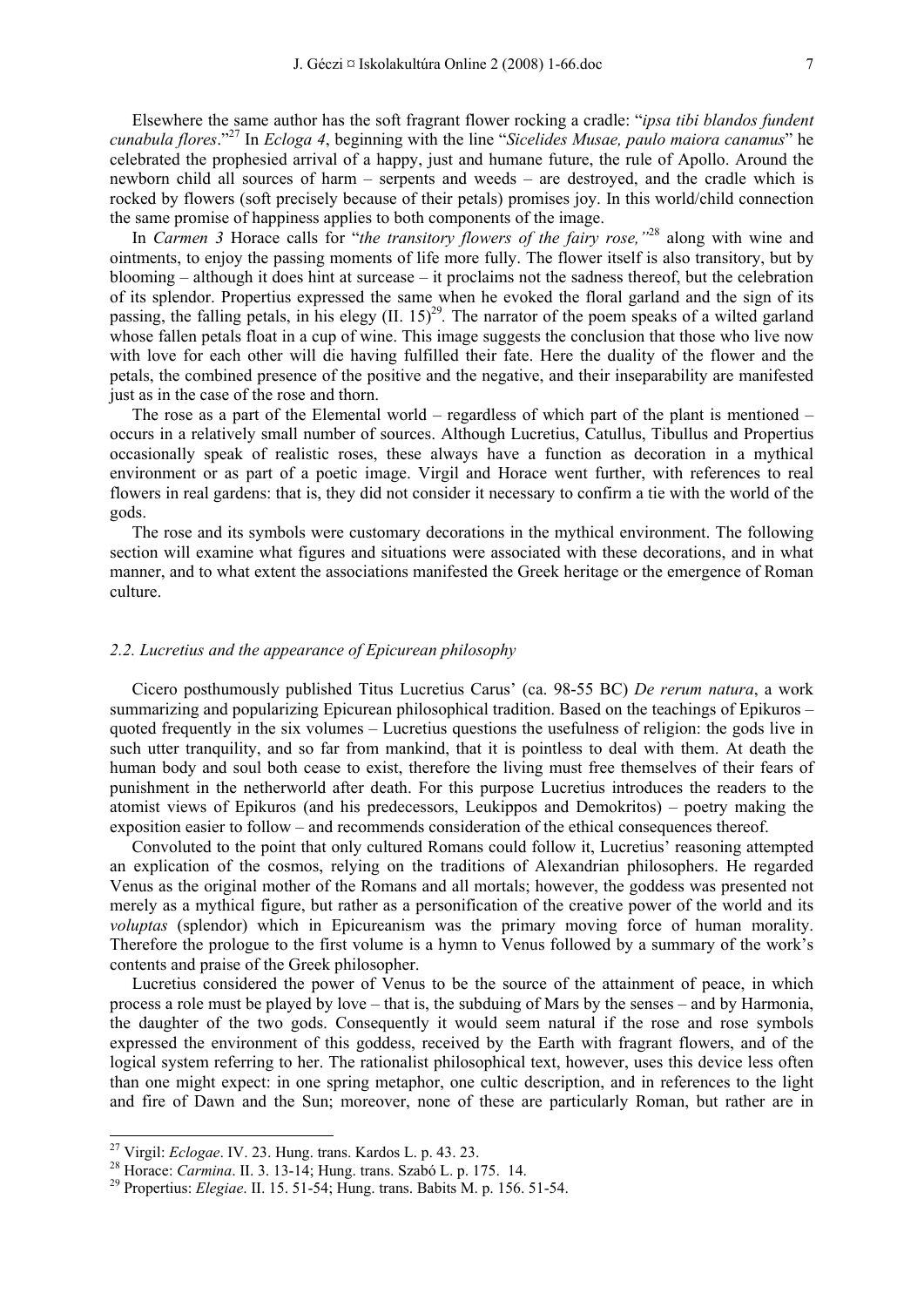The first rose reference is found in the discussion of the uncreated world – as part of a series of examples. Knowledge of the strict order of Nature causes the secret of things to be opened – and provides an explanation for its phenomena: like light in Nature, the Mind helps disperse the internal darkness and drive away the monsters of the soul. Lucretius demonstrates that nothing can be created out of nothing; not even the gods are capable of this: there must be something which has existed eternally: the atom. This atom, and everything created from it, has its own germinative ability from which, in accordance with its own laws, various results are created in their proper times.

*"Why do we see the rose when it sprouts, and wheat in summer, And in autumn the grape, dripping its sweet nectar?"*<sup>30</sup>

F. Braudel states that three plants played a role in the evolution of Mediterranean cultures. In agricultural/commercial cultures with plant-based diets these plants were the fundamental means of creating, accumulating, storing and exchanging value, and thus are justly called "plants of civilization." Reproducing themselves from the soil and representing the beginning of existence, two of these three plants are named in the quotation above, wheat and the grape. Along with the unmentioned olive, these three had a fundamental role in the ideas of fertility throughout the Mediterranean region, and are mentioned frequently in sources in both sacred and profane contexts. But how did the rose come to join them? It is known to have been used from very early times, especially in the area of religion, but it also had a role in medicine and hygiene, and it cannot be proven that it had no function, at least minimally, in dietary habits.

In spring, the season of flowering and proliferation, marking the return of fertility, the rose was justifiably featured very prominently, particularly since there was a special goddess of fertility, whom Lucretius discussed right at the beginning of his first volume and at great length, proving that she was the mother of the Romans and of all souls. If the rose had already been given a presence in the environment of Aphrodite in Greek thinking, then it would have the same place with the Roman Venus, and if Venus was the mother goddess, then the rose was therefore to be placed foremost, like a queen, among all plants with similar qualities. The rose marked the arrival of spring and was the emblematic sign of its cause, the fertile earth and the goddess of fertility – in contrast to wheat and the grape, which stood as end results, the success of the act of fertility. This line of reasoning also serves to explain why the rose appears so often in various forms of wheat and grape worship.

Peace, tranquility, and the undisrupted order necessary for fertility – concentrated in the figure of Harmonia – provide Lucretius with a new means of interpreting the flower. Under the sign of the rose he reinforces the sacred tradition that nothing is worth dealing with other than the act referred to by this special flower, and the content of this act – given that the actor is linked to some god of fertility – is also undisputed: it is tied to one of the customs serving material, physical and intellectual proliferation.

The second volume gives an explanation and interpretation of the atom theory. Lucretius (and others) explains the existence of things by various combinations of the four elements, and states that there is no being that consists of only one element. The abundant variety of mixtures of the elements is the reason so many types of things are created, and the more complex the thing, the greater the number of elements affecting it. In his description of the cult of the Phrygian *Magna Mater* – Greek *Rheia* – the rose appears for the second time as part of floral carpets and the casting of flowers:

*"Quietly yet richly bringing blessings on the people, All roads are strewn with silver and gold before her, Lush donations are given, and rose petals Fall like snow on the god-mother's army;"*<sup>31</sup>

<sup>30</sup> Lucretius: *De rerum natura*. I. 174-175; Hung. trans. Tóth B. 21. p. 168-169. 31 Lucretius: *De rerum natura*. II. 625-628; Hung. trans. Tóth B. 62. p. 625-628.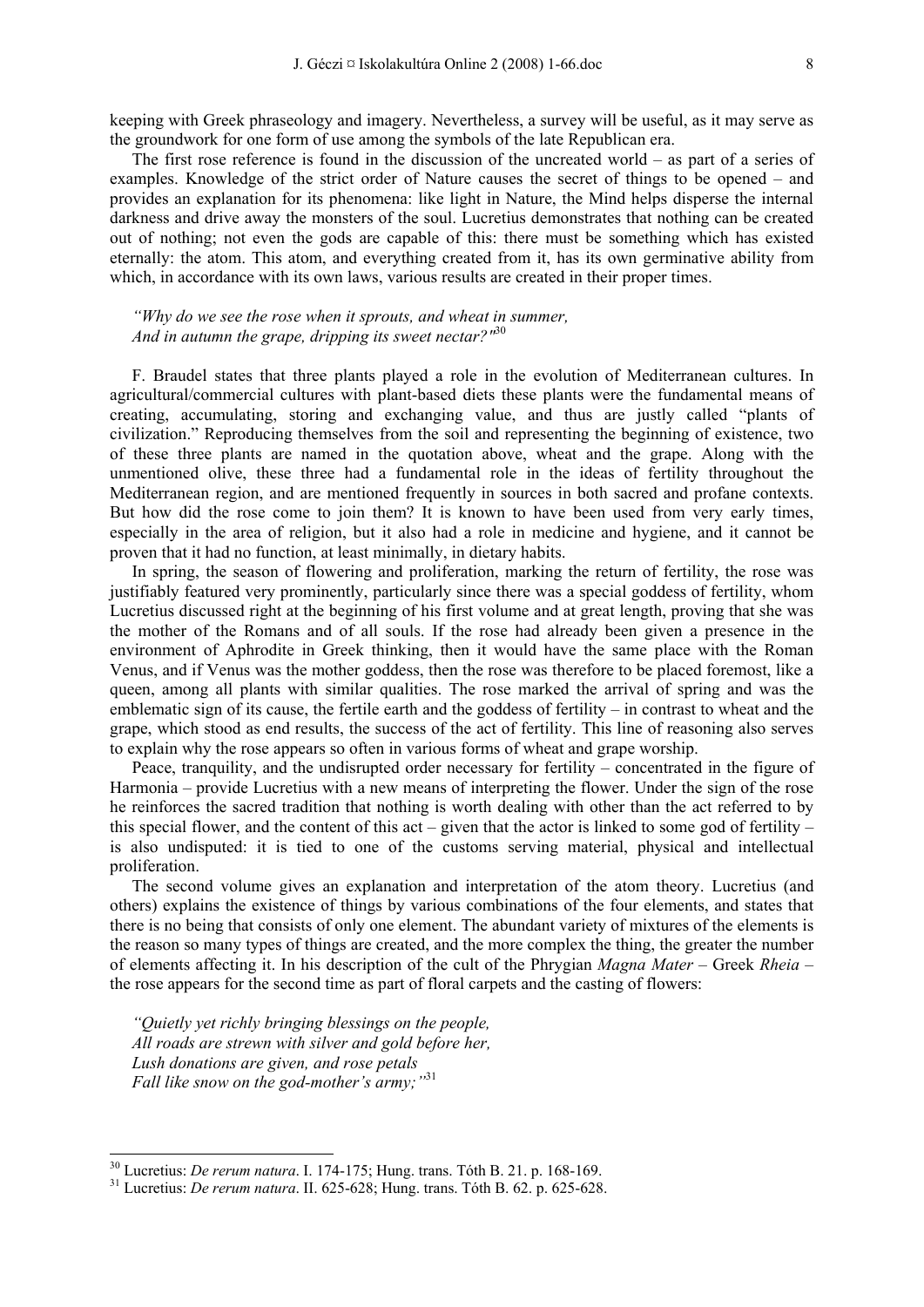The Phrygians regarded *Magna Mater* to be the mother of the gods – and worshiped her along with her child, as did the Greeks with *Rheia* and Zeus (Jupiter). The worship of *Magna Mater* was later merged with the goddess Cybele, a figure with similar characteristics and likewise of Asia Minor origin – and whose chief sanctuary was likewise in Phrygia, on Mount Ida. Lucretius considered the cult a parallel phenomenon to the spread of wheat cultivation, which he also regarded as Phrygian in origin, and he thought the celebrants were ridiculous and contemptible with their leather drums, zithers, and brandished weapons. Lucretius found it acceptable that one thing (for example, wheat) should be given different names by the people, nor did it upset him that they gave the name of their goddess alternately as Ceres or *Magna Mater*. Their religion, however, he considered primitive superstition.

Although in this sense the rose can be the sign of any goddess, it nevertheless symbolizes the earth's sensitive capacity to create living beings, and its function is to convey the same.

As to what qualities the rose possesses, Lucretius gives no information. One may deduce, however, that the flower is the loveliest of all beautiful flowers and other objects, as Venus, representative of the most important quality of all, is worshiped through it. It is a matter of mere assumption that the Lucretian rose was fragrant, or that it was necessary for it to be.

The Epicurean manner of explaining the sense of smell employs a characteristically tighter grip of the motifs in the background of rose symbols known thus far. The fourth volume presents the reader with the theory of the senses: smells are exuded from the inside of things:

*"That the smell breaks forth from the depth of things Is proven if you crush a thing or melt it on fire, Whereby the smell comes out all the stronger, It is therefore obvious that smell consists of heavier elements Than sounds do …"*<sup>32</sup>

The method of creating an aroma as described here is for an object, a combination of elements, to be heated on a fire: the resulting smell, originating from the inner depths of the object, obviously possesses some of the qualities of the object, mainly the one which defines it best. The smell is a defining characteristic of any object, and as the number of objects is great, so is the number of smells. The smell and the thing smelling it and finding it pleasant show the existence of similar internal qualities: thus bees may be identified with honey, and vultures with carrion. If people find the rose's aroma pleasant and wear it on their bodies, then they become similar not only to the qualities of the rose but also to the world the plant represents.

Lucretius listed a sixth sense in addition to sight, hearing, touch, taste and smell: the desire for love. Describing the reproductive instinct, the fire of passion from Venus, Lucretius gave the same information on the color of the rose as his predecessors did. However, his explanation of the creation of the visual image differs from that of smells. In terms of his science of the senses, an image is seen because the heat of the sun causes the object to release layers of atoms: allthe observer receives of a human face or fine color is its image. $33$ 

The image which a lover receives from the object of his attraction is impalpable; he struggles in vain to seize it and enjoy it fully. Yet, instinct forces him continuously to regard the body of his adoration, and to seize it, although they will never be able to merge into one.

The fifth volume discusses the creation and structure of the cosmos, independent of gods, with a cosmology and then anthropology following the theory of the four elements. Bodies shooting from a collision of the original elements caused the formation of the world's major components, the sensorily perceptible – not the same as the original elements – earth, air, water, and pure fire of ether: the description of this process uses another rose simile. Each element "*…Came into being / From rounded elements ... / In just the form people often see them / At dawn, glowing rose-colored in the Sun's /*  Golden light on top of dew-beaded grass,<sup>334</sup> or like clouds out of the mist rising from lakes. The poetic image of the sun glimmering on dewy grass is nearly identical to the one used for the dawn dew

<sup>&</sup>lt;sup>32</sup> Lucretius: *De rerum natura*. IV. 677-681; Hung. trans. Tóth B. 125-126. p. 677-681.<br><sup>33</sup> Lucretius: *De rerum natura*. IV. 1094-1096; Nemes Nagy Á. p. 76.<br><sup>34</sup> Lucretius: *De rerum natura*. V. 455-458, 461-462; Hung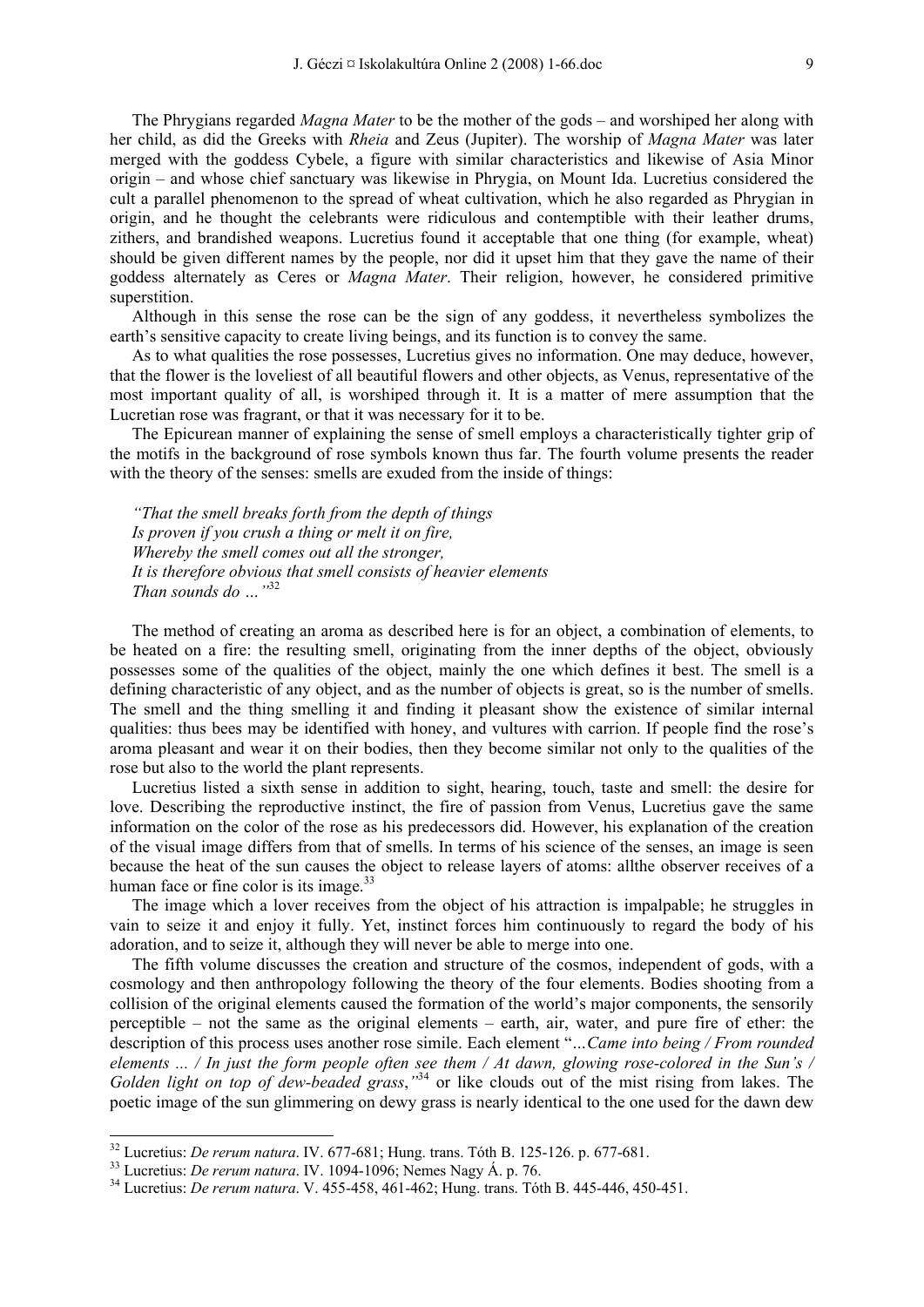on rose petals: contemporary thinking considered the rose to be made fertile by the dew. The cover of dew in nature – particularly when the dewdrops reflect the rosy light of the sun – is similar to this idea, giving rise to the comparison in which the sun gods, sunlight and the rose were traditionally placed in a fixed association, obviously because of the great similarity between the light of dawn and dusk, and the color of the rose. It is also necessary to remember the story of Venus in which the goddess was born of the fertilizing mist rising from the waters of the sea.

Thus the generative light of the Sun is rose-colored and, like a rosy face or rosy bosom or skin, is attractive both to the sensory organ of the eye and to Love: whether of plant or human origin, a celestial phenomenon or manifestation of the gods, the color of the rose alludes to fertility, and to a stage in the order of nature: that of fertilization and reproduction.

Emitting light from its fire, the Sun, like light itself or the closely related fire, is also rose-colored: their combined presence shows a kinship with the soul (with creation), and thus the soul is also endowed with qualities of the rose. Lucretius frequently used the association of light/fire/sun and the rose, with mentions of the sun shining in rosy light,<sup>35</sup> a similar description of dawn,<sup>36</sup> and the rosy torches of sunlight.<sup>37</sup>

#### *2.3. The rose as ethical valuation*

Lucretius' work and Epicureanism had an influence on Publius Vergilius Maro (70-19 BC) and his work *Georgica*. *Georgica* followed such predecessors as Hesiod's *Works and Days*, Cato's *De agri cultura*, and Varro's *De re rustica*, but unlike the others it was not restricted to a discussion of agricultural methods, but was also an exaltation of the farmer's way of life. This spartan, utility-based way of life became glorified in Virgil, a tradition transcending itself, whose spiritual value was selfevident and to be followed. Like Lucretius, Virgil found generative peace to be the most needed in the life of the farmer, the oldest of professions – as well as in the Roman state built on his work. Although he did not dispute the role of the gods, he considered the true master to be Nature itself, and recommended its observation in order for man to live in harmony with its recognized laws, and for the government to serve it.

Two rose references in *Georgica*, each echoing the other, emphasize this view. One section in volume IV, on bees, conjures the image of a bountiful garden and sings praises to the opportunity that formerly Greek *Posidonia*, now Roman "*Paestum's twice-blooming roses are so lovely."*38 A few lines later these plants, unnatural because they bloom twice, and their luxurious flowers, are contrasted with an Asia Minor garden which he had seen in Corycus, a place famous for its horticulture, and which he recommended as a model for Roman agriculture, in which the poor ground had never been plowed, or even used as a vineyard, yet its owner's painstaking work made it a place where poppies, garden vegetables and lilies grew in abundance, surrounded by bay trees – and all in accordance with the order dictated by Nature. Thus "*the rose grew in spring, and the first quince in autumn."*39 The norm for men to follow is provided by the wise order of Nature, not by one rule-breaking example or another, however spectacular it might be.

The national epic *Aenid* "continues" the story of the *Iliad* and the *Odyssey*: led by Aeneas, Trojan refugees seek and find a new homeland. Written during the reign of Augustus, the epic features an unusually large number of rose references, partly because Venus is the mother of Aeneas, and it was around this figure that the national mentality and religious piety reached fulfillment. However, Virgil used the customary descriptions of the goddess in moderation compared to his predecessors and contemporaries, such as when he describes her fertile body:

*"She spoke and turned; her rosy neck glowed; divine scent of ambrosia wafted from her locks;* 

<sup>&</sup>lt;sup>35</sup> Lucretius: *De rerum natura*. V. 610; Hung. trans. Tóth B. 157. p. 598.<br><sup>36</sup> Lucretius: *De rerum natura*. V. 656-666; Hung. trans. Tóth B. 159. p. 644-645.<br><sup>37</sup> Lucretius: *De rerum natura*. V. 976; Hung. trans. Tót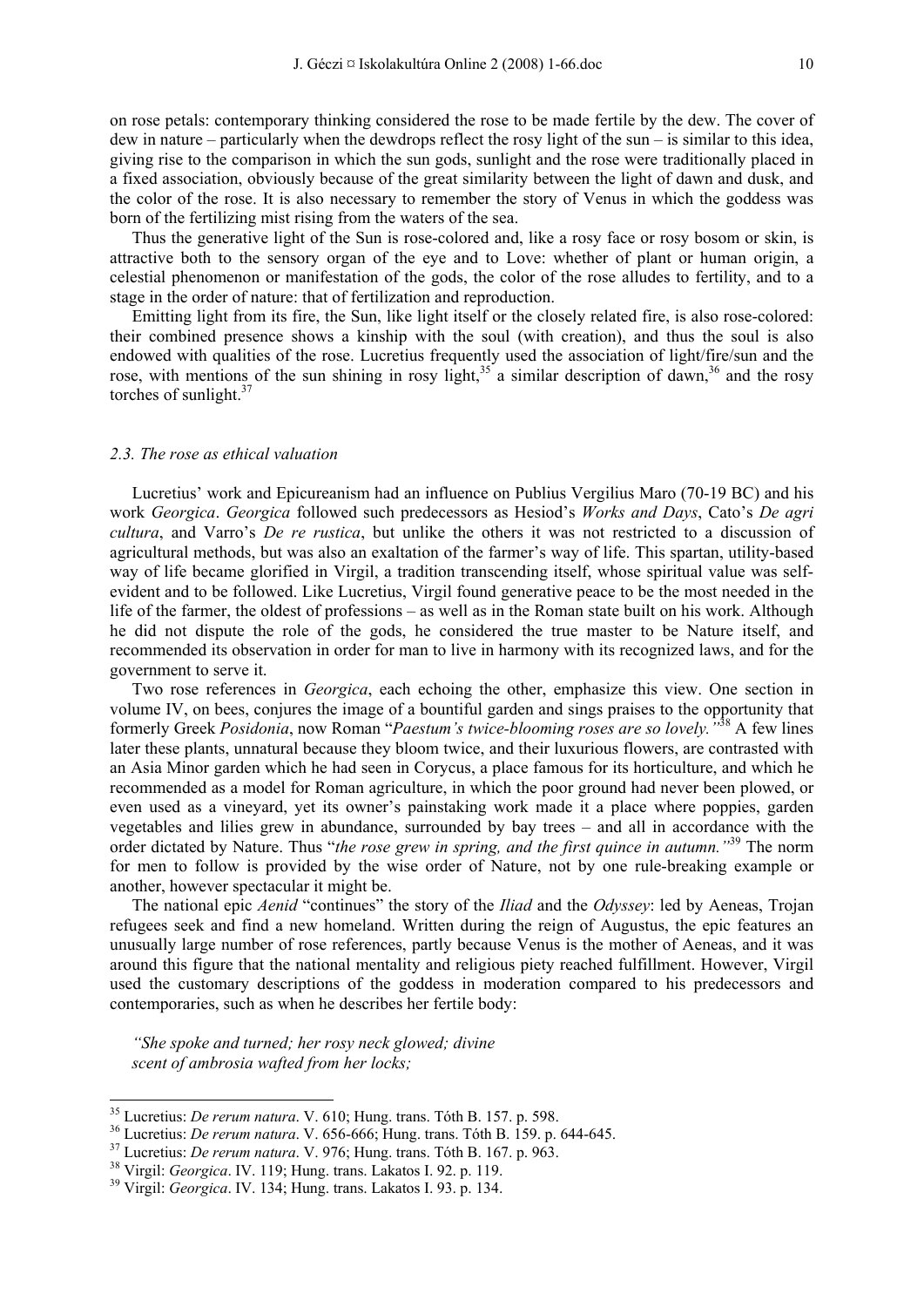*her clothes dropped away, falling to her feet; she stepped forth: truly, she was a goddess!…"*<sup>40</sup>

The description of the neck – or any body part – is done simply: Virgil, like his predecessors, made no effort toward the slightest alteration of recurring description motifs. Value was placed on simple body descriptions that seemed natural and became increasingly puritan over time – yet retained echoes of the archaic style. There were aesthetic and ethical reasons for this style: respectful emphasis on the ancient customs was reinforced by it. The rose-red color of healthy, beautiful skin were quite everyday, and quite human: men and gods both possessed them, and the fact that the same descriptions were used for the skin color of gods and men was an allusion not only to the anthropomorphic nature of the gods, but also to the divine nature of men as well as to the similarities between gods and men in some areas. A similar description of a god's lips – "*then, seizing my right arm, with rosy lips / he spoke thusly:* ... "<sup>41</sup> – also makes this analogy.

The poet also used rose-red lips to describe Isis.<sup>42</sup> Tradition similarly dictated the color purple for describing the chariot of Aurora on numerous occasions.<sup>43</sup>

## *2.4. Joy of life*

-

The rose was a means of elevating both sacred and profane situations: the plant, and associated items such as floral garlands, indicated the value and honor of the situation. Its user proclaimed readiness for the occasion, and demanded a specific type of behavior from those around him.

A special category consisted of festive occasions in private life, closely tied to wedding feasts and wine-drinking – here (and elsewhere) wine, ointments, aromatics and roses were present in abundance, similar to public holidays, except the intimacy was deeper and of a more personal nature. Quintus Horatius Flaccus' (65-8 BC) *Carmen To Dellius*<sup>44</sup> praised the celebration of youth in a manner suggesting Epicurean morality: the rose in this case becomes a symbol of the transitory nature of time and of flowers:

*"bring wine, ointments, scents, the momentary flowers of the fairy rose, now, while money and youthful age are granted by the Fates."* 

A similar verse with instructive tones occurs in another of Horace's *carmens*. Two men are drinking to celebrate the anniversary of the donning of the man's toga – the day marking the coming of age in Roman custom when a young male (age 14-16) was dressed as a man and acknowledged an adult. "*Let us not forget this joyful day,"* they beseech each other in a "Thracian" drinking contest, quaffing immoderately:

*"Wine-loving Damalis shall not Defeat Bassos in Thracian wine-drinking And there shall be no lack of roses: Let there be celery, evergreen And wilting lily flowers."*<sup>45</sup>

The occasion for the celebration is the safe arrival home by Numida, the host, after a long voyage. He gives offerings of thanks – incense is burned and a calf is slaughtered – after which the invited

<sup>&</sup>lt;sup>40</sup> Virgil: *Aeneid.* I. 402-405; Hung. trans. Lakatos I. 121. p. 402-405.<br>
<sup>41</sup> Virgil: *Aeneid.* II. 593-594; Hung. trans. Lakatos I. 593-594.<br>
<sup>42</sup> Virgil: *Aeneid.* IX. 1-5; Hung. trans. Lakatos I. 299. p. 1-5.<br>
<sup>43</sup>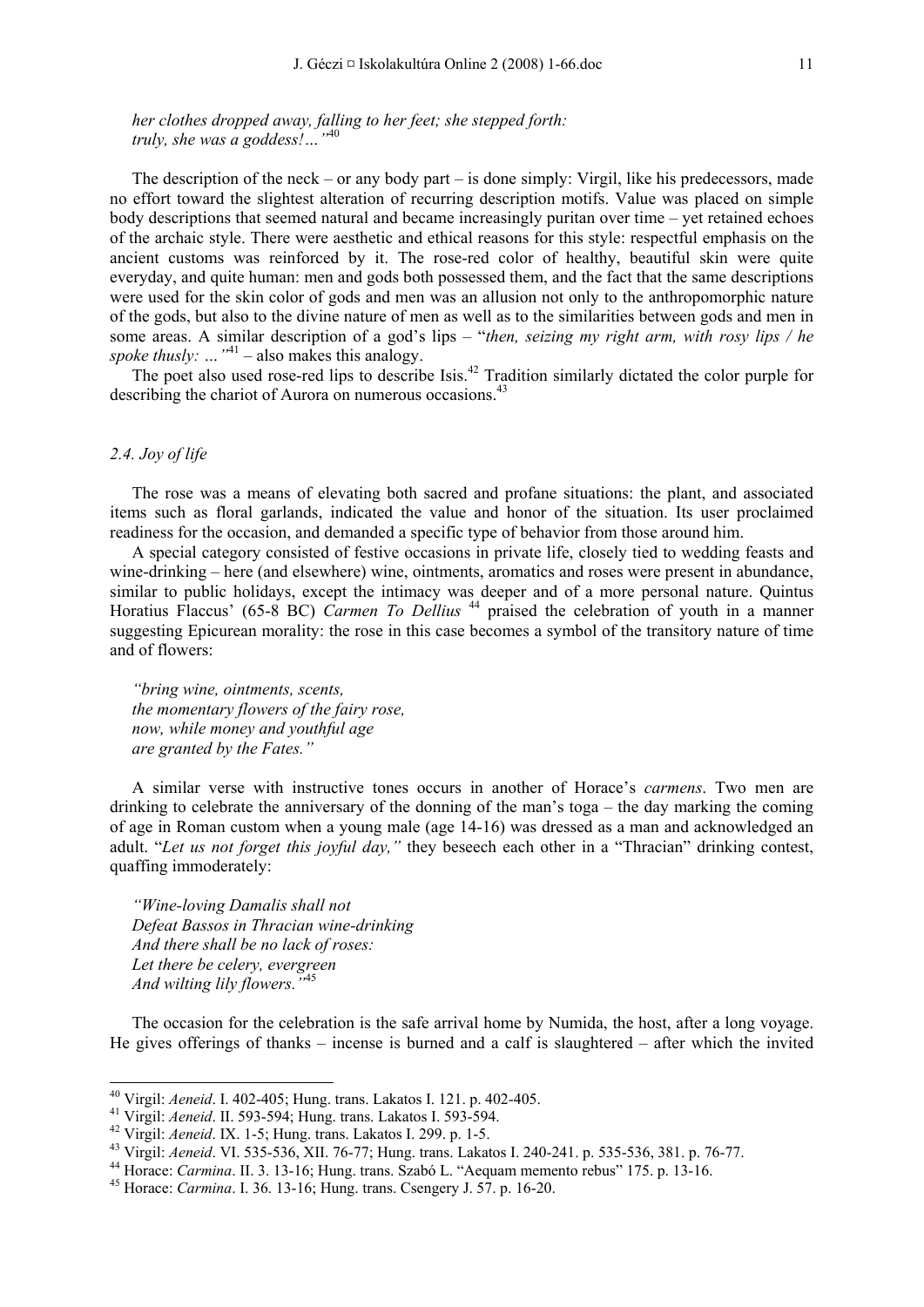guests rejoice: on their heads they wear garlands of roses, celery leaves and lilies, all of which were considered aphrodisiacs, as was wine. The implicit qualities of the gods suggested by the plants – Venus, Proserpina, Bacchus – have one meaning in common: fertility. The rose and the lily were gifts to appease Persephone (Virgil: *Aeneid* VI, 883-886), and celery was also a plant indicating the netherworld.

The person addressed in II, verse 3, Dellius, a knight of Maecenas, is encouraged by the narrator to enjoy Nature and merry company, inasmuch as regardless of whether he spends his life in gaiety or in sadness, one day he will die, and after him all will remain here on earth. *('Take wine, and expensive ointments, / And the rose's dear transient flower, / Whilst you live the springtime of your life."*<sup>46</sup>*)* The same thought is expressed in II, 11, slightly differently: depending on the addressee, wine to banish cares is recommended not only to youthful celebrants, but also to those whose hair is graying:

*"Why not drink and forget our worries While we can, in the shade of plantain and fir, Our graying locks adorned with roses, Drenching them with its lush scent?* 

*If troubles torment you, here is Bacchus to banish them."*<sup>47</sup>

Another symposium enjoins the participants to unbridled merriment:

*"What delays the Phrygian reed? Why does the melodious lyre Hang silently on the wall? Shall the mind be buried now, or never?* 

*I despise the miser's hand: Scatter Roses! Let old stingy neighbor Lycus Hear our mad merriment."*<sup>48</sup>

Thus, the rose was also present at drinking occasions following celebrations of Bacchus: not only because the wilting and falling of its petals recalled the passing of time and of youth, and the transitory nature of life, but also because it expressed the beautiful things in life – for example, a gathering of men in company – and the garland placed on the head was woven mainly of it. "*The string of roses is ready for your head,* <sup>49</sup> the poet tells the awaited guest, Maecenas. Also, the rose was a sign of gaiety, and its prolific or extravagant scattering expressed joy of life and forgetting of cares.

Drinking poems and the recurrence of roses in them tended to express a moral view: in fact, this was often their fundamental purpose. These poems, whether they sang praises to moderation or immoderation, were presentations of proper behavior and enjoyment of life as well as rejections of the improper. Cybele, Venus, Bacchus, Aurora and other figures were invoked in these rhetorical works.

#### *2.5. The rose as judgment*

Horace's final poem in *Carminum liber primus* (which follows the work celebrating news of the death of Cleopatra) is *Ad puerum ministrum*: a light text rejecting oriental splendor. He states (for neither the first nor the last time) that the rose, which he names the foremost of flowers, should not be sought when it is not in bloom, in hopes of perhaps finding a late bloomer. Instead, the evergreen and less ostentatious myrtle will suffice for garlands for wine-drinking – that is, although he acknowledges the rose's primacy in garlands over all other flowers, when the flower is not in season it qualifies as

<sup>&</sup>lt;sup>46</sup> Horace: *Carmina*. II. 3. 13-15; Hung. trans. Csengery J. 67. p. 13-15.

<sup>&</sup>lt;sup>47</sup> Horace: *Carmina*. II. 11. 13-16; Hung. trans. Csengery J. 77. p. 13-16.<br><sup>48</sup> Horace: *Carmina*. II. 19. 18-24; Hung. trans. Csengery J. 131-132. p. 22-28.<br><sup>49</sup> Horace: *Carmina*. III. 29. 3-4; Hung. trans. Csengery J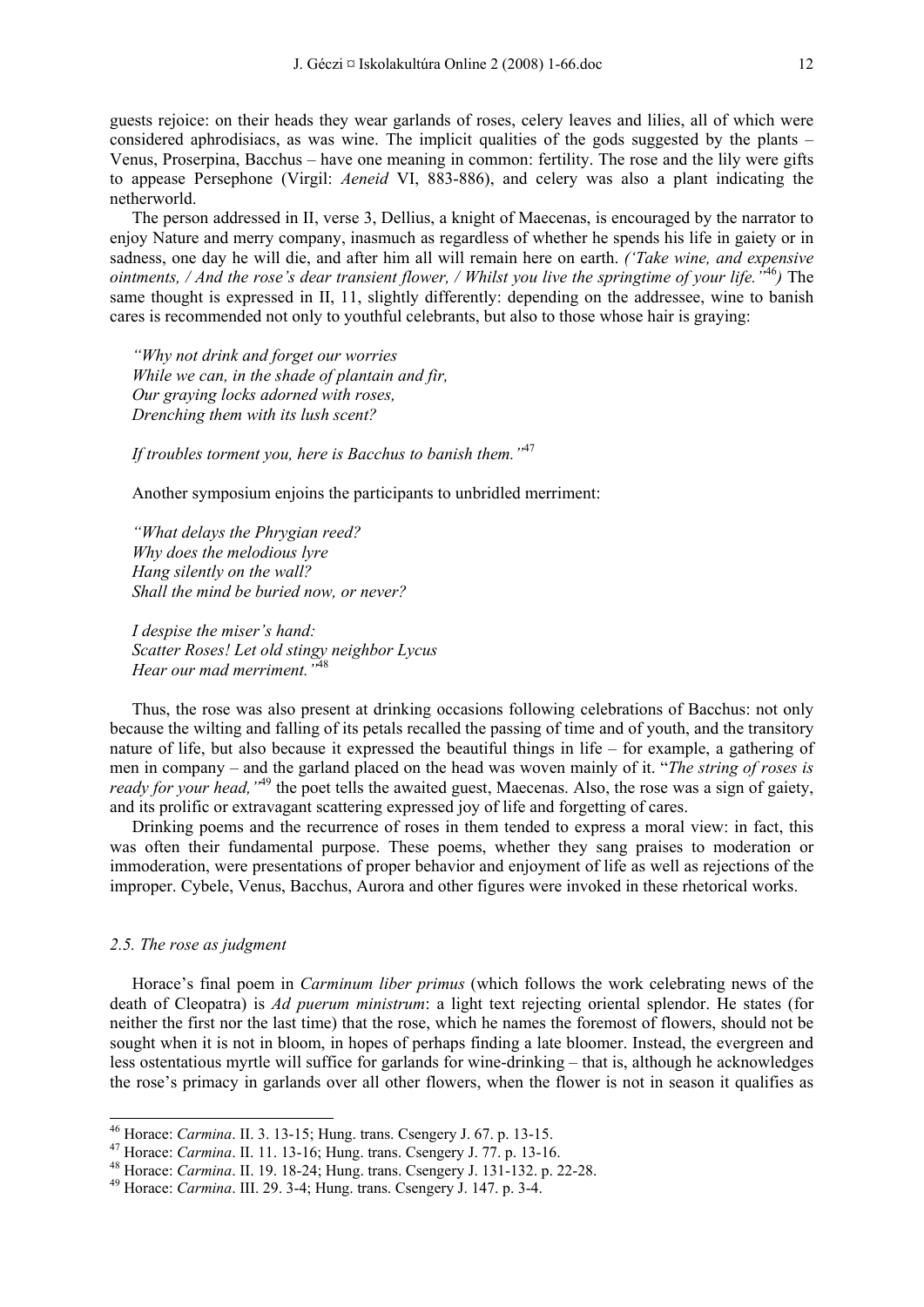oriental luxury. The Latin text also suggests that a secondary blooming of rose plants in autumn may have been a known phenomenon.

*I detest Persian pomp, my boy! I have no need of motley garlands; Seek not the harvested autumn fields In hopes of finding a late rose.* 

*Simple myrtle, nothing fancy! A myrtle branch is enough for our heads: It will not diminish you, the servants, or me, When I have a drink in my vineyard.*<sup>50</sup>

The poet speaks against behavior which is dislikable for being inappropriate to one's age or station (lines sharply echoed in late Renaissance depictions of Vanity as a dislikable old hag) when he admonishes a flirtatious old woman *(III, 15.)*:

*O wife of poor Ibycus! Is there no end to your promiscuity? Give licentiousness a little pause! This close to the grave it is wrong for you To mingle with young maidens, Casting mist over shining stars. What is right for Pholoe somehow Is not right for Chloris, certainly not for you. Let your daughter contest the homes of youths, As Bacchanalian, made wild by drumbeat, As desire for Notus drives her, Let her entice him, like the slender heron. Put down the lyre, old mother, better for you To weave the cloth of Luceria. The red rose does not become your hair, Though you drink the wine pitcher dry.*<sup>51</sup>

## *2.6. Joy of love – flower of death*

-

Sextus Propertius (ca. 49 BC - 15 AD) in *Qui nullum tibi dicebas jam posse nocere* deemphasized the primary importance of the outward characteristics of an obviously beautiful woman. Although he describes in details and with clever similes the face, neck, waist, legs, and grace, as well as the harpplaying, of the woman who captivated him, the poet continues:

*"Yet it is not my darling's face, however radiant, that enchanted me, Though her cheeks are whiter than lilies, And purple like the high northern peaks, Red and white like rose petals in milk,"*<sup>52</sup>

He considers the Roman woman a literally divine gift, given by Amor, the reincarnation of Helen, and his overpowering emotion is not a disaster, but rather a natural part of life, passion flowing from the depth of the soul.

<sup>&</sup>lt;sup>50</sup> Horace: *Carmina*: I. 38. 1-8; Hung. trans. Csengery J. 60. 1-8.<br><sup>51</sup> Horace: *Carmina*. III. 15. 1-16; Hung. trans. Csengery J. 126. p. 1-16.<br><sup>52</sup> Propertius: *Elegiae*. II. 3. 9-12: Hung. trans. Lator L. 135. p. 9-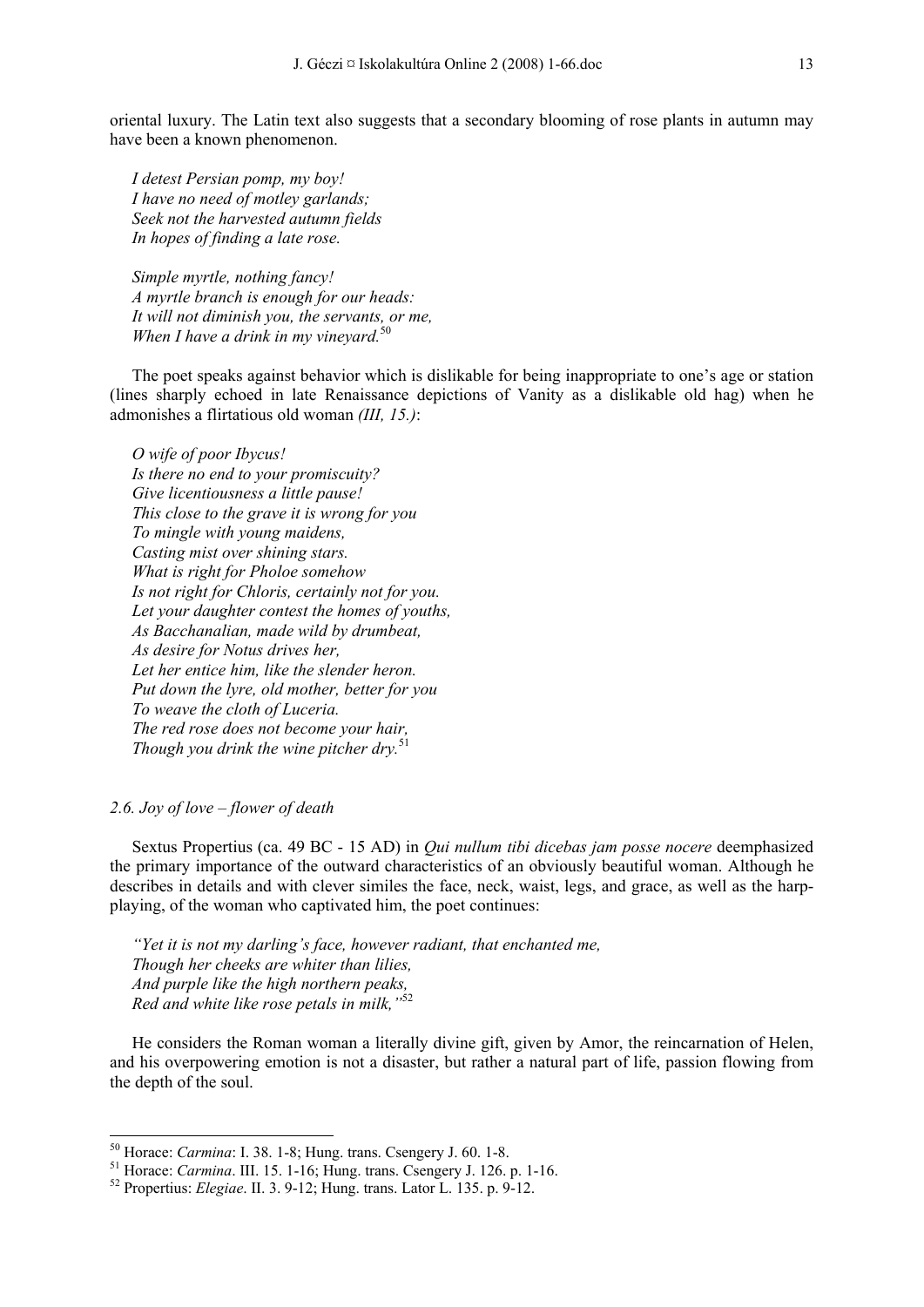Similar to the conventional facial signs, the association of the rose with wounds is also rooted in tradition – at the same time, its usage is not only innovative but also subtle and complex. The wound as the source of blood, and blood as that of the rose, is a known motif in stories of the creation of plants. In Virgil's *Aeneid* the protagonist sees the dying Hector in a dream, his body covered in roses from a hundred wounds.

Propertius, in contrast to Roman morality, did not consider love to be an emotion which signified enslavement and vulnerability for the lovers; rather, he called it the promise of self-fulfillment and freedom, in which sense he may be considered a violator of the norm. His verses, inspired by the splendors and agonies bestowed by Cynthia, are striking not only for their accumulation of Greekbased allusions, but also for their daringly new images and formulations, as well as their unexpected twists. For example, at the close of the poem – demanding the right to night-time happiness – he gives as reasons the transience of time and inevitability of death, and not, as elsewhere, the right to love.

*"And you, my darling, enjoy it! Enjoy your kisses As you kiss your fill: You will see how little it is! You see? – the petals have fallen from the open rose, Yellowed leaves floating in the vase! We lived our proud splendor, shining, and tomorrow Death clangs shut its metal gate."*<sup>53</sup>

The rose, which earlier appeared as the plant of amour and passion, now, with its fallen petals, signifies the passing of time, whereby the closed floral symbolism of the poem is not only full and complete, but also objective: a genuine rose appears which was kept alive in a vase; that is, a form of decoration with flowers is encountered here which previously had not been documented.

The narrator in one poem by Propertius is the shape-changing, originally Etruscan god Vertumnus, whose statue stood at the Vicus Tuscus in Rome, who may appear in the body of a natural flower, crop or fruit important to man, or as a grass-cutting peasant, weapon-bearing soldier, or flower-bedecked celebrant, like the vendor who is described as follows: "*…in the dust of the arena / I distribute roses, tiny baskets on my arm*."<sup>54</sup>

The figure of the panderess in Greek and Roman comedies was an object of derision: Acanthis, who is mocked in a poem written on her death, may have been a real figure for Roman audiences. The role of the panderess is portrayed by Propertius as one whose only deed is the seduction of honest faithful women from their husbands by guile and charm, and the mediation of their lovers' trysts, in hopes of financial reward. That old age should not go unpunished in Propertius' *haetaera* heroine is proven in this invective poem. The reasons given by the panderess include the passing of beauty: "*I saw the sweet blooms in the rose gardens of Paestum, / and all withered as the south winds blew."*<sup>55</sup> Virgil was the first to mention Paestum, a town in southern Italy famous for its rose gardens; this mention may be regarded a heightening of the expressive value of the flower. Also, the plant is an apt sign for the profession and appearance of *haetaeras*, and its usage may permit the woman addressed to believe herself to be similarly splendid.

Of the initiation of the temple of Apollo in Palatinus – also mentioned in elegies II, 31 and IV,  $1 -$ Propertius wrote a poem as his own sacrificial offering, in which Augustus Caesar, who earned the construction of the temple through victories in battle, is duly lauded. In the well-earned peace:

*"… Let there be dance. In the lap of shaded peaks let us sit to a grand feast, let roses fall caressing from my head; let flow the best wine the presses of Falernum can bring, fragrant saffron washing my locks.* 

<sup>53</sup> Propertius: *Elegiae*. II. 15. [III. 7.] 49-54; Hung. trans. Babits M. 156. p. 49-54. 54 Propertius: *Elegiae*. V. 2. [IV.2.] "Quid mirare meas tot in uno corpore formas?" 40-41; Hung. trans. Kerényi G. 250. p. IV. 2. 40-41.

<sup>55</sup> Propertius: *Elegiae*. V. 5. [IV. 5.] "Terra tuum spinis obducat, lena, sepulchrum" 62-62; Hung. trans. Kerényi G. 259. p. iV. 5. 59-60.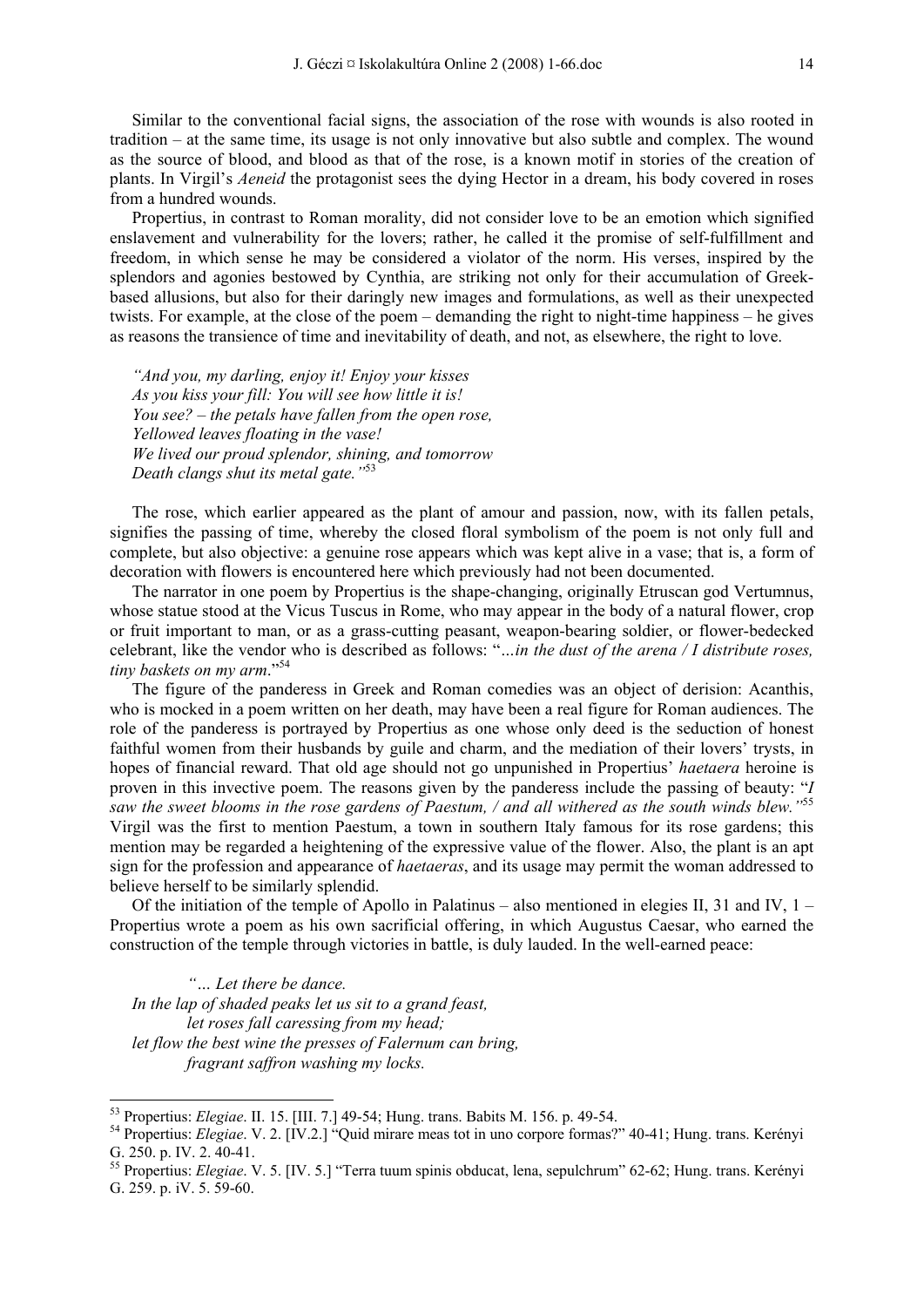*The Muse better inspires poets immersed in wine; Bacchus, for Phoebus you pour your thick loam."*<sup>56</sup>

It has been seen that Virgil and others sometimes associated the rose with wounds, death and passing – either as a flower of mourning in honor and esteem on the body of the deceased, or as a plant accompanying the dead on their journey in the netherworld. In an extension of this symbolism, Propertius changes the rose from a sign of love to a flower of death in two elegies. In I, 17, the poet travels to Greece, leaving his love behind, and his ship is caught in a storm and unable to put to port. He believes it is the curse of his abandoned lover; thus he beseeches her:

*"Better that I should have continued to serve female caprice – a rare girl was she, though stubborn and stern – than to see the sons of Tyndareus before the coast of this foreign land hemmed with bleak forests. Should Fate return me home after long torment, where my faithful love rests will stand a stone and she will give a lock of her own sweet hair as offering, I will lay my bones softly among roses, she will speak exaltations to my ashes, lest the earth press the burden of its weight on me."*<sup>57</sup>

Although the rose accompanies the lover not only in life but also in the netherworld, and rose flowers are placed on his ashes, the rose also characterizes the tie with the survivor in mourning. In contrast, the following excerpt states that the flowers are found not only in and around the urn containing the ashes, but also in Elysium, one of the fields in the Empire of the dead.

*"Behold, others are taken by flower-decked boat to the happy soft-sweet rose fields of Elysium. Lyres sing their song accompanied by Cybele's drum, And Mithral dancers dance to the Lydian music;"*<sup>58</sup>

In the Golden Age of Roman literature, the rose primarily appeared in situations associated with Venus and Bacchus, the main gods of fertility. But it was also used to describe situations involving the figures of *Magna Mater*, Cybele, Apollo, Aurora, Iris and Proserpina, or secondary cultic figures connected to them, such as Attis, the Fates, and the Muses. There are also examples of individual references (such as to Vertumnus).

#### **3. The rose in Roman fine art**

-

The burial customs of the Scipio family reflect a large-scale mixing of cultural influences, with Hellenic influence exhibited in the rosette which appeared occasionally and was considered to have some of the qualities of the rose. In combination with the decorations on the altar-shaped sarcophagus, the rose suggests a sacred interpretation. The burial memorial and its secondary floral motifs emphasize the nature of the body as a sacrificial offering to the gods.

In the first century BC Rome took over the leading role in fine art from Greek and Hellenic culture. Mass demand for *ornamentumi* took shape on the basis of state and official purchases and private orders, reflecting the market for tiny decorative objects, relief works, ornamental sculpting and copies of classic pieces. The allegorical and emblematic Greek and Hellenic motifs can be considered an

<sup>56</sup> Propertius: *Elegiae*. V. 6. [IV. 6.] "Sacra facit vates: sint ora faventia sacris" 70-76; Hung. trans. Kerényi G. 263. p. IV. 70-76.<br><sup>57</sup> Propertius: *Elegiae*. I. 17. 15-24; Hung. trans. Trencsényi-Waldapfel I. 122. p. 15-24.

<sup>&</sup>lt;sup>58</sup> Propertius: *Elegiae*. V. 7. [IV. 7.] "Sunt aliquid Manes: letum non omnia finit" 59-62; Hung. trans. Kerényi G. 265-266. p. 59-62.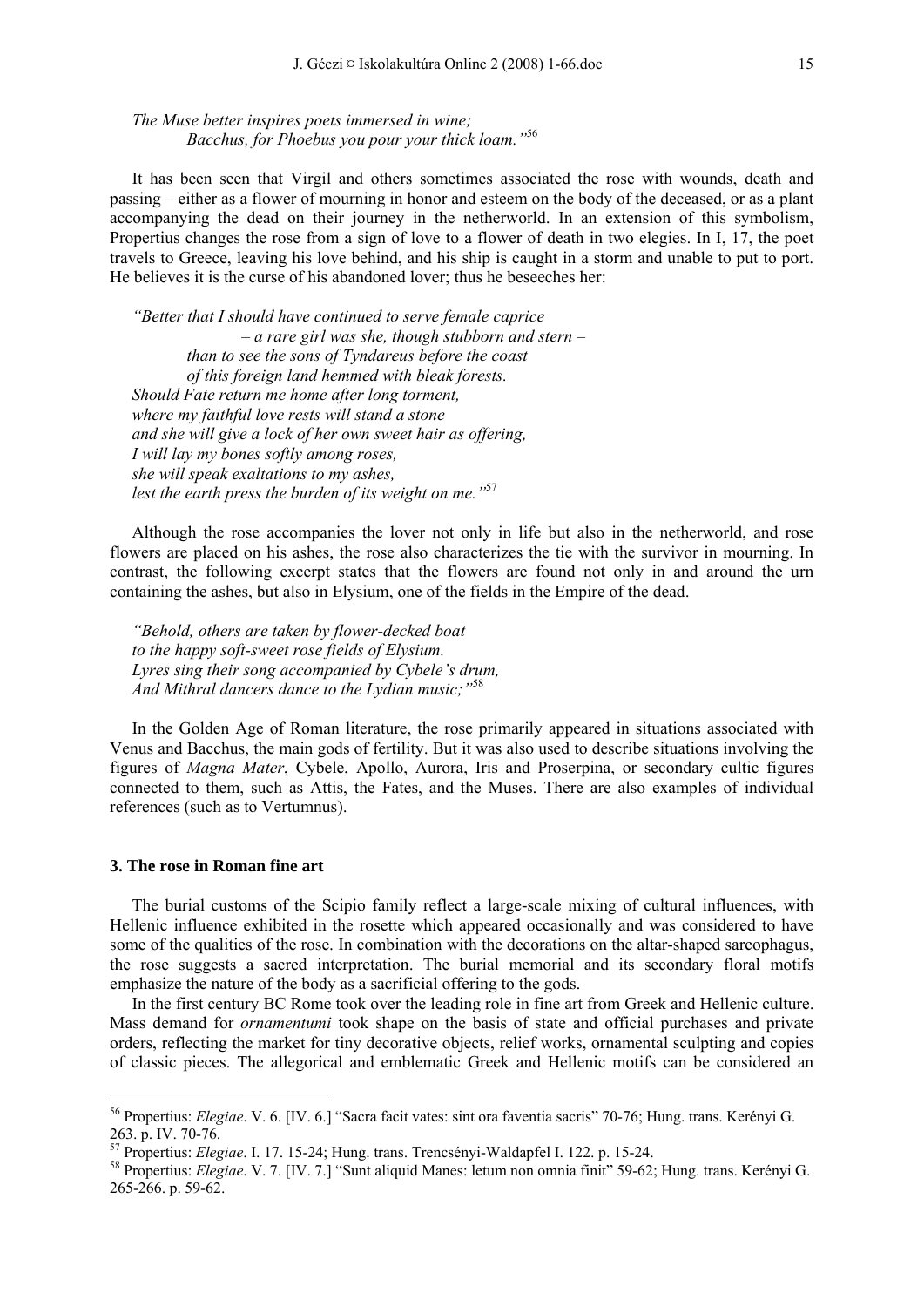acceptance of and respect for a popular contemporary worldview which had an instructive and protective function in the lives of their owners. Roses in bacchic and romantic drawings and in landscapes had a symbolic meaning transcending their ornamental function, while retaining their illustrative status.

The first-century BC *San Ildefonso group*, from the southern Italian Hellenic school of the Greek master Menelaos, follows the classic pattern in its depiction of Castor and Pollux, the brothers transplanted from Greek mythology into Roman. The two figures make a flame with a torch on the altar in front of them. The tiny, characteristically Greek altar is girded by floral strings, above which is a single, six-petalled, rose-like relief less stylized than rosettes. Also from the first century BC and transmitting Hellenic influences is the *Esquilinus Venus* (Capitoleum, Rome), which object is likewise decorated with flowers beside the young goddess. Five-petalled flowers, again less stylized than rosettes, cover the pedestal on which stands a serpentine column or vessel covered by a kerchief.

The abstract nature of decorations to augment interpretation of the figures and their actions is reduced by the skillfully sculpted main figures: the accuracy of ideal images turned away from the simplification of details toward greater precision. On some occasions the rose symbols appear with sepals included among the petals, while elsewhere – more often – the petals will have two lobes, as they do in reality.

Other procedures were also available for rendering a rosette into a more precise rose. With growth in the demand for realism, the rose became used in ornamental combinations where, although its genre-specific characteristics were given no special significance, the unrealistic combination of patterns is nevertheless realistic in its details; on the relief *Ara Pacis Augustae* this was apparently attempted in the sculpted creations and the painted or gem-set wall decorations – grotesque patterns brought back to life in the Renaissance. Another possibility was to emphasize rose characteristics not just through the petals or the flower, but collectively with the rest of the plant. This was a characteristic technique in painting.

The first major work in Roman art is *Ara Pacis Augustae* (13-9 BC, Rome), a series of allegorical scenes with relief decorations carved in marble. Under the figural relief strips the wall of the altar stand is supplemented by ornamental surfaces with floral patterns. Among acanthus leaves on stems winding and twisting from enormous acanthus roots, a variety of large flowers, fruits and animals are presented sometimes in elaborate detail, sometimes merged into the background. The objects depicted in this symmetrically arranged plant composition are in total contradiction to botanical reality, but in spite of the artificiality the imagery and sensation of three dimensions make the relief a striking work. The majority of the flowers in this illusionist sculpture are unidentifiable in the absence of elaboration of the rest of the plant, but among them can be found a few flowers that are more rose-like than the rosette, an open oval flower with five petals.

A late first-century pilaster from the Haterius burial vault in Rome (Vatican Museum), displaying the influence of the late neo-Attic school, features a string of roses. The rosebuds and leaves are botanically accurate, but the open four-petalled flowers are not; plant forms appear on the relief both completely raised from the plane as well as merged almost smoothly into the background. The historical flat reliefs also provide other examples of the optical illusion style – in them the decorative effort and allegorical nature merge together.

A characteristic feature of Roman art was the effort, with emphasis on the elementary rules of perspective, to achieve the greatest possible identity between reality and the artistic image, despite the fact that it was generally unable to produce images in keeping with reality. It attempted to unite too many traditions – for example, the ornamentality of Pergamon and Hellenism (where roses were shown with only five petals), the plasticity of Attic sculpture emphasizing forms and patterns, and the structure of Greek allegorical/mythological compositions – and the originals proved more powerful than the efforts to synthesize them.

With the collapse of the republic and the foundation of imperial Rome, painting, which served a predominantly private clientele, was the genre which showed the greatest progress, and influenced the evolution of other branches of fine art (such as mosaic art) which were more suited to works commissioned by the state and community. Paintings on the inside walls of residences and paintinglike mosaics on the floors functioned as decoration. M. Vitruvius Pollio's *De architectura libri decem* also surveys the evolution of fresco painting in the Augustan era (VII, 5). In the author's opinion the earliest frescos imitated the marble cladding of public buildings, and later depicted entire buildings –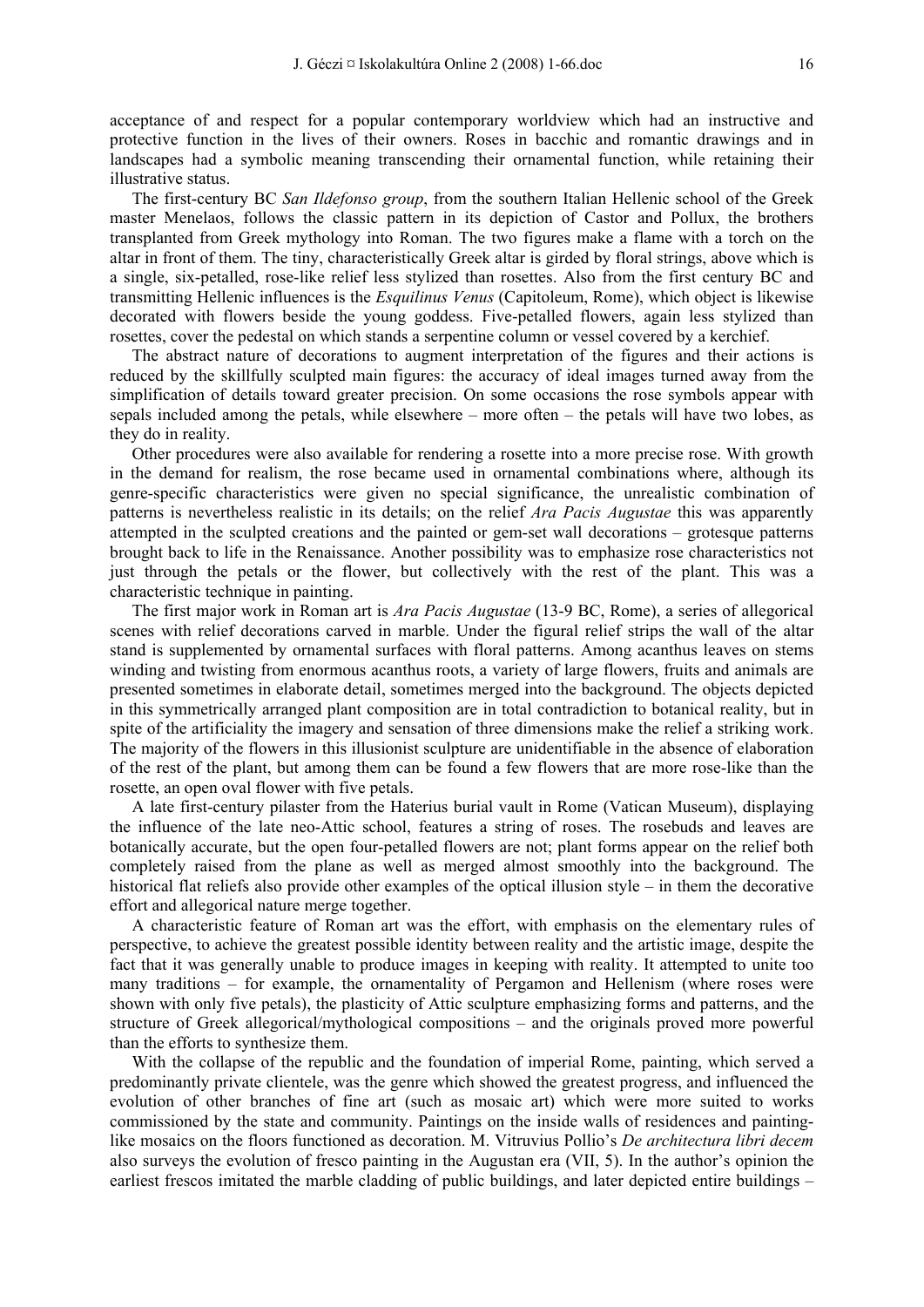larger interior surfaces were painted with theater scenes from comedies and tragedies, and the exteriors with scenes of covered walkways, landscapes, parks, and so on.

In the first century BC the complex "architecture of seeming" of wall surfaces, following the models of Hellenic palace architecture, were made richer – in Vitruvius' opinion, more theatrical – by the increased use of sculpted elements including landscapes, plant images, and urban details. The wall of one dark, underground room in the Prima Porta villa of Empress Livia (late first century BC) was painted to give its inhabitant the feeling of being in the veiled depths of a carefully planned and cultivated garden. The walls show an artificial orchard and its crowded lush green vegetation, with (stylized) roses in full flower in the rich undergrowth. The garden is "separated" from the room by a path stretching between a painted plank fence and a stone base wall carved with geometric patterns, thus giving perspective to the image. The picture of a spring garden abundant in flowers and fragrant leafy trees gave guests in the grotto chamber the illusion of comfort in the summer heat.

Detailed landscapes also featured the oft-depicted roses. For Romans, the pleasure of landscapes and gardens – whether real or in idealized imitations – gained importance with the spread of the passion for building gardens and parks. Landscape painting bore the elements of its Hellenic predecessor, characterized by graceful figures, gay environments, light yet accurate depictions, group compositions, perspective and occasionally a wealth of color. The landscape was generally speckled with people, and even if people are absent, there are still signs of the hand of man and a character to entice or receive population. Wealthier city residences covered their walls with pictures of cultivated landscapes, which differed from Greek pictures in that the natural environment was also given a role in addition to depictions of people: the realism of the topography and plants and animals marks a turningpoint, as the Romans added this new dimension to their paintings.

The surviving frescos of Pompeii are testimonies of first-century painting. In 62 many of the houses in this city at the foot of Vesuvius were damaged in a minor earthquake and then renovated. The volcanic eruption in 79 buried and preserved these new pictures. On these large, dark red and black surfaces are floral strings, unrealistic combinations of plants and animals, fine patterns, and architectural details quite removed from reality, as well as scenes and landscapes depicted as if seen through an opening in the wall. The frescos of the Vettius home (Pompeii, late middle first century) include a red rosebush (R. gallica) with many petals, tied to a stake. The leaves of the plant are drawn with a variety of placements, and among the open flowers some buds can be seen. The painter strove for the same realism in the case of this plant as he did for the bird sitting on top of the stake. The rose bush in Livia's villa, although recognizable, relies on mass and spots for its effect; the rose in the Vettius residence is more detailed. The one in Livia's home uses the image merely as an evocation, while the one in Pompeii, in what is known as the fourth fresco style, is more life-like, identified by greater reliability of detail.

However, roses were also depicted outside their appearance in nature, which partly explains the preferred presentation of the fragrant flowers. In the *pinacotheca* of the Vettius home, the picture of a bower appears as if through a window, surrounded by a copy of a Greek painting, with two trees on the left and right. The structure comprising part of the upper storey opens to a wall surface, and an open door is under it. On the support planks lie sheared rose branches blooming with red petals. This garden is fenced in, a place closed off from prying views, with flowers scattered randomly on the roof: according to plant use, it offers the undisturbed opportunity for amorous encounters, or evening drinking, or other forms of intimate company not intended for public scrutiny. The phrase 'sub rosa,' or under the roses, allows for a number of meanings. For those in a garden, only the scent of the roses would be sensed, but for the viewer of the painting it is the place marked by the flower which is described. Those under the rose are isolated from the rest of the world, so whatever they do is secret. Further light on the meaning of 'sub rosa' is shed by the legend of the god Harpocrates. Mistakenly believed by the Hellenic world to be of ancient Egyptian origin, Harpocrates was the god of silence who was bribed with roses by Cupid not to reveal the loves of Venus. Nothing is known of the notions held by the residents of the Vettius home with regard to the rose, but every layer of meaning in the picture is explainable by knowledge supported by Hellenic sources.

The roses in the painting in the Vettius home are allegorical in meaning – and the viewer arrives in similar fashion at the meaning of each image. Additionally, the flowers are so realistic – as are the plants in the house's painting of a staked rose bush – that the species is identifiable: R. gallica. (Pliny would later describe this plant in *Naturalis Historia* as growing in the wild in Praeneste [today: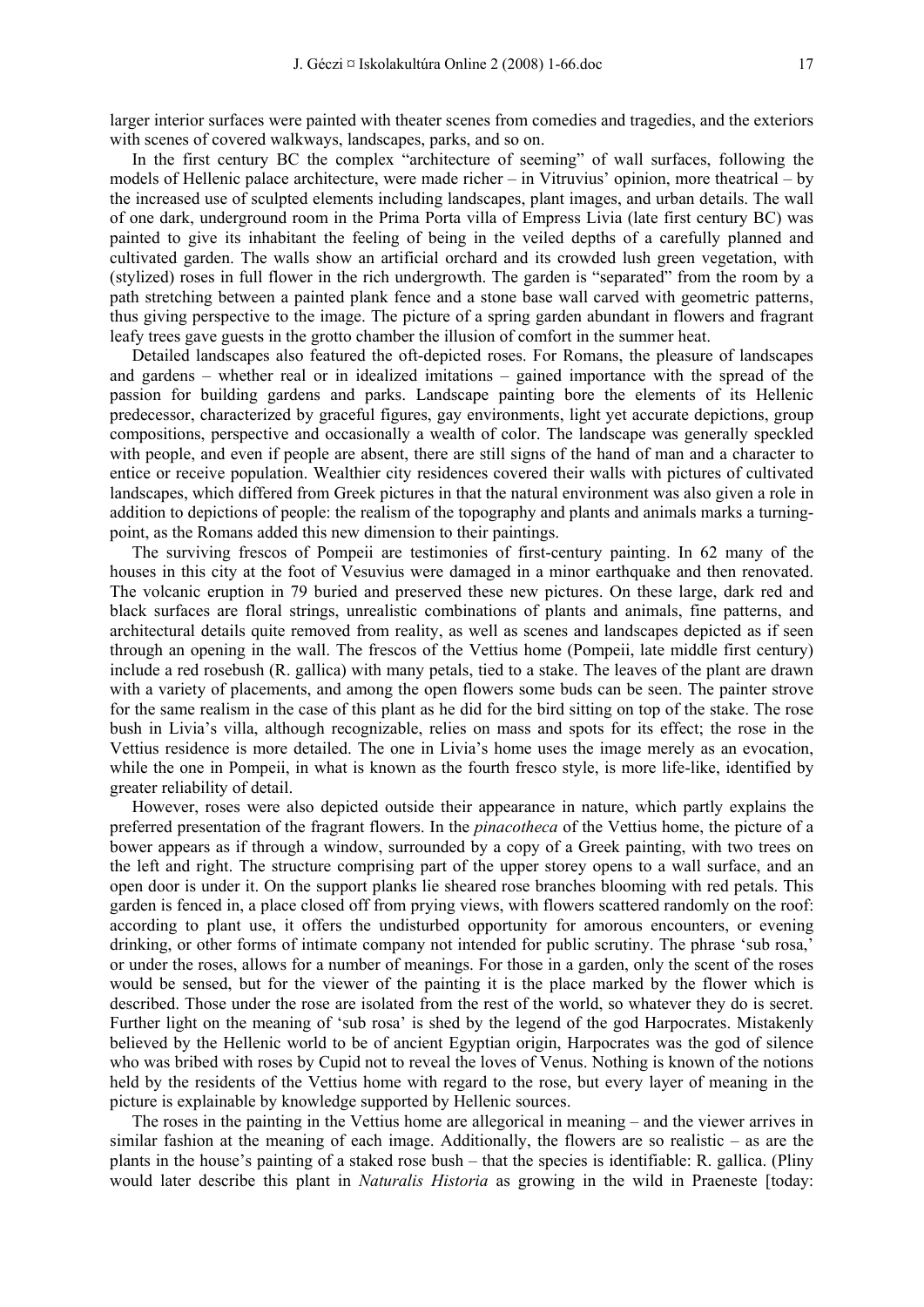Palestrina]. A temple to Fortuna was erected in Praeneste in the first century BC on the cultic site of a former oracle, and was sought out by masses seeking favor from the goddess of happy accidents.)

Further, in addition to this presumably everyday form of use, the placement of this rose painting on the roof of the wooden structure alludes to the respect – and usage – its powerful scent was accorded.

While at the end of the first century fresco painting (with the exception of landscape painting in the Flavian period) was pushed to the background and wall decoration lost its importance in interior design, there was an increase in the importance of mosaic art, which had formed in the classical era and became widespread and popular under Hellenism. Wealthier citizens decorated the representative rooms of their homes and the floors and selected wall sections of public buildings with ornamental and figural images made of marble or stone tiles fixed in cement. The centers of larger surfaces were usually occupied by imitations of paintings.

The Caselei villa near the settlement of Piazza Armerina in Sicily has more than thirty rooms with mosaics taking up more than 4000 square meters, made in the late imperial era, the third or fourth century. The columnar mosaic on the floor of Room *45 a* and *b* shows a scene of garland-weavers in a garden. On the upper section of the mosaic two girls are at work underneath a tree: sitting on wicker seats they weave a *corona* from a basket of flowers. Two plants are identifiable in the mosaic. Hanging from the central tree is a single enormous ivy leaf, often considered to be the emblem of the people of Herculia, while also – as the plant of Bacchus – recalling the Dionysian legends and the garlands awarded conquerors. The entire field of the picture is covered by sheared branches which bear the same flowers as those in the basket and the semi-finished garlands. Highly simplified flowers, presumably roses, are also on the two *coronas*, which are placed on a little table beneath the scene amid palm branches and bags of money.

An understanding of the meaning of the mosaic is provided by the custom of the Rosalia, a pagan flower festival in May, although it may also be tied to the Cerealia celebrations in April, when festival events were held in theaters between the 12<sup>th</sup> and the 18<sup>th</sup>, and in the Circus Maximus in Rome on the  $19<sup>th</sup>$  when the consuls' terms of office officially expired.

*Filosofiana's* Rooms *43 a* and *b*, which may have functioned as a *nymphaeum* or bedroom, are decorated by a similar garden scene. Two girls in the uppermost column of the mosaic are picking flowers from leafy bushes very similar to those of the previous drawing. In the field below it floral strings are being made from the collected products.

According to the two pictures roses were used to make garlands to award those who had earned praise as well as for floral strings to decorate areas, objects, plants and animals, and people in both sacred and profane contexts. However, picked roses may also have been used for purposes in addition to the multifunctional floral strings in the garden: the youth in the mosaic between Room *43 a* and *b*, carrying two baskets of flowers on a pole balanced on his shoulder, is consistent with the conclusion that the product was also used in other places for other purposes.

What is beyond doubt is that the flowers used were supplied from widespread plantations for their production. In the pictures – unlike the scenes of gardens of numerous species, including roses – the bushes are all of the same type, with the exceptions of a single ivy leaf and one unidentifiable bush.

In the third century the most characteristic change in painting was in the tomb paintings in private burial chambers and catacombs. The seemingly undemanding minimalism in them reflects the influence of the Christian worldview. The paintings of the *burial vault of the Octavia family* were also made with this influence as its driving force. The picture of the afterlife continues only a few sparse symbols, while the majority of the surface is a simple unpainted wall. The white background is the "landscape" itself, and the tiny figures in the foreground, souls in the afterlife, wander on loose soil amid flowering plants much larger than themselves. In the foreground is the largest figure, Hermes, beside whom a soul falls to the ground from a birdcage. The only color in the region of Hades is provided by red rose-like plants, some open, some budding, among which lonely souls wander, picking and gathering them.

Given the mythological origin of the rose, its use in tombs seems justified through its association with blood and with death. The first-century *Haterius burial vault* also calls attention to the fact that the living plants around the tombs should include roses as reminders of the earthly past and symbols of the otherworldly future. A tomb inscription found in Pannonia similarly requests the inheritor to honor the grave with this flower: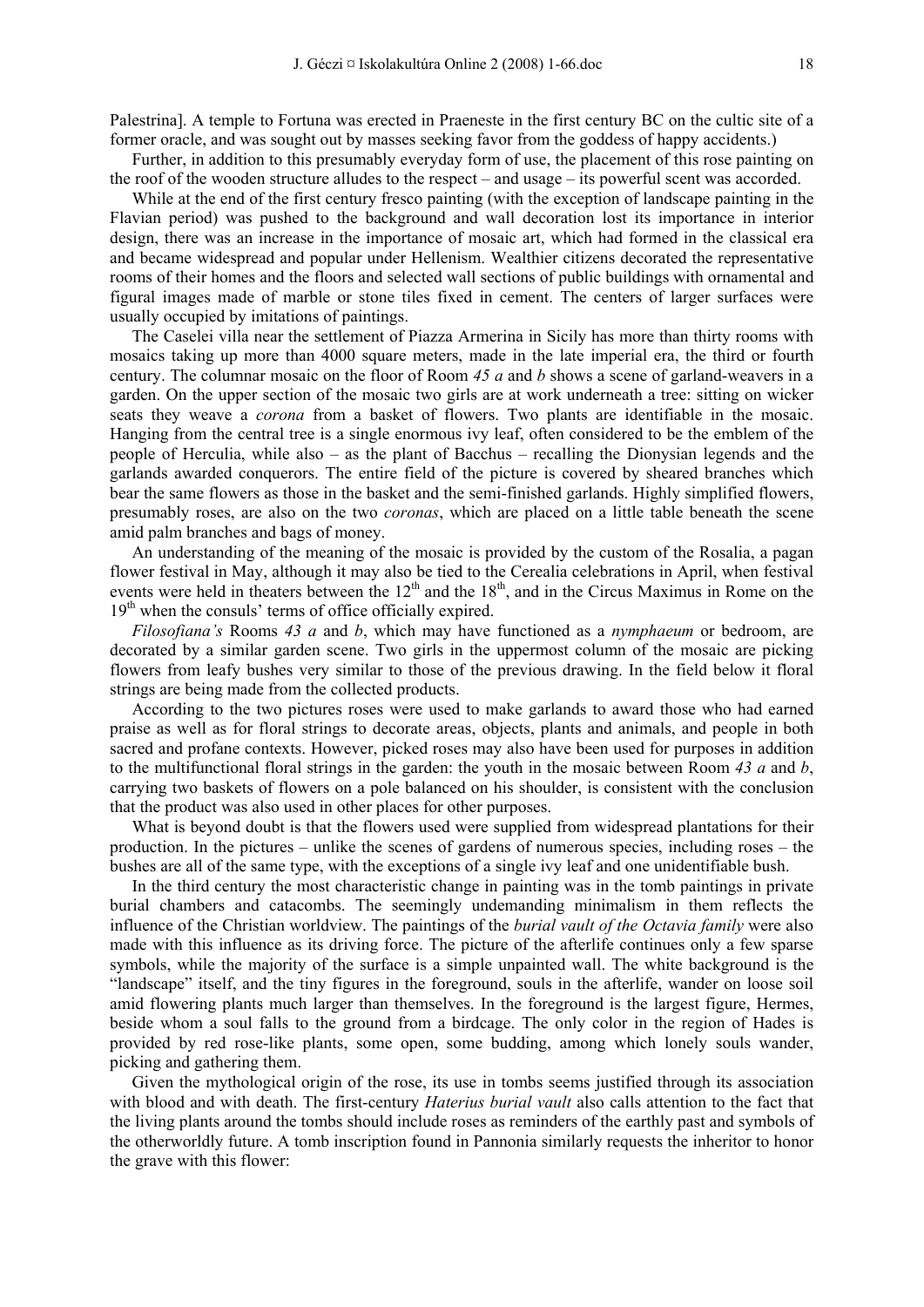*Whoever you are who inherits this house and garden after me, Scatter all the roses from my little garden on my ashes And adorn my grave with radiant lilies.*  (Hungarian translation: József Révav)<sup>59</sup>

#### **4. Roses associated with the main figures of Roman mythology**

The stories of the gods in ancient Greek and Roman mythology read as parts of a constantly changing process, the components of which were created by the ideas of the community and the individual. In this religious idea an important role was assigned to interpretations of godly and human love and reproduction in direct and indirect expressions of anthropomorphizations of fertility characteristic of both the early forms of religion and the mythic worldview. Human-shaped gods gave explanation and regulation to Nature and man's place therein. Of the fertility divinities there were some who represented immortality as manifested through fertility. These gods in a crop agriculture society bore numerous qualities characteristic of plant life.

In the separation of gods by function Aphrodite/Venus was associated with the ancient, overpowering reproductive instinct and emotion-laced love, and Dionysus/Bacchus with the enjoyment of life freed from both rationality and irrationality. They were cloaked in images of biologically based rapture, ceremonies, and customized rituals. The concept of fate implicit in the existence of gods was apparently sufficient for the members of the community to accept it without an order of priests. Partly for this reason, the symbols associated with the members of the pantheon took shape in a variety of ways, with numerous interconnections between the symbolic elements. The figures of Aphrodite and Dionysus explained human reproduction bared of the bonds of man's dependency on Nature – and his own body. The rose of Aphrodite/Venus and Dionysus/Bacchus (and of Persephone, the Muses, and so on) was always partly an elementary symbol of reproduction and partly a representation of the emotions, interests and psychological conditions tied to the continuation of the species.

A natural consequence of centuries of mutual influence between Greek and Roman culture was the great degree of similarity between the two mythological systems, as well as the political structures and tiny details of everyday life. The mythic legends of the Roman mother goddess appear identical to Greek stories of Aphrodite, and the secondary figures associated with them likewise underwent little change. The roses in these legends are flowers expressing youthful beauty, overwhelming desire and ecstasy, and self-driven sexuality. The rose was the flower which belonged most to Venus, and the Romans believed it to have been created at the same time as the birth of the goddess.

Like the Greeks, the Romans tied the creation of the rose to body fluids, especially blood.<sup>60</sup> The interpretation of the role of the blood in ancient thinking appears in association with the soul and thus with life and particularly the changes in life. Plants coming into being from the drops of blood of a mythological being are reported in Ovid's *Metamorphoses*, including the hyacinth (X, 162), the narcissus (III, 399), the crocus (IV, 283), the pine  $(X, 104)$  and the anemone  $(X, 503)$ .

That the Roman rose should be tied simultaneously to creation, fertility, beauty, love, exaltation, passage, and the celebration of all of these, as well as being their symbols, is explained in the figure of a single god: Venus, to whom the flower most belonged. Venus was originally an ancient Italian fertility goddess, and her name traces back to the verbal root *wen*-, 'to desire.' Venus was worshiped as the goddess of spring in the town of Ardea, and mentioned in three secondary forms at the harvest festival of August 19: Venus Murcis, Venus Cloacia, and Venus Libitina. Venus Libitina was the goddess of death and the namesake of morticians (*libitinarii*). The first temple of Venus was erected in 215 BC in Rome, by which time she was identified with Aphrodite, and her features derived from those set down in objects and written sources from Greek culture.

The Romans gave the name Rosalia to the holiday honoring the transformation of the dead into a rose and the transcendence of love over death. This holiday began being held only in the first century BC, and on dates ranging from May 11 to July 15, depending on the region.

<sup>59</sup> Poetae *Latini monores*. V. Dracontius: 12. 6-7. 60 Dracontius. *Poetae Latini minores*. V. 12. 6-7.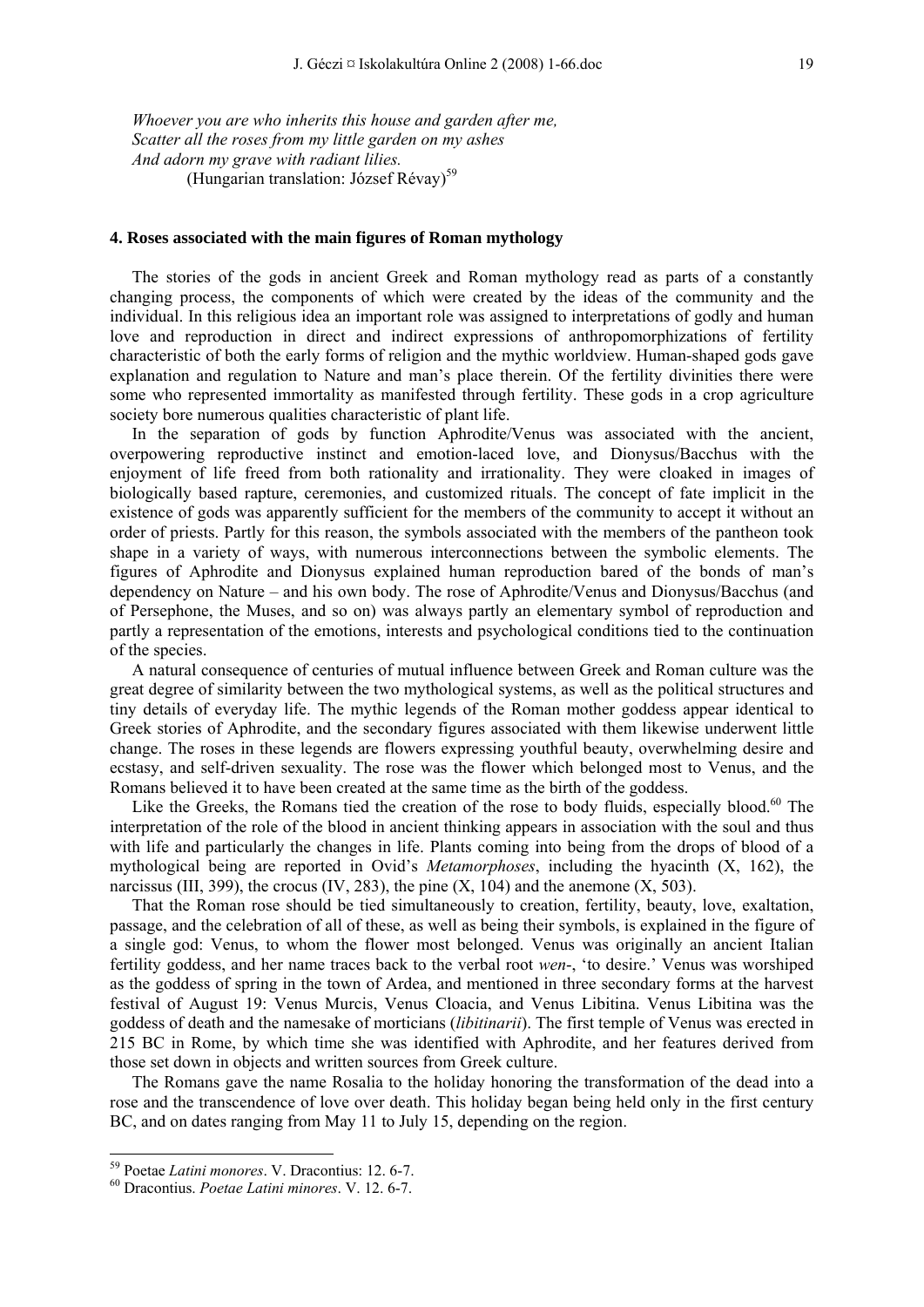The figure of Venus perpetuated the ideas of pre-Roman Italian cities, such as when she was merged with Frutis, the goddess of gardens and fruits.<sup>61</sup> The ancient goddess of flowers and spring, Flora (to whom an ancient temple stood at Quirinalis, and a newer one built in 238 BC near the Circus Maximus), was identified with Venus in the Hellenic era. This latter – with Greek mediation, indirectly – also merged features of the fertility goddess of eastern cults into her figure. Early ideas of her would eventually be replaced by the unified myth of the origin of Rome, in which she was identified as the mother of Aeneis.

In Titus Lucretius Carus' Epicurean *De rerum natura* Venus is considered the source of all life, the progenitive force and power of creation, and the mediator of peaceful artistry; the work begins with a hymn to Venus, one of the finest passages in world literature.<sup>62</sup> Elements of the Roman myth recording the role of the community in the goddess' transformation from Aphrodite to Venus and attempting to define her features can be found from the time of the Punic War; but it was Titus Livius and Virgil who put them in unified form. In the *Aeneid* Venus is the original mother and patroness of the Romans, for which reason her cult became widespread by the first century BC. Venus worship increased when Caesar claimed that the Julius family from which he was descended originated with the goddess herself, and her son, Aeneis of Troy, the founder of Rome. In 48 BC Caesar erected a temple to Venus at the Julian Forum. In Ovid's *Hymn to Venus* the goddess is now viewed as the one who maintains order in the world through love.<sup>63</sup>

The mythological order began to lose its popularity in the first century with the formation of the Empire, and the figure of the goddess came increasingly to include the characteristics of the sensual oriental deities Ishtar and Astarte. When Greek and Latin prose and satirical and epigrammatic poetry presented her as a character of ribald tales or as an allusion to such works, Venus lost her eminence as goddess.

In written sources and painted depictions Venus continues to hold her association with amorous desire – sometimes mercilessly so – and this trait justifies her popularity. Her father is Caelus, god of the dew. Like her predecessor, Venus was born near Cyprus in a seashell, and is raised by the Seasons, personifications of time and its laws depicted as young women. It is they who lead their ward before the gods, with a mysterious belt around her waist and a garland of myrtle and roses on her head. Venus is taken by another triad, the Graces (Joy, Charm and Beauty), on a chariot drawn by doves and presented to Jupiter. Sources vary on the birth of the Graces: some give the father as Zeus, others as Helios, or occasionally Dionysus, while the mother is Eurynome Oceanis, or sometimes Aphrodite. Although she has many suitors, Venus is wedded to Vulcan and moves to the underground darkness. Phoebus Apollo and Mars both compete for her, but Mars, the god of war and brute force, will become her lover: their child is winged Cupid, or Eros, usually depicted as a child who shoots his arrows of love.

Mars and Venus' affair is revealed, however, and Vulcan ensnares the lovers in a net of chains and shames them. In Greek tradition Venus also had an affair with Dionysus, the offspring of which was another fertility god, Priapos, whose cult came to Rome directly from Asia Minor – without Greek mediation – sometime in the pre-Christian era. Priapos was worshiped as the god of physical love and gardens.

Venus falls in love with the mortal prince Adonis, a passionate hunter, and therefore Mars kills him, attacking him in the form of a wild boar and shedding his blood.

The ambivalent nature of Venus' character is suggested by her quite dissimilar lovers, Vulcan, Mars, and Adonis. However, these mythical male figures share features related to fertility.

The stories of Venus are preserved in numerous episodes, the majority of which cannot be tied to a single storyline. However, sources very frequently give the rose as one of the plants or animals dedicated to her, along with the myrtle, apple, poppy, linden, dove, dolphin and swallow.

<sup>61</sup> Naevius, G. In: *Corpus Glossarium Latinorum*. V. 521, 565. 62 Lucretius: *De rerum natura*. I. 1-43. 63 Ovid: *Fasti*. IV. 90-132.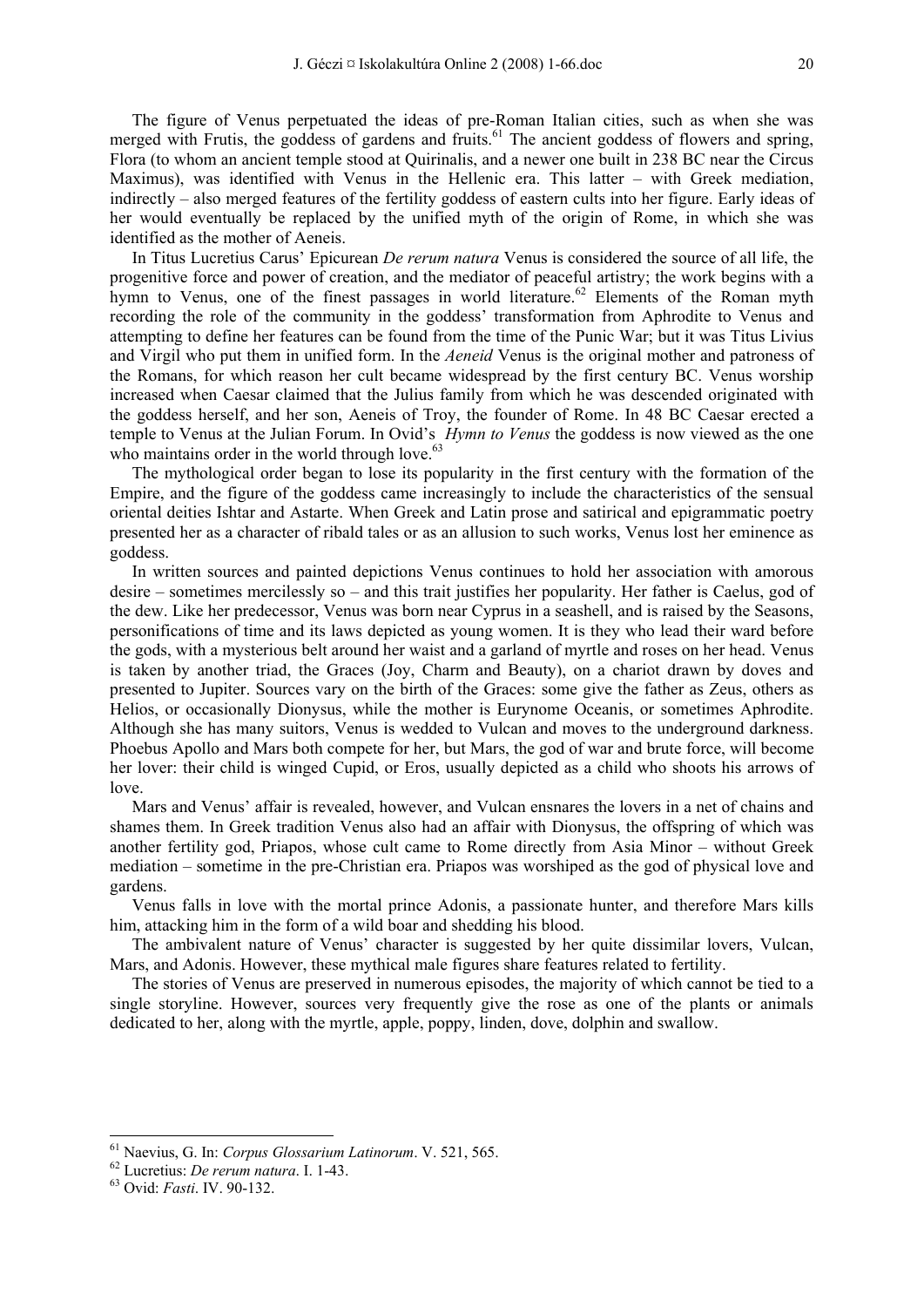#### *4.1. Venus*

Tibullus, in his first book, third elegy, portrayed Venus as the goddess not only of fertility but also of human love. Yet, Venus is not the guide to a happy and full life, instead taking the complaining poet to Elysium, the habitat of those slain by the arrows of Amor. Writers of Roman elegies often built on the internal contradiction represented by melancholy love.

*"And I, eternal devoted subject of gentle Love, am taken by great Venus to the soft fields of Elysium, where there is singing and dancing, and flocks of honey-voiced birds sing their charming songs; cinnamon grows wild there, and orchids bloom, and the rich soil graciously scatters fragrant roses everywhere, and youths play in the meadow with charming maidens, Amor conquering endlessly for their troops; there dwell all lovers who came to an untimely end, green myrtle garlands on their lovely heads."*<sup>64</sup>

From the myrtle to the rose, from volatile desire to Amor, every theme is enumerated in this melancholy poem; the goddess, however, is not portrayed as the mother goddess and guiding force of the Romans. In place of community ordainment the poet's private life is given a fatal role: although this dirge is subjective, there is no reason to doubt its seriousness. The narrative nature and tragic atmosphere of the Roman love elegy accurately reflects the difference between their interpretation of love and that of the Greeks. This is not merely a question of the poet emphasizing his own deep emotions instead of a mythological love situation; he also describes the irresolvable and ultimately fatal tension between desire and the resultant defenselessness. For Catullus love represents infinite suffering, manfully endured. Tibullus' Delia, of *Elegy* 1, 3 – not his wife, this tormenting mistress lives according to her own laws and rejects the commitment of marriage – offers no less. Still, Tibullus stresses the value of events from personal life and believes in the attainability of a kind of idyll where peace and love have the greatest appeal. ("*He who loves is holy and inviolable; wherever he may go, / none shall lay snares beneath him."*65)

In Tibullus' moralistic works Venus and Cupid (Amor) are described as gods simultaneously causing splendor and pain. Nor does he neglect praise of Bacchus and other gods important to the rustics. Through his re-thematization of the figures of the pantheon he also provides information on the common folk's ideas about these gods.

"*Come to honor this great goddess, Latin women, / and you who wear unscented short dresses. / … / Again floral garlands and roses shall cover her!"<sup>66</sup>* calls Ovid to Roman maidens and women for the April 1 celebration of Venus, Mars' lover, in a passage from *Festal Hymn to Venus*. For the Vinalia, the wine-tasting festival of April 23, prostitutes are urged to turn to their goddess: "*Give offerings on the altar of Venus, ladies of the evening! /… / Bring your lady myrtle and garlands / of rose woven among fragrant cress and bulrush!"*67 Worship of Venus was expected of all Romans: her popularity is proven by the number of temples built to her and the frequency of her image on vases, frescos, reliefs, and statues.

An anonymous author – probably in the fourth century – wrote *Cras amet, qui nunquam amavit; quique amavit cras amet (Waking of Venus).* The poem collects the best-known tales of Venus and symbols of her character: the recurring abundance of Nature, the dove, the opening of flowers. Fertile rain falling from the sky onto the sea is given as the origin of the goddess' birth; similar arguments justify the use of dewdrops on a rose as signs of fertility. The dual association of rain and flowers immediately implies an evocation of Venus:

<sup>&</sup>lt;sup>64</sup> Tibullus: *Elegiae*. I. 3. 57-66; Hung. trans. Kerénmyi G. (1962) 17. p. 57-66.

<sup>&</sup>lt;sup>65</sup> Tibullus: *Elegiae.* I. 2. 27-28; Hung. trans. Kerényi G. 13. p. 27-28.<br><sup>66</sup> Ovid: *Fasti.* IV. 133-134, 138; Hung. trans. Gaál L. (1968) 74. p. 133-1234, 138.<br><sup>67</sup> Ovid: *Fasti.* IV. 865, 869-870; Hung. trans. Gaál L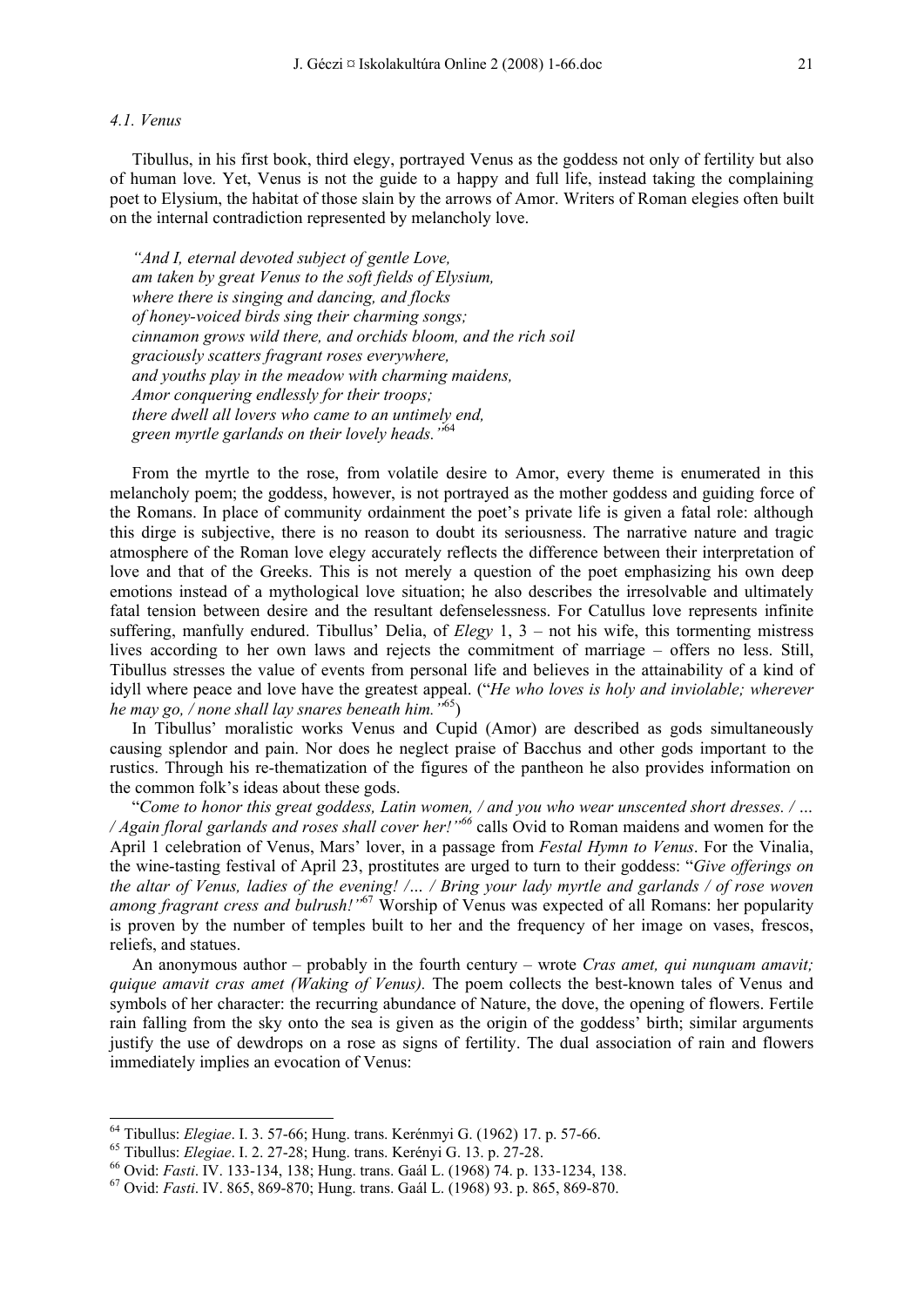*"With fresh buds She lightens this purple season, and caressing the fresh blossom tips with a gentle breeze, She enlarges them to lush chalices, and what was left by the night wind: she scatters the nectar of heavenly dew glowingly. A flood of tears falls shining, weighing but a drop, trembling, but the light pearl of teardrops, reaching earth, is caught: the virgin ash of the petals' purple disappears: and behold! the nectar which the sky bedewed in the quiet night disrobes the virgin blossoms at dawn … She willed it thus: and at dawn the rose takes its wedding bed, – virgin flower, born of Amor's kiss and Cypria's blood, in it the union of the Sun's flame and the red ruby, –* 

> *tomorrow to be dressed in veil, fresh and beautiful as a young girl, exposing the dawn of her young body from its hiding place …*

*Love me now, if ever you loved me, – you loved me not? Love me now!"*<sup>68</sup>

Although *Ver erat, et blando mordenti a frigore sensu* was attributed to Decimus Magnus Ausonius (310-395), the poem is actually the work of an anonymous author. Spring dawn, dew on a rose, signs of the certainty of Venus – star and flower – in the celestial and elemental worlds, a color metaphor of Aurora, and at the end of the elegy a moralist conclusion of the proper lifestyle – all of these are the same cliché motifs as found in the poem beginning *Cras amet, qui nunquam amavit; quique amavit cras amet*, proving the contemporary popularity not only of the topic but also of the repertoire for expressing it.

*Spring came, and after the bitter frost today with such sweet gold and mild breath appeared the morning light, the breeze playfully preceding the chariot of dawn's light, its charming words bring the promise of milder weather. With desire I wandered the gardens, so lovely the smooth road: hoping the light would warm my heart, and I saw the frost still sparkled on the earth-bent grass, its beads rocking the leaves of many plants; yet on the buds the drops were already melting, – impregnated by celestial waters – and I saw roses rejoicing in the garden of Paestum: rose stems in the dewy new light; now feeble the bead of thaw on them, ready to wither away in the Sun's beam, and wondering whether the red was stolen from them by Dawn, or whether the celestial beam gave them new color… One color, one dew, and with them one light shines on both: star and rose – for they are one with Venus –, and perhaps also one scent: but the former is dispersed in the ether, while the latter wafts all the richer – woman of both star and rose petal, lovely Cytherea, dressed in a veil also of one color …* 

*This is the minute when, growing in the various stages of life, flowers appear before us: and while they grow hidden in the thin cover of leaves, the feeble leaf anticipates their fresh red all the more: already the bud opens its needle tip,* 

<sup>68</sup> *Poetae Latini minores*. IV. 307. 13-26; Hung. trans. Maticskó J. 411-412. p. 19-34.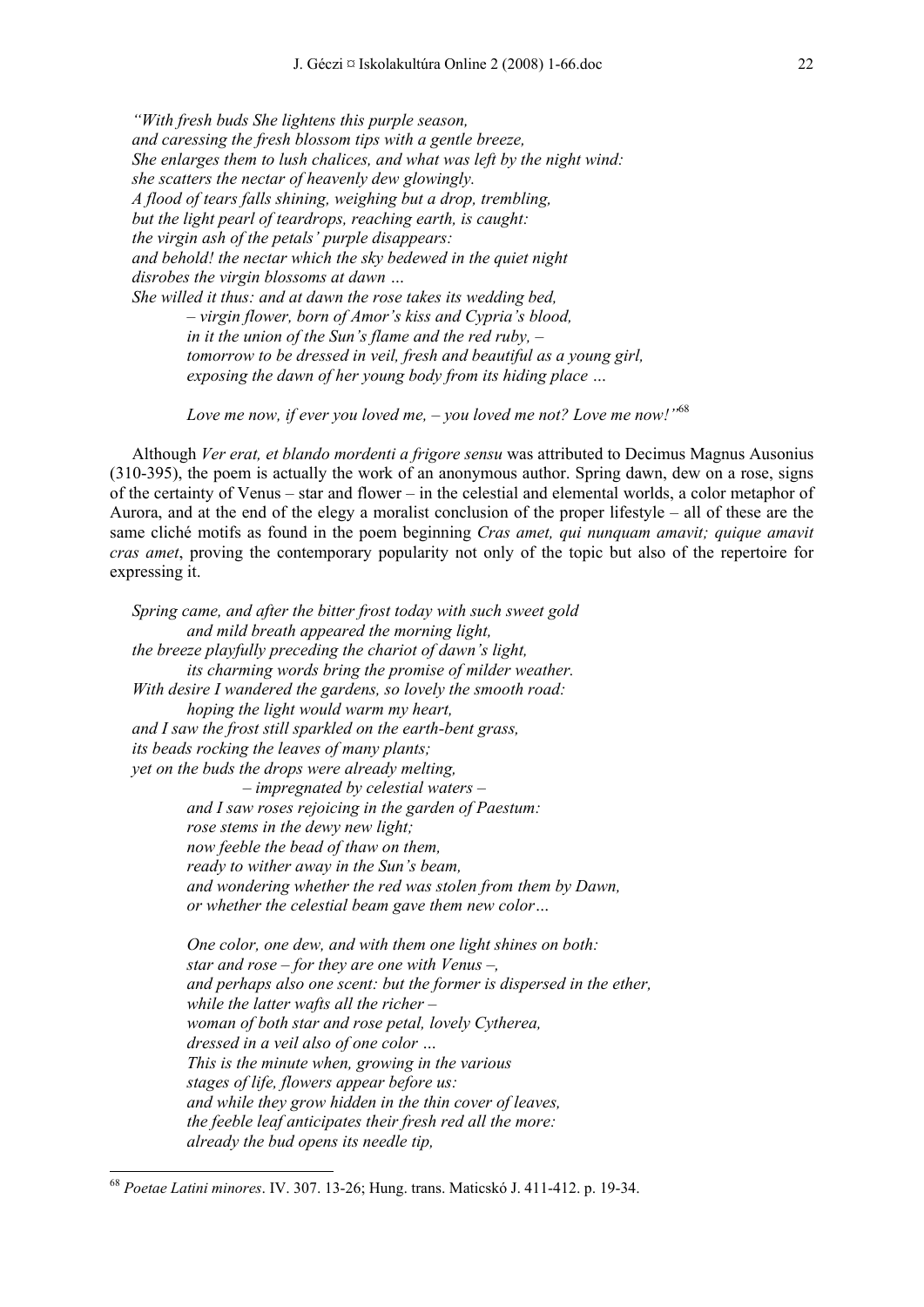*extinguishing the dagger with its purple petals at least, then its head emerges from its thin cloak, and readies to spread its petals and show itself … the moment flies past: extending its basket with gay smile, exposing the dense cluster of its secret gold seeds, and that which the moment before shone with the fire of its lush chalice pale and bent lowers its orphan head."*<sup>69</sup>

The rather detailed scenes of the poem draw the image of the rose with a plasticity unprecedented in written texts: the colorful petals emerging from the cover of the sepals, the sepal-tips stretching like daggers over the bud, the basket-like opening of the petals, the gold-colored stamen amid them, and its rapid season of bloom – this accurate and realistic description of the R. *gallica* flower and its blooming also conveys the mysterious nature of the rose. The rose is the emblem of a secret which grows hidden and protected and then is suddenly exposed, the sign of all the unnamed values which manifest themselves to the viewer *sub rosa*.

*"And I watched the rapid flight of the thief of time: hardly is it born and already the flower wilts … its red petals falling, its ruby jewels shedding: you barely say a word and the earth shines covered in red. What hopes, what variety, what a multitude of forms are shown in a single day – then the day takes them away … and we complain, O Nature, why are your charms so fleeting: scarcely do you show your treasure when you snatch it away. One day's fleeting run: that much is a rose's bloom, beautiful youth is followed by the shadow of old age, and she whom the dawn Star perceived yet as a maid is a withered old woman by evening. It is good, at least, that this creation which lives but a few days leaves its seeds to inherit its existence – Pick the rose, girl, while its flower is young and fresh, and do not forget: time will slip away from you, too!...* 

The following story of the origin of the rose was reported by Blossius Aemilius Dracontius, a fifthcentury Carthaginian Christian poet who used pagan mythology as light playful topics to entertain his readers:

## *The birth of the rose*

-

*From Mars' embrace Venus fled over the meadow, and her feet – they say – bore no sandal. But a thorn hid in ambush amidst the gentle grass: she steps on it, and forthwith her foot begins to bleed. A few drops fall on the vile thorn, and the assassin is dressed in scarlet robe and balsam scent. And all the underbrush of the glowing meadow is bright purple, and star-petalled red roses bloom on their hills. O Cypris, what availed it to flee violent Mars if your foot soaks the ground in flame-colored blood? And is this how you punish those who hurt you, blushing Cytherea, hiding the rude thorn in purple buds?* 

 $69$  Ausonius (1961) Appendix II. 1-34; Hung. trans. Maticskó J. 414-415. p. 1-34.

<sup>70</sup> Ausonius (1961) Appendix II. 35-50; Hung. trans. Maticskó J. 415. p. 35-50.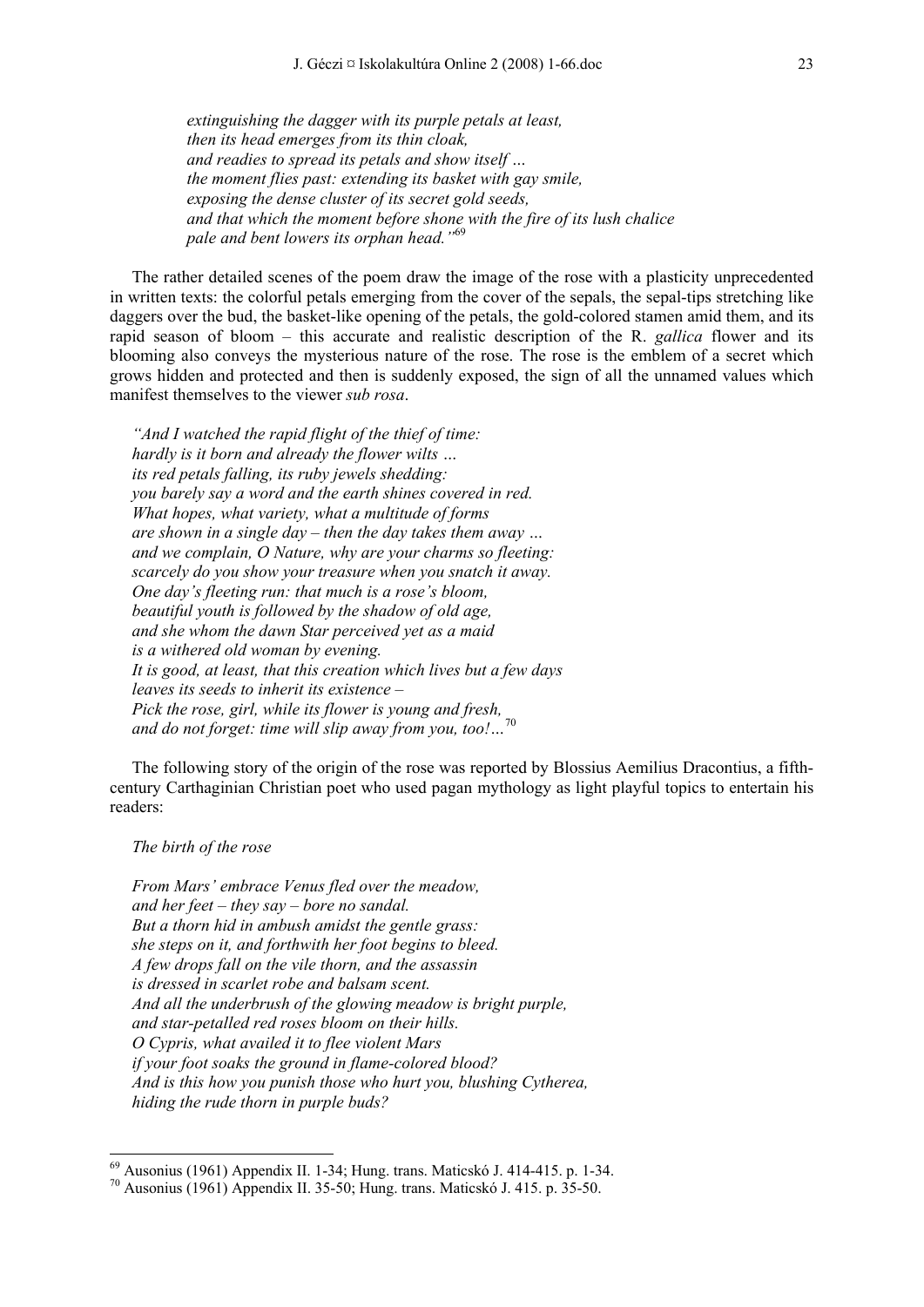*It becomes you thus to take vengeance, lovely goddess of love: you make beautiful that which harms you.*<sup>71</sup>

The rose was so closely tied to the person of Venus that its subordinated role gradually changed, and eventually each became a symbol of the other. Tiberianus (early  $4<sup>th</sup>$  century) in his celebration of spring beginning *Amnis ibat inter arva valle fusus frigida* produced a magnificent poetic inversion through which Venus herself became a symbol of the rose, rather than the other way around.

*"And behold among all the treasures and jewels of fresh spring – there is the dawn of colors and queen of all scents – a rose appears sparkling: beautiful Cypria…"*<sup>72</sup>

The Carthaginian epigrammatist Luxorius (early  $6<sup>th</sup>$  century) similarly used Venus (as well as the Sun and dawn's light) to symbolize the many-petalled, fragrant, blood-colored rose rather than the rose to symbolize the goddess in *Hanc puto de proprio tinxit sok aureus ortu*:

*"I believe the dawn light of golden Sun painted it whereby this rose is almost a pure beam; as if the hundred-petalled flower revealed Cypris herself, its magic blood was bestowed by Venus. She is the star of flowers, dawn light on the fields, For her scent and color honored and blessed by the sky."*<sup>73</sup>

Rose symbols associated with Venus in Roman history exhibit the same rhetorical change as that observed for the majority of symbols which were used throughout. The god association initially demanded conceptual proof by the simple use of the word 'rose.' Later the most important traits of the rose (alluding to and linked with the qualities of the gods) also appeared, such as its scent or color. Still later – following changes in the ideas on love – the norm became a more detailed, informative, sensual description of the rose, along with individual interpretations. The richly ornamented texts were coupled with explanations of the ethical worldview, generally in the spirit of either Stoic or Epicurean philosophy. The microcosm of the rose had meaning on the macrocosm for the viewer, pointing to the proper path to be followed in everyday life. The flower was given a role in sensory proofs: in the late imperial era its previous use as symbol of the gods was re-evaluated, and it became important for its rhetoric rather than for its grammar.

#### *4.2. Cupid/Amor*

-

Until the third century Greek was the language of Christianity. Although the switch to Latin (325) made Christian ideas available to wider circles, throughout the fourth century the religion continued to exist alongside and parallel to pagan culture. Pagan traditions survived in villages and in aristocratic families, who considered themselves the perpetuators of the Roman religion. The spread of pagan ideas and beliefs was also supported or tolerated by several of the emperors. Decimus Magnus Ausonius (310-395), tutor of the son of Emperor Valentinianus I, was a Christian poet, but his poetic repertoire abounded in elements of Greek and Roman mythology. As a teacher of grammar and rhetoric he also provided his students with elements of traditional Roman culture, including Virgil, Terence, Cicero and Sallustius. His love epigrams include ribald pieces featuring Venus: an epitome of his poetry is the work beginning *Äeris in campis, memorat quos musa maronis*. The characters in this satirical poem – Narcissus, Hyacintus, Crocus and Adonis, Sappho, Phaedra, Thisbe and others – take revenge on Amor, as their fate was determined by passionate love induced by Cupid's arrow. When

<sup>&</sup>lt;sup>71</sup> Poetae Latini minores. V. Dracontius: 12. 1-14; Hung. trans. Rónai P. 473. p. 1-14.<br><sup>72</sup> Poatae Latini minores. III. Tiberianus: 1. 8-10; Hung. trans. Maticskó J. 435. p. 8-10.<br><sup>73</sup> Poetae Latini minores. IV. 520. 1-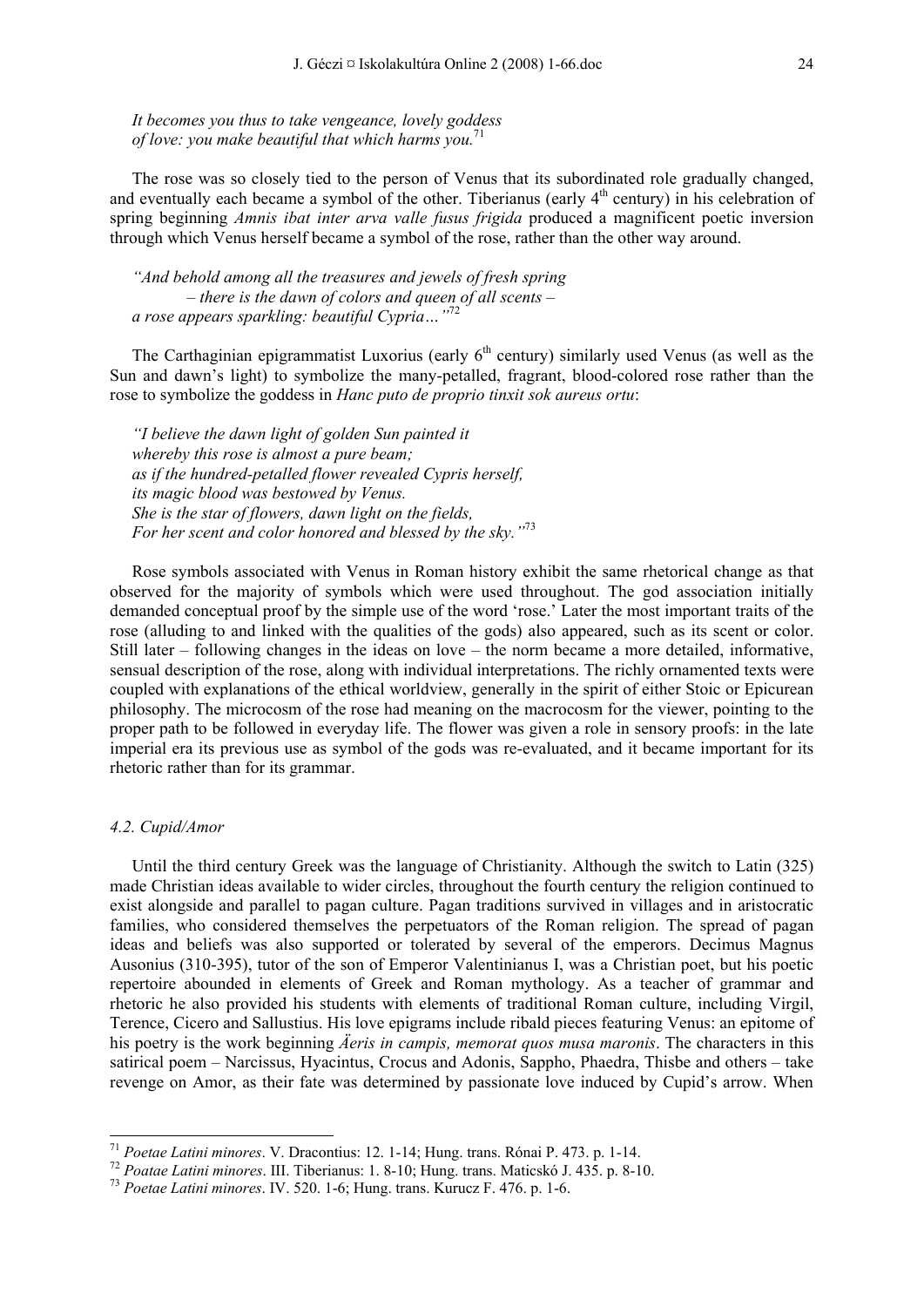Cupid flew among them on the celestial field, they seized the winged miscreant and tied him up in a myrtle orchard, where they sentenced him to compensation for their wounds:

*"…, as if they were merely playing with him, with pretended good humor they stabbed him with small darts, bringing forth warm blood which opens the rose, or holding an impish burning lamp and moving it near his loins."* 

Venus herself is found among the women who behave like Furies because their son was forced to the love of Mars.

*"Yet lovely Venus does not just speak: with a rose string she beats her sad child, who expects even worse. From the many wounds of the beaten body the rose string calls forth purple blood, blood falls on the flower, deluging it and making it shine in fiery red light."*<sup>74</sup>

The story of the creation of the rose is subjected to two twists in this work. First, the blood from Amor's wounds opens into a rose. In the second instance, this is what gives the reddish-purple color to the obviously non-red rose string. As objects of poetic twists a vast number of similar works characterize the late imperial period. Blossius Aemilius Dracontius' *Dicitur alma Venus dum martis vitat amores,* cited earlier, was built on similar poetic invention.

Claudius Claudianus (ca. 370 - ca. 404) was a Greek-born poet who left Alexandria to join the Western Roman Empire and become one of the greatest Latin poets of the late imperial period. When Emperor Theodosius the Great from his deathbed approved the marriage of his son Honorius, the boy was only 14, for which reason the wedding had to wait until 398. *Epithalamium de nuptiis Honorii Augusti* is representative of the exaltative literature of this Greek-influenced panegyric poet, who enjoyed the benevolence of the Christian emperor in Ravenna. In it he relates everything that can be found in the mythology about Venus and her constant attendants, including Amor, and the goddess' favorite venues, and the episodes of her life – all naturally in order to adorn his poem of praise of the recipient. He also considers it important to describe Venus' sea voyage on a triton, in his characteristically detailed style. The half-man, half-fish monster

*"Looms over the goddess, bending concave, and with purple blankets making soft his hard, barnacled back; this cave will be Venus' galley: she travels, dipping her snow-white foot into the water, accompanied by the wing beats of little Amor, as the sea resounds with their dance. Neptune's palace is in flower, Leucothoe child of Cadmus plays there, a nimble dolphin is led on a rose braid by Palaemon, and Glaucus' gray locks are garlanded with bay."*<sup>75</sup>

## *4.3. Flora*

-

Unlike the Greeks, the Roman gods had no mythology of their own. Literarians contributed to its creation, including one who compiled and arranged the scattered traditions with great artistry: Ovid (43 BC - 17/18 AD). Ovid undertook the compilation of Greek myth variants, clichés, ideas and stories taken unchanged from Roman predecessors, and on numerous occasions elaborated his tales

<sup>74</sup> Ausonius (1978) XIV. 75-78, 88-92; Hung. trans. Bede A. 426-427. p. 76-79, 88-92.

<sup>75</sup> Claudianus: *Epithalamium dictum Honorio Augusto et Mariae* (10.) 149-158; Hung. trans. Rónay Gy. 451- 452. p.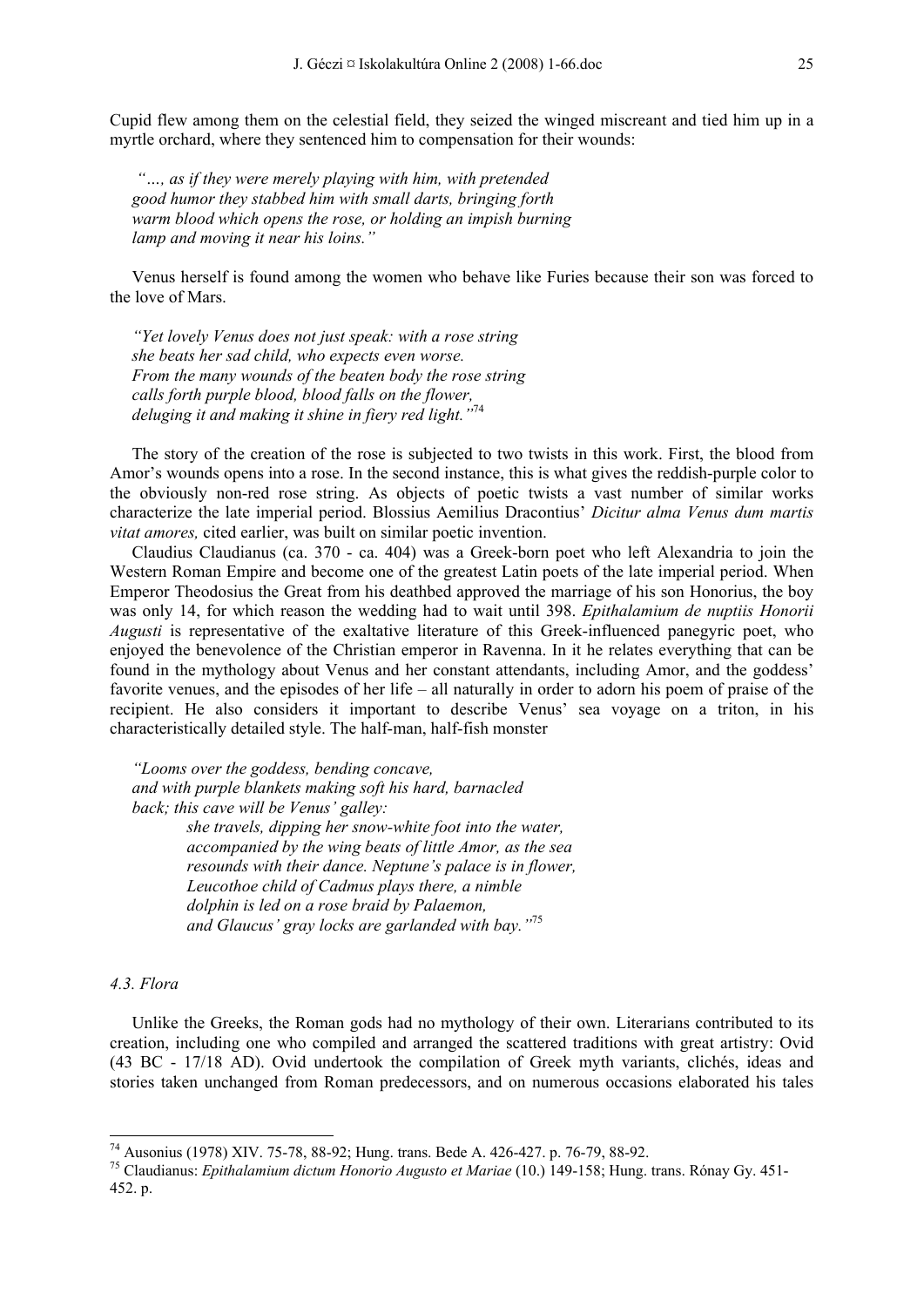with individual embellishments. The *Flora* fragment, for example, combines narrative facts and undocumented Greek opinions to provide posterity a newly formed mythology.

Flora was the goddess of grain, gardens and flowers, at whose uninhibited festivals the providers of love – prostitutes – mixed with the common folk during the celebrations<sup>76</sup> and stripped naked at the mime performances. At the request of the goddess of spring fertility the gods had changed a dead nymph into a flower. This resulted in the rose, which gained its life from Apollo, its nectar from Bacchus, its fruit from Pomona, its fragrance from Vertumnus, and its petals from Flora. This is all related by Flora herself in Ovid's *Fasti* at the author/narrator's request – and during her tale "*from her lips the rose breath of spring"* flies. Ovid considered Flora to derive from the Greek nymph Chloris*.* 

*"Flora I am, Chloris I was. The Latin tongue cannot pronounce my name correctly. I was Chloris, a nymph in the field of happiness, where once long ago the human race lived happily."*<sup>77</sup>

The goddess (according to Ovid's tale) was pursued by the enamored Zephyrus, who took her virginity. As a gift he gave her the garden of the most splendid season, packed full of flowers – thus she became the queen of gardens and flowers, displaying her regenerative science every spring. At this time the Graces arrive bearing floral garlands.<sup>78</sup>

Flower-rich spring – in the Flora interpretation – was the time to make garlands to honor the gods, and the weaving of the *coronas* was the office of the goddesses of charm, the Graces.

Flora herself lists the plants which originated from the blood of various mythological persons:

*"I created the hyacinth from Spartan blood: its moan can still be seen written on its petals. You, too, I will mention, poor Narcissus, among the garden's adornments: your face is different – yet the same! What of Crocus and Attis, son of Cinyas? Shall I speak of them, from whose blood their memory lives through me? And did you know Mars himself gained his existence from them?"*<sup>79</sup>

This was also a partial explanation of the Floralia, games in celebration of fertility, held occasionally since the third century BC and annually from 173 BC (April 28-May 3), at whose feasts roses had a variety of functions. Decoration of the tables, foods and drinks with these flowers and the rose garlands on the celebrants' heads praised not only Flora but also Bacchus.

*"Until wine was added to your drink, … it was no joy to wear a rose braid. Bacchus favors the rose braid, and the flower;"*<sup>80</sup>

However, Flora – from whose hair flowers fall when she nods, "*like rose petals falling at a feast"*<sup>81</sup> – also gives a warning: Ovid makes the proper Epicurean deduction regarding the rose:

*"Live the day – so she teaches, while you have your youthful beauty! Pay no heed to the thorn, if the rose has fallen!"*<sup>82</sup>

The early transformation of Artemis into Diana as goddess of light and life (the latter also of the Moon and the hunt) was, like Flora, of old Italian origin. As sister of Apollo she also ruled over

<sup>&</sup>lt;sup>76</sup> Ovid: Fasti. V. 183-378; Hung. trans. Gaál L. (1968) 100-105. p. 183-178.

<sup>&</sup>lt;sup>77</sup> Ovid: *Fasti.* V. 195-198; Hung. trans. Gaál L. (1968) 101. p. 195-198.<br><sup>78</sup> Ovid: *Fasti.* V. 219-220; Hung. trans. Gaál L. (1968) 101. p. 219-220.<br><sup>79</sup> Ovid: *Fasti.* V. 223-229; Hung. trans. Gaál L. (1968) 101. p.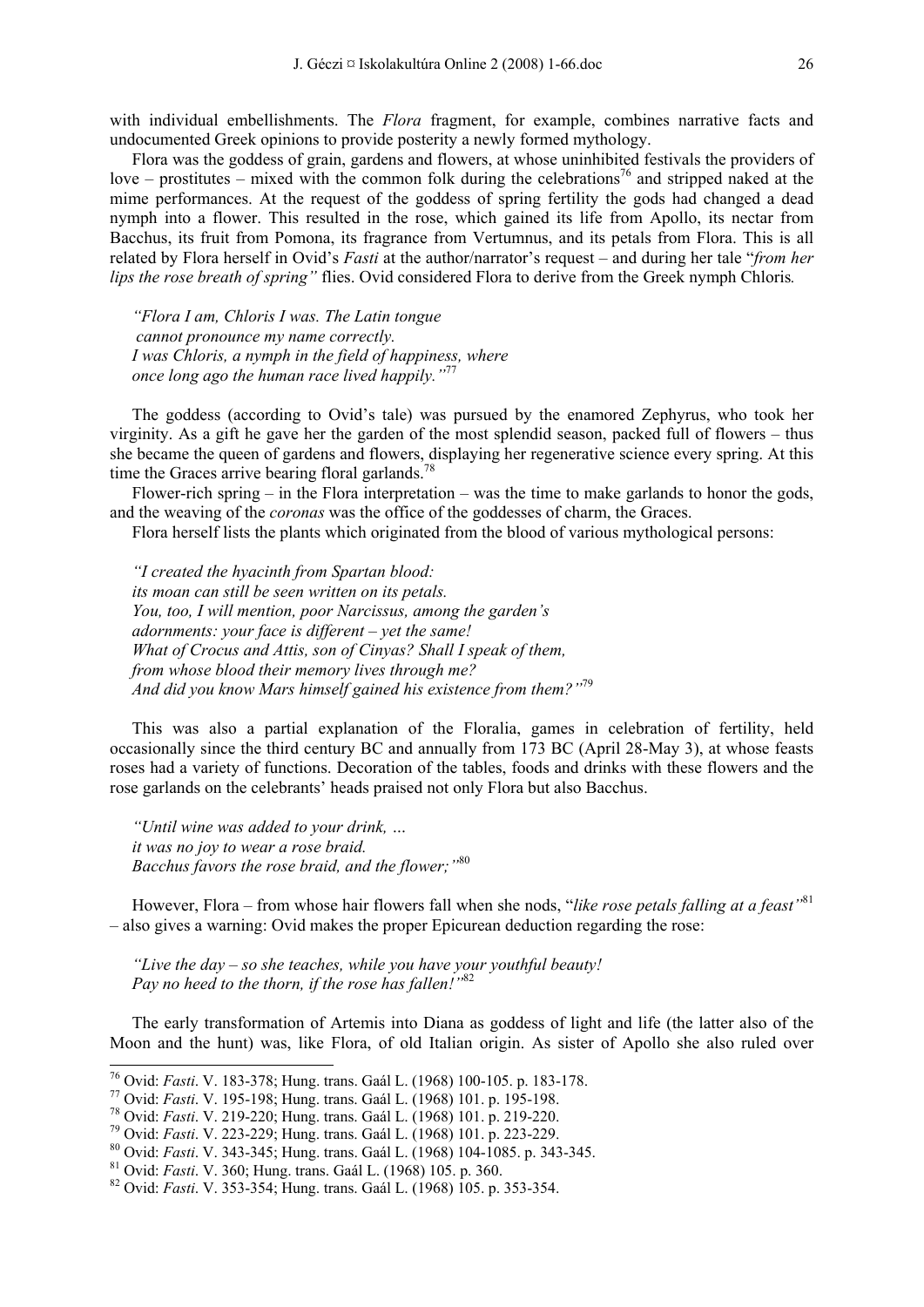fertility – primarily birth, as well as the entire plant kingdom. Since the hunt was also part of her domain, she was occasionally a patron in the related endeavor of war and battle. She hunted in the company of her nymphs, and one of the metamorphoses, into a rosebush as it happens, takes place in the stories of Diana. When the virgin goddess discovered that one of her attendants, Roselia, had agreed to marry Cynedor, in her anger she mortally wounded the man with her arrows. However, at the sight of his painful suffering she transformed his bleeding body into a rosebush.

#### *4.4. Proserpina*

Daughter of Ceres and Jupiter, and wife of the king of the netherworld, Proserpina also has her tale related by Ovid (*Met.* V, 341-571). At Venus' encouragement Amor enflames the heart of Dis, who kidnaps Proserpina while she is tempting fate by picking flowers with a group of maidens at the banks of the lake of the netherworld, where "*the moist earth yields purple flowers: / spring lasts always."*<sup>83</sup>

Claudianus' unfinished epic on this mythological theme, *De raptu Proserpinae*, made use of Ovid's version of Persephone/Proserpina, as well as the Eleusis cult of Demeter, and Egyptian Isis and Osiris worship. Interpreting this as a mystery religion, he relates the journey of grain and the soul to the underworld and its subsequent resurrection. In one scene it is Venus who, to prepare a kidnapping by Pluto, god of the underworld, encourages the maidens to pick flowers:

*"Venus urges them to pick flowers: 'Go now, girls, while the rising sun pours sweet dew, and my Lucifer casts moisture on the bright fields from his mighty steed,' she says, and picks the flower of pain while the maidens flock to the lush meadows."*<sup>84</sup>

Lucifer – the Dawn Star – is naturally associated with the goddess, a frequent arranger of trysts: the dew which he scatters, as has been seen elsewhere, alluded to fertility and was interpreted as a harbinger thereof. Venus' 'flower of pain' is none other than the rose (cf. Dracontius). The picking of flowers at dawn accurately indicates the condition and role of the girls:

*"The meadow loses its wonders: One strings a bunch of lilies with blue violets; another is adorned with amarcus; on the others glitter garlands of flame-rose and privet."*<sup>85</sup>

As the girls designate themselves with flowers they are stormed by Pluto, who, accompanied by the cries of the fertility goddess, seizes Proserpina and transports her to the underworld. The loveliest of the garlanded maidens has met her fate. However, her fate was predicted not only by her picking the blood-colored flower and making a garland from the most beautiful plants; earlier, at the beginning of dawn, a cloud of fragrance had covered the field, and spring-bringing Zephyr had also arrived, renewing the lawn and banishing clouds from the sky, then:

*"He paints the wild rose the color of blood, the fresh anemone blue, and the lovely viola brownish red."*<sup>86</sup>

Resplendent in these marvelous colors – including that of the wild rose, symbol of the soul – the landscape is ruled by rejuvenated spring. It is precisely this point which Venus deems appropriate for the maidens to be tempted to pick flowers, for girls to become women.

 $83$  Ovid: *Metamorphoses.* V. 390-391; Hung. trans. Devecseri G. (1975) 141. p. 390-391.

<sup>&</sup>lt;sup>84</sup> Claudianus: *De raptu Proserpinae*. II. 119-124; Hung. trans. Rónay Gy. 454. p.<br><sup>85</sup> Claudianus: *De raptu Proserpinae*. II. 128-130; Hung. trans. Mezei B. 189. p. 128-130.<br><sup>86</sup> Claudianus: *De raptu Proserpinae*. II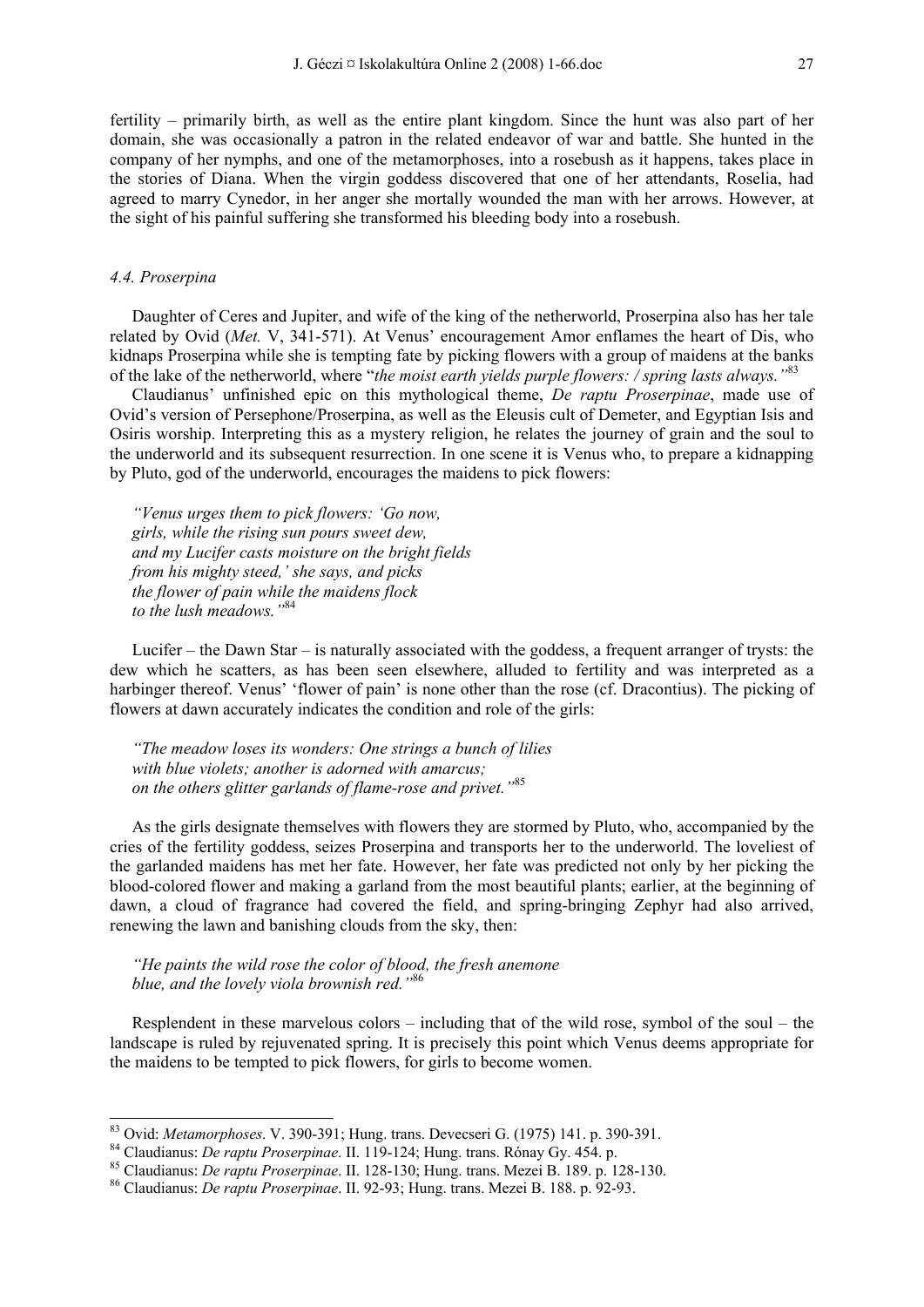Claudianus – court poet of a Christian emperor and presumably, judging from his selections of topic in his poetry, himself either a Christian or at least familiar with Christianity – in this poem with its pagan theme subtly interweaves the rose's various fertility symbols. Christian dislike of the Greek and Roman mythological past was important to him, as it was a rich storehouse of rhetoric, a vital element of refined culture. In any event Augustinus judged him not to be a proper Christian, and in the centuries to follow he would continue to be considered a pagan, despite the fact that his poems were favorites of readers in the Middle Ages.

## *4.5. Bacchus*

Liber, who is identified with Dionysus and Bacchus, is also a god of fertility (and the grape). At his festival celebrants made "raucous merriment" <sup>87</sup> with phalluses made of flowers, and his attendants adorned themselves with garlands of flowers and leaves as they sang and danced. It was Bacchus who, when a maiden he was trying seduce was prevented from fleeing by the thorns of a briar rose, rewarded the bush by covering it in red roses. Here the rose is a subtle sign of the loss of virginity, a symbol of mature femininity as well as of sexual fulfillment. The connection between wine and love is indicated in the Cupid tale where a rose bush springs from the wine stain spilt from a cup.

Everything which Ovid listed as coming from Flora was characteristic of ordinary bacchic joys. Participants at feasts – giving blessings to both mortals and immortals – adorned their heads with garlands, and more rose petals were scattered on the table. Wine, the drink of Bacchus, dictated that the garland should be made of roses, as it was a favorite of the god, as were gaiety, merriment, celebration and youth.

*"For wined heads are decorated with floral garland, and the marvelous tables are covered with roses. With a linden garland on his head dances the drunk. The guest does not know how wine teaches him to dance. He sings drunkenly to a pretty girl at the somber doorstep, a floral garland adorning his fragrant locks. Nothing serious is done while wearing a garland. One with flowers on his head does not like to drink water. Until wine was added to your drink, O Achelous, it was no joy to wear a rose braid. Bacchus favors the rose braid, and the flower; behold, the star of Ariadne teaches this. Merry play becomes her. She is not one of the goddesses who favor sad things. And why do prostitutes sit at her feasts? The reason is not difficult to explain. She is not a stern goddess. Flora promises no great things. She is glad if the people sit at her feasts. "Live the day – so she teaches, while you have your youthful beauty! Pay no heed to the thorn, if the rose has fallen! Yet why is this goddess in mottled dress, if on the day of Ceres her robe is white? Perhaps it becomes white when the wheat ripens for harvest? and the colors of Flora's flowers are a thousand fold? She nods, and flowers fall from her waving hair as rose petals fall at a feast."* <sup>88</sup>

<sup>&</sup>lt;sup>87</sup> Tokarev, S. A. (1988) II. 171. Virgil: *Georgica*. III. 380.<br><sup>88</sup> Ovid: *Fasti*. V. 335-360; Hung. trans. Gaál L. (1968) 105-105. p. 335-360.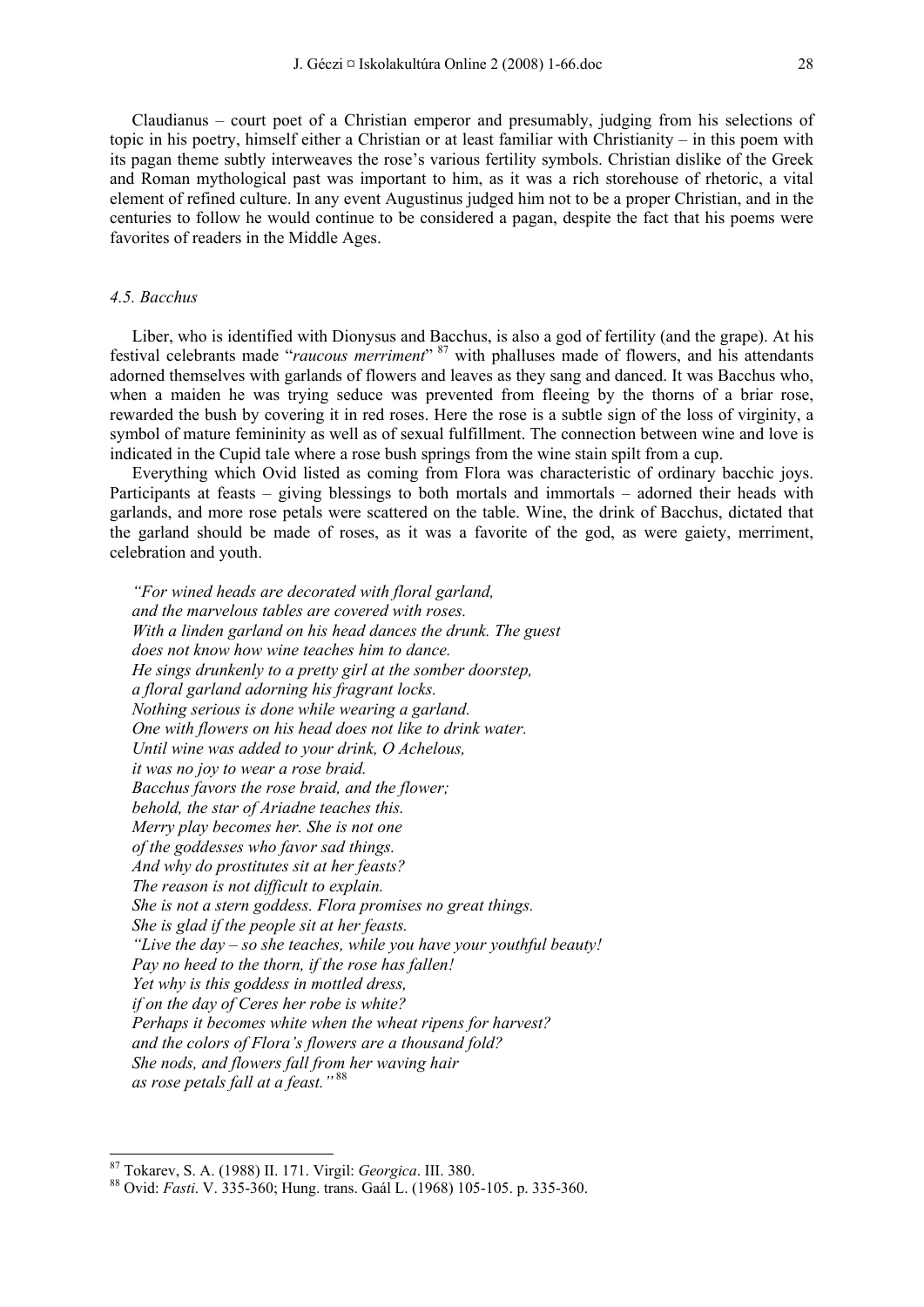The rose-Bacchus association worked the same way as that observed for Venus and the rose. They became interchangeable. The interchangeability of sign and signified in turn meant a blurring of border between sacred and profane methods of use, as will be seen later in examples of garland use. Originally the garland, as a device to honor the gods, served an actually sacred function.

The rose was basically a fertility symbol of Venus. Through its association with fertility it became a sign of the closely related phenomena of beauty, love and spring, the season of beauty, love and selection of mate, as well as an expression of joy and rapture, and the gods whose domains these were (Amor, Diana, Flora, Adonis, Bacchus), and the fertility cycle and change of seasons (Proserpina), and occasionally even a stand-in for the gods themselves.

Thus, in Roman mythology as elsewhere the rose remained a flower of the gods – and of people who held the laws of the gods in respect. Through Venus the plant was associated with fertility, amorous attraction, physical love and spiritual beauty manifested through the body, innocence, youth and fulfillment, as well as with birth and death. Its physicality linked it to spring, the season of plenty, and to fertility and reproduction. Additionally, in accordance with the ancient concept of time, it was the plant of death as a part of fate. For these reasons it was the flower of the soul – and of the habitat of the soul in the human body, the blood. The rose frequently occurs in references to blood, as evidenced in myths of plants created from the blood of mythological figures, and when a person departed from life, the rose was an allegoric means of expressing the loss and pain. Through Greek culture, the rose's connection with the netherworld remained part of the Roman mythological belief system. It was linked to blood motifs in origin myths and a sign of pain, suffering and death. Through its connection with worship of the dead it was also an attendant on the road to the afterlife as well as a flower of the afterlife.

#### **5. Roses and rose symbols in ancient love novels**

Despite the fact that by the end of the imperial era public opinion held the reading of romantic novels to be the sign of a lack of culture, and authors lampooned those who read or wrote dubious works of this sort, the surviving manuscripts and manuscript fragments indicate that the genre was quite popular throughout the Empire. These entertaining works, rich in plot, were in their day considered by neither pagan nor Christian to be sufficiently instructive or edifying, and were roundly denounced by the authors of supposedly more serious works, philosophical treatises on the facts of reality, for example, the apostate emperor Iulianus (360-363), who reported on the reading material of the pagan priesthood in one of his letters, or the aristocrat Macrobius (early fifth century). These popular and highly readable works were at best recommended by doctors as a stimulant for male patients who sought a cure for sexual inadequacies.<sup>89</sup>

In the typology of Greek and Latin novels a separate category is composed of love novels. While the other, more prestigious types – historical, mythological, travel, comico-satirical, and Christian – had no shortage of fictitious elements, it was the love novels which, although they did not completely ignore the devices of contemporary natural philosophy, fed most on the imagination of their authors.

The novel, including the love novel, was a product of Hellenism also favored in Roman culture; its form at all levels was attained under the press of syncretic influences, and its organization was in many regards uniform  $-$  a framed string of episodes, scientific inserts, brave use of elements from existing genres, adventure, and a wide variety of settings. For citizens becoming autonomous of the polises of Hellenism, interest grew in stories of events from private life, and they took pleasure in reading about illustrative lives driven on their winding paths by capricious fate; readers trusted in the enduring power of love, the only emotion providing security and alluding to the harmony of the world. With the evolution of Hellenism a sense of lack in the vast literate middle class brought about this genre of light novel which, albeit superficially, promised an answer for everyone, each in an individual way, to questions arising in average civilian life, especially those relating to emotional security and insecurity.

A characteristic feature of these love novels was that the story of its protagonists developed in the framework of private life. These works strove to meet readership expectations which were below those

<sup>89</sup> Theodorus Priscianus: *Euporiston* libri III. 2. 34.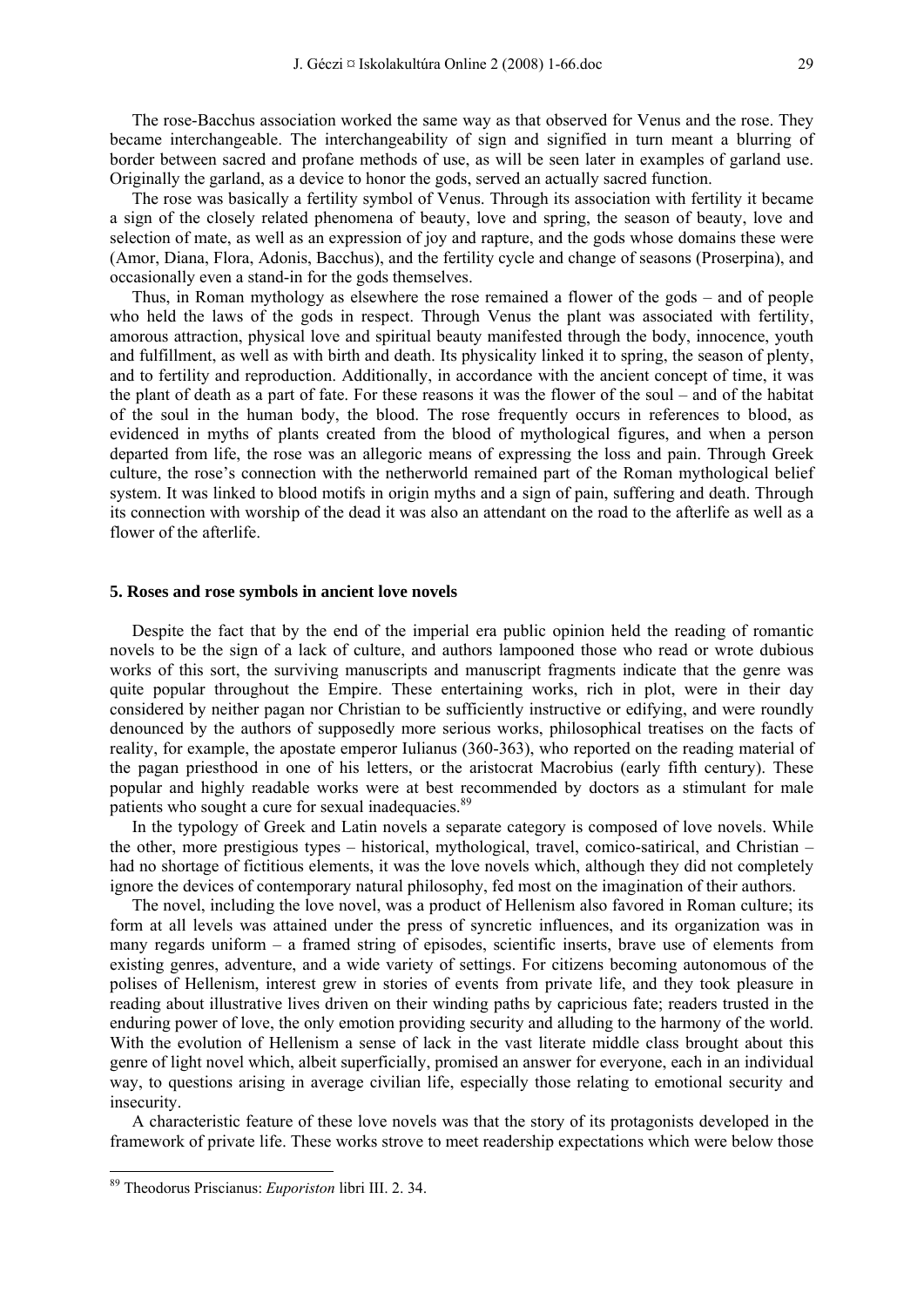of the cultured elite, but characteristic of the less educated but still literate classes, as well as audiences who wanted stories but had to have them read to them. This nature as light entertainment makes it possible to examine rose symbols as a set of motifs installed in everyday form in the knowledge of the middle class. The structure of the love novel of ancient literature was surely meaningful to many, and its content was formed by consensus. That this genre maintained its popularity from its inception in the third century BC to the end of its heyday (by which time it approached higher literature) is similarly an indication that rose symbolism can be examined in unified form.

A common feature in love novels is that travel becomes an organizing element along with the emotional thread: numerous venues of the Mediterranean region appear in addition to the public and private spheres. The unities of plot and location as well as over-lapping make it possible to examine which signs of the love novel allowed a pairing with standard traditional rose usages. There were many shared permanent traits of this sort – due partly to the identical pasts, and partly to the identical genre. The emotional world of passionate heroes immediately promises the rose as signal of condition beside the figure of Aphrodite/Venus. The flower is also well-suited to express the spiritual wealth, purity or beauty of a given figure. The rose invests virginal women and men with godlike eternal signs, and expresses a life's fate. The rose is a device for expressing qualities or signs of a goddess' beauty and rapture, an indication that some spiritual, emotional or physical sign of a Parnassian nature should be perceived.

However, the rose expresses not only the origin, definition and current condition of the characters, but also forecasts their futures. Fate will bring the protagonists to fulfillment after seemingly hopeless tragic situations. Designation by the rose in this fashion is not only an expression of current value but also a promise of happiness – in the future tense and sense.

The locations of the adventures are always the coastal regions of the eastern and middle Mediterranean: Greece, Italy, Sicily, Egypt, Libya, Ethiopia, Asia Minor and Mesopotamia. According to the novels, how did knowledge of the rose in this region evolve? What information on the properties of the species and its cultivation are given? What benefits did the rose have, and which of these are implied in occurrences of rose symbols? Does the plant – and its linguistic manifestation – indicate geographic differentiation, or does it exist without localized signs? Is the biological plant or the associated mythological imagery referred to more frequently?

How do the symbols built on the botanical qualities of the plant change over time? In references to its color, thorns or scent are there new geographical, ecological, cultural or other signs, or are rose references in love novels characterized by an inner immobility or simple rearrangement of previously fixed patterns?

And finally, to what extent are the answers to the above questions different or the same if a distinction is made between realistic and idealistic versions of ancient love novels, if the *Satyricon* and donkey novels are compared with the unknown author of *Historia Apollonii regi Tyri*, or Heliodoros' *Aithiopika*, or Longos' idyllic pastoral novel *Daphnis and Chloe*?

#### *5.1. Petronius*

-

The *Satyricon* by Petronius (fl. 66), of which only fragments have survived, is a uniquely roseless novel of love and adventure. In the environment of the bedeviled, fraudulent protagonists, who experience sexuality in a wide variety of forms as revenge on the fertility god Priapus, the flower appears on two occasions, in poetic inserts which were used in early novels as a mnemonic device so that listeners to whom the story was read would find it easier to interpret and remember the inner meaning of the given passage. Little is known today of the practices of the cult of Priapus, or *mystedes*, as they were duly veiled in the cloak of mysticism; thus their use of the rose is also unknown. What can be learned of the flower is no more than what was known already. A greater respect and value for rare objects can be deduced from one of the passages.<sup>90</sup> A smell – the object nearest the ancient element of fire – is described through mention of cinnamon and the rose.

<sup>90</sup> Petronius: *Satyricon*. XCIII. "Our mistress / is prettier than our wife, and cinnamon is better than the rose." Hung. trans. Horváth I. K. (1972) 103. p.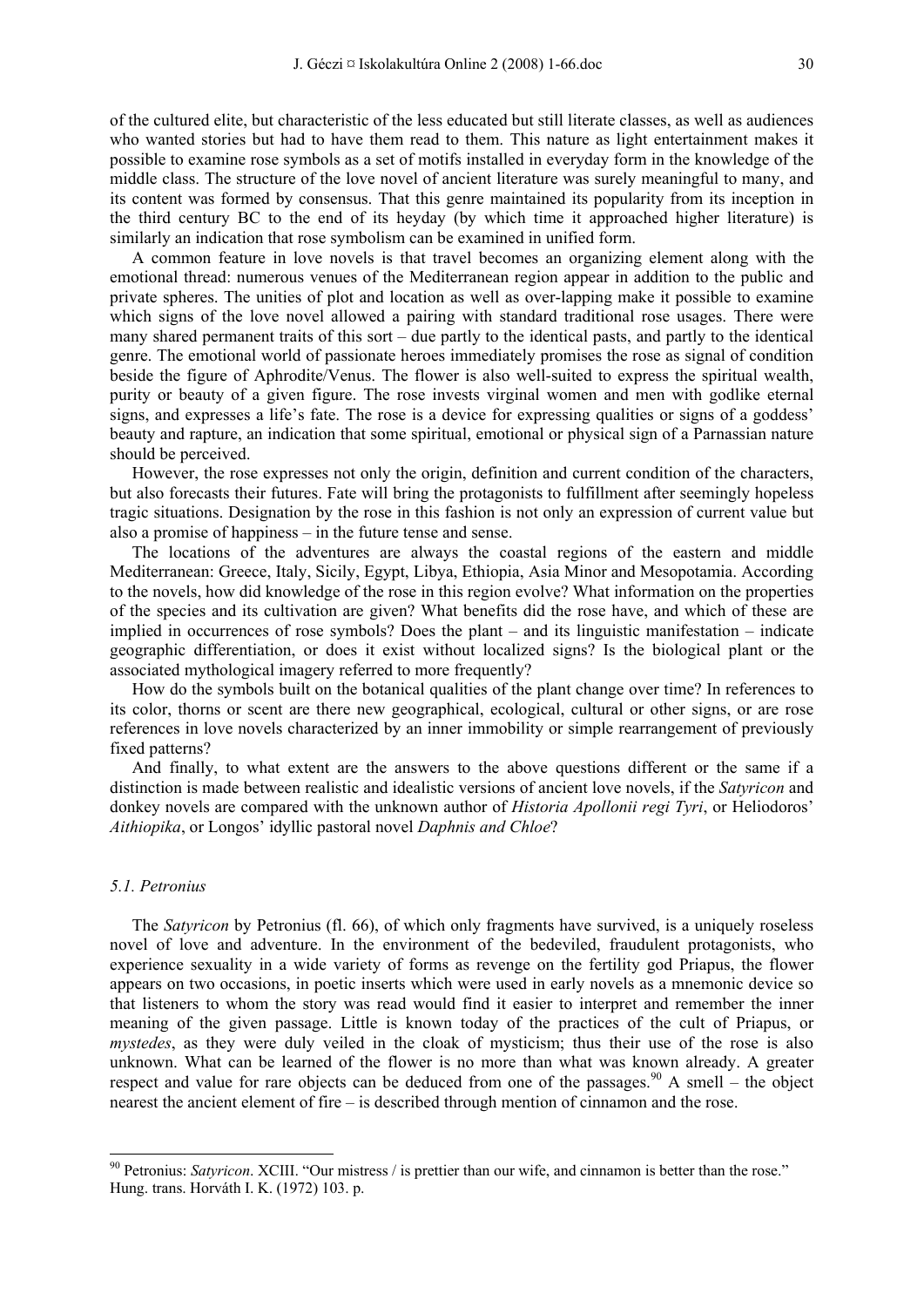The second passage, in an extended metaphor, describes a luscious lawn as a field as beautiful as the floral environment of the wedding night of Jupiter and his wife. The mundane and divine environments momentarily emphasize the otherwise undescribed rose motif which elsewhere was used to denote highly special amorous situations.

The reason and explanation for this second poetic insert is that the aptly named Circe was attempting to seduce the protagonist Encolpios, who was having an affair with a boy, into a concealed plantain orchard. The ecstasy which she hoped to achieve echoed the well-known passage from the *Iliad (Iliad, XIV, 347-49)* in which Juno seeks out her husband, Jupiter, to dally at Mount Ida in order to distract his attention from the battles over Troy.

*"Like the lush petals with which the Earth covered Mount Ida when Jupiter had nuptials with his wife and all his heart and soul were enflamed, roses and violets bloomed, and the white lilies laughed on fresh cyperon and the green field's lawn: so lovely was the field which called Venus to the lawn bed, and the sun shone bright on our secret splendor."*<sup>91</sup>

The rose ensured the exalted environment of the wedding night, and was as important to the other major gods as it was traditionally to Venus. Nor was it neglected by similarly impassioned humans – thus it is understandable that Circe and Encolpios, in hopes of consummation, intertwined on the lawn.

#### *5.2. Lukianos*

-

The short story *Lukios, or, The Donkey* survives under the name of the author Lukianos (120-180). The original story was a lost text by Lukios of Patra, which later was also used by a contemporary of Lukianos, Apuleius (124 - ca. 180), in his *Metamorphoses*. The two surviving versions are love stories describing the fate of a man transformed into a donkey, where the rose plays a major role in his transformation back. The formerly human protagonist attempts to find the flower that will break the spell. This magic, truly supernatural rose is found only in a human environment, in gardens, in the story: the plant alternately represents the condition of love or the quality of cultic situations, as a sign of decoration and celebration.

Tradition alone lists *Lukios, or, The Donkey* among the works of Lukianos, thus analysis of this work adds nothing to the knowledge of this author. It is interesting, however, to compare – based on the link to the name – the rose motifs in the Lukios tale which certainly existed in the second century, and those of Apuleius' work, written at practically the same time, given that same tale was the basis for both versions, one written by a Greek and the other by a Roman (although he calls his work a Greek-style novel).

Lukios is a handsome young man who wishes to learn witchcraft while journeying in Thessaly. The wife of his host being an alleged witch, he seduces her serving maid in order to learn her secrets. His lover uses an ointment which, instead of turning him into a bird, transforms him into a donkey. From then on this being, with the mind of a human but the shape and voice of an animal, must live a donkey's accustomed life of toil. He cannot escape his bitter fate, trying in vain to reverse the spell and being put to humiliating tasks, as he cannot obtain the crucial flower to turn him back. A beast of beggars, thieves and debauched priests, he roams about with a statue of the goddess Syria on his back, and has an amorous adventure with a wanton woman fascinated by the donkey's phallus. Finally, when he is taken to a theater to display his sexual exploits, he finds a barrel of flowers and, digging among the flowers, eats a rose to regain human form.

In the story the rose is presented to describe a condition: anticipation of the sensual ecstasy soon to occur. "*Finally, on pretext of being sleepy, I got up and went to my room. In there, the girl had already arranged everything: she had made her bed outside, and beside my bed she set a table: there was a chalice on it, and beside it wine and hot and cold water. These preparations were the work of* 

<sup>91</sup> Petronius: *Satyricon*. (XXVII.); Hung. trans. Horváth I. K. (1972) p. 153.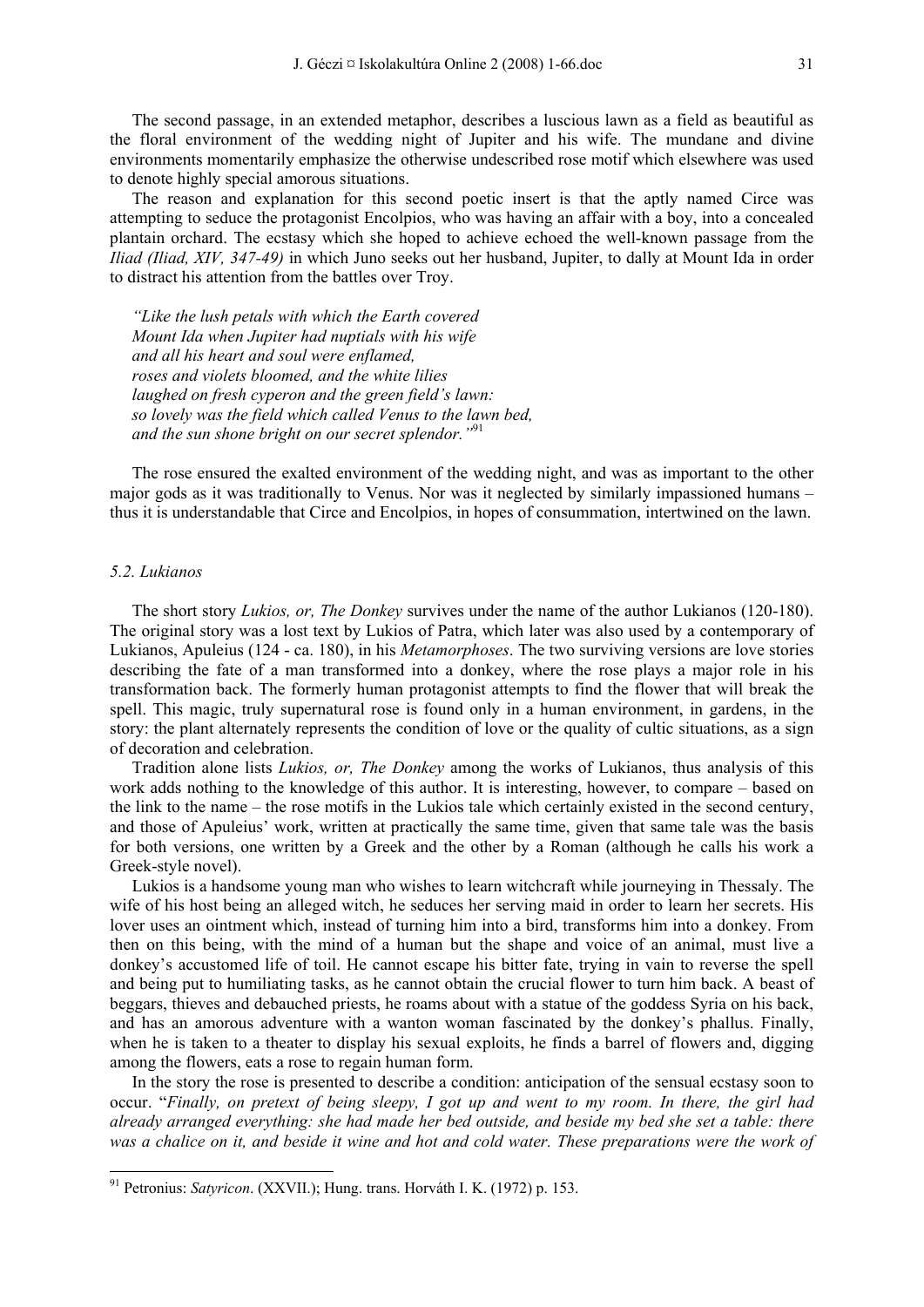*Palaistra. The bed was strewn with roses, rose stems, rose petals, rose garlands. Before me was this cornucopia, and I waited for the girl to join me.*<sup>"92</sup> Live roses were in common use in both cultures, placed on the bed as a sign of the highest status: rose stems, petals, and garlands – and beside them wine and water. The bed would soon be the site of a love offering, where the two lovers give glory not only to each other, but also, through the act of love, to Eros.

The phallus and the rose: both are signs of love, but their meanings are not the same. The phallus represents the less valuable physical – indeed, animal – form of sex, while the rose represents the ethereal feeling more worthy of humans.

Her amorous transgression is the reason the maid shows Lukios how her mistress turns herself into an owl, then anoints him with the magical ointment – but instead of an owl, he is transformed into a donkey, an animal legendary for its enormous phallus. Afterwards Lukios is a prisoner of the life of a donkey, and of one of the donkey's attributes, its phallus. His only hope is the knowledge the despairing girl provides him after his transformation: "*Fear not, dearest, the problem is easy to solve: you must simply eat a rose, and forthwith you will remove the guise of beast of burden and return my lover to me. Dearest, remain a donkey just for tonight, and at dawn I will run and fetch a rose for you to eat and be cured."*93 Thus the rose is the ingredient capable of transforming a sheerly physical donkey into a lover capable of fully emotional action – the flower's association with sexuality also appears in the other rose locus.

Where did the girl pick those flowers, and where did she plan to get one the next morning? Where would she run to find the magic ingredient? The author prematurely informs the reader that the host and his household lived in a house in a city, with a fenced-in garden. The roses must have grown here. They were scarcely available in the wild. Nor did they grow in the city, except for sale in shops.

In the scenes set in the wilderness in the story, no roses are to be found; indeed, one passage seems to confirm the fact that this plant can be found only in gardens. Of his unsuccessful rose hunt the hero in donkey form recalls: "*At the end of the yard my eye was caught by a garden, full of marvelous vegetables of all sorts, and above them roses. ...Thus, I sneaked unnoticed into the garden to eat my fill of the vegetables and especially the roses, as I was certain that if I ate that flower, I would immediately change back to human form. So I entered the garden ... but the flower wasn't a real rose, but a kind that grew on wild vines. Its folk name was leander, a plant inedible to horse or donkey: one who ate it would supposedly die at once."*<sup>94</sup>

The protagonist tries unsuccessfully to come across a rose. Much later he discovers the solution as a result of a woman's passionate lust for him and his phallus. The spectacle of the nightly dalliances of donkey and trollop become notorious. The animal's owner decides to show a theater audience what his beast is capable of. Among the crowd gathered to behold the event Lukios finds the flowers that provide his deliverance. However, his return to human form also represents a loss: without his donkeysized phallus, he is rejected by his lover – and the protagonist himself is alienated from his source of lusty pleasure, from inordinately physical love.

Transformed from donkey/lover to human being, the protagonist, having proven no longer suited for a sexual role, anoints himself with the aromatic oil and dons the rose garland that had been made as a love offering, then spends the night banished from the house, naked, lying on the ground – as he says, he slept "with the naked earth<sup>",95</sup> – and gives thanks to the gods who rushed to his aid, whose sign, the rose garland, was the only apparel he wore.

The two types of love are outlined in Lukianos' story. A contrast is made between base, genitalcentric sex and ideal, rose-symbolized love. And, although only remotely (as both were components of a single symbolism), the rose became a symbol of the phallus, and the phallus of the rose.

<sup>&</sup>lt;sup>92</sup> Lukianos: *Lucius sive Asinus.* 7; Hung. trans. Révay J. (1974) vol. 2, p. 11.<br><sup>93</sup> Lukianos: *Lucius sive Asinus*. 14; Hung. trans. Révay J. (1974) vol. 2, p. 15.<br><sup>94</sup> Lukianos: *Lucius sive Asinus*. 17; Hung. trans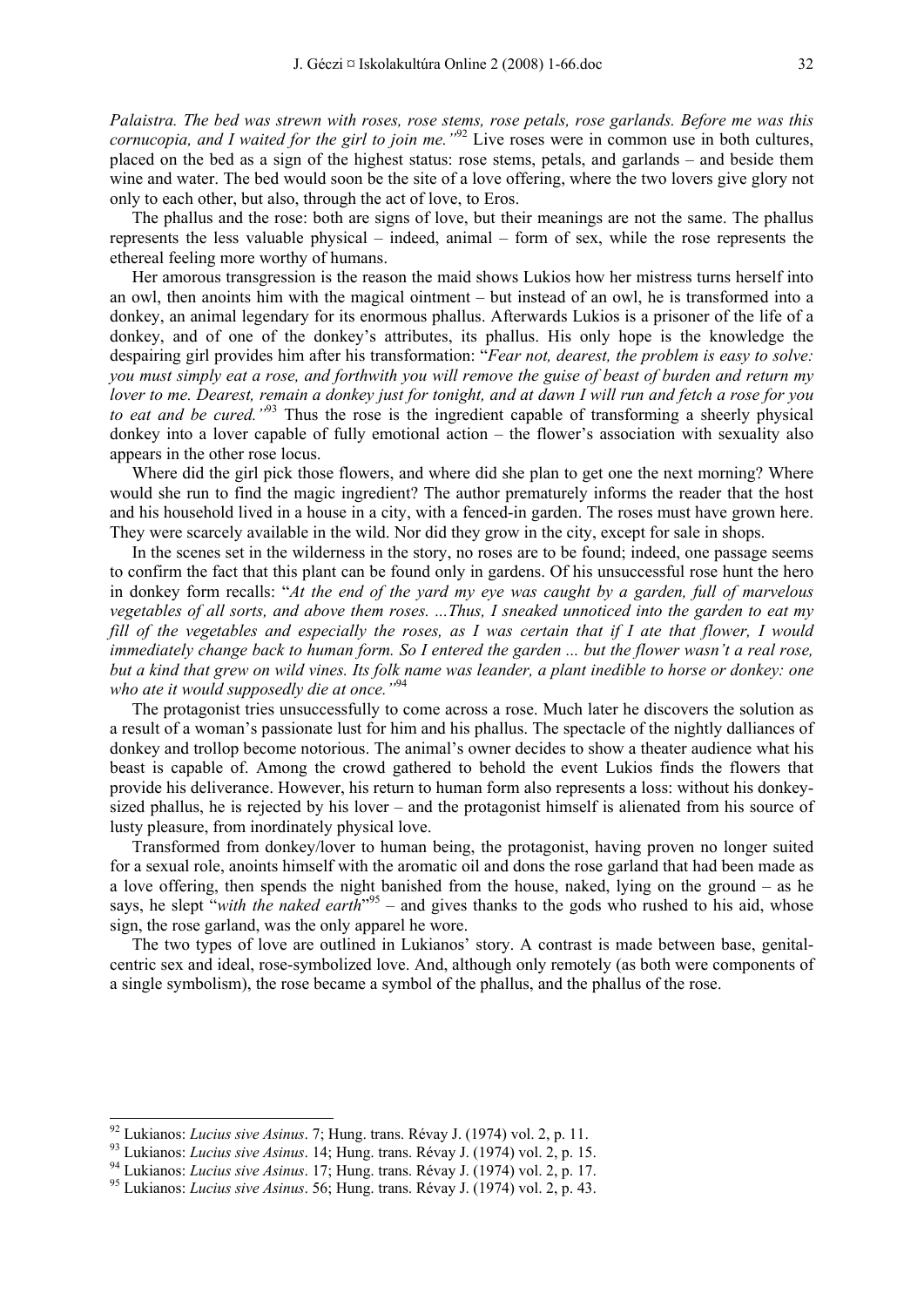#### *5.3. Apuleius*

Apuleius' *Metamorphoses* – Augustine gives the title of the work as *Asinus Aurus (De civitate Dei*, XVIII, 18, 1*)* – is a religious work with numerological elements (the novel consists of eleven chapters, and the protagonist, Lucius, fasts on three occasions, each of which is on the eleventh day). The story told here is less ribald than Lukianos' version, yet more adventurous and also longer, through the insertion of new episodic stories to give added meaning to the basic plot. The Apuleian tales, with episodes and short stories inserted into the main history in a manner which slows the narrative and may or may not pertain to the protagonist's fate, thoroughly broadens the work's range of interpretation. In contrast to the donkey's existence as a symbol of the crude, the animal, and the earthly, the potential of ethereal/spiritual/divine attainment is emphasized by the tale of Amor and Psyche from folk poetry, and by Lucius' gradual initiation into the mysteries. The stress on physical and utterly grotesque existence and its contrast to spiritual transfiguration testifies to Apuleius' neo-Platonic perspective, whereby the donkey's tale is also the story of the cleansing of the soul – in which the rose emblematically offers deliverance.

The pagan neo-Platonism of Apuleius' tale promising salvation and a perfect life speaks of ancient religious belief. Transfiguration, as promised in the parable, is made possible by white magic establishing a contact with the gods, by which the forces of evil can be defeated, and which require a degree of knowledge equal to that of the Oriental mysteries of Isis and Osiris, and of the Greek cults of Hermes Trismegistos. Thus, the meanings assigned the rose in the symbolism of *Metamorphoses* should be examined from the point of view of which signs represent the body, and which ones the soul, as well as the role played by various forms of enrapture on the road to spiritual salvation.

The main plot, except for the ending, is virtually identical to that of the story attributed to Lukianos. Arriving in the Thessalonian town of Hypata, Lucius, who is interested in the magical arts, finds lodgings at an acquaintance of the family, where he soon discovers the wife is a witch. Out of curiosity for the practice of magic and cleverly exploiting his sexual magnetism, the protagonist seduces Fotis, the serving maid, in order to witness the mistress' transformation into an owl. Presumably in part as a result of overriding lust, Lucius is turned into a donkey with an enormous phallus, marking the beginning of his unusual adventures. He becomes a beast of burden for thieves, and is cast adrift by fate among merciless masters, and eventually becomes acquainted with the false priests of the hypocritical religion of Cybele. He very nearly dies on several occasions. His master, whether a miller, gardener, soldier, chef or confectioner, treats him as an animal living for strictly physical needs, and whenever he has an opportunity to acquire the rose that would save him, for one reason or another he either fails to acquire it, or it turns out he was deceiving himself. He falls in love with a woman, and news of his love-making with a human results in plans to put him on display in a circus. However, he escapes from performing the act in public, and is cast onto a beach. In a dream he encounters Isis – here Chapter 11 differs significantly from the original story – whose prophecies enable him to find the long-sought flower to change him back. As an initiate into the cult of Isis he comes to the cult of Osiris and eventually, through a third initiation, rises to a harbinger of religious belief.

A comparison of the rose images in Lukianos' and Apuleius' versions of the tale reveals some changes, but the interpretation of their meaning is tied primarily to the inserted episodes, which have little to do with the main plot, but all the more to do with the underlying philosophy.

The flower appears on numerous occasions as a describer of color: the first is when Lucius sees a statue of the goddess of victory.<sup>96</sup> The color of the holy object is of course red.

In the first crucial situation the two texts are identical. Lucius and Fotis prepare to make love. "*I had just lain down, and – having put her mistress to bed – there was Fotis, smiling, with a bouquet of roses and a rose garland. She kissed me passionately, crowned me with a garland, and covered me with rose petals, then grabbed a glass, filled it with water and gave it to me... I drank my fill... Fotis did not wait: with great speed she cleared the table, cast off her clothes and let down her hair, ready for licentious play, like Venus rising from the waves of the sea in her radiant nudity, and, her rosecolored hand tending more to coyly expose her hairless loin than chastely cover it, she spoke..."*<sup>97</sup>

<sup>96</sup> Apuleius: *Metamorphoses*. 2. 4; Hung. trans. Révay J. (1984) p. 73. 97 Apuleius: *Metamorphoses*. 2. 16-17; Hung. trans. Révay J. (1983) p. 81.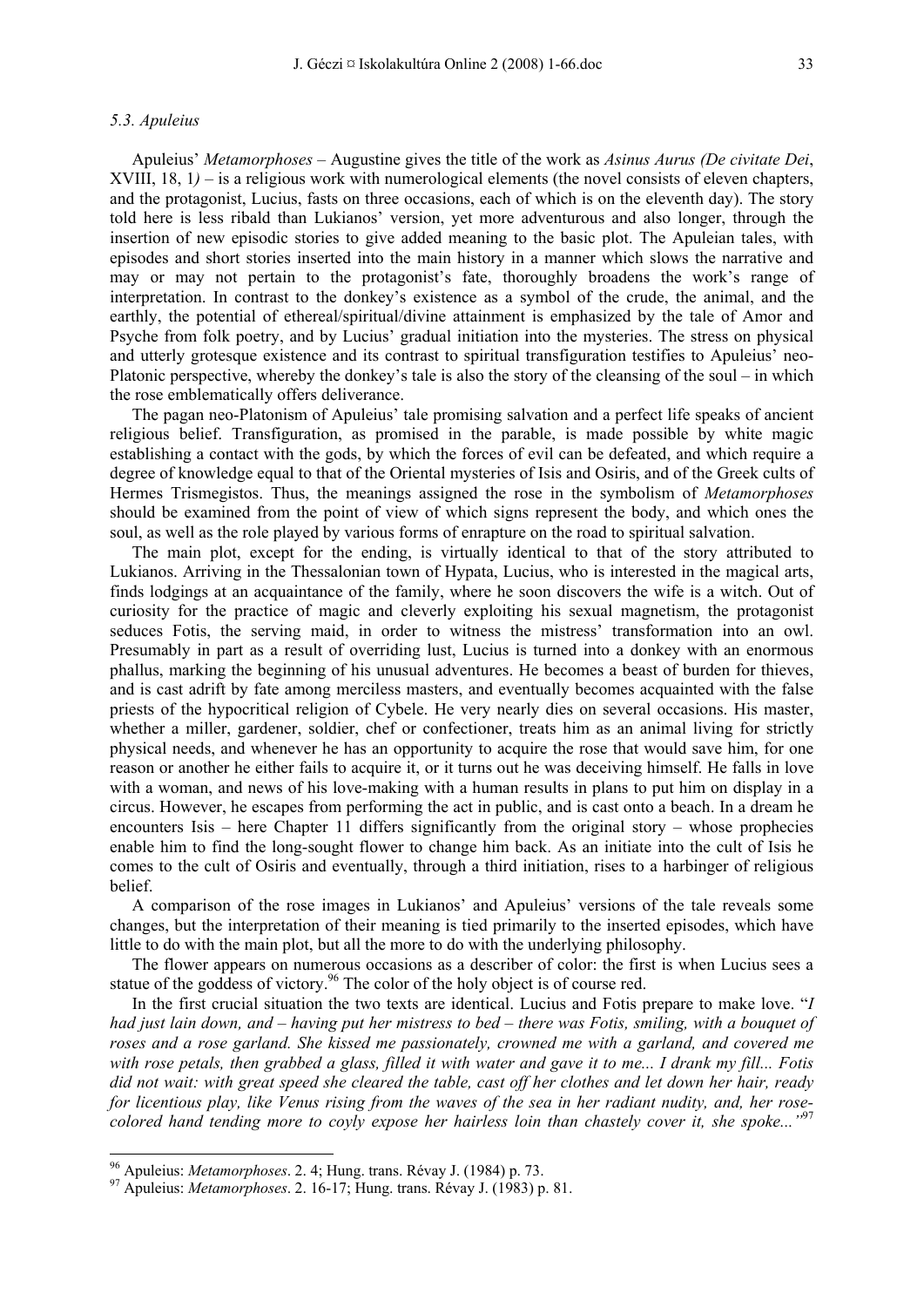Celebrant Fotis brings flowers, in a bouquet and garlands, to adorn the object of her love before offering her body. The youth considers the girl to possess godlike qualities, comparing her to a nude Venus rising from the sea. The hand with which Fotis "covers" her modesty is described as the color of the goddess' flower, a gesture more to call attention than to conceal. With extraordinary rhetorical elegance and knowledge of style, Apuleius uses the same phrases to reinforce the effect: the roses from when the lovers first met are paled in comparison to the rose hand covering her loins.

The new information from the second rose motif is that Fotis, whether by design or habit, always used rose garlands to augment amorous trysts. The complex meaning inseparably combines a foreshadowing with an evaluation of the relationship and an allusion to its divine quality. According to Fotis: "*Woe is me! In my excitement and rush I made a mistake! I was confused by the similarity of the vials. But do not worry, for there is a simple means to return you to your original shape: you must simply eat a rose, and forthwith you will remove the guise of donkey and become my Lucius again. If only I had made a few rose garlands tonight as I usually do, you would not have to endure this night in this form. But at the break of dawn I shall rush to fetch your cure!"*98

During Lucius' hunt for the rose to turn him back he frequently comes near the needed flower. When he goes in donkey form to the stable to await his liberation at dawn, he notices a statue of Epona, the Roman goddess of teamsters, horsemen and mule-drivers, *"carefully adorned with freshly woven rose garlands*. 99 Later – when bandits drive him as a beast of burden – at the edge of a town "*amidst other splendid flowers chaste roses bloomed in the dawn dew."*100 However, resigned to his fate, he does not eat them, fearing he would be considered a magician and would never escape the bandits. Next he arrives at the place of his despondence, the third point of text comparison: "*I prayed to all the gods, and looked all around, hoping to find roses blooming in one of the neighboring gardens. My solitude encouraged me with hope that I might withdraw somewhere and hide in the underbrush to partake of my antidote and change from a four-legged beast into a man again without anyone seeing me.* 

*As I harbored these fancies I saw in the distance a shaded valley with leafy orchards: among the many flowers and fresh grass glorious roses laughed gay and red toward me. With my human mind I thought it might be a park of Venus and the Graces, shining the royal light of this celestial flower toward me through its mysterious mist ... I arrived at that place, but I found no trace of lovely nuptial roses washed in the nectar of heavenly dawn, concealed in the blessed bushes and happy thorns, nor did I find the valley, but only the banks of a river lined with trees. They were trees with long leaves, like the bay tree, and grew slender pale red blossoms which, although they hardly have any fragrance, are called bay roses by unlearned peasants. To any animal that eats it, the flower is deadly poison."*<sup>101</sup> The rose orchard dedicated to Venus or the Graces proves an illusion, but two seemingly incidental

signs point to the flower's dual nature and usage: the valuable red flower grows among thorns, and is considered nuptial. The marriage association is to be interpreted broadly, referring not only to weddings but also to the merger with the gods. The rose, as the flower of love, may be chosen as a sign of both earthly and heavenly love.

The key scene in the plot, where in the story attributed to Lukianos the roses of a flower vendor in the circus crowd spells the protagonist's deliverance, is radically changed by Apuleius and imbued with religious meaning. In place of the simple, snappy conclusion to the tale, this marks the beginning of Lucius' true life – the long process of spiritual development – which is actually longer than the time he was imprisoned in donkey form.

Escaping from the horror of exhibiting himself at the circus, the donkey arrives at a seashore where he has a dream: Isis appears, in a dress woven of a fine veil "*flaming rose-red*," <sup>102</sup> and as the mother of nature she tells him she is worshiped by a thousand names, Venus, Diana, Proserpine and others, but in fact she is all of them, the goddess of the elements. Isis informs him that the time of his salvation has arrived: the next day, at a holy festival to the goddess, the high priest in the procession

<sup>&</sup>lt;sup>98</sup> Apuleius: *Metamorphoses.* 3. 25; Hung. trans. Révay J. (1983) p. 105.<br><sup>99</sup> Apuleius: *Metamorphoses.* 3. 27; Hung. trans. Révay J. (1983) p. 106.<br><sup>100</sup> Apuleius: *Metamorphoses.* 3. 29; Hung. trans. Révay J. (1983)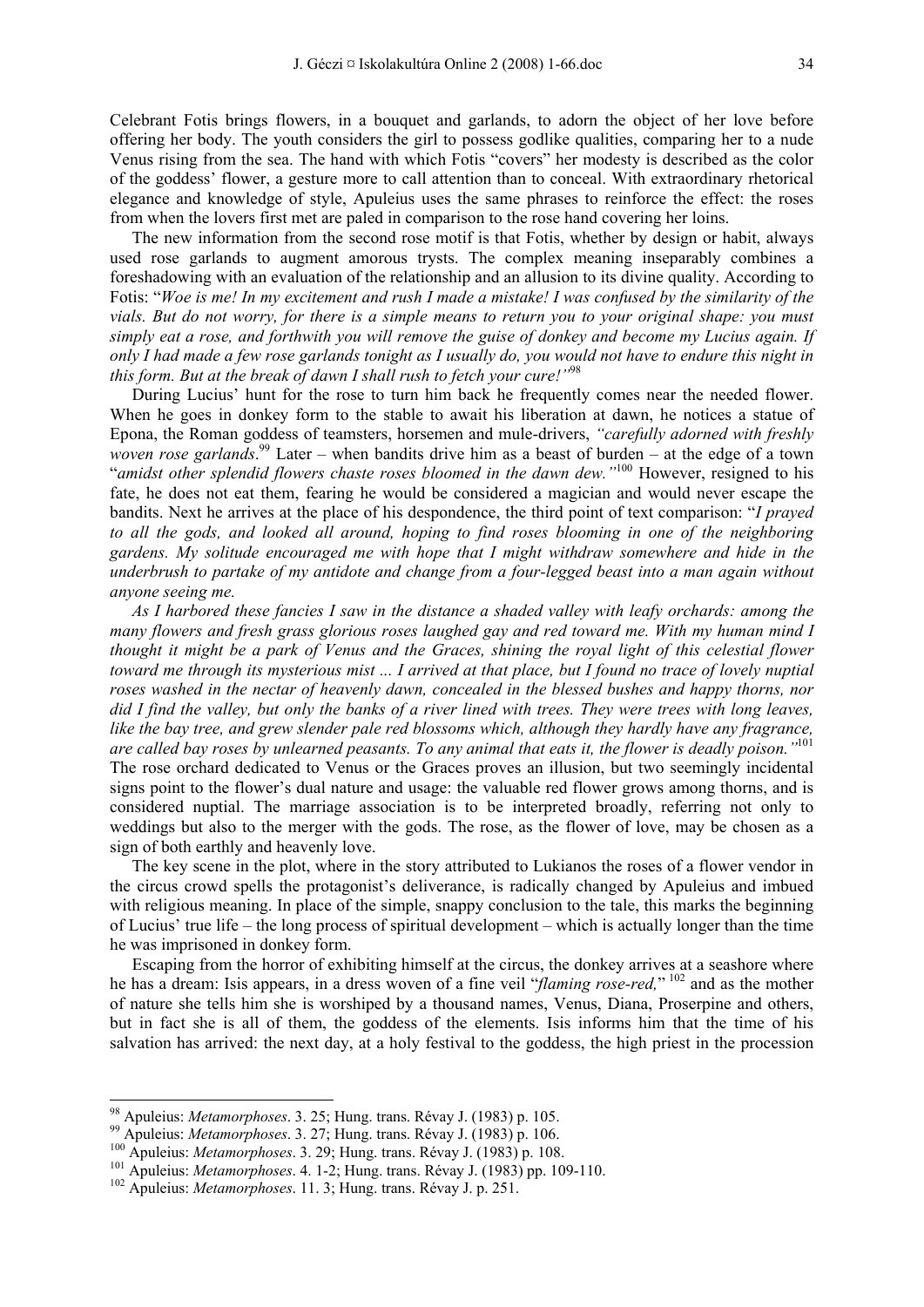will be wearing a rose garland, and if Lucius is able to eat some of it, he will return immediately to human form. The rose is the flower of salvation, marking change of condition.

Everything happens as the dream foretold. The high priest is indeed wearing the garland, and the crowd does not prevent the hero from sneaking up and eating the roses. "*He held out the garland for me. I began to tremble, my heart pounding feverishly, and I greedily snatched the splendid garland of marvelous roses and ate it, in the hope of fulfillment. And the heavenly promise was not broken …"*<sup>103</sup> Thus begins the process of spiritual enlightenment, at one stage of which, the first initiation, Lucius will stand before the goddess' statue "*in the clothes of the sun god.*"<sup>104</sup>

The presence of the rose is justified by its sacred nature. Its appearance in the environment of Isis is explained by the fact that the person of the goddess incorporates all the figures of goddesses traditionally associated with the rose for whatever reason. Nor is the Oriental association with Helios/Apollo a new development. Attention has already been paid to the use of the rose in worshiping the major gods, of the custom of crowning their statues with roses in celebratory processions, and in other applications of rose decorations. It is also clear why Lucius' attraction to the rose was a compelling force: through his calvary of physical love, setting off in a quest for the rose, he arrives – with a reshaping of the original story – at the object of spiritual love, Isis. The rose as a symbol, just as in the Greek and Roman myths, continues to have a complex meaning of a sacred nature, now a sign of the mystery religion, the abundant content of which it presents and conveys.

*Methamorphoses* on two occasions names the season of roses blooming. Previously the flower appeared in godly spheres or in gardens, and if it seemingly grew in the wild (in forests or riverbanks), it quickly proved illusory; in contrast, here it is a flower of plains<sup>105</sup> and fields.<sup>106</sup> Spring, meanwhile, is the time of hope for salvation: this is the time when fragrant rosebuds appear, first hidden in thorns, and later blossoming into purple petals. From a frightening, cutting, injurious yet not wholly useless plant the rose suddenly undergoes a metamorphosis to become a glorious flower. This process of budding and blooming foreshadows and predicts Lucius' development from a stupid donkey into a human being wedded to beauty and defined by beauty. And the location of this blooming is a spring field – not some fearsome and ominous wood, where, according to the story at least, the harpies dwell. It should be remembered that roses do not grow in closed forests: "*In my utter despair I cheered myself with the faint hope that spring would arrive, scattering its colorful flower-blossoms, dressing the fields in purple radiance, and roses, breaking out of their thorny armor, would breathe their verdant fragrance, and then I would be changed back to my old self,"*107 recalls Lucius of his desperate condition; and instead of referring to the individual properties of the rose he emphasizes its nature as a botanically organized complex, in order to stress the process of bloom as an example of hope in the future.

Of the inserted episodes in *Metamorphoses* two situations in *Amor and Psyche* reinforce the rose's station as a nuptial flower as well as one closely tied to the gods. *"No sooner had night fallen than Venus arrived at the wedding feast, intoxicated, aromatic with scented oils, and covered from head to foot in a cavalcade of beautiful roses"*108 – here it is the flower of Venus, the goddess having every reason to appear at the wedding and subsequent celebration, where wine was also drunk. Psyche's wedding-night procession also features roses. The flowers of the wedding feast supply the esteemed color of purple: "*Straight away an abundant wedding feast was laid out ... cooked by Vulcan: the Hours covered everything in purple from roses and many other flowers, the Graces scattered aromatics, and the Muses sang in ringing voices."*109 In the combination of goddess-wedding-rose the flower is a sign of value, confirmed further in later passages by the naming of its coloring material, purple.

<sup>&</sup>lt;sup>103</sup> Apuleius: Metamorphoses. 11. 13; Hung. trans. Révay J. (1983) p. 257.

<sup>&</sup>lt;sup>104</sup> Apuleius: *Metamorphoses.* 11. 24; Hung. trans. Révay J. (1983) p. 264.<br><sup>105</sup> Apuleius: *Metamorphoses.* 10. 29; Hung. trans. Révay J. (1983) p. 230.<br><sup>106</sup> Apuleius: *Metamorphoses.* 7. 15; Hung. trans. Révay J. (19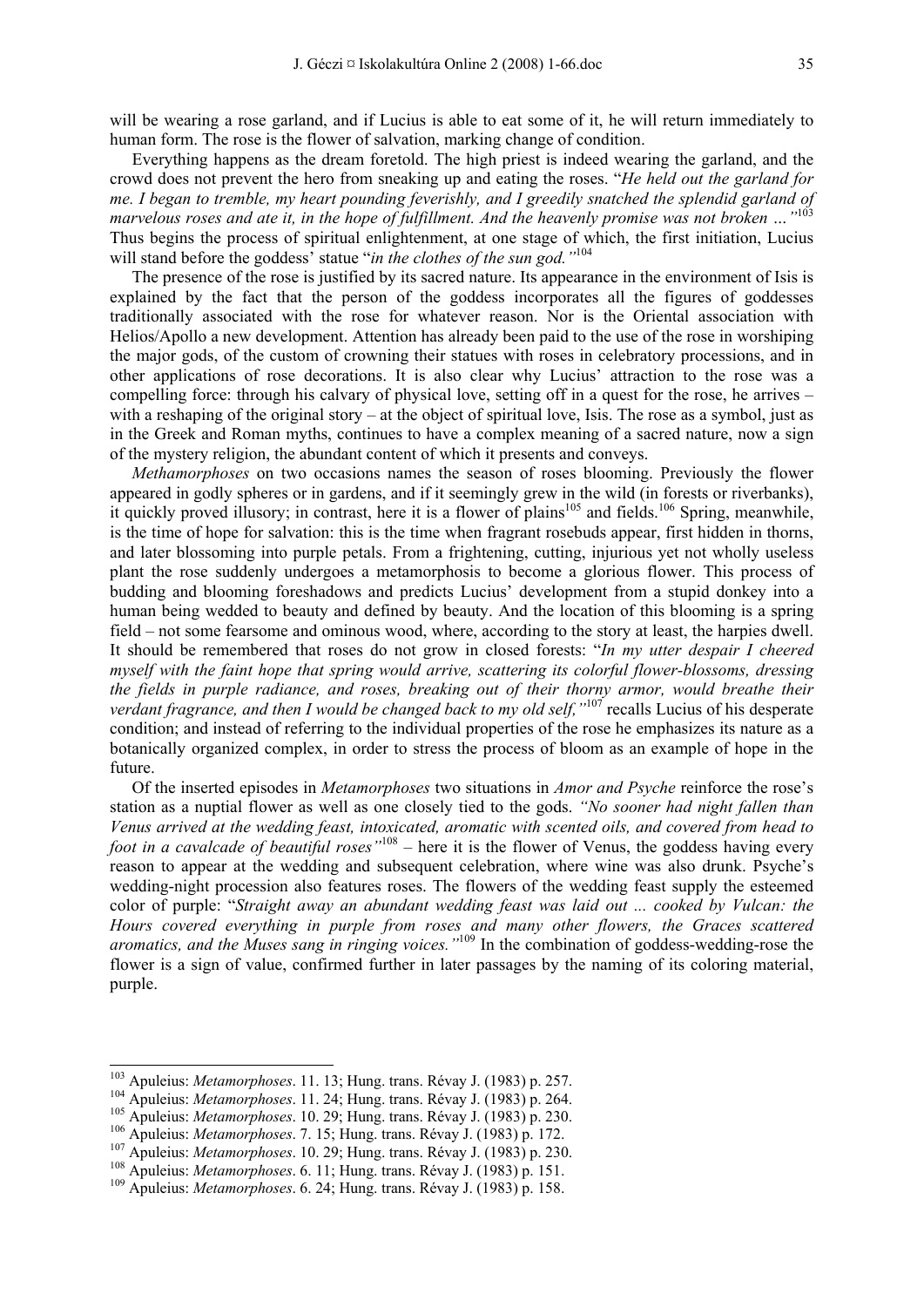Thus, the rose gave color not only to the leg,<sup>110</sup> arm,<sup>111</sup> hand<sup>112</sup> and face,<sup>113</sup> but also was itself described by colors known from other places, such as purple or blood-red.<sup>114</sup> Also, in some places the rose is used to evoke or identify the color red.<sup>115</sup>

The following sections will provide a survey of some examples of what new symbolic images, in addition to the rose symbols of "realistic love stories," appear in three stories of "ideal love."

#### *5.4. Longos*

Longos (third century) is the author of the bucolic, pastoral novel *Daphnis and Chloe*, in which the presence of the rose is tied to a natural medium interpreted through religion. It presents the story of how two foundlings grow up and eventually fall in love on the island of Lesbos. Chloe, whose "*lips are smoother than a rose petal, while her mouth is sweeter than honey but her kiss more bitter than a bee-sting,"*116 is divinely beautiful, as is her admirer, Daphnis. Fate has assigned them to each other, of which decision Eros informs the young couple when the time is right, and their mutual attraction is the sole meaning of their existence.

Two scenes are set in a garden where roses grow. The function of this plant is justified several times over. One garden is explained by the figure of Eros, and the other by that of Dionysus. This obviously religious environment promotes the maturation of the two protagonists' adventurous relationship.

The fate of Daphnis and Chloe is sealed from the start: they were created by Eros, who oversees the park-like area in which grow the ornaments of happiness and devotion, the symbols of acceptance of divine destiny, the garland flowers of celebrations. The area is kept by the rustic shepherd Philetas, who has an important role in that his dialogs inform the reader of the gods' destiny, and it is Philetas who, as instructed by Eros, gives the hesitant, inexperienced young couple advice on love.

Philetas relates: "*I have a garden, cultivated by my own hands, where I have toiled since I gave up herding animals in my old age. All things grow in their own time, as the seasons bring them. In spring, the rose and lily, hyacinth and various violets. In summer, poppy and pear, and many sorts of apple. And in autumn, the grape, fig, pomegranate and green myrtle. At dawn birds flock to my garden, some to eat seeds, others to sing. Its water comes from three leaf-covered, shaded springs. If it were not walled in, everyone would think it a forest orchard.* 

*As I entered the garden today around noon, under the pomegranate and myrtle trees I spotted a boy. He held a myrtle berry and pomegranate in his hand. He was white as milk, blond as fire, and his skin shone as if he had just bathed. He was alone, and sat naked. He played there as if he owned the garden. I went toward him to grab him, as I was afraid he would break the branches of the myrtle and pomegranate. But he scampered nimbly away, first sneaking through the rose bed, then hiding among the poppies like a little quail."*117 The boy, the guardian of Daphnis and Chloe, who made the garden so rich and beautiful, is Eros himself. It is he who endorsed their love and directed their fates toward each other.

The other garden is a designation of Dionysus.

Daphnis' foster father, Lamon, is responsible for tending his master's garden on the island of Delos. When late one summer the news arrives that his master is coming to visit, Lamon works hard to prepare for his reception. He cleans the springs, tidies up the garden, and carries off the manure to get rid of the smell. Set on a hill, a stadium in length and four hundred feet wide, the garden is described by Longos as royal property, where many different fruit trees grow, and grapes ripen in dark clusters. The fruit trees are located at the center of the garden, and around them their keeper planted bay trees, pines, plantains, and cypress. The area is enclosed by a low stone wall, marking its borders and

<sup>&</sup>lt;sup>110</sup> Apuleius: *Metamorphoses.* 2. 4; Hung. trans. Révay J. (1983) p. 73.

<sup>&</sup>lt;sup>111</sup> Apuleius: *Metamorphoses*. 3. 1; Hung. trans. Révay J. (1983) p. 92.<br><sup>112</sup> Apuleius: *Metamorphoses*. 2. 17; Hung. trans. Révay J. (1983) p. 81.<br><sup>113</sup> Apuleius: *Metamorphoses*. 3. 19; Hung. trans. Révay J. (1983) p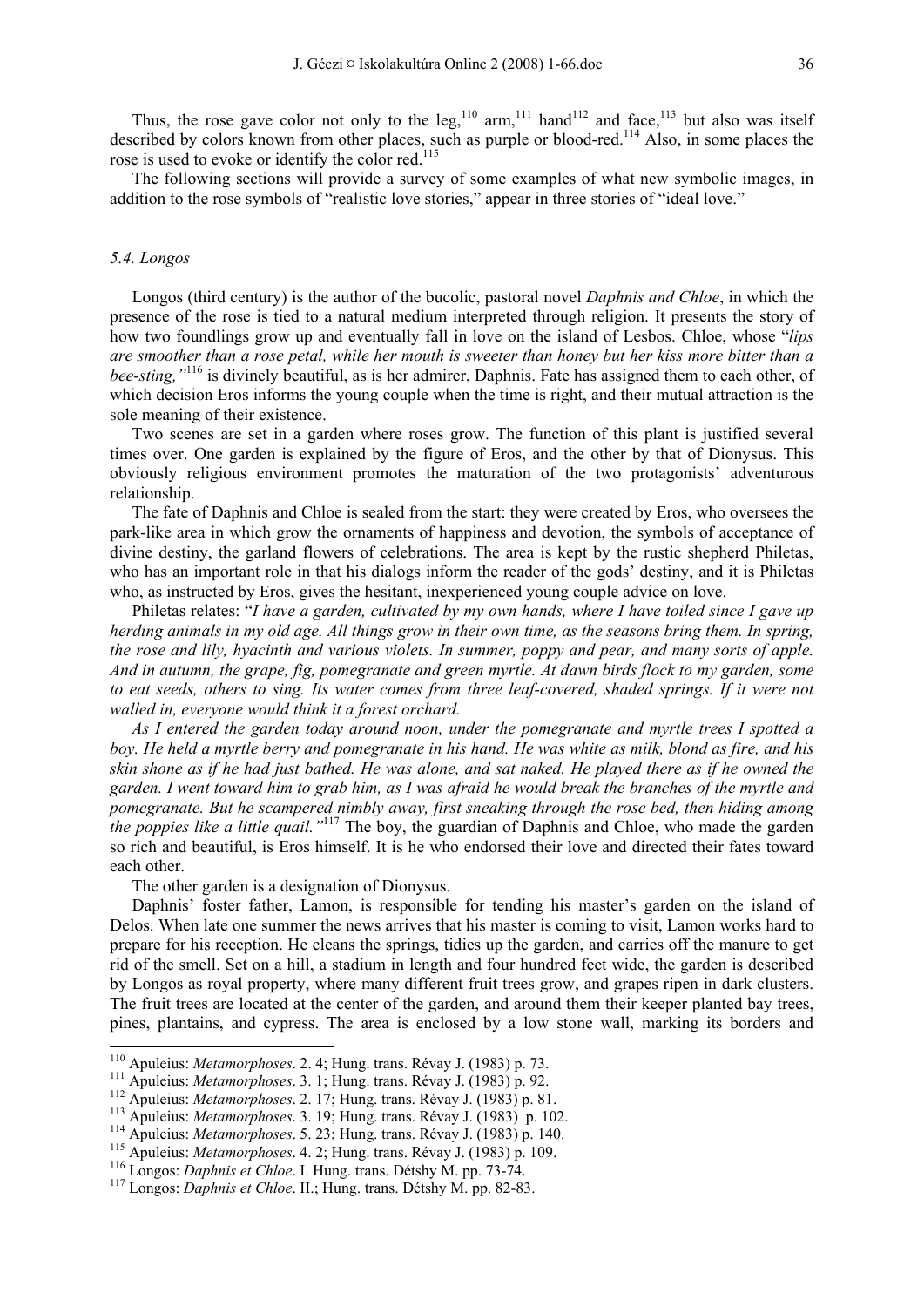separating the natural environment from cultivated area, requiring upkeep. On one section of the estate is a bed of flowers, some wild and some planted by human hand, and all fragrant. "*A gardener grew the roses, hyacinths and lilies, and the Earth grew the violets, narcissus and daisies."*118 This beautiful, shady and fragrant garden is not only a good place to live, but also provides a view of the surroundings, from which one can survey the plains on which herds graze, and the sea where ships sail: This populous location does not isolate its inhabitants from the world; rather, it offers a fuller reality. From all aspects the area is a manifestation of wealth (and, in a figurative sense, zeal).

This area is not only important to men, but is also holy ground. Dionysus has a sanctuary and altar there. All of this increases its value – and gives it meaning.

However, the garden is vandalized by a vengeful rejected suitor. He hoped to incur the anger of the landowner, whose approval is needed to marry Chloe, against Lamon and his ward, Daphnis, by ripping the flowers, trampling the sprouts, and tearing out the roots – everything that Eros had forbidden in the other garden. The vandal hoped to destroy both the garden and Daphnis' happiness. The extent of the destruction is reflected in Lamon's lament: "*O, my roses, they have all been ripped up! O, my violets, they have all been trampled! O, my hyacinths and narcissus, a vile human hand has shredded them. Spring will come, and they will bloom no more, and summer will come, and they will not show their splendor, in autumn no one will weave garlands from them. My lord, Dionysus, could you not show mercy on the poor flowers, when you dwelt among them, and watched them grow, and wore their garlands? Now how shall I show my master the garden?"*119

The rose – beyond its role as an analogy for blood-filled organs, such as the color of the mouth, and especially an expression of its state of enticement and exchange value for becoming a lover  $-$  is a garden plant. Although it is a plant of nature, appointment and selection make it more than that – an object of human values. It is tied to men in a unique – and known – way, because it is closely associated with the gods, despite the fact that none of this is explained in the novel. It is found frequently in places set apart, in wall-enclosed gardens and carefully nurtured flower-beds. Its presence is an indication of the worth of the garden and its owner, and its destruction is a great loss. It is demonstrably able to express either of these static conditions. Also, it is able to indicate a change of condition, and even indicate the direction of the process.

In addition to the above, the novel also makes a fourth reference to the flower, this time as value given in exchange. For the hand of Chloe, now a fully grown woman, an entire horde of suitors besiege her foster father (in the summer, of course). They ply gifts on the poor shepherd, who keeps postponing the decision: the objects he had found when he discovered the child clearly indicated that the foundling should not be married to one of his kind. His wife, however, thinks otherwise. Nape urges marriage, not wanting to continue to provide a home for the maiden, preferring to see her as a wife, and to receive the bride price, and devote future expenditures solely to her son. Arguing for marriage, she says: "*She will not long be a maiden in any case, if she always watches the herd in the pasture. There she will find a husband among the shepherds, for a round apple or a single rose. Rather, marry her to someone who can make her lady of the house, and who will pay handsomely for her in return."*<sup>120</sup>

The rose expresses changes in value. The description of the destruction of the roses in the garden alludes to loss. Is this loss the bartering of maidenhood for a single rose? The absence of the flower in the vandalized garden suggests a qualitative change. Is it the waste of Chloe's beauty below its worth, her becoming a shepherd's lover and giving away her virginity for less than its value?

At the same time, the rose suggests a combination of several meanings, being endowed with both positive and negative aspects. The beauty of the rose which the maiden receives for her virginity is ambivalent, because it is transitory – yet it is highly esteemed.

In the story, however, the love-giving maiden and the rose represent identical value. And they are interchangeable.

<sup>&</sup>lt;sup>118</sup> Longos: *Daphnis et Chloe*. IV.; Hung. trans. Détshy M. p. 115.

<sup>&</sup>lt;sup>119</sup> Longos: *Daphnis et Chloe*. IV.; Hung. trans. Détshy M. p. 118.<br><sup>120</sup> Longos: *Daphnis et Chloe*. III.; Hung. trans. Détshy M. p. 109.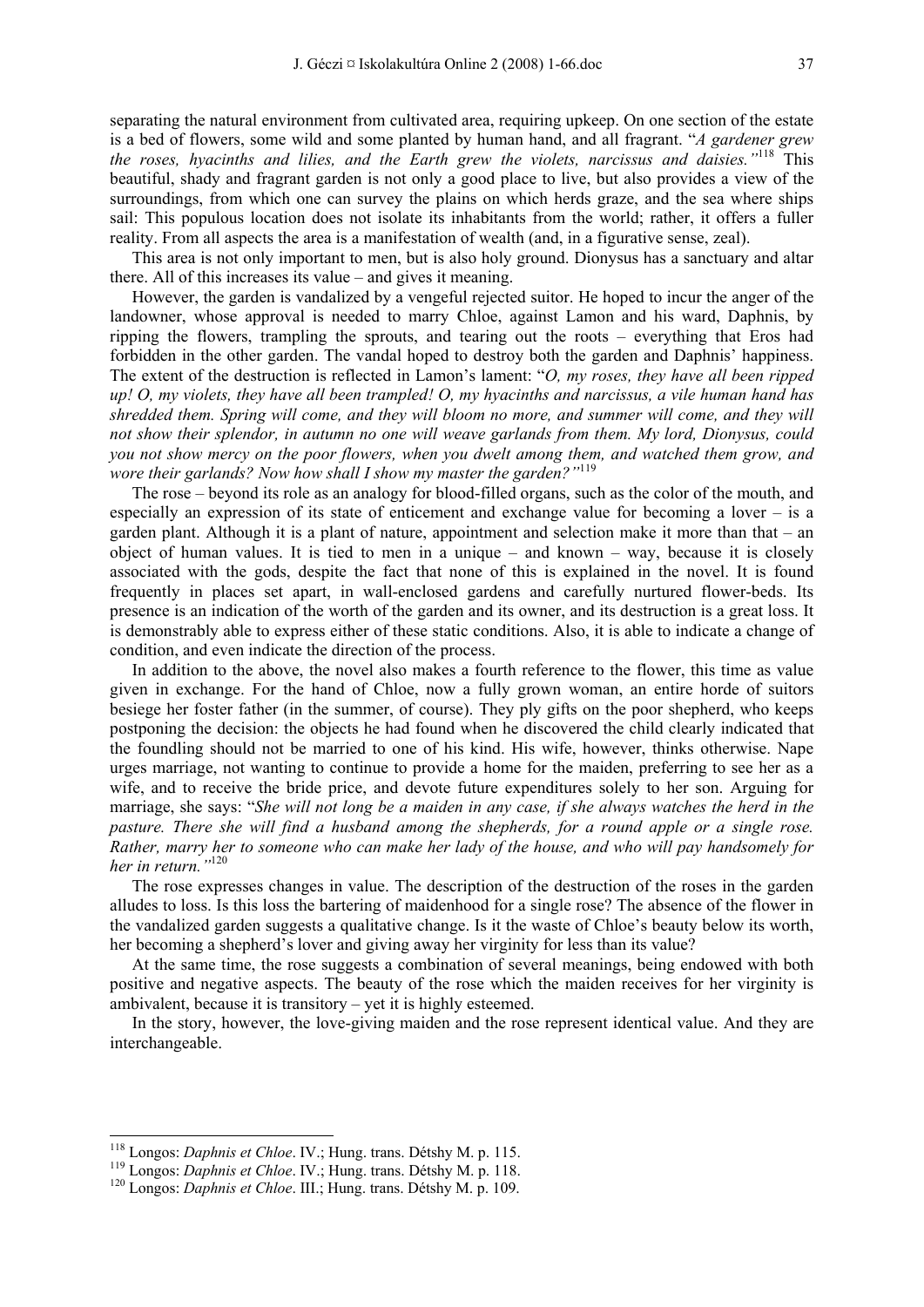#### *5.5. Heliodoros*

The protagonists of Heliodoros' *Aethiopika* possess physical and spiritual characteristics of almost godlike perfection. Theagenes and Charikleia are spectacularly beautiful, amazingly virtuous, and deeply – and virginally – in love with each other, persevering through all trials: at the end of their tribulations they are justly united. The story is thought to have been written in the third century, coinciding with the popularity of Helios-centered worship. The cult of Helios is considered by some to be related to neo-Pythagoreanism, and by others to neo-Platonic religious philosophy. Although a full exposition of Heliodoros' Helios-centered philosophy is unjustified at this point, it should nevertheless be noted that Helios was originally a Titan, the son of Hyperion, and his figure later merged into that of Phoebus Apollo, born on the island of Delos. In any event by the end of his novel Heliodoros considered the sun god of his birthplace, the town of Emessa in Syria, to be identical to Apollo, the patron god of Delphi. The land in the title, Aithiopia, is the land of Helios (2.35=77.10).

The cult of Helios was widespread in Asia Minor and the nearby islands as early as the fourth century BC. The city-state of Rhodes was best known for its sun cult; for example, it issued coins which had a portrait of Helios/Apollo on one side and a picture of a rose on the other. These tetra drachmas also indicate that the rose was associated with the sun god, for the ecologically sound reason that roses are heliophytes, plants that grow only where there is plenty of sunlight. Heliodoros' novel was written at approximately the time of the rule of the likewise Emessan-born Emperor Heliogabalus, who did much to spread the Syrian or Persian cult of Helios. During his rule (218-222) Heliogabalus himself organized festivals where the flowers of his god were featured.

Given the above, the rose references in the novel demand close examination. Do signs of the Helios cult appear here, or are the facts replaced by the customary Hellenic or Roman forms of rose reference? How often do they occur, and to whom or what are they linked? If Heliodoros, in accordance with his usual custom, makes mention of the rose merely as stock descriptions, should these mentions have a role in the interpretation of the novel? The terse rose references give little answer to these questions. Presumably a pagan priest, the author mentions the rose not only infrequently, but also with little substantial innovation. On one occasion a beautiful maiden's blushing face is likened to the color of the rose ("*excitement painted her face even rosier than usual"*121), and elsewhere an extremely beautiful woman's hair is compared to the softness of the petals ("*Like soft rose petals, her blonde locks fell in thick waves on her neck, shoulders and back, while on her forehead they were adorned by a garland woven of fresh laurel*<sup>1122</sup>). The rose was unquestionably suited to help describe a beautiful young maiden on both occasions, and the second is a less standard usage. Their common meaning is that a person with such characteristics can, for a selected reason, be described the same way as a (by implication) perfect plant. Later, in a description of a girl tortured by love, it becomes clear that the color is indeed the sign of a god. "*Why should I elaborate?"* says one of the characters in the story, "*Aphrodite has taken complete hold of her. Her rosy face has gone pale, and the radiance of her eyes has been extinguished by tears like water on a fire."*<sup>123</sup>

The last rose reference is tied to the Sun, though not to divinity. It occurs in the description of the masterful ring paid in ransom of Charikleia. The jewel is carved of amber and set with three amethysts, one Ethiopian, one Iberian and one Britannian. "*The two western stones were a pale purple, like a newly sprouted rosebud whose petals have already been painted slightly red by the heat of the sun.*" This statement implies the empirical knowledge needed to differentiate the – genuinely existent – shades of rose petals from a freshly opened bud and that of an older flower.

Thus, Heliodoros compares two of the amethysts to a rose reddened by the sun. The third stone, which is translucent and does not blind the eye, is given the ability to preserve its wearer's sobriety while drinking. Ancient cultures recommended wearing an amethyst to counter the harmful effects of wine, along with wearing a rose garland, or eating the petals from such a garland. Their shared counter-intoxicant effect justifies the proximity of the amethyst and rose symbols.

In Heliodoros' utopic description of the Ethiopian state three gods play a major role: Helios, linked to the king; Selene, associated with the queen; and Dionysus. It can be no accident that the ring is set

<sup>&</sup>lt;sup>121</sup> Heliodoros: Aethiopika. I.; Hung. trans. Szepessy T. (1964) p. 32.

<sup>&</sup>lt;sup>122</sup> Heliodoros: Aethiopika. III.; Hung. trans. Szepessy T. (1964) p. 97.<br><sup>123</sup> Heliodoros: Aethiopika. III.; Hung. trans. Szepessy T. (1964) p. 113.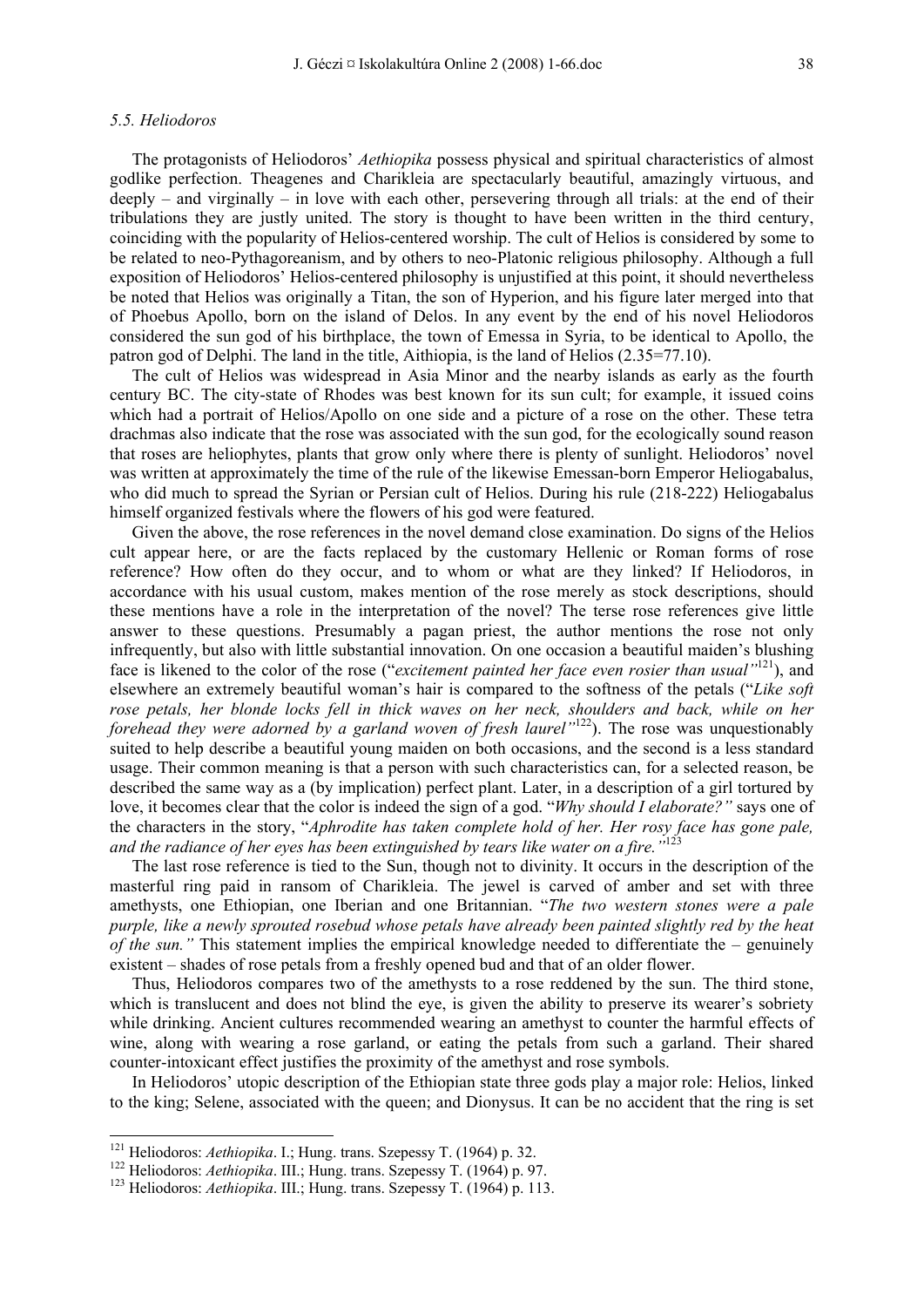with a stone effective against drunkenness, the idyllic pastoral scene carved onto the ring is gilded by the pale light of the Ethiopian stone, and the other two polished crystals shine in rosy light above the carvings. The jewel presents an emblematic scene to the characters, and the text itself anticipates the final, sun-drenched idyll.

Heliodoros' exposition of his political philosophy offered many opportunities for the use of rose symbols. In addition to the fact that love scenes naturally attracted the appearance of the rose, with long-established Homeric descriptions in existence for this purpose, the Helios cult also made use of the plant. Historical connections also presumably encourage its appearance, inasmuch as the story is set at a time when Aithiopia was part of the Persian Empire (525-523 BC), and Heliodoros' authenticating sources include Herodotos (484?-424? BC), author of the history of the Greek and Persian War. The selection of topic offered numerous opportunities for rose references to embellish the details of a scene; nevertheless, unlike Longos, Heliodoros did not take advantage of them.

#### *5.6. Historia Apollonii regis Tyri*

The absence of rose images is also proven by other novels of "ideal love."

*Historia Apollonii regis Tyri* survives in a Christian version in Latin from the 5<sup>th</sup> or 6<sup>th</sup> century. It is thought to have been preceded by a third-century Latin version and another, probably Greek, from the first or second century, and there is considerable reason to assign it only a distant kinship to the love novel type, as it relates the story not of a couple but of a family. Through it, and the *Pseudoclementina* to which it is often likened, if a sufficient number of rose motifs could be found, then it would be possible to make a broader examination of the events forming rose symbols in the stories of gods, families and individuals. As has been seen already, the use of the rose as an attribute of the gods was a chronologically earlier development, and only later and very gradually did it come to express human qualities, and even then in such a way that continued to associate it with the gods. The mythifying effect of the rose would be easier to follow if it revealed a transformation by consensus into a series of qualifiers of families and/or individuals.

This question is impossible to answer for two reasons: first, the late date at which these two novels were written, as love stories in which civil attitudes were expressed outside the supportive background of the polis had appeared much earlier; second, the number of rose images in them is substantially reduced. Still, the flower does appear in one poetic insert in *Historia Apollonii regis Tyri,* where it suggests that virgin purity can be preserved even amidst great tribulations:

*"Through muck my road takes me, but the muck cannot touch me, Just as no thorn can injure the rose,"*<sup>124</sup>

The image, built on the internal duality of the rose, is an argument for the indestructibility of ideal beauty. The rose appears in a key situation in the novel, and signifies more than an indication of the virginity of the maiden reciting the poem, or her superhuman beauty, which not even the brothel was able to sully: Tarsia attempts to talk Apollonius out of committing suicide, and thus the significance of the rose also extends to the perseverance of the soul amid the trials and tribulations of life. The reference to the thorn in this pagan story is not a case of original Christian influence, although it parallels Christian ideas; there are numerous precedents among the Christians and pagans alike.

The Latin version of this story became part of *Gesta Romanorum* and was popular throughout Europe. *Gesta* appeared in Hungarian translation in 1591, and again in 1695 translated by István Haller; the influence of this work has been demonstrated in Hungarian folk tales as well as those of other peoples – in which roses were to appear as signs of love on countless occasions.

The method of description in love novels is strikingly sketchy in the presentation and characterization of the actors and settings. Typically backdrop-like elements and standardized devices appear – the binding of the reader to the text is by the rapidly moving scenes and the flow of narrative. In the course of the protagonists' adventures rose symbols cannot be tied to individual characters or

*<sup>124</sup>* Historia *Apollonii regis Tyri*…; Hung. trans. Révay J. (1971)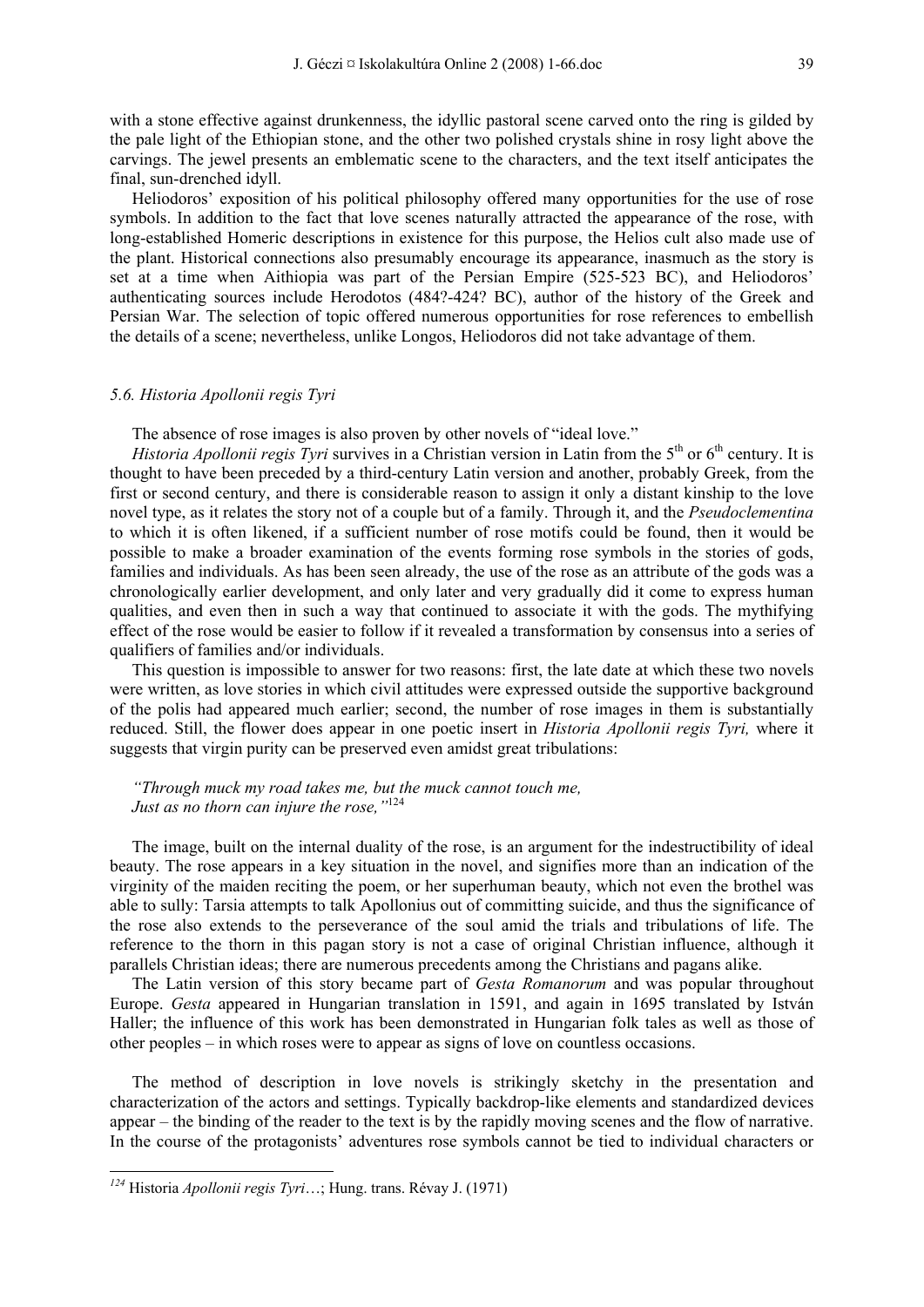locations: when they appear, they do so in a tradition-bound manner according to a fixed mythological worldview, linked or linkable to gods. The rose and rose-colored images form part of the unified repertoire of ornamentation – and of the worldview – and their function is not in individualization, but in a comparison, a pointing to timeless mythological signs. For this reason their value is unimportant, while their rhetorical role contributes to the preservation of timelessness.

Roses directly or indirectly suggesting a divine relationship are not specific to a single sex. They may be signs of men or women, whether they be gods or mortals: the value is their allusion to beauty and intellect.

Although the rose does not allude to biological sex, it does suggest sexuality. They may have close or remote connections extending to events of sexuality, a lover's body, lovemaking, wedding nights, celebrations, or ultimately any form of ecstasy, whether physical or spiritual. In addition, the rose may be either the means or the object of a simile (being like blood, purple, or amethyst).

Roses had an important role not only in Greek and Roman mythology but also, as shown in Apuleius' works, in mystery religions. In the opinion of Tibor Szepessy, the preferences of the cultured masses resulted in a large number of overlaps between love novels and mystery religions, which in turn resulted in each suggesting in its own way that, despite appearances, there is order and justice in the world and in human life, and happiness and well-being await at the end of the trials the protagonists suffer;<sup>125</sup> if this is indeed the case, it follows that the two answers to the same challenge offer the same result.

For this reason, roses generally were not given fundamentally contrastive meanings, but rather were forced by contemporary fashion whims to be used in a manner similar to old existing symbolic elements, defining the environment of the gods and expressing their pomp and mystery, as evidenced by the two parallel developments, the love novel and mystery religions.

#### **6. From the sacred to the profane**

## *6.1. Garlands*

Gaius Plinius Secundus' (23-79) *Naturalis historiarum triginta septem* is a summary of practical activities. Attempting to demonstrate the unity of the cosmos and reflecting the influence of Stoic thinking, this encyclopedic work refers to and summarizes all available works on nature by contemporaries and predecessors, where the author adds little beyond arranging them in a coherent order. *Naturalis historia* volumes XII-XXI are a storehouse of ancient data and facts on the plant kingdom: known plants, their cultivation, and their reasons and manners of usage. The popularity of the rose is indicated by the fact that Pliny discusses it at length and mentions it in numerous places.

Volume XXI of Pliny's *Naturalis historia* discusses plants used in garlands, as well as how beekeeping is tied to the growing of plants in garden cultures. Pliny claims that the use of garland plants was first promoted by Cato, who pointed primarily to plants with beautiful flowers as the most useful. However, Cato also emphasized the usefulness and nutritional value of garland plants in addition to their decorative utility as manifestations of the carefree creativity of Nature. Oddly, the first property of flowers he mentions is their scent, and only afterwards their color. At the same time, in their use in garlands Pliny considered their color – which should be as varied as possible – to be the most important (XXI, 1).

Pliny believed the garland to have originated from prizes awarded to the winners of holy contests under the patronage of one god or another. These were made solely of twigs and branches, and later were replaced by garlands woven of flowers of various colors. Characteristically, at this point he notes that the function of the color is joined by that of the smell, each heightening the effect of the other (XXI, 3). Thus, the garland was a badge of victory, and for decorations indicating this honor very few garden plants in Rome were considered suitable: only the rose and the violet (XXI, 10). Equally obviously, if the meaning of the garland has a religious element, that element is also transferred onto the garland plants.

 $125$  Szepessy T. (1987) p. 109.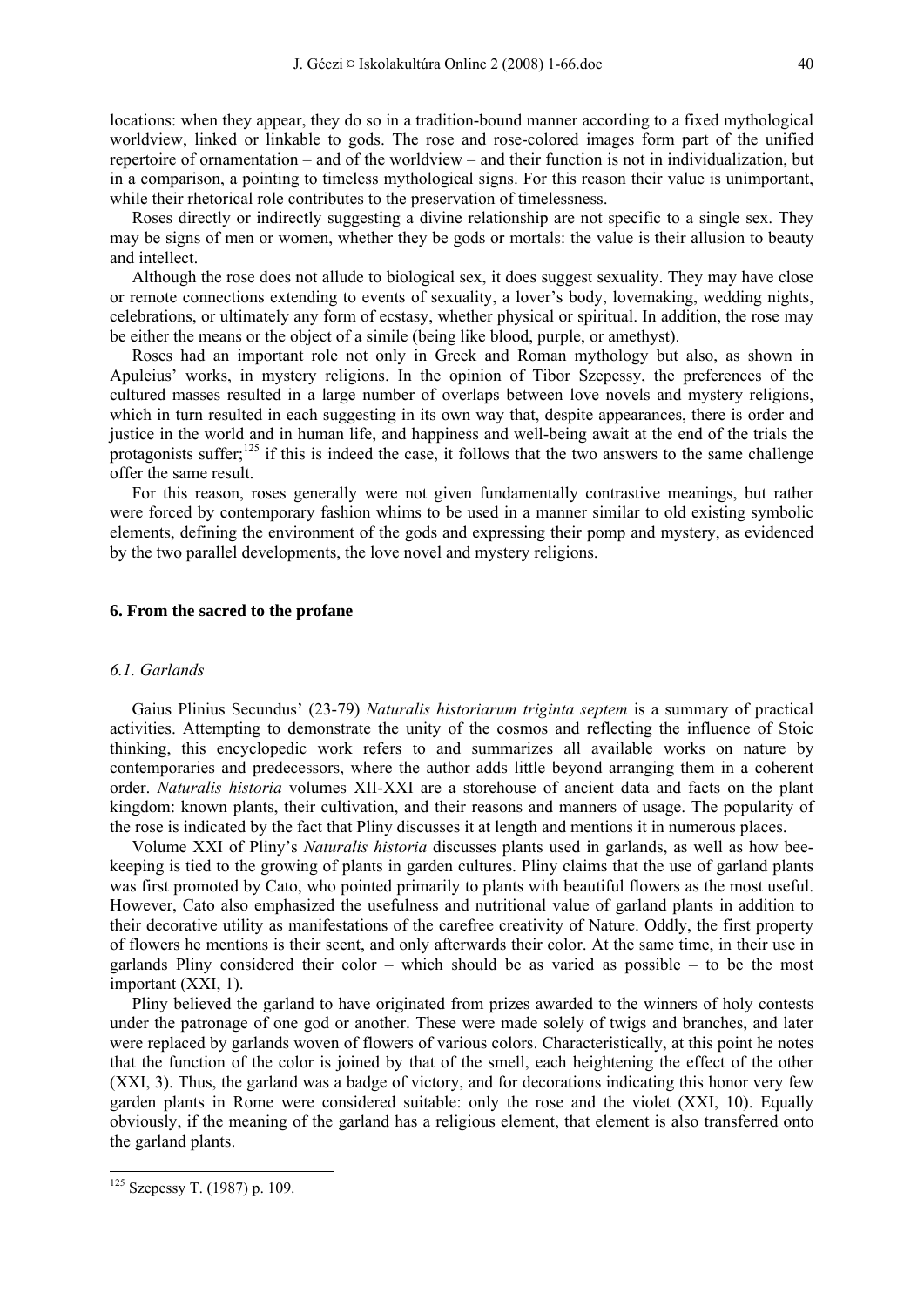The historical evolution of the symbolic meaning of the garland was surveyed by K. Baus. He also considers it to have originated from ancient Greek sports contests, but also points out its role in parades, whose function was in part analogous to that of competitions. A garland made from the branch of a tree mythologically linked to the gods was ceremoniously awarded to the winner – in addition to bouquets and garlands thrown at him by the crowd as a sign of honor. The father and birthplace of the winner were also honored. Following the award ceremony was a prayer of thanks to the gods, and then a feast – here, again, garlands of glory played a role, as they did at the series of celebrations held at the victor's birthplace.<sup>126</sup>

Consequently, the symbolic meaning of the Greek garland was basically tied to victory, fame, glory and immortality. The Romans supplemented this – in accordance with the concept of *vir bonus* – with bellicosity, virtuous courage, and heroism. The various types of Roman victory garlands marked differing degrees of honor to participants in a war; for example, one type of *corona* was worn by the first to enter an enemy camp, another by a victorious general, and yet another by an ally, who received his garland from the general. In the imperial period garlands became an important accessory to victory parades – at the same time that their general use also became widespread. In addition to victors in battle, winners in circuses, literary contests or rhetoric competitions were also awarded them, and the sign of honor originally made of leaves was gradually replaced by garlands of gold and silver. Through this the sacred function also changed, a sign of which was already manifest when sacred personnel also received garlands; but the phenomenon became general when earthly activities were also awarded garlands.

However, garlands and their awarding were but one object or action among many used in the cults of the gods. Fond of rustic simplicity, Tibullus described them as an archaic yet complex form of celebrating the patron spirit, or *genius*:

*"Let the incense burn, let the aromatic flame, which soft-muscled Arab sends from lush lands. Let the Spirit come and see the pomp devoted to it here, its holy locks covered by a modest garland, a drop of spikenard trickling down its forehead, let it eat sweet biscuits and drink pure nectar, and may it give you, O Cornutus, whatever your heart asks."*<sup>127</sup>

Garlands, incense, anointment with aromatics and offerings of food and drink combine to express properly the relationship between mortals and gods. Ovid also reports on the simplicity and ritualized nature of offerings, while also specifying its reason as entreating the gods:

*"Once man entreated the gods with other objects: flower and pure grains of sparkling salt. Myrtle dripping under its bark were not brought hither by distant ships over the seas, Eurphrates sent no incense, India no oil, nor were red saffron petals known. If a juniper pine smoked on the altar, that was enough: or if bay burned crackling there. Rich was he who wove strings of meadow flowers and even added violet to the meadow flowers."*<sup>128</sup>

Nevertheless, the original function of the garland also survived, as in Virgil's example from the *Aeneid*.

*"Lo, goddess Venus...* 

<sup>&</sup>lt;sup>126</sup> Der Kranz in Antike und Christentum. In: Theophaneia 2, Bonn, 1940. see: Vanyó L. (1977) pp. 144-152.<br><sup>127</sup> Tibullus: *Elegiae*. II. 2. 3-9; Hung. trans. Kardos L, 43, 3-9.<br><sup>128</sup> Ovid: *Fasti*. I. 337-346; Hung. tra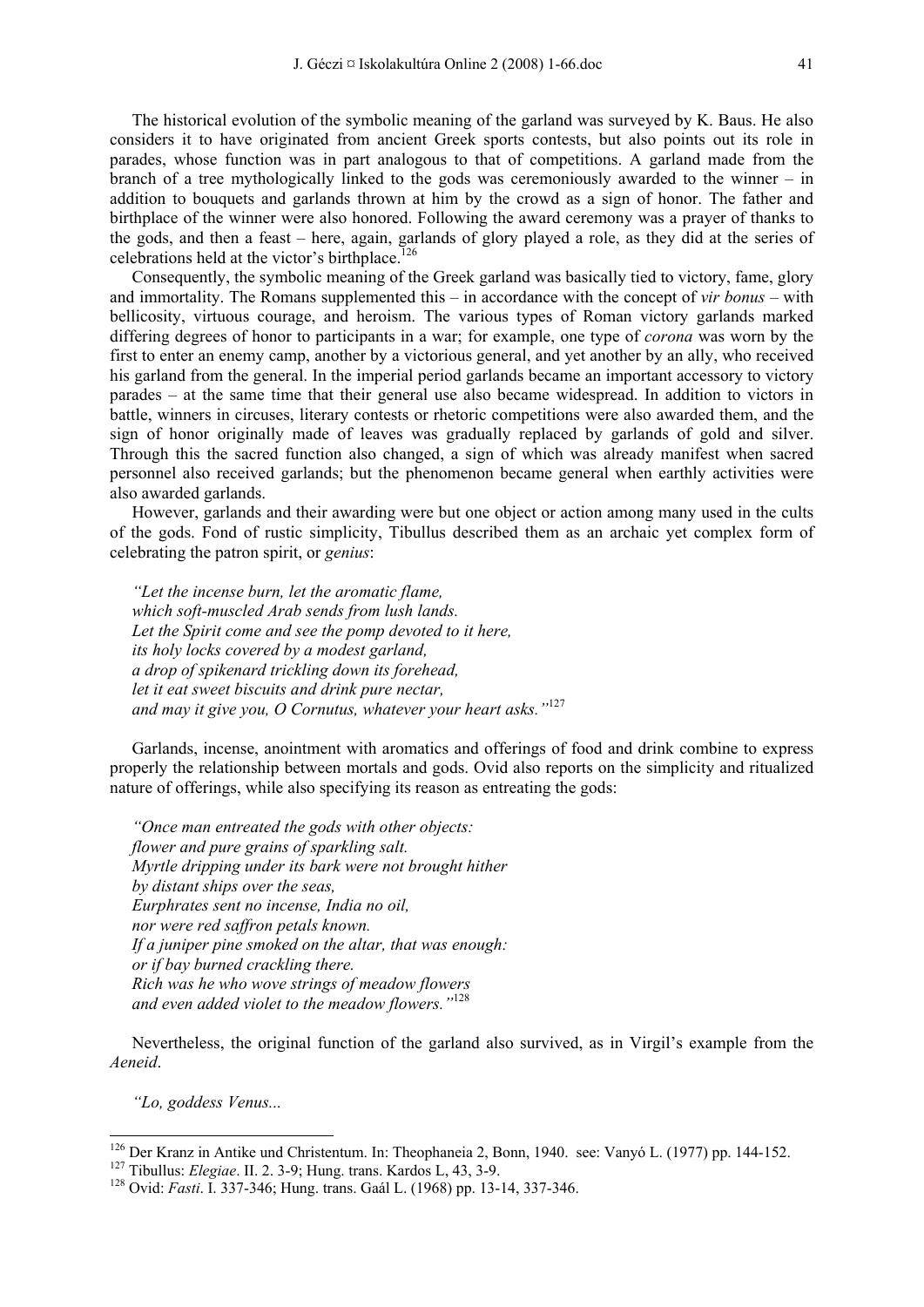*.... Sets forth, ... where her shrine is located, and a hundred altars are fragrant with fresh garlands"*<sup>129</sup>

In similar fashion references occur to the fundamentally valuable aroma of plants woven into garlands, to the spiritual connection they bring about, and to the attendant physical effect generating a sense of coolness, freshness, invigoration and cleanliness.

Ovid's Flora, continuing the living tradition, also tells why she became so angry at the human race that she destroys every flowering treasure of spring, and how she may be placated by festivals, offerings and garlands.130 In *Fasti V* Ovid explains why it is an ancient custom to placate the gods with aromatic smoke. Says Flora:

*"We, too, gladly accept respect: – holidays, altars! Immortals also desire popularity! Man often angers the gods with his sins, and placates us with offerings for his sins. I have seen Jupiter prepare to smite with a thunderbolt: incense smoke rose, and he lowered his hand."*<sup>131</sup>

As with the Greeks, objects and ornaments of plant origin were offered primarily to the gods, all as a sign of the exalted respect they earned. Jupiter was offered oak, and later wild chestnut and walnut; to Mars, oak and myrtle; to Apollo bay, olive and palm; and to Ceres and Proserpine the plants of mourning: mistletoe, cypress, pine, and pomegranate. Pomegranate was also the plant of Bacchus, although the grape was primarily his, while Flora's was primarily the rose, shared with Venus, as she shared the myrtle with Mars.

Thus, garlands from various plants were originally devoted to the gods in the Romans' case as well. The desacralization process was already evident when, in addition to the main gods, secondary gods were also given garlands. For example, Catullus describes the tireless Fates as follows:

*"Bending their limbs over the snow-white throne, they sat, countless dishes filled the many tables before them, and as they rocked themselves, swaying gently, the Fates began to sing their song of truth. Their white robes covered their quivering ribs, a thin purple stripe wound twisting to their ankles, and roses garlanded their ashy heads, as their fingers continued their eternal weaving."*<sup>132</sup>

As attested by the third century BC records of the *Fratres Arvales*, an agriculture-oriented society of priests, celebrants at religious holidays to the gods placed decorations on doors of homes<sup>133</sup>, private altars, public buildings, temples to the given god, and other cultic places.<sup>134</sup> Adornments were also placed on the sacrificial offerings, animals,<sup>135</sup> plants, and the celebrants themselves. Although knowledge of the garland came from the Greeks, it was the Romans and the expansion of their Empire

<sup>&</sup>lt;sup>129</sup> Virgil: Aeneid. I. 411-417; Hung. trans. Lakatos I, 121, 411-417.

<sup>&</sup>lt;sup>130</sup> Ovid: *Fasti.* V. 311-330.<br><sup>131</sup> Ovid: *Fasti.* V. 297-302; Hung. trans. Gaál L. (1968) p. 103, 297-302.<br><sup>132</sup> Catullus: *Carmina*. LXIV; Hung. trans. Devecseri G. (1976) p. 66, 303-310.<br><sup>133</sup> Ovid: *Fasti.* I. 613trans. Gaál L. (1968) p. 20, 613-614.<br><sup>134</sup> Acta Fratrum Arvalium. ILS 5036

<sup>&</sup>lt;sup>135</sup> Prudentius: *Peristephanon*. X. 1021-1025: "then a large, angry wild bull / – floral strings decorating its horns  $-$  is stood before the covered pit: / gold glittering on the animal's / forehead..." Hung. trans. Bollók J. p. 216, 1021-1025.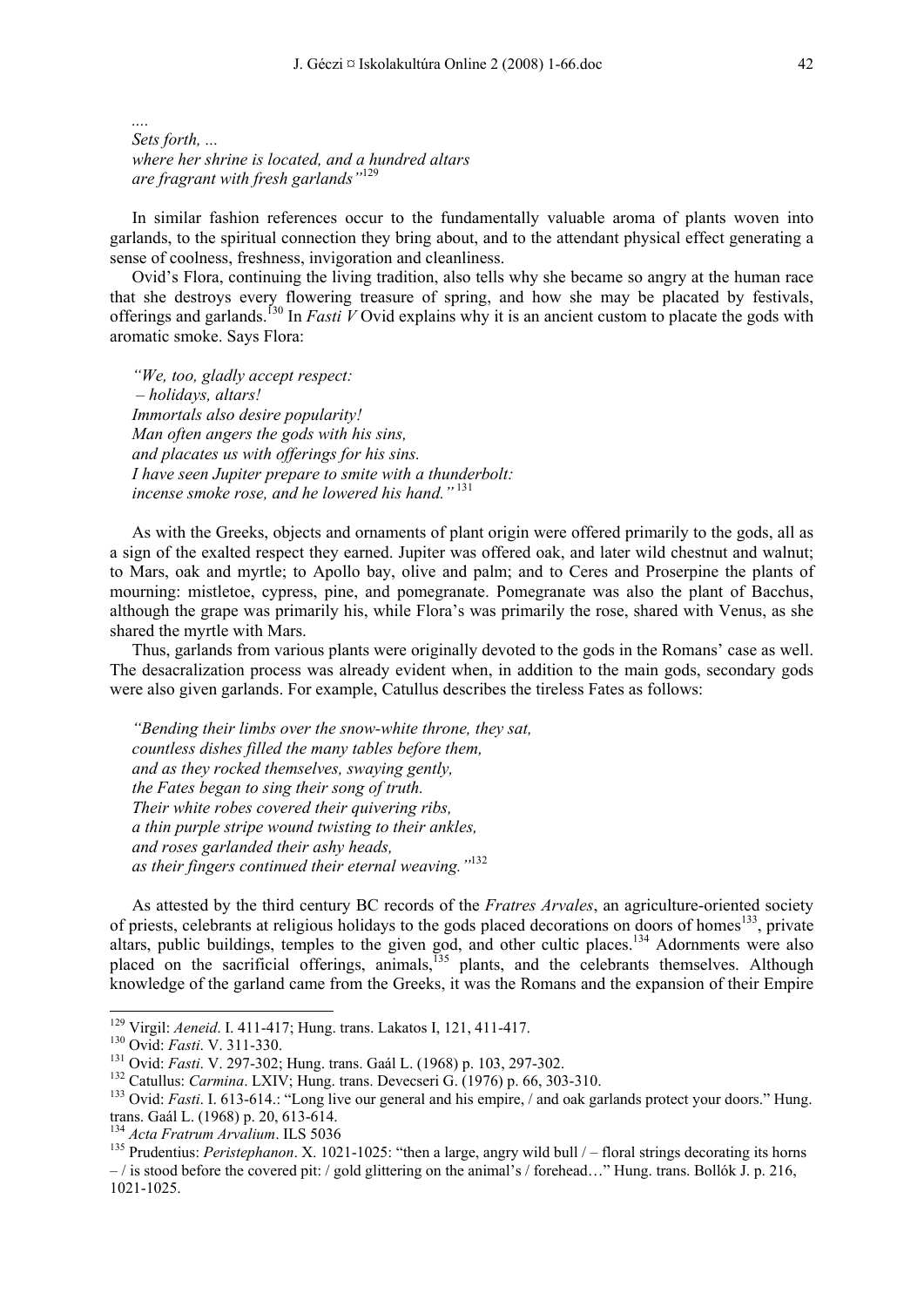which made it a widespread custom, inasmuch as it had been previously unknown in most of the Mediterranean Basin. The Romans themselves considered Janus to have invented the garland, and honored his holiday, January first, with bay garlands.

Garlands were given to the owners of slaves victorious in contests, or to victorious animals in battles,136 and occasionally even to plants. A person awarded a garland also wore it in his funeral procession, and took it with him to the pyre or grave, although the garland itself, according to the law of the twelve stone tablets, became the property of the hero's father and could also be worn by the parents – in the specified form and at the specified time.<sup>137</sup>

Different garlands were given for different virtues: *corona civis*, a civil crown of oak branches, was awarded for saving the lives of Roman citizens; *corona ovalis*, or myrtle garland, was for doers of even greater deeds; while *corona graminae*, the grass garland, went to saviors of the nation or of cities.138 There were also *coronas* made of flowers; according to Pliny, 139 one such award was given to Scipio, despite the fact that no living man had received one before. Scipio incidentally permitted his soldiers to pin an emblem alluding to a garland flower, the sign of a red rose, on their shields.<sup>140</sup>

The wearing of garlands – that is, the reception of divine glory – was regulated by laws. One case of garland abuse is also recorded by Pliny. During the Second Punic War (218-201 BC) the moneychanger L. Fulvius appeared on his balcony wearing a rose garland – whereas the use of floral garlands was permitted only after victory in war. For this action the perpetrator was sent to prison.

Victory processions, of which garlands were also a part, were regulated in 62 BC, because too many people had come to expect this symbol of victory, and abuse was frequent.<sup>141</sup> The law was to no avail. Emperor Vitellius, who ruled for eight short months, was greeted with rose petals and bay leaves strewn in his path when he visited the battlefield of Bedriacum, still covered with the bodies of dead soldiers – despite the fact that the Emperor had not participated in the battle and thus should not have been entitled to the flower of glory and heroism.<sup>142</sup>

Meanwhile, Pliny, who considered the rose to be one of the most important garland plants, accorded the garland not only to gods and divine beings but also to graves and the souls of the dead. The explanation, in his opinion, was that a garland awarded in life still belonged to the victor after death, and even to his parents, and consequently could be worn during the funeral procession (XXI, 5).

The connection between death and contests held in honor of the gods was noted by several ancients, such as Clement of Alexandria, $143$  who held the contest itself to be a laudatory speech spoken over the grave; in other words, a kind of commemoration of the past. At some contests, such as at Nemea in honor of Heracles, the referees dressed in mourning clothes, while at the contest of Isthmos in honor of Poseidon the victory garland was made of the plants of mourning growing around the gates of Hades, celery and parsley. The intertwining of the plants of death cults and the garlands of victory cults is explained by the shared respect of the gods and the dead: in turn, this also signified an interrelated interpretation of victory and death.

Joy and sorrow, life and death resulted in the same garlands and in part the same garland plants. Pliny distinguished between short-lived and long-lived garland plants, and those of the netherworld – having less water content than tubers or roots – generally were among the latter. The rose was one of the quickest to wilt, which may be one of the reasons it so quickly became part of the burial garland as a symbol of the passage of life. Another reason is the rose's association with blood: mythological

<sup>&</sup>lt;sup>136</sup> Ovid: *Tristia*. IV. 2. 21-22.: "chains on their necks, this horde / marched before a column of green-garlanded steeds." Hung. trans. Kárpáthy Cs. (1968) p. 218, 21-22.<br><sup>137</sup> Pliny: *Naturalis historia*. XXI. 5.

<sup>&</sup>lt;sup>138</sup> Pliny: *Naturalis historia.* XX. 4.<br><sup>139</sup> Pliny: *Naturalis historia.* XXXI. 3.<br><sup>140</sup> Heinz-Mohr, G.–Sommer, V. (1988) 140.<br><sup>141</sup> "Certain generals liked to be awarded triumphal parades for insignificant battles. To down in law that triumphal parades could be awarded only to those who felled five thousand enemy soldiers in a single battle. Our ancestors were of the opinion that it was the significance rather than the number of triumphal parades that served to praise our City. That this highly worthy law should not later be abolished out of desire for praise, it was reinforced by a second law enacted by tribunals L. Marcius and M. Cato." Valerius Maximus, II. 8. 1; Hung. trans. Korchmáros Valéria, p. 218, 2, 8, 1.

<sup>&</sup>lt;sup>143</sup> Dionysius Halic. Ars rhet., I. 12.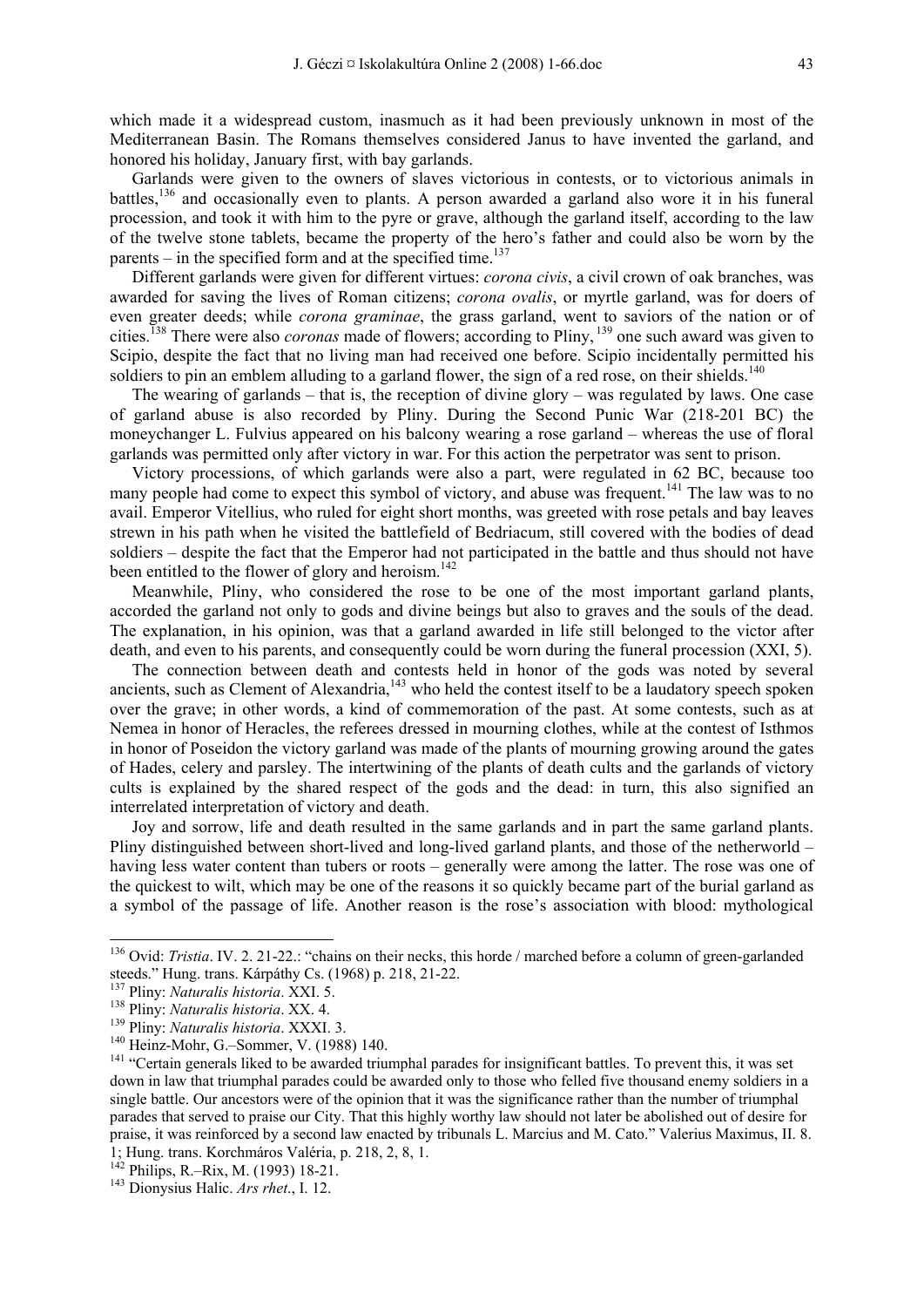figures who shed blood and Roman soldiers wounded in battle were entitled to wear the flower both in stories and in real life. The rose garland, a rose pinned on the shield, or rose petals from their general on the bodies of fallen soldiers were forms of commemoration of the blood that was shed and its transformation into something spiritual. The garlands of the victors could not be woven of anything except plants arising from the blood of the dead.

Pliny also records that, along with garlands, aromatics also served as a sign of reverence toward the dead: "*However, I myself am most inclined to assume that the most common aromatic is the one made from the rose."*144 He also gives an example from Homer's *Odyssey* where part of the death cult is the anointment of the body in rose oil. The driving need to preserve tradition made it likely that someone who could not afford expensive rose oil, or ointments made from it, used simple rose flowers or rose garlands as the cheapest substitute for this sign of respect.

## *6.2. Other forms of decoration*

The custom of early Mediterranean cultures of fragrance and plant offerings was interwoven into a single object: the garland. However, roses were used not only as components of garlands or as substitutes for incense, but also had a function in festive bouquets and flowers strewn on triumphant heroes. What were the forms of celebration and adornments used during the procedures, as recorded by sources?

In addition to garlands of flowers, the Romans used leafy<sup>145</sup> and flowering branches, bouquets,  $146$ floral strings,<sup>147</sup> open and closed garlands, floral carpets<sup>148</sup> and the scattering of flower petals<sup>149</sup> for a variety of purposes. The especially popular, aromatic flowering plants and leaves were initially picked in the wild, while later certain plants came to be cultivated. In contrast to the Greeks, the Romans had far-ranging knowledge of gardening. In the cultivation of garland plants Horace wrote of flower beds, Pliny of rose gardens, Martial of special procedures in rose gardening to speed or delay blooming time, and Seneca and others<sup>150</sup> of the use of warm water and greenhouses to grow winter roses. Out-ofseason production of ornamental plants in Italia could not have been very efficient, however, despite the fact that enormous areas of land were used for mass production of flowers, as it was a sought-after commercial item which had to be imported from outside the peninsula.

In time,<sup>151</sup> the garland and other decorations from live flowers became customary, as did the use of plant and floral scents in various forms – depending on what events were considered especially important in state, family or individual life, and the respective honor, luster and prestige was marked in the same forms which earlier had been accorded only to the gods in state or religious celebrations.<sup>152</sup>

<sup>&</sup>lt;sup>144</sup> Pliny: Naturalis historia. XIII. 1.9.

<sup>&</sup>lt;sup>145</sup> "Now people in their overwhelming joy brought green branches, garlands, and flowers, and kissed the goddess' feet – a silver statue of her stood at the highest stair – and then returned home to their hearths." In: Apuleius: *Metamorphoses.* XI. 17; Hung. trans. Révay J. (1983) p. 259.<br><sup>146</sup> Ovid: *Fasti.* V. 429-442.<br><sup>147</sup> Petronius: *Satyricon*. LXX. Hung. trans. Horváth I. K. (1972) 75, LXX.<br><sup>148</sup> Ovid: *Tristia*. IV. 2. 47-50. "N

chariot; don festive pomp and receive applause wherever you go, from its hands the crowd scatters flower petals everywhere as your carpet." Hung. trans. Kárpáthy Cs. (1968) p. 219, 46-49.

<sup>149</sup> Pl. Tacitus: *Annales*. XIV. 61. 1.: "Then they proceeded happily to the Capitolium to honor the gods. The statues of Poppea were pulled down, images of Octavia were carried on their shoulders, and they scattered

flowers and placed them in the forum and the temples." Hung. trans. Borzsák I. vol. 2, p. 374, XIV, 61.<br><sup>150</sup> Historia Augusta. *Verus*. 5. 1-6.: "other gifts included cups of gold, silver and gemstones, and garlands woven of gold ribbons and greenhouse flowers." Hung. trans. Boronkai I. p. 179.

<sup>151</sup> An example of how this may have happened, from Petronius' *Satyricon* (XCIII.): "Our mistress / is lovelier than our wife, and cinammon is better than the rose. / The best is always that which is difficult to get." Hung. trans. horváth I. K. (1972) p. 103, XCIII.

<sup>&</sup>lt;sup>152</sup> Virgil: *Aeneid*. I. 723-727. "then the table / was set, mixing bowls brought in and garlanded, / and echoes resound throughout the spacious chambers of the palace; overhead gold lamps scatter fire from on high / and the light of the torches banishes blind night." Hung. trans. Lakatos I. p. 130, 723-727.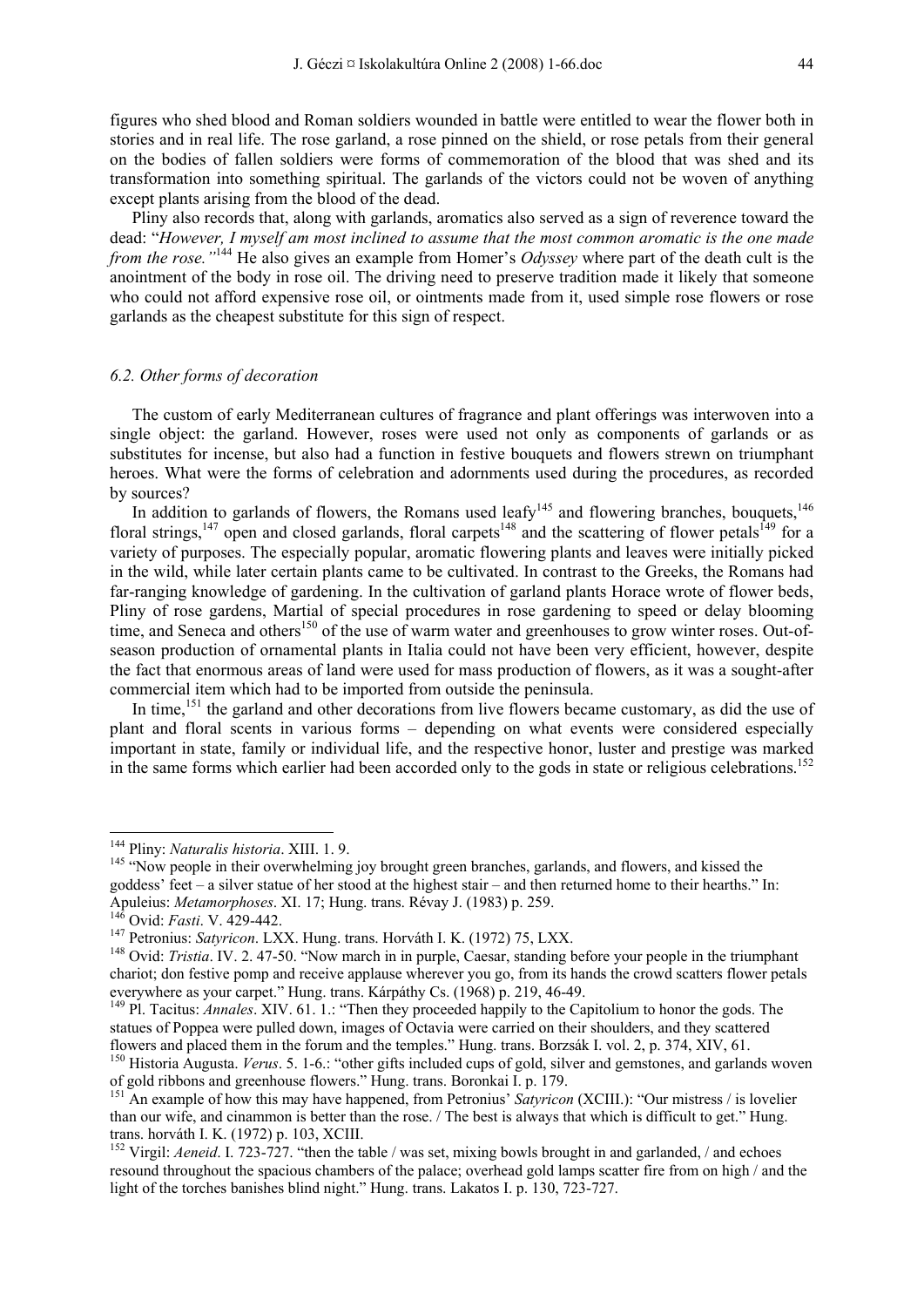In place of live flowers garlands were often made of more lasting material, such as precious metals.<sup>153</sup> The value of these was no doubt commensurate with the moral value of the garland.<sup>154</sup> Decoration with flowers was not considered hackneyed puffery,<sup>155</sup> and could be used at any time – in the proper manner – by men, women and children of any age.

#### *6.3. Occasions of decoration*

The rose accompanied Romans throughout their lives, from birth, through annual birthday celebrations, to the funeral wake. It was present at feasts and occasions of wine drinking, in the preparation of foods, in flavoring and aromatizing, at love trysts<sup>156</sup>, in medicines and magic potions – in communities, families and private lives. At weddings the gate of the house was decorated with a garland and another was offered to the gods of the house altar; at parties flowers decorated the heads of the participants as well as the dishes, servants, table and dishes; decorations of live flowers were used at outdoor sacrificial offerings; and even graves were covered at least once a year with flowers mixed with cypress, marjoram and pine.<sup>157</sup> These flowers and fragrant plants were used to make cosmetics, cleaning products, ointments, and decorations for simple relaxation as well as orgies.<sup>158</sup>

Thus the rose garland was also an accessory at holiday feasts. It was on the head of the drinkers – lest they blab away their secrets – and also on the mixing bowls. At the wine-tasting holiday, April 23, the garland plant was the rose<sup>159</sup> – and on this day streetwalkers, the servants of Venus, had the opportunity to perform their services more freely (Ovid: *Fasti* IV, 865-872). That the rose was the flower of the *lupanariae* is documented by Petronius' *Satyricon* as well as contemporary frescos.

The Romans also made rose wine, which in Diocletian's time was one of the cheapest wines for purchase: its cost was one Italian *sextarius* and 20 *denari*, compared to the price of 30 *sextarii* for the wines of Tibur or Falernum.<sup>160</sup> The recipe for rose wine according to the recipe book of Apicius (?25 BC - 25 AD): "*String rose petals – with the white parts removed – onto a thread. Put as many of these as possible into enough wine to stand covered for seven days. After seven days take them out and string more petals. Put the new string in the wine and leave for another seven days, then remove. Repeat a third time. Then strain the wine. Add honey before drinking. Use only the prettiest petals and take care that there are no dewdrops on them. Violet wine is made similarly, and likewise flavored*  with honey.<sup>"161</sup> But, characteristically, the Romans also liked imitations and counterfeits in drinks and elsewhere: *"Here is how to make false rose wine. Take a palm-basket of green lemon leaves, and place them in unfermented must. Leave for forty days, then remove. Add honey if needed and drink in place of rose wine."*<sup>162</sup>

Petals were picked from the rose garlands to prevent intoxication, to cool heated foreheads, and to mask the smell of wine on one's breath; also, Apuleius' fictitional donkey was not the only one who ate roses as a magic love potion. Roman physicians believed the rose to have a cooling effect, based on the alleged properties suggested by Dioskorides and Galenos. Rose was also used in cooking. A Roman cookbook generally attributed to Marcus Gavius Apicius, the only surviving collection of ancient recipes (later it was to function also as a diet book and pharmaceutical collection), records the grand feasts of the era before Christ, and in all likelihood does not contain recipes of commonplace or individualized dishes.

The recipe for rose pudding is as follows: "*Pick a number of rose petals, remove the white parts, and put the petals in a mortar. Add garum, and crush. Then add one and a half cyathi of garum, and* 

<sup>&</sup>lt;sup>153</sup> From surviving fragments of the description of the shrine in Cirta (Constantine) (ILS 4921): "Inventory..." Hung. trans. Hahn I. p. 155.<br><sup>154</sup> Suetonius: *Divus Verspasianus*. 19; Hung. trans. Kis F. p. 324

<sup>&</sup>lt;sup>155</sup> Digesta. 34. 25. 10-11.: "the listed ..." Cf. Szepessy T. (1968) pp. 39-40.<br><sup>156</sup> Ovid: *Amores*. I. 4. 37-3/8.<br><sup>157</sup> Ovid: *Fasti*. II. 535-537.<br><sup>158</sup> Seneca: *Epistulae morales ad Lucilium*. 51. 12. "You think....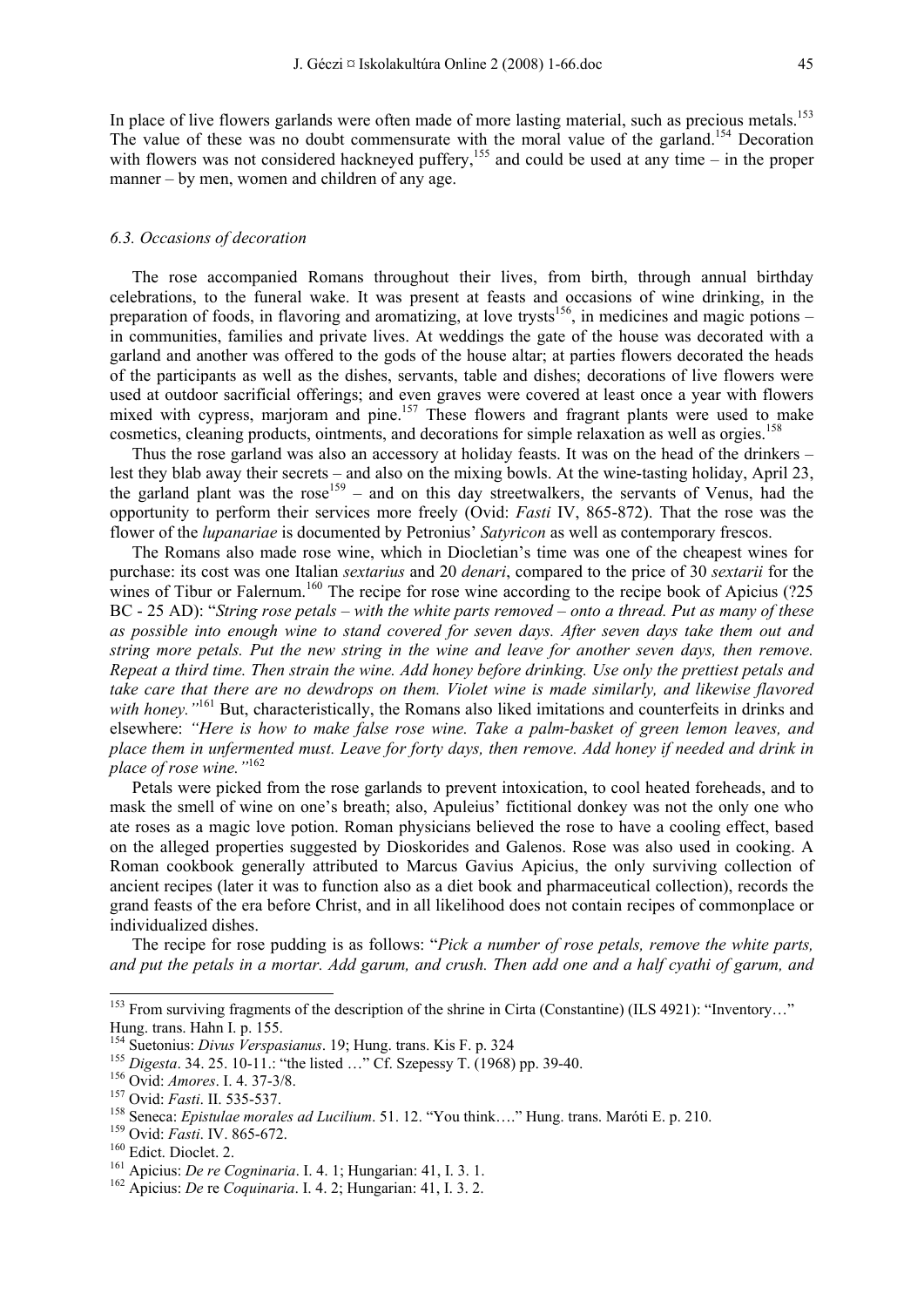*allow to strain. Take four brains, remove the membranes, and crush with 8 scripula of pepper, then add to the paste and mix well. Next beat 8 eggs, [add] one and a half cyathi wine, one cyathus sweet wine and a little oil. Place an oiled baking dish on hot ash and pour in the dough. When done, sprinkle with finely ground pepper and serve."*<sup>163</sup>

Immoderate rose use and the practice of raising everyday pleasures to godlike heights appear to spring from the same source. Gardening methods to produce flowers made the rose available even outside its traditional flowering season, as warm-water irrigation and greenhouse production made it an available product (though very expensive) both before and after its normal season. Slippages in the flowering season also resulted from the peculiarities of climate of the various Italian production sites. These rose gardens delivered their flowers by ship or wagon to Rome and other cities. There were large famous gardens in Campania and in Paestum on the Bay of Salerno. Romans needed roses for their everyday lives, but there was also demand for extreme luxury items like pillows and beds made of rose petals. Eventually, after the occupation of Egypt, wheat-producing lands in the mother country were partly converted to rose production, and wheat to feed the people was imported by boat from the provinces. Fresh flowers were also imported from Carthage to meet ever-increasing demands – mainly in the months when winter weather came to Rome. All this made it possible for anyone who could afford it to have this seemingly indispensable flower at private celebrations.

Cato disapproved of the awarding of rose garlands for practically every military victory instead of reserving them to honor important triumphs only; centuries later, Tacitus similarly denounced the now-commonplace use of garlands as military honors. He also objected to the agricultural production of Africa and Egypt, as they put the people of Rome at the mercy of the ships and random chance.<sup>164</sup> He quotes Varro (?116-28 BC), because the immoderately overgrown rose-producing lands left no land for wheat, to have exclaimed: "*We are forced to rely on Sardinia and Africa to eat well."*165 In the winter of 89-90 the rose crop in Paestum was so large that imports from Egypt became unnecessary. Montialis (41-100) echoed the centuries-old worry in his epigram:

*"O Nile, Roman roses are now much prettier than yours! We no longer need your roses, but send us your wheat!"* 

Taken from the Persians and Greeks and heightened to immoderation, floral gardening and flower use, floral carpets and floral rains were all interpreted as signs of moral decline. Horace also lamented that so many fertile croplands had been changed to flowerbeds.<sup>166</sup>

Cicero (106-43 BC) disapproved of the governor of Sicily for his extravagant way of life and oppression of the people, traveling on pillows made of rose petals and sniffing packages of rose petals to counter the smells and diseases of the people: "*When our general, Verres, left his palace in Syracuse, he traveled by a sedan in which the pillows were stuffed with rose petals. Moreover, he wore a rose garland on his head, another around his neck, and a net woven of fine flax thread and stuffed with roses over his nose."*<sup>167</sup>

In order to produce the floral rain for guests of the Domus Aurea, an astonishingly practical structure was devised for Nero (37-68). As Seutonius reports: "*The inside of the building was gilded everywhere, adorned with gemstones and mother-of-pearl; the ceilings of the dining chambers were equipped with movable ivory plates and tubular grids to scatter rose petals and spray aromatics on the guests: the grand dining area was circular, and, like the sky, turned constantly night and day."*<sup>168</sup> Nero also imposed himself on his friends: one organized a garlanded feast that cost four million sestercii, while another who embellished his evening with roses paid even more.<sup>169</sup>

<sup>&</sup>lt;sup>163</sup> Apicius: *De re Coquinaria*. IV. 2. 9; Hungarian: 79, IV. 2. 9.

<sup>&</sup>lt;sup>164</sup> Tacitus: *Annales.* XII. 43. 2.<br><sup>165</sup> Tacitus: *Annales.* XII. 43. 133/a; Martialis: *Epigrammata.* VI. 80. 9-10.<br><sup>166</sup> Torace: *Carmina.* II. 15. 4-10.<br><sup>167</sup> Cicero: *Verr.* II. 10-11. 27. Comp. Tergit, G. (1969) p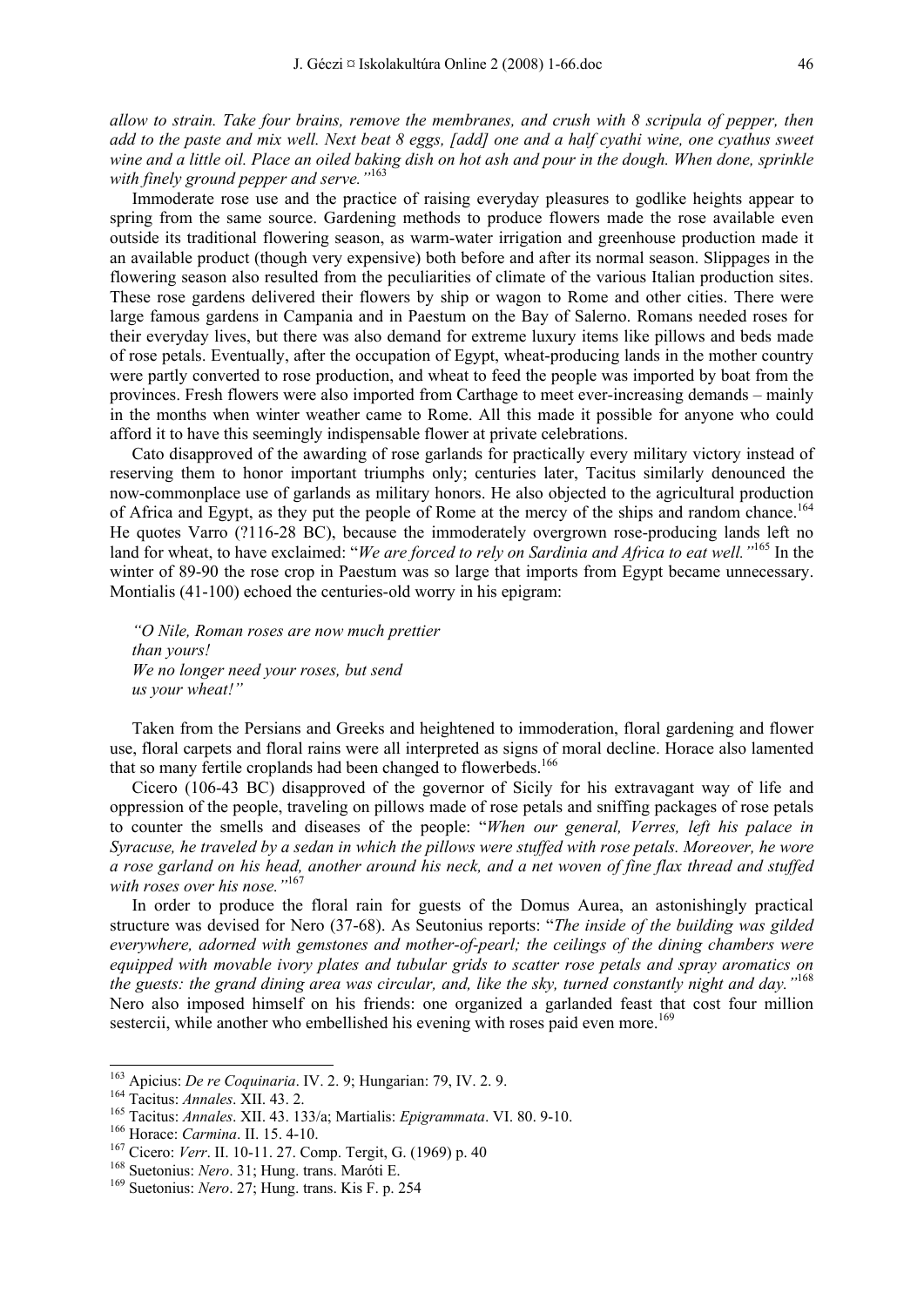Nero, before whom the roads were sprayed with a saffron-scented liquid, won the favors of the crowds awaiting him with tasty delicacies, and his bedroom was piled high with victory garlands; he was fond of the spa of Baiae near Naples, where floral garlands frequently floated in the bay.

In his description of the rule of Lucius Verus (161-169) Spartianus reports<sup>170</sup> that the Emperor slept in a bed made of rose petals. The petals were held together in a net, and the net interwoven with lily petals made his blanket. The Emperor also lay on luxurious pillows of rose and lily petals while dining. The chambers of Cleopatra's Egyptian palace were similarly covered in roses when she received Antonius.

Heliogabalus (204-224), who was fond of bathing in rose wine, like Nero ordered a floral rain to cover invited guests in the enclosed grand chamber of his palace to celebrate the beginning of his reign – in consequence, several of the guests died.

In their wall decorations the Romans often used festoons, carved banners depicting leaves, flowers and fruit, in addition of course to the ubiquitous garlands. Decorative forms imitative of living flowers were popular in architecture and interior design, and adorned altars, temples, and other sacred and profane places. Rosettes and roses painted on ceilings or carved of wood or stone symbolized secrecy. The evolution of the expression *sub rosa*, an admonition not to reveal confidential information, may have originated as an allusion to the legend in which Cupid bribed the god of silence with a rose not to betray Venus.<sup>171</sup> In all likelihood the Romans had a great need for all this, inasmuch as from the high point of the Empire unbridled drinking and drunken feasts became increasingly common.

#### *6.4. The therapeutic rose*

Reliable sources in the history of science, despite the paucity of data available to them, make it certain that in the early stages of the ancient Greek and Latin cultures healing was conducted within the framework of religious cults – plants and animals that had functions in religious activities also had a role in medicine. Two variants of the combination of religion and medical practice evolved, based on the schools of Asklepios and Hippocrates. The former, and probably earlier, version relied on irrational, supernatural aid in healing, and strongly manifested a religious perspective utilizing magic and sorcery: the best-known of the *asklepia*, curative shrines run by physician-priests, were located in Pergamon, Epidauros, Egypt, and Southern Italy. The Hippocratic variant, appearing in the fifth century BC, utilized rational healing and may be considered part of natural philosophy, practice being determined by observation of the assumed order of the cosmos. The theory of balanced pairs – wet and dry, hot and cold, etc. – is attributed to Alkmaeon, who was thought to be a student of Pythagoras (sixth century BC). From this initial concept of pathology evolved the Greek pathology of humors, through Hippocrates, later supplemented by Galenos, which defined medicine in the ancient Mediterranean, and in later periods of cultural history determined the direction of folk medicine still present in modern European practice. In addition to Alkmaeon's fundamental qualities, the evolution of medicine was also influenced by the natural philosophy of Empedokles, who joined the four elements (earth, water, wind and fire) with the four fundamental qualities (dry, wet, cold and hot). This system was later expanded – and still later adopted by Aristotle – by the Pythagorean fifth element, ether, such that the Elemental World of ancient cosmology was comprised of the four qualitative elements, and the Celestial World of mineral, plant, animal, and celestial matter combined from ether.

Hippocrates' pathology, following the principles of the four elements and four qualities, placed the focus on the four humors. Blood, bile, gall, and phlegm also influenced character, resulting in sanguine, melancholic, choleric, and phlegmatic personalities. A disruption of the balance between the four humors led to disease, to eliminate which physicians used objects from the Elemental World with qualities opposite those of the disease. In addition, other objects and materials were used which were related to objects of the Celestial World by virtue of their identical qualities – this resulted in the inclusion of astronomy and magic in medical practice.

<sup>&</sup>lt;sup>170</sup> Sutoris F. (1905) 606.

<sup>&</sup>lt;sup>171</sup> Phillips, R. – Rix, M. (1993) 20.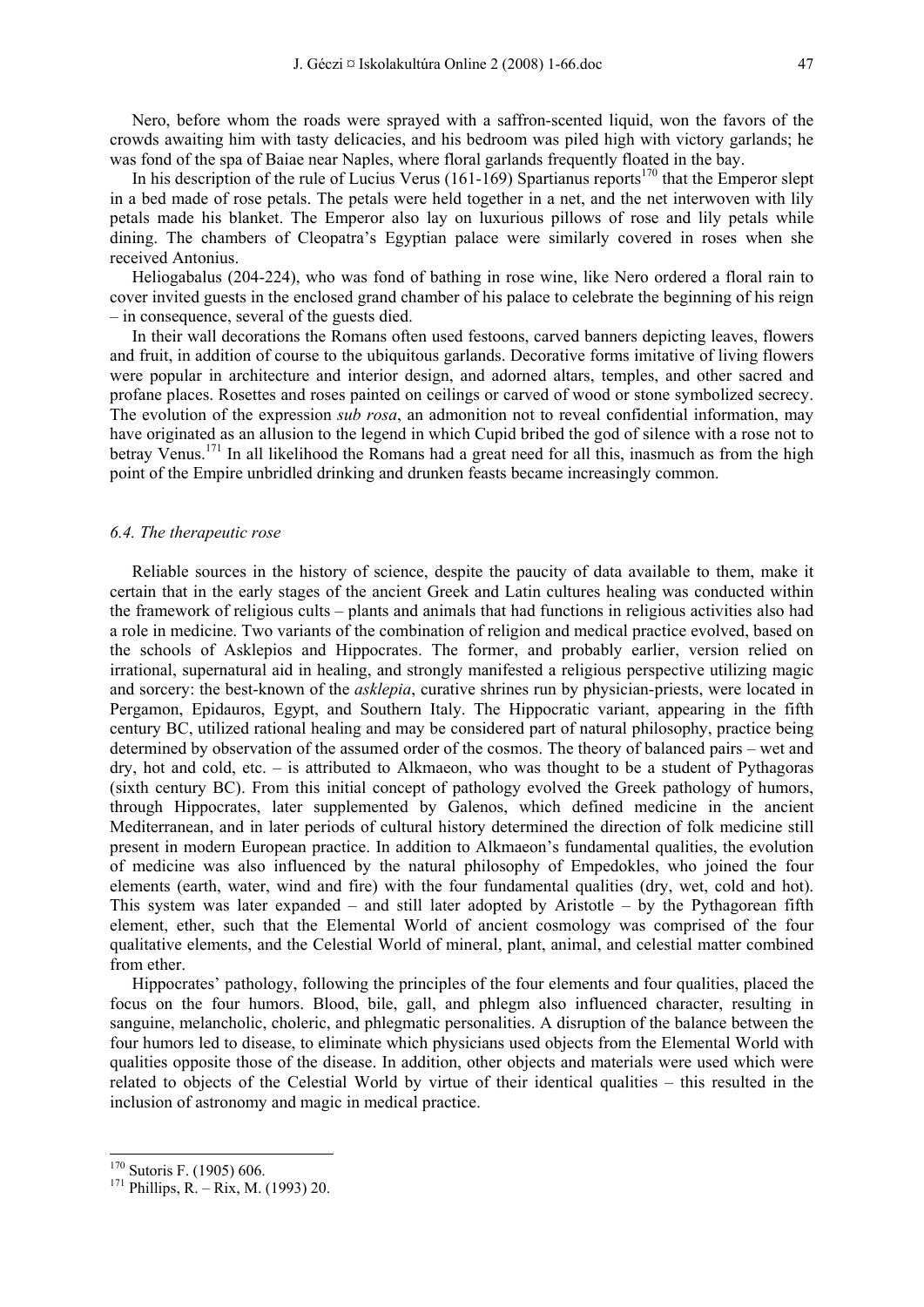The objects needed in medicine were grouped in accordance with the spheres of the Elemental World, based on the guidelines of cosmological belief. In the simple materials used in medicine categorized according to mineral, plant, animal, or human origin, what role was assigned to matter derived from the rose?

Pedanios Dioskorides, Pliny, Celsus, Galenos and others followed Theophrastos in claiming that matter garnered from the rose should be used primarily as an ingredient in substances to reduce passion, inasmuch as healing and the selection of medicine observed the cooling effect of roses in accordance with the principles of humor pathology based on the theory of the four elements. Behind this belief was practical experience which also characterized the rational approach to healing represented by Alkmaeon, Hippocrates and Galenos. Sensory observation determined that both the rose and aromatics made from it had a cooling effect on the skin, due to their high rate of evaporation.

As a supplement to the pathology of humors, Hippocrates also originated the belief that a symptom of disease and the substance to be used against it showed an identical nature in some property (shape, appearance, color, smell, and so on). For example, for diseases of the blood or mild inflammations involving reddening of the skin some part or derivative of a red rose was recommended. Thus an item used for inflammations of the eye was dew collected from a rose.

During the reign of Tiberius Caesar (14-37) A. Cornelius Celsus published his six-volume encyclopedia, with a number of articles on medicine after the volume on agriculture and before the volume on fishing. He called the rose a plant which was always readily available, therefore it was not necessary to use complex medicines containing roses, and the plant was effective in liberating the body of pathogens. He classified it as one of the commonly occurring plants usable directly in unprocessed form, with both a cooling and drying effect to reduce inflammations.<sup>172</sup> He claimed the same effects for rainwater from the sky, as well as wine and vinegar, and objects soaked in these were also more effective. He recommended rose tea as a therapeutic potion, which should be taken in spoonfuls by the patient if water made his or her body swell. For dropsy patients, however, medicines made from the petals of this plant were recommended only at the beginning of treatment as mild medicines, to be replaced later by stronger substances.<sup>173</sup>

A student of Celsus was Scribonius Largus who, in addition to using many Greek sources, was the summarizer and heir of Latin pharmacology. Scribonius discussed the recipes for various medicines in 271 chapters.<sup>174</sup> Like his master, he was a proponent of the empirical school and was critical of the use of substances and procedures prescribed on the basis of other practices. Also, in keeping with the Roman mentality, he categorized pharmacological materials according to practical aspects, such as what parts of the body they were used to treat. Consequently he began his series of recipes with recommendations for diseases of the head. One of the treatments for headaches he provided was the following recipe (widely used), which also included the rose: "*Against headaches and even for fever a good counter is a quarter pound of thyme and a quarter pound of dried rose petals. These should be boiled in two pitchers (sextarii) of very strong vinegar until the solution is reduced to half its original volume. Pour this into a cup (cyathus) and mix with two cups rose petals; headaches are frequently cured with this. However, if this potion is heated it will become harmful unless a fresh batch is added to it.*" In the series of medicines of similar composition the ubiquitous aspect is the use of plants with high contents of rapidly evaporating (cooling) volatile oils mixed with sour tastes.

Pedanios Dioskorides (late first century) used three basic sources for his *Peri khyles Iatrikes* (*De materia medica*), the most influential text in ancient pharmacology: one was *Rhyzotomikon*, by Krateuas (first century BC), physician to the king of Pontos; the second was the work of Sextius Quintus from the time of Augustus,; and the third was the pharmacology of Sextius Niger highly esteemed by Seneca. In five volumes Dioskorides discusses medicines of plant and animal origin – with reliable descriptions of more than five hundred plants, making it the largest surviving work on ancient medical botany. He presents the medicinal plants of the entire Roman Empire, and his descriptions are more professional than those of Pliny the Elder, whose texts were identical at numerous points, although the two did not know each other: both had studied the now-lost works of Sextius Niger. Although generally more precise and striving for descriptions based on personal

<sup>172</sup> Celsus: *De medicina*. II. 33. 3-4. 173 Celsus: *De medicina*. III. 21. 7-8. 174 Scribonius Largus: *Compositiones*. 1; Hung. trans. Havas L. In: Szabó Á. – Kádár Z. (1984) 380.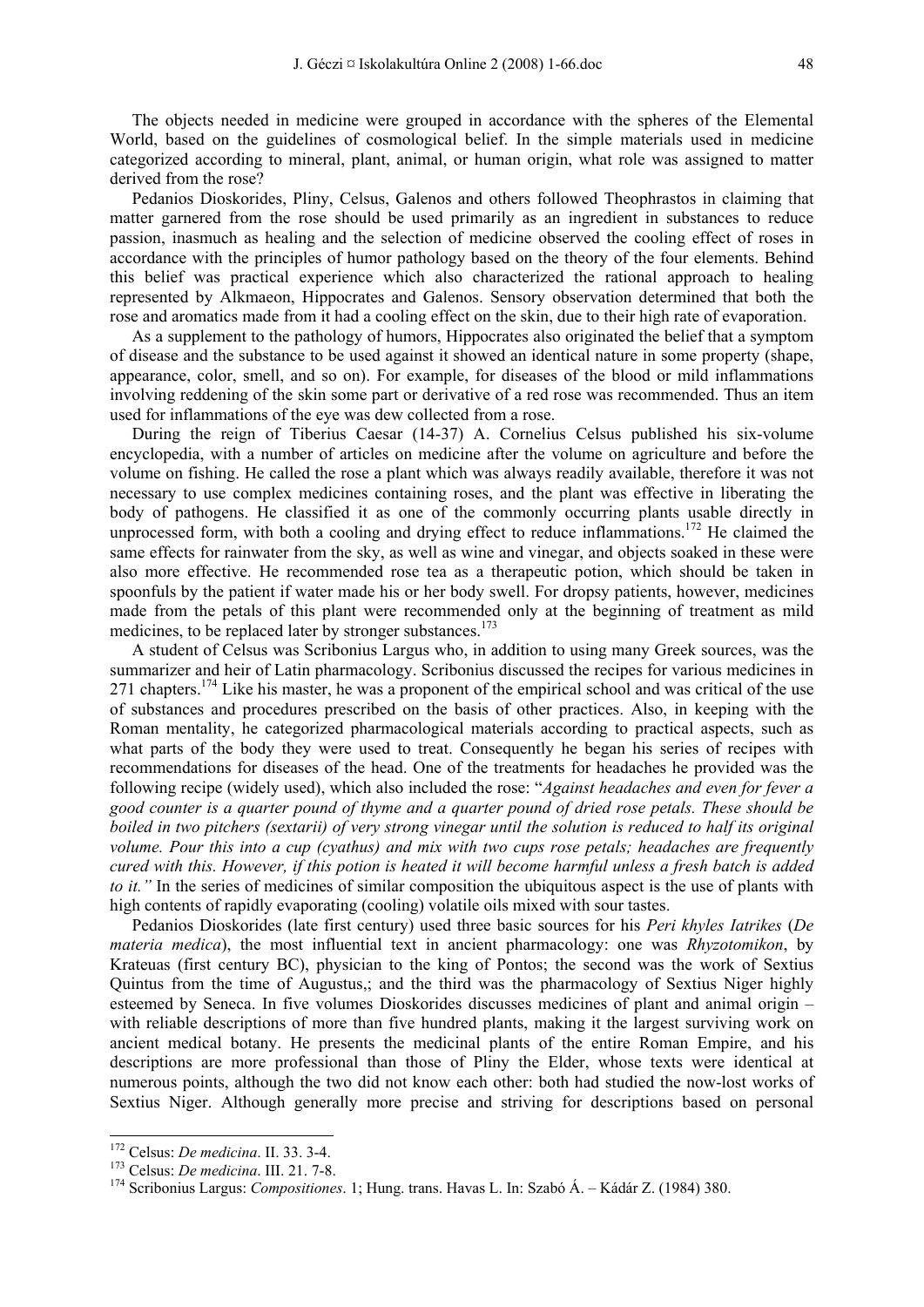observation, Dioskorides' description of the oleander, for example, is so similar to Pliny's that one may conclude they were both working on the basis of an identical text. In Dioskorides' description of the oleander, "*its leaves are longer and thicker than those of the almond tree, and its flower is similar to that of the rose*, "<sup>175</sup> while Pliny is more taciturn, noting only that it is evergreen and its flower is similar to that of the rose.<sup>176</sup>

In his categorizations Dioskorides gave consideration to aromatic ointments and oil-yielding plants. In comparison to the recipes of Scribonius Largus, the selection criteria appear more characteristically chosen where recommending the use of the rose. In his summary – cited on countless occasions over fifteen centuries – Dioskorides states: "*The rose has cooling and binding effects. Dried, it is even more binding. The juice of fresh rose petals is pressed out after removing from them with scissors that which we call its cuticle (unguis): the remainder is pressed and then crushed in a mortar in a shaded place, stirring constantly lest it settle and spoil. The juice from a dried rose boiled in wine is applied by a plume or poured onto the afflicted part of the body, to relieve pain in the head, eye, ear, gums, intestines, anus or womb. Meanwhile, after pressing, the crushed petals are applied to the body against inflammations of the cardiac region and erysipelas. Dried and crushed roses may be scattered onto the female genitalia, or mixed with so-called anthera mixtures and antitoxins for wounds. Also, the flower found in the center of the rose may be dried and applied to the gums to stop gum infections. Boiled rose flowers are useful against diarrhea and to stop bleeding*.*"*177

Consequently the properties of the rose appearing in the context of paired qualities are its cooling and drying effects. It was noted earlier that Theophrastos claimed that the different parts of a single plant have fundamental properties of an identical character, though in varying strengths; the same holds here: a fresh rose has a desiccant effect, but a dried rose even more so. Rose-based substances, depending on the mixture of the elements, were considered effective against varying diseases and symptoms – depending also on the amount of other elements, especially water, present in the rose. The nectar of fresh rose petals, because its principal quality was water, was quick to spoil. Boiling dried petals in wine produced a (weaker) medicine to reduce inflammation, at the same time that rose petals containing diluted essence could be used in the treatment of diseases with virulent symptoms. Dried and powdered rose was recommended for wounds.

In Scribonius Largus' recipe the vinegar heightened the cooling effect; here this function was taken over by wine, which was less acidic and thus had less sting in the treatment of wounds. A suggestion by Galenos indicates that contemporary practice considered the degree of effect of the medicine to depend on the solvent. The panacea of Mithridates Eupator (second century BC) for singers before and after concerts<sup>178</sup> – it also cured tonsil and throat inflammations, hemoptysis and catarrh – was mixed with syrup, wine or water, or undiluted, depending on the desired effect. The effect of mixtures of poppy, fern, comfrey, mandrake, sumac, rose and other fragrant plants is unknown, but according to the raw materials used they may have had a calming and cooling function.

Caius Plinius Secundus, who wrote during the same period as Dioskorides and somewhat earlier than Galenos, was not a physician, and in fact produced no independent findings in the study of nature; nevertheless, *Naturalis Historia*, in keeping with the encyclopedic perspective and practicebased scientific attitudes of the time, provides plentiful data on pharmaceuticals as well. The work is worth comparing with Dioskorides not only to obtain knowledge on their shared sources based on the similarities, but also to gain information on the attitudes of culture recognized by the Roman elite. This includes a listing of substances which could be used by anyone.

According to Pliny the Younger, the rose was the source of medicines usable for an unusually large number of diseases. Each of these, as noted earlier, matches the descriptions of Dioskorides. Obviously an elaborated theory lay behind the canonization of utility, but its explication never took place, except for enthusiastic summations of references to others. A review of the diseases enumerated by Dioskorides and Pliny – diseases of the womb, pain in the womb, pain in the groin, discharges, bleeding, headache, sweating, fever, dysentery, diarrhea, gastric diseases, visceral diseases , eye diseases, insomnia – makes it obvious that the majority related to the organs of the reproductive

<sup>&</sup>lt;sup>175</sup> Dioskorides: *De materia medica*. IV. 82.

<sup>&</sup>lt;sup>176</sup> Pliny: *Naturalis historia.* XVI. 79; XXIV. 90.<br><sup>177</sup> Dioskorides: *De materia medica*. T. 112; Hung. trans. Magyar L. A.<br><sup>178</sup> Galenos: *Opera omnia.* XIII. 55-56.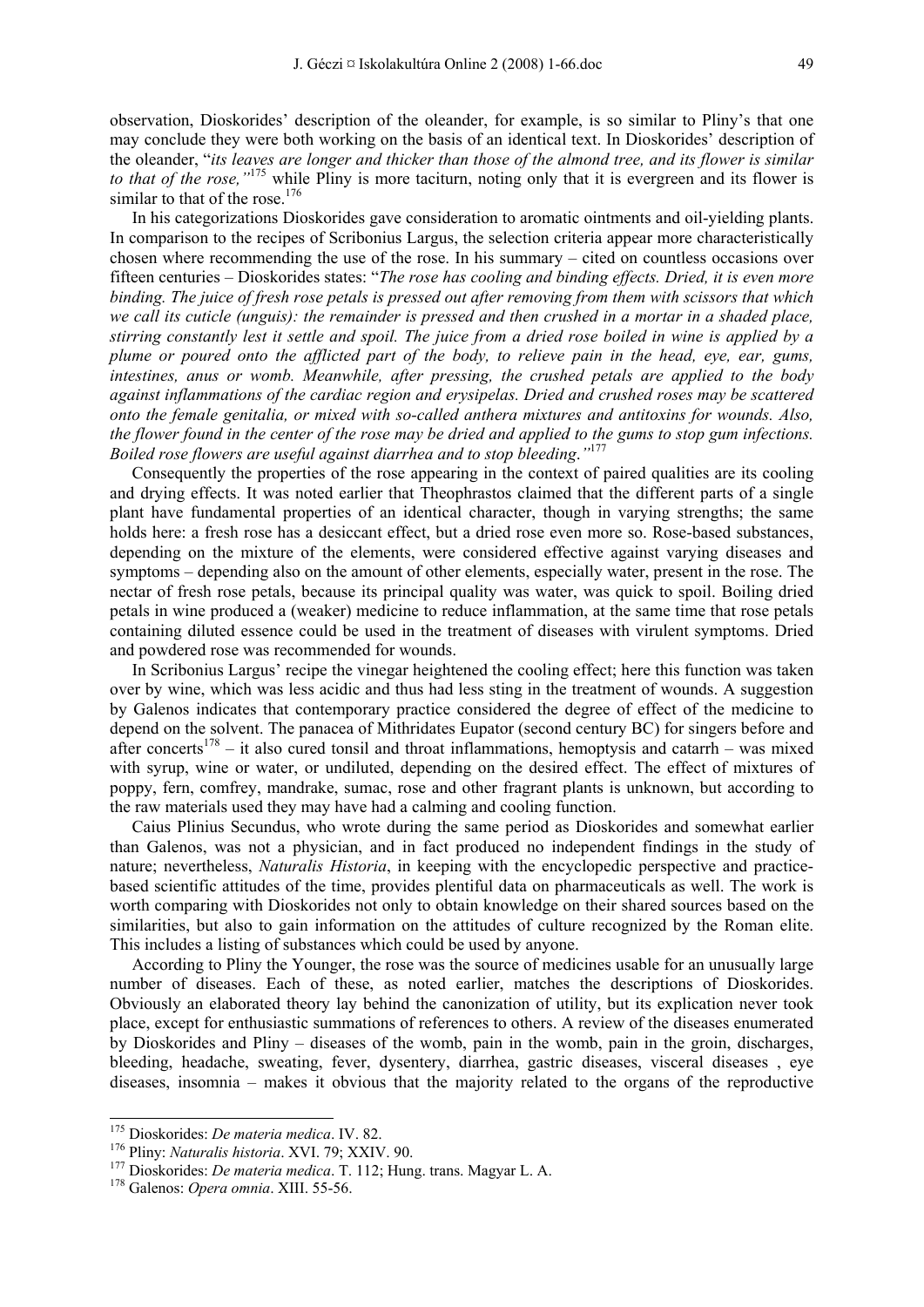system or the digestive system. The same was observed in the use of rose symbols: in keeping with contemporary thinking the plant (now as a pharmacological material) contributed to the survival of the individual and the species. Thus, in this regard, the rose retained its association with mythology-based notions of fertility.

Diseases of male and female internal and external sexual organs, as well as the accompanying symptoms (including symptoms which appeared in other diseases as well as here), were the jurisdiction of Venus, which may explain why the rose was recommended for their treatment, along with oils, wine extracts, rinses and detergents, powders, pressed nectars and unguents derived from the rose.

Pliny describes in more places than his contemporary which parts of the rose were used in medicines and how they were processed. For the most part the petal was used, either in full or with the unguis removed (and in fresh or dried form). This was because the rose used was red, but the base of the petal was pale or white: to improve the effectiveness of the medicine this part was removed from the red petal. Also, the non-red part contained the most moisture – that is, the element of water – which diminished the desired character of the medicine. The carrier of the color associated with spirit/light/fire was promised in petal pieces showing the purest form.

Extracts of greater strength were produced from fresh petals by soaking them in oil or wine in a glass vessel in sunlight. If diarrhea or the vulva was to be treated, salt or plants with a constrictive and drying effect were mixed into the solution while fermenting. There was also a third method to obtain the raw ingredient: after removing the unguis the petals were crushed and pressed to extract their juice. This liquid was boiled slowly to produce a kind of syrup, sometimes with fragrant plants added to alter the smell.

Thus obtained, these extracts were then put to use. For example, freshly pressed rose nectar was used for inflammations of the mouth, or mixed with vinegar to treat nausea. The coloring matter of the petal had a function in medicinal cosmetics, and was mixed with materials to make eye shadow. Discharges and rashes of the sexual organs were treated with dried rose powder.

Pliny also valued the drying and binding properties of the rose; consequently, he considered it usable for the treatment of dysentery, hemorrhages, and symptoms involving major loss of fluids. On the basis of this effect he also said rose petals could be used as food, with a sour flavor similar to that of spinach. The desiccant effect was best achieved by dried rose petals: by heating the body it caused it to release water.

Both Pliny and Hippocrates recommended rose petals for bites from mad dogs.<sup>179</sup> According to the principles of humor pathology, the drying effect of the rose was necessary inasmuch as rabies involved excessive salivation. *"Formerly there was no cure for the bite of a mad dog. A few years ago, however, the mother of a soldier in the guard in Hispania dreamed she sent her son the flower of a wild rose which she had spotted on a bush the previous day, with the message that he should drink of it. She wrote this to her son, who happened to have been bitten by a mad dog at that time and was beginning to feel the effects of the bite. In her letter the mother asked her son to obey the admonitions of the gods. He followed her advice and was saved. Since then everyone uses this cure."* This quote also shows that the rose used in medicine in this case was not a cultivated plant from a garden or suburban plantation, but a wild plant of Nature, and also that ideas on the use of the rose were the same in the more remote parts of the Empire.

Two remarks, however, are particularly interesting. "*The flower brings sleep,"* says Pliny, and elsewhere: "*The rose is worth the least as a garland."*180 Pliny not only discusses the scent of the rose and its use in garlands, but also hints that the fragrant volatile oil of the rose was a tranquilizer, whether it came from a single flower or from several woven into a garland. Also, he considered the garland to be both a sacred device (in keeping with its original function) as well as an adornment with a curative effect (which may or may not have been a consequence of the former). Here medical thinking appears at a point where the separation of rational and irrational healing has not completely taken place, and the two methods of the rose's involvement in culture – the religious/cultic and the medicinal/hygienic – are merged in the text. Additional clues on the meaning of his remarks are provided by the occasional rose references in Dioskorides.

<sup>&</sup>lt;sup>179</sup> Pliny: *Naturalis historia*. XXV. 2.<br><sup>180</sup> Pliny: *Naturalis historia*. XXI. 4. XXI. 19. etc.; Hung. trans. Magyar L. A.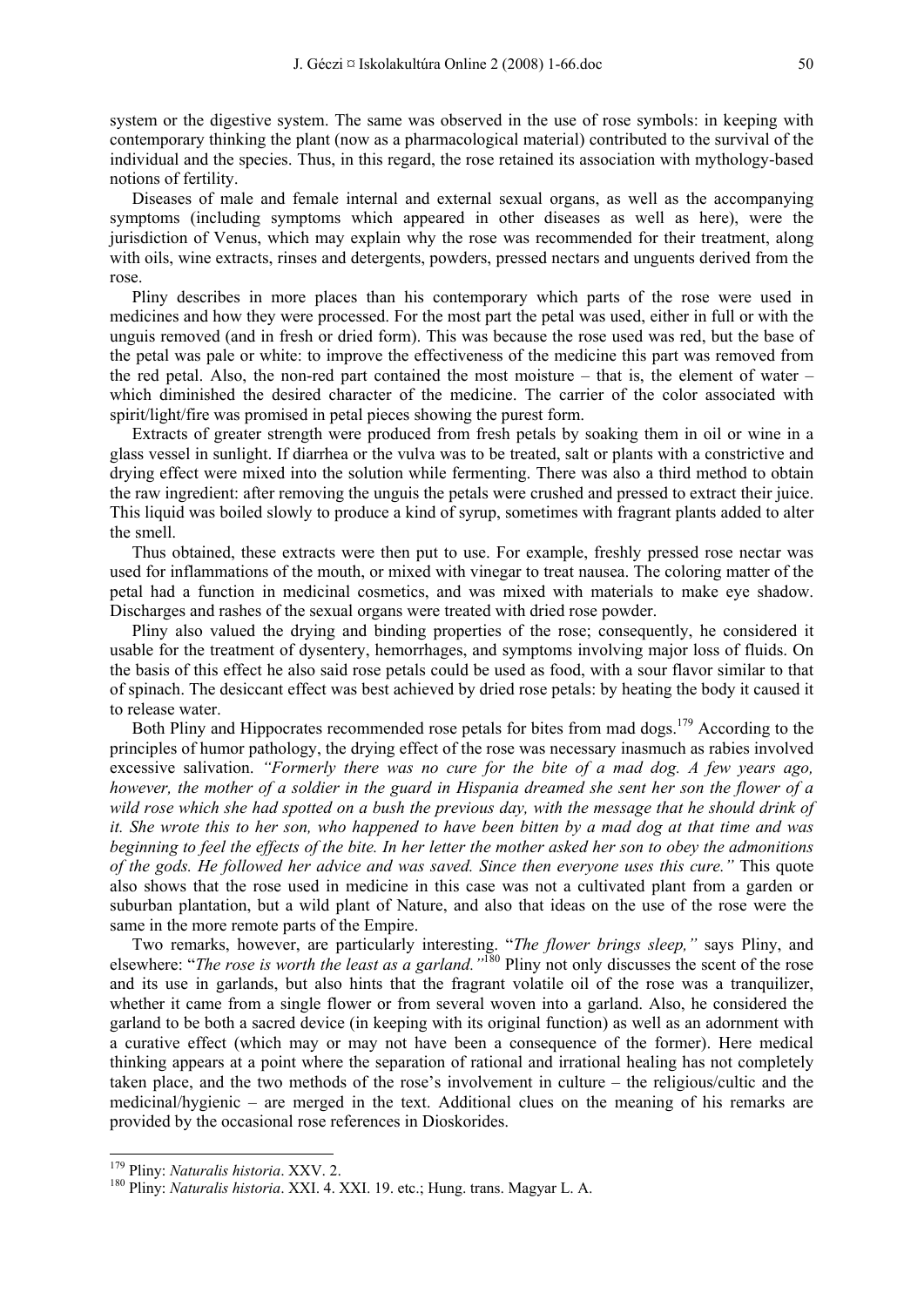The greatest figure in Roman-era medicine was Claudius Galenos (131-180), who was born in Pergamon, studied surgery in Alexandria, and eventually became physician to Emperor Marcus Aurelius. Based on the teachings of Aristotle and Hippocrates, his medical methods and knowledge required the combined use of experience and investigative analysis; however, he claimed practicality to be a natural truth guided by divine order, and encouraged a religious perspective in the practice of medicine. Like Dioskorides he listed 473 therapeutic plants, including the rose.

Galenos wrote on the rose in several works, $^{181}$  more systematically than his predecessors and much more subtly. He also claimed the effect mechanism of rose-based substances to be more dynamic; accordingly, he was quoted often from the Middle Ages to the Enlightenment. In his opinion the rose was partly sour in nature, suggesting the element of earth, and therefore cold and thick, and partly bitter, which is warm and diffuse. A third aspect of its nature was the property of water, which attracts the quality of cold. Because of this combined presence of thickness and thinness, the quality of the rose is of an intermediate nature. Further, as a consequence of the mixing of qualities neither the sourness nor the bitterness is able to achieve full force. And all of this can be confirmed by an expert by a simple taste test.

Galenos sheds more light on Pliny's statements regarding the rose scent and garlands. "*The nectar of the rose obtainable by simple pressing is in his opinion mildly warm, for which reason it is capable of evaporating easily. For this reason it releases a scent, and dries out so quickly."* This also provides an explanation why the plant is so fragrant, as well as why the flower wilts so quickly, as noted frequently in literary sources. (Romans occasionally lamented that the roses ceased to bloom after a short spring. Some also felt it important to note the places where roses that bloomed twice in the spring could be found.) Furthermore – on the principle of "like attracts like" – the properties of a "mildly warm" plant show a kinship with the basic characteristic of the element of fire, justly indicated and allegorized in the concepts surrounding fire/spirit/light.

Galenos' works explain the ancient practice in which the rose and materials and objects made from it were used. The flower, rose garlands, rose nectar and rose oil were all part of the same practice, but changes in the specific action ensured changes in form and in the concentrations of active ingredients. Also, inasmuch as the properties of the rose were shaped on the basis of a pairing of qualities, rosebased objects contributed to modifications in both qualities. Third, it also became obvious that Galenos was also a believer in empirical practice. "*Yet there are many doctors who ignore experience and are curious only as to whether the rose is red, and fragrant, and gain no experience whether they should treat themselves with a rose garland, or the nectar of the rose, or perhaps rose oil if they have a hangover; that is, to discover by experience how things stand. It may be that the rose emits warmth if heated and cold if chilled, and it makes no difference in its otherwise cooling effect on the human body. Yet experience as to whether roses are concerned or other medicines is easily obtained. The rose can be used with equal effect as a garland or crushed in a paste, but it can also be rubbed on the stomach of a heartburn patient, or the pressed nectar can be used, or mixed with oil or water and rubbed on the afflicted part of the body. But why do I list all these, when there are some who add opobalsam* [the syrupy resin extracted from the branches of *Balsamodendron gileadense*] *to rose nectar to anoint their bodies on hot summer days, which obviously experience has taught them, as the rose has a strong cooling effect."*

At the same time that items and potions made from the rose represent an assortment of active ingredients of varying strength, the rose itself and its various organs and parts had varying degrees of effectiveness. For example, the flower of the rose was more desiccant that the plant itself. This explains when the leafy branch was to be used, and when the flower, or garlands made of the flower or perhaps the petals alone.

Pliny also mentioned the drying – and thus heat-retarding – effect of the rose. Galenos, however, provides an explanation why certain notoriously extravagant emperors and their imitators were led to use enormous quantities of rose petals. Although the literature had already recorded pillows stuffed with rose petals, and aromatic bags and rose beds as the accessories of immoderate luxury, there may also have been a medicinal explanation. Galenos states: "*A man who suffered from constant night-time love fantasies was once recommended to try using roses. After he covered his bed with the flowers and* 

<sup>181</sup> Galenos: *Opera omnia*. XI. 550-551, 558-559, 563, 700-701; XII. 114; X. 298. etc. Excerpts Hung. trans.: Magyar L. A.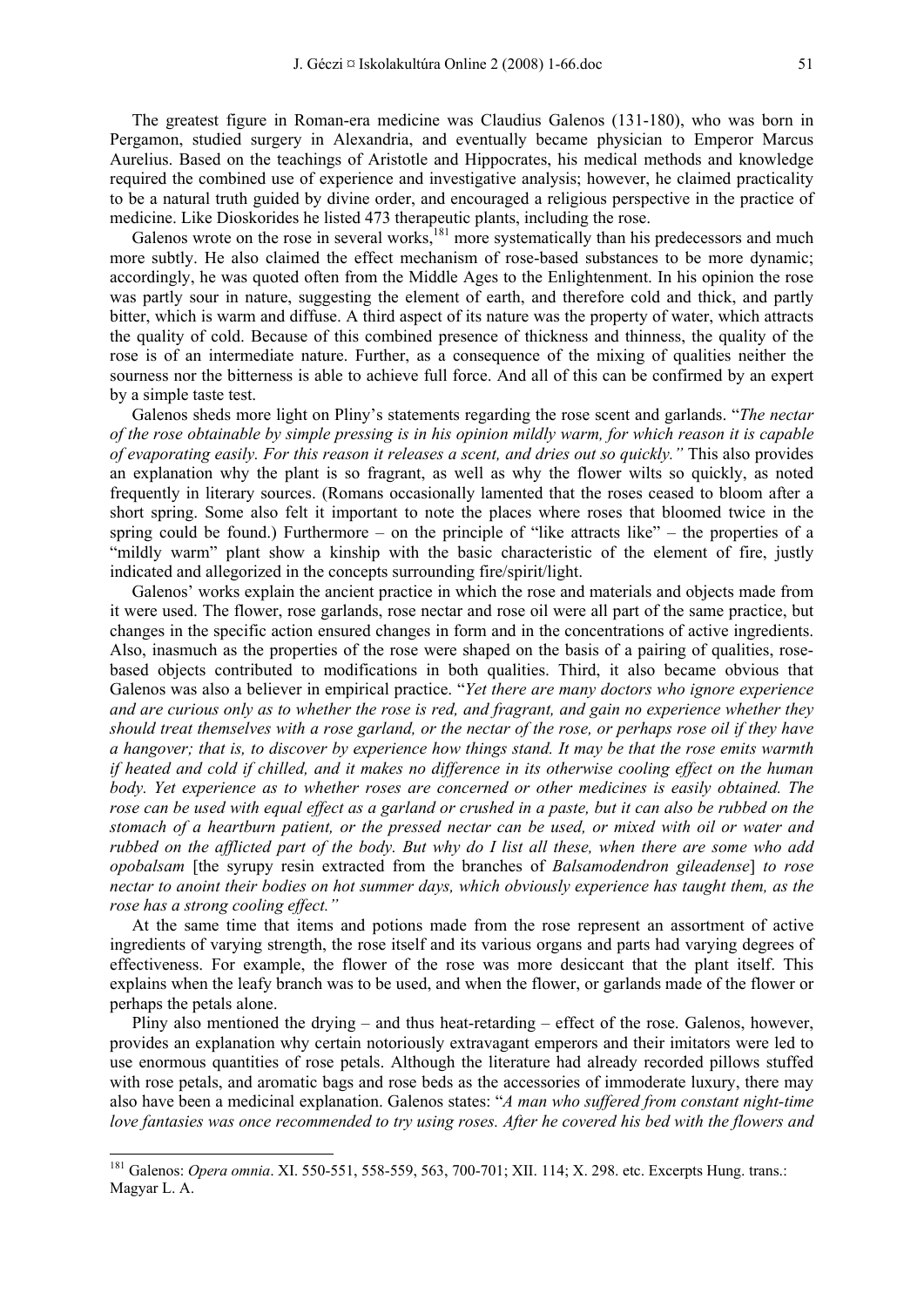*slept on them, his complaints were alleviated, and without damage to his kidney."* That is, Galenos was afraid the drying, constricting effect of the rose may damage the kidneys.

However, medicines made from roses were used not only on humans. Virgil, for example, found a solution for bee diseases if they languish, change color, or lie with folded parched legs at the entrance of the hive.

*"Here cast fragrant resin into a flame, I recommend, and dribble honey on them through reed tubes, to encourage tired bees to their customary food. Also good is a bundle of dry rose petals; boil the must at your fireplace till fat, add to it grape raisins picked from the vine, and Cecrops honey grass and pungent gentian on top."*<sup>182</sup>

Eating dried rose petals heals the digestive system of bees – and also of human beings. Behind the theory which recommends the same treatment for two highly dissimilar members of the animal kingdom is the concept of a universe in which living beings and non-living things, objects and stars are all part of a single system. More modern Roman forms of the Aristotelian concept of a hierarchical cosmos continued to use the same laws linked to the four elements to define the existence of things at various levels of the *quinta essentia*, or pure proto-matter. For example, for a man to regain his optimal balance of personality, the same laws must apply as in the case of bees, insects at a lower level of development than man, as well as in the case of plants, minerals, or stone.

Romans explained the medicinal and related cosmetic functions of the rose on the basis of humor pathology principles; at the same time, this also justified sacred and profane use of the plant in a wide variety of forms. The red color, penetrating scent, heating/cooling and drying effect of the rose were all incorporated in one system – a system with some empirical base, but nevertheless speculative. The manner in which plant use was interpreted provided an opportunity for the rose to occupy a place in the mythological and resultant religious and ritual symbol systems, and at the same time to receive rational elements.

#### **7. Reasoning – with roses**

-

The Romans' beloved rose had so many meanings that it became a metaphor of divine perfection and much-desired youth, of yearning, of requited or unrequited love, of temptation and desire, of sexual services, sexual fulfillment, fertility and wealth, of the covenant of marriage, of life and the afterlife, and, of course, of perseverance, heroism and even death. It alluded to courage, blood and rapture, and marked the connection between gods and mortals. However, the rose and the wealth of its use as symbol was characteristic of the Empire's population, but not of single individuals. The Roman citizen selected from among metaphorical forms in accordance with his social station, education, and worldview, and objected to the forms he did not use.

The sometimes moderate, sometimes extreme, use of the rose and its symbols influenced Roman attitudes toward religion – a return to the simplicity of the past, an emphasis on the role of the gods, or a denial of their impact. Those distancing themselves from sacred usage of the rose did retain the traditional forms of rose symbols, but narrowed the interpretation of their content. Some used them as signs of physical, hedonistic pleasures, while others attempted to view them strictly as the sign of human love.

Lucius Annaeus Seneca (ca. 4-65) lived in the first half of the first imperial period: it was he who defined the era known for its highly rhetorical style as the Silver Age. The Silver Age lasted from the death of Augustus (14) to the death of Traianus (117). Imperial consolidation created the *Pax Romana* and offered equality to the inhabitants of Italia and the provinces: the formation of the Roman mentality owed just as much to the Seneca family of Hispania as it did to the provincial Martial.

<sup>182</sup> Virgil: *Georgica*. IV. 264-270; Hung. trans. Lakartos I. pp. 96-97, 264-270.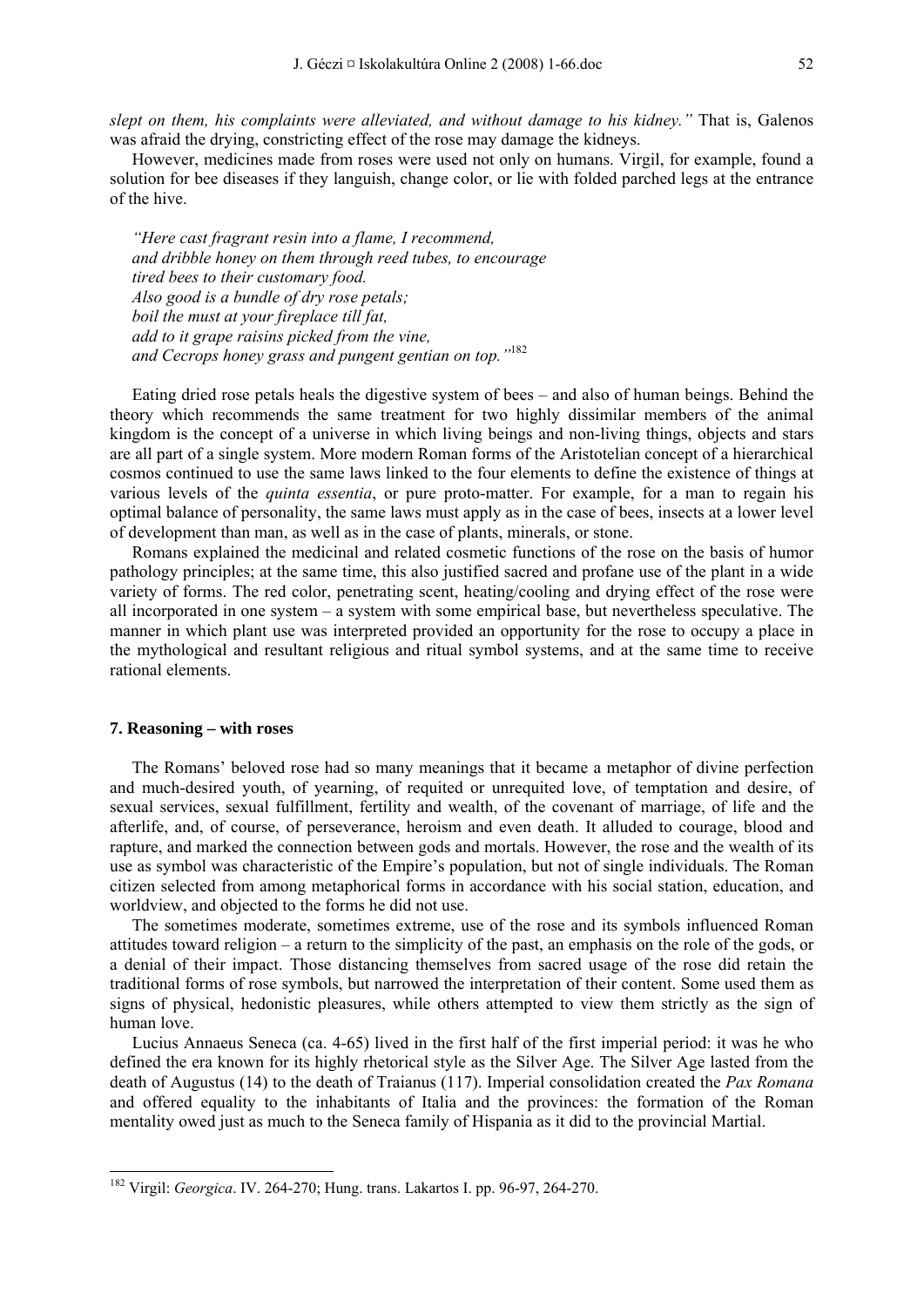An opponent of the Empire and advocate of the republic, Seneca professed Stoic views, and his *Epistulae morales* are saturated with remarks on practical life reflecting a worldview characteristic of many Romans, in which one might live austerely and undisturbed, and through self-examination attain the god dwelling in the soul of man *(Epistula moreles 31,11)*.

It was Stoicism which was best able to continue Roman traditions in comparison to the other philosophies of Hellenic origin. The 124 letters of *Epistulae morales ad Lucilium* (62-65) were nominally addressed to Lucilius, procurator of Sicilia, but Seneca actually intended them for everyone. Lucilius – according to the letters addressed to him, in which the writer attempted to express principles based on utility rather than pleasure – professed Epicurean beliefs. The sentential linguistic purity served to express a practical ethic "to live nicely and properly" (*Ep*. 69). This attainment is also suggested in the line where the rose becomes part of an allegory: "*Is it not unnatural to yearn for roses in winter?*"<sup>183</sup> This statement, of course, is based on an oversimplified judgment of the Epicureans, as they did not believe in immoderation in life's pleasures: nevertheless, the winter rose as a flower of luxury is presented here as an example of unnatural behavior.

A hundred and fifty years earlier the premier author of Roman Golden-Age prose was Cicero (82- 43 BC), who strove to reconcile Greek models and the traditional Roman sense of duty, arriving at in individual philosophy through the clash of Stoic, Epicurean and skeptical views, much as Seneca would do later, with his own rose allegory to promote natural behavior: "*When he saw the rose, he understood that spring had come."*184 Marcus Aurelius (121-180), the Stoic emperor who interpreted philosophy as conduct, used rose references in *Meditations* which coincided with the views of not only the two authors mentioned *supra*, but also Lucretius and Virgil: "*Whatever happens is as natural and self-evident as the rose in spring and fruit in summer. Such is illness, death, slander and deceit: all that which delights or saddens the stupid."* 185 In the Stoic view acceptance of the rose was permitted by the natural nature of the plant, but was rejected when it contradicted it or when its meaning was not used in accordance with the rules.

Marcus Valerius Martialis (?38/41-104) denounced the extreme followers of the philosophies both the Cynics (III, 93, 13; IV, 53, 7; VII, 64, 8; XI, 84, 7) and the Stoics (VII, 64, 8; XI, 56, 1; XIV, 106, 2; XI, 84,7). He disagreed with the teachings of the Cynics – that virtue was sufficient for happiness, and all which impeded its practice (possessions, home, family, children) was to be despised – as well as those who flouted their poverty and sought to forge virtue out of necessity, such as Chaeremon. He made the individual responsible for poverty, and called it shameful. In his opinion the principles of those who lived improperly would be immediately exposed if they turned to the proper way of life.

*"As if the bed swelled from its fine wool padding, lovely woven purple your two blankets, he sleeps his rose cheek beside you, the boy who in the evening offered wine and enflamed his companion"*<sup>186</sup>

Martial's relationship with stoicism is not without contradiction. He often mentioned them together with the cynics. Cato, the most frequently quoted source of the stoics, is alternately banished from his book (1. *Praef*.), or elsewhere made the object of ridicule, declared a hypocrite for his opposition to the rose:

*"In late evening you arrive happily, the time when Lyaeus is merry: all is covered by roses, your hair by scents: at such times even Cato reads me."*<sup>187</sup>

<sup>&</sup>lt;sup>183</sup> Seneca: Epistulae morales ad Lucilium. 122. 8; Hung. trans. Szabó Gy.

<sup>&</sup>lt;sup>184</sup> Cicero: *Verr.* II. V. 10. 27.<br><sup>185</sup> Marcus Aurelius: *Ad se ipsum.* IV. 44; Hung. trans. Huszti J. pp. 48-49.<br><sup>186</sup> Martial: *Epigrammata*. XI. 56. 9-12; Hung. trans. Balogh K. p. 57.<br><sup>187</sup> Pliny the Younger: *Epis* 21.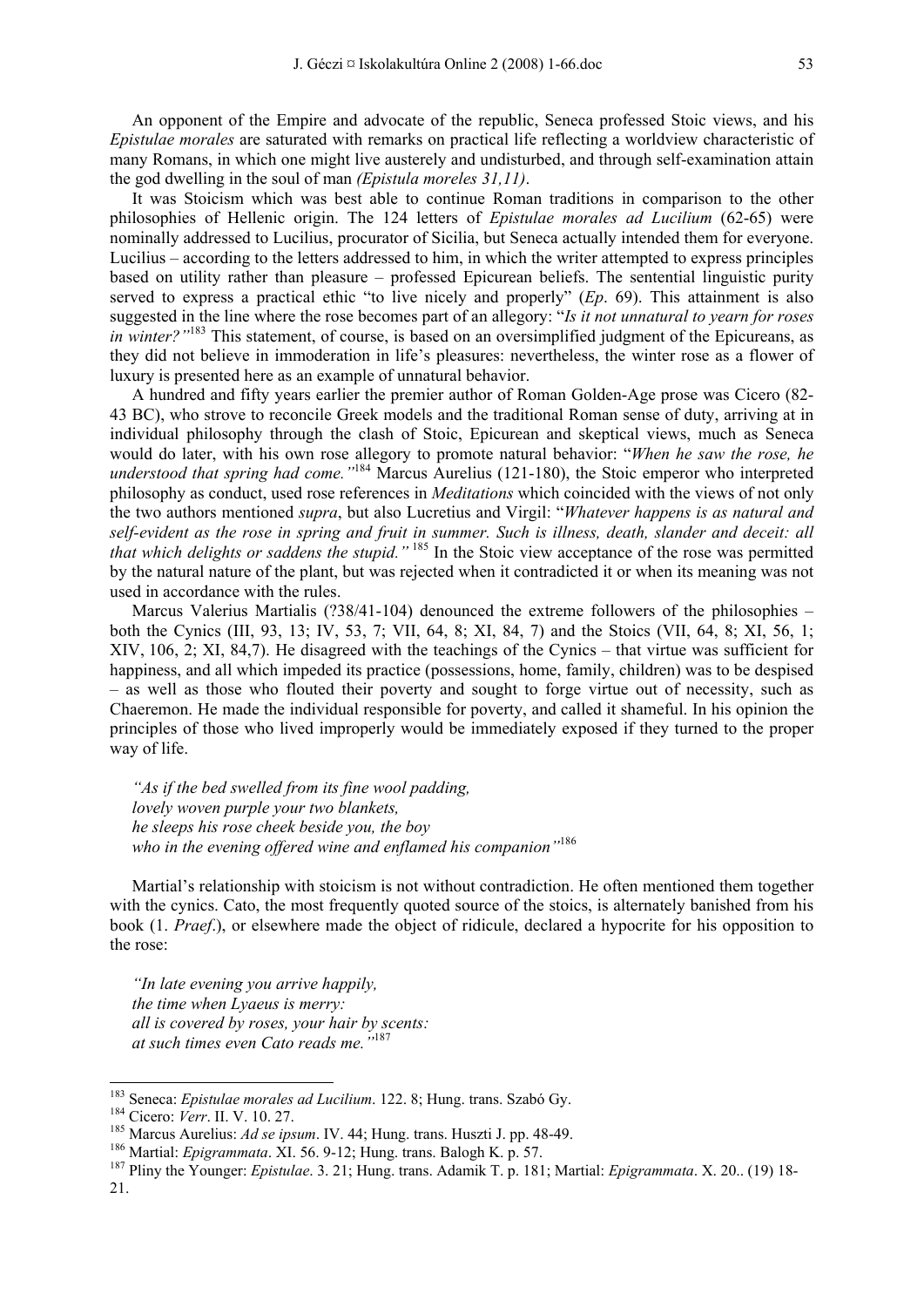At the same time it was a fact that in Rome it was the Stoics – the Senecas and the Pisos – who were known to enjoy support. Martial himself was not above stressing Stoic virtues, but he did not commit himself to them, or to Epicureanism. His era was characterized by a number of philosophical directions, and it was largely a question of politics as to who followed which. During the rule of the middle-class-oriented Flavian dynasty (Vespasianus and Domitianus) the ideology of Stoic and Cynic worldviews defined the views of opponents of the emperor, and believers in Epicureanism remained receptive as proponents of happy private life. In the politics of the republican era the Epicureans had been the opposition against the Stoics.

Martial's poetry is also rich in Epicurean ideas: he frequently cites healthy, happy, good life in the present as a goal and as an attainment. He calls his provincial estate in Bilbilis a kingdom:

"*Here this orchard shades the spring and high vine, and abundant aqueducts water the field, roses lovelier than those of Paestum, and grassy meadow, and frost-proof vegetables that sprout in January, here gentle eels swim in the blue water of the lake, and there stand the old hawking mews of this white castle."*<sup>188</sup>

This region compares with the garden of Nausica. Of this idyllic yet puritan location Martial also conscientiously reports that it is his own – and lists its boons, including roses lovelier than those of Paestum (also an indirect reference to Fortuna).

Maintaining an equal distance from eternal – even spiritual – emotions as well as unassailable philosophical truths, often playful and satirical, preferring life to a good death, Martial did consider the rose a sign expressing high value; but there is no reason to assume a transcendental meaning in his references to the flower. "*Dear is the rose which our fingers are the first to pick,"*189 he writes, when he sends his latest collection of unpublished poems to his patron and reader. The accompanying poem is set in early spring (the grapevines on the hill have not budded, but they have changed color) and there is a purple toga in the poem. Both the season of spring and the purple color of the toga anticipate the appearance of the rose. The rose image may be interpreted without a multitude of implications or mythological allusions: its freshness makes this possible.

The rose reference used in one of the key points of *Epigram* IV, 29 is specifically to the value of a flower that opens in winter. In this work addressed to Pudens, a centurion from Sarsarina, Martial ranks poets who write a few short poems higher than those who write lengthy works on mythological topics.

*"My little books are hurt, dear Pudens, by their numerousness, for even if you read them, you are wearied and bored by their number.* 

*Rarity gives pleasure; let the first be all that is savory. This is why roses in winter cost more."*<sup>190</sup>

Moderation and appreciation of the value of rarity were among Martial's guiding principles.

A similar call for proper behavior occurs in II, 59, *Mausoleum*, but, as the couch, wine, and spikenard are also present, in addition to the rose – accessories to a feast held in the inn *Mica Aurea* ('Gold Crumb') opposite the mausoleum of Augustus (who became a god after his death) – the meaning is more strongly defined by Stoic tradition than in the previous examples. The present and the future, life to enjoy and death to come, are parts of a single whole:

*"They call me Crumb; you see what I am: a little inn. From here one can see Caesar's tomb opposite.* 

<sup>&</sup>lt;sup>188</sup> Martial: Epigrammata. XII. 31. 1-6; Hung. trans. Gradsack H. p. 179.

<sup>&</sup>lt;sup>189</sup> Martial: *Epigrammata*. X. 93. 5; Hung. trans. Horváth I. K. (2001) p. 29.<br><sup>190</sup> Martial: *Epigrammata*. IV. 29. 1-4. Hung. trans. Adamik T. p. 165.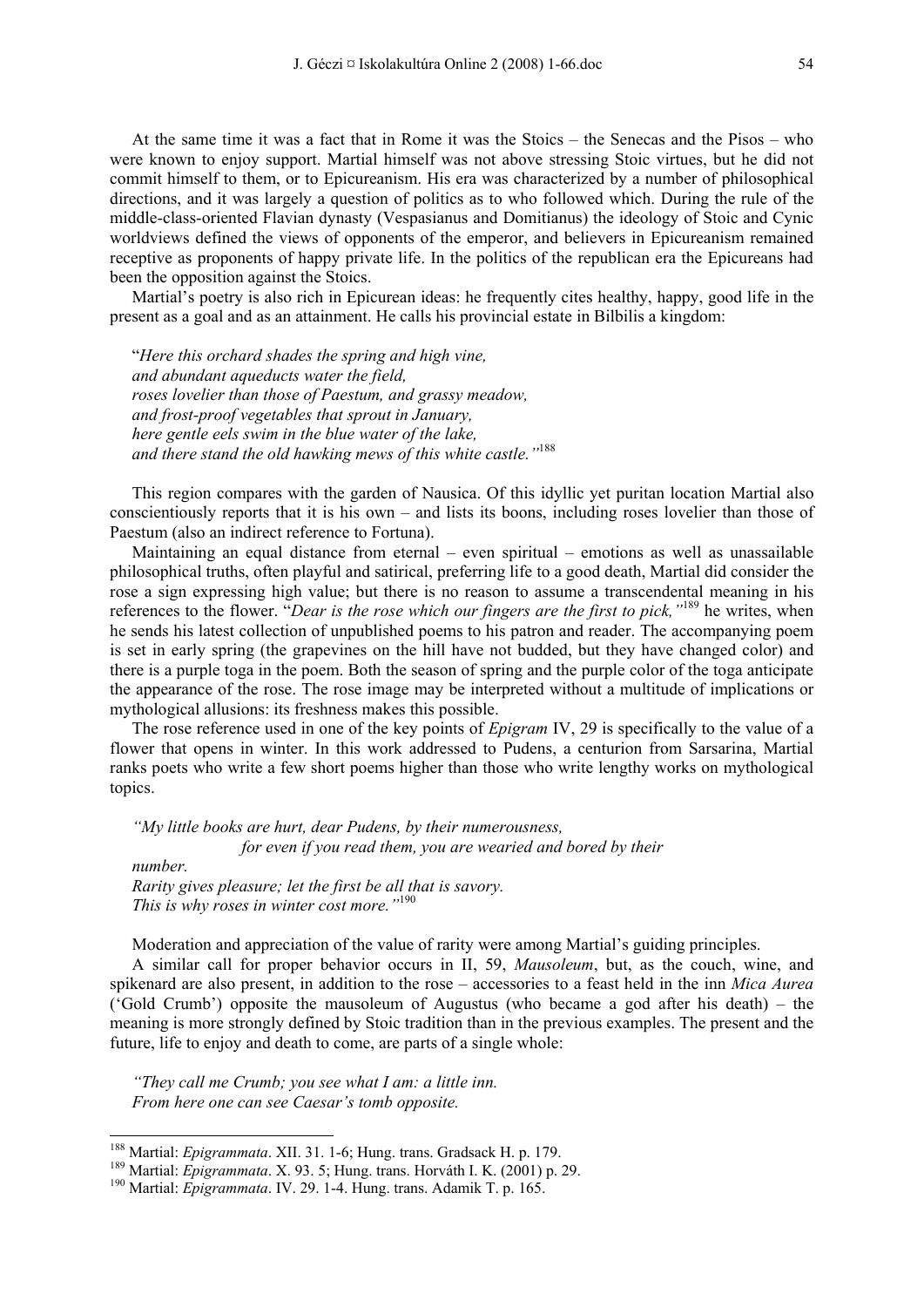*Bring the couch, wine, and rose, and scatter the spikenard: The god's resting place warns: do not forget death."*<sup>191</sup>

Complete rejection of the rose came only from the increasing number of Christians in the Empire. They believed that not only symbols associated with pagan gods were harmful, but so was the rose, with its emphasis on the beauty of earthly life; and they condemned possession of the plant. The early Christian poet Aurelius Prudentius Clemens (348-379) in *Lechery goes to war (Venerat occiduis de mundi finibus hostis)* states: "*Behold, the enemy comes from the Far West of the world: / Lechery."*<sup>192</sup> Earthly joy and the pursuit of pleasure entered battle against true men and women in order to rule over them. This battle took rather unusual form:

*"… no whizzing arrows fly from the bow, nor piercing darts from twisted sling, nor does its right hand flourish a spear: for it battles lecherously with violet and rose petal, scattering flowers from a basket on its enemy's army."*<sup>193</sup>

The rose in Christian thinking was transformed into the forbidden flower of lechery and physicality.

#### **8. Roman gardens and their roses**

The Greek ideal of a small ornamental garden beside the home, full of marvelous flowers and fragrant plants in beds separated by species, was not adopted immediately by the agricultural Romans when Greco-Roman ties strengthened. Although free landed estates were called gardens (*hortus*), around 450 BC they were used solely for crop agriculture. Provincial villas which depict gardens on their frescos were built after the second century BC. It was at this time that the Romans separated agricultural areas from gardens in the modern sense, a place serving relaxation and enjoyment of life. Created at this time were the spacious gardens around the house or villa, providing pleasure and making the land and buildings into a harmonic environment, as well as smaller ornamental gardens, and later a special form thereof, the rose garden. As a result of Greek influence, there were also sacred locations, holy parks, emphasizing the nature of the place with statues and cultic structures, as well as sacred public grounds containing numerous temples or cultic sites, where the vegetation was left to grow naturally, and especially, the trees providing cool shade were not pruned.

In Hellenic and Roman culture the theoretical questions of living Nature were completely neglected by thinkers and natural philosophers, but answers to practical questions were considered all the more important. After Theophrastos, the founder of botany, there was no one who dealt with that science as an independent discipline. In contrast, there were many spokesmen – of varying degrees – for the issues of agriculture. Agricultural procedures not only served food needs but also provided the raw materials for medical biology and religious cults. Understandably, agriculture developed in accordance with these practical demands.

Agricultural reform between the two Punic Wars (at which time wine and oil production became economically important), and the later switch from small self-sufficient farms to large-scale slavebased production necessitated summaries of plant-growing knowledge. Marcus Porcius Cato (234-149 BC) was to write *De agricultura* between 164 and 154 BC, a book filled with advice for small producers as well as information on animal husbandry and medicine. The first significant summary of agricultural science was by M. Terentius Varro (116-27 BC), who cited nearly fifty Greek scientists in his compilation *De Rerum Rusticarum libri tres [Three Books on Agricultural Matters]*. Varro is credited with the foundation of Roman agricultural science. His manuscript was published in 36 BC. For Varro agriculture was not only a learnable, utility-based craft but also an art, and although he

<sup>&</sup>lt;sup>191</sup> Martial: *Epigrammata*. II. 59; Hung. trans. Adamik T. p. 92.

<sup>&</sup>lt;sup>192</sup> Prudentius: *Psychomachia*. 310-311; Hung. trans. Rónay Gy. p. 442. <sup>193</sup> Ibid. 323-327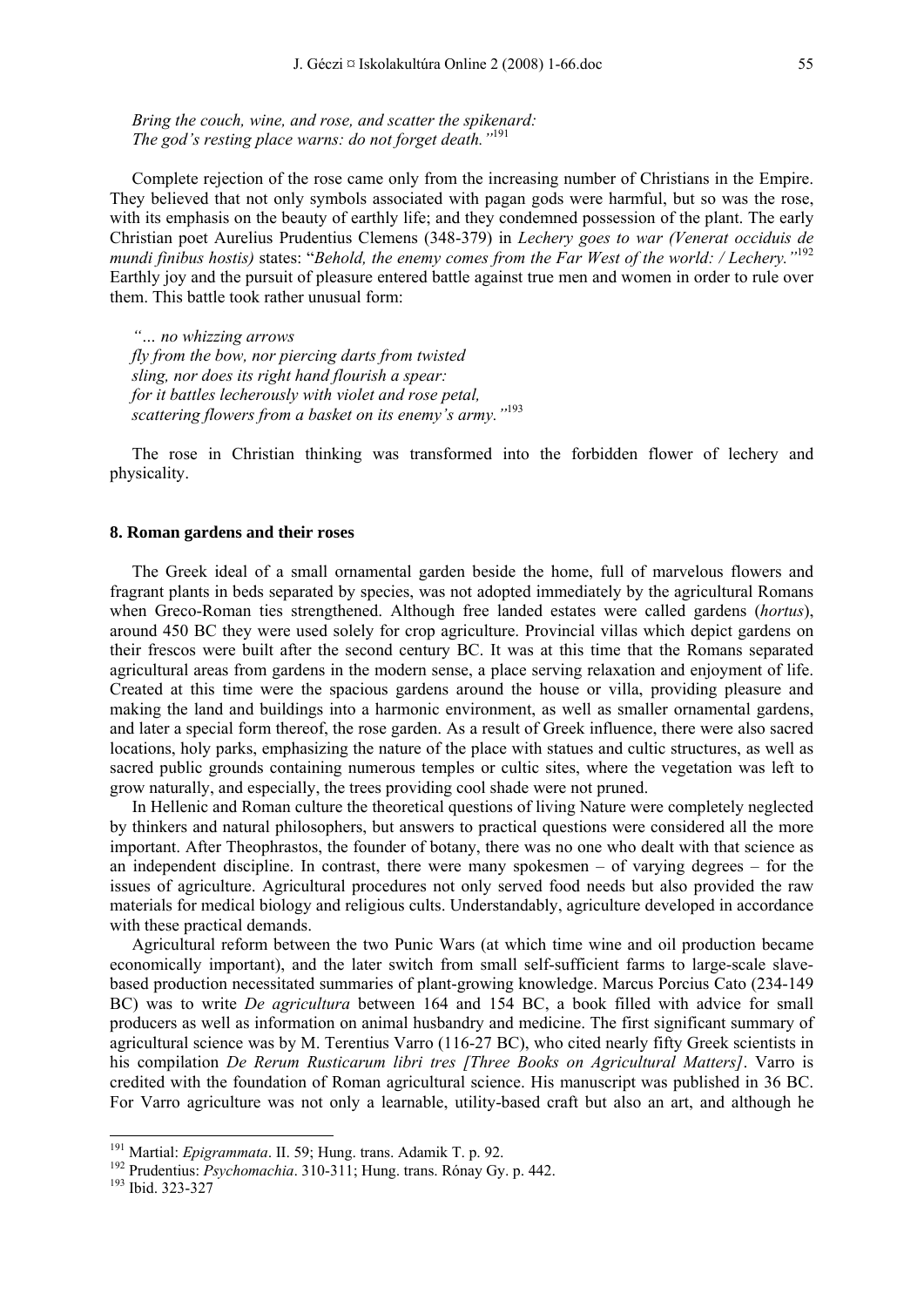considered utility to be more important, he was less neglectful than his predecessors of its function as luxury (*voluptas*). Virgil's *Georgica* was written under the spell of Theophrastos and Varro. One of the goals in Augustus Caesar's program was the promotion of *ars topiaris* (the art/science of horticulture); Virgil satisfied this expectation in Volume IV of *Georgica*. The traditions of Virgil and his contemporary Cornelius Celsus influenced the encyclopedic *Rei rusticae libri* by Lucius Iunius Moderatus Columella of Hispania (first century). In Volume X of this work the author gives advice to horticulturalists, in verse form, as to the planting times and methods of care for flowering plants.

## *8.1. Garland plant gardening*

Cato the Elder, an opponent of luxury and spending, was familiar with farm work and practiced it in his youth. Although Cato was to become the model of the austere way of life, his major work dealt in part with the maintenance of large farms which provided a reliable income for the aristocracy. The religious commitment and medicinal procedures of farmers led Cato himself to recommend growing roses and other flowers for weaving into garlands. All this is reported in Pliny.<sup>194</sup> Varro recommended growing garland plants in farms near cities, where delivery was easy and costs were low. Here "*it is advantageous to raise, for example, violets and roses in large gardens, as well as many other things the city desires, but it is not wise to grow these same things on distant farms where there is nowhere to take them for sale."*195 Varro promoted large, commercially oriented farms: this is an indication of the constant demand of city dwellers for large amounts of garland plants. Of the plants grown in ancient times for weaving into garlands, Pliny named two: the rose and the violet.<sup>196</sup> Columella also discussed how to grow these two plants. He recommended that violets be planted in beds as produce vegetables, and roses in foot-wide furrows.<sup>197</sup> *De arboribus [On Trees]* was not originally part of *Rei rusticae libri*, and was later placed between volumes II and III; nor was that its original title. But Pliny, a contemporary, accepted it as an authentic source. This little book is a listing of empirical advice on the growing of plant species which were better suited for large farms than for ornamental gardens – monocultural rose growing, in beds or rows, was behind this sort of approach.

## *8.2. The rose's function in bee-keeping*

Agronomic writers, except for Cato, included bee-keeping as a part of agriculture. *Auctors* were fond of combining the keeping of bees with the growing of fragrant or garland plants. Bee-keeping was naturally considered a form of animal husbandry characteristic of small farms, since regardless of the size of the flower crop, animals could also be raised as supplementary income. With their value on practicality, Romans justly demanded that works on agriculture include animal husbandry advice.

Varro in fact placed emphasis on animal husbandry (and the animals he lists as domesticated include the likes of the snail and the dormouse). Bee-keeping and bee ethology is covered in III, 16, 8- 9. Varro notes: "*If there is no natural feed crop, the farmer should plant what bees particularly like. For example, the rose …"*198

Virgil began writing *Georgica* in 36 BC, the time Varro's work appeared. Volume IV deals in part with the life of bees and their species and diseases. Meanwhile, a contemporary wrote specifically on bee-keeping: unfortunately, Hygimus' manuscript *De apibus* survives only in highly fragmented form.

Virgil mentions the example of an old man in Asia Minor whose farm was but a few acres of generally worthless ground, unsuited for pasture, plowing, or vineyard.

*"So the old man encircled this underbrush with bay trees, prodigal poppies, vegetables, snowy lilies,* 

<sup>&</sup>lt;sup>194</sup> Pliny: Naturalis historia. XXI. 1.

<sup>&</sup>lt;sup>195</sup> Varro: *Rerum rusticarum.* I. 16. 3; Hung. trans. Kun J. p. 163. I. 16. 3.<br><sup>196</sup> Pliny: *Naturalis historia.* XXI. 10.<br><sup>197</sup> Columella: *De arboribus.* XXX.<br><sup>198</sup> Varro: *Rerum rusticarum.* III. 16. 13; Hung. trans.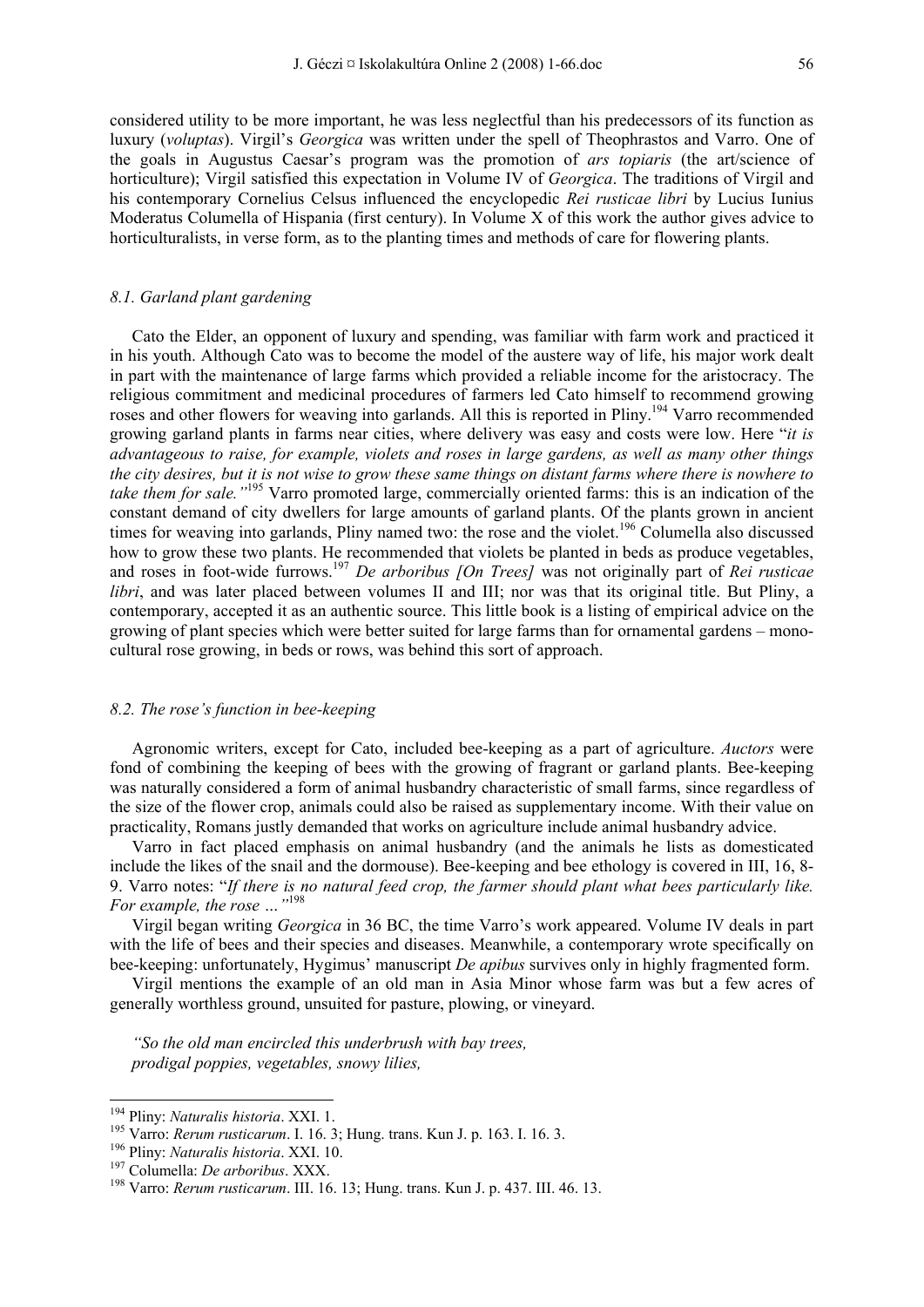*and like a king he lived; when he came home in the evening his table was laden with a supper that cost no money. He grew roses in spring, and the first quince in autumn …"*<sup>199</sup>

Thus the Corycus farmer lived happily from bee-keeping, and for the bees planted his land with plants the insects liked, including garland plants to ensure honey production.

Pliny said essentially the same thing as Varro and Virgil. Following the works of earlier agricultural authors, he also noted a close connection between gardens, garland plants, and beekeeping. Consequently he advised farmers: "*Bee-keeping under the proper circumstances involves little expense and brings great profit. Therefore you should plant thyme, lemongrass, roses, violets, lilies, alfalfa, broad beans, chickpeas, oregano, poppies, inula, casia, melilot, honey-flower and cerinthe. ... These are the flowers that bees prefer ...*<sup>" 200</sup> Columella also mentioned bees, treating them along the lines of Hygimus with an eye to Aristotelian taxonomy, in addition to a traditional discussion of bee diseases.

## *8.3. Rose farms*

On suitable sites rose farms (*rosetum*) were founded, where large-scale production of roses, as well as ancillary materials for sale, was conducted. These provided the model for smaller rose gardens (*rosarium*) established for private purposes. By definition, horticulture dealing with the production of plants by agricultural methods was practiced around these settlements. Famous for their splendid roses were Praeneste (now Palestrina, near Rome), Leporia (20 kilometers from Naples), and Paestum on the Bay of Salerno (the Greek settlement of Poseidonia, founded sometime before Christ), as well as the environs of Alexandria (the Fajjum oasis), the Nile delta (where roses were shipped to Rome in six sailing days) and Carthage in North Africa. Sources also report on farms in Hispania. From these sites near large towns citizens who had no garden could satisfy the demands for roses needed for public holidays and private celebrations.

Roman authors gave particular importance to the practical procedures of plant growing. Pliny even noted the method for growing roses out of season. In *Introduction to the Natural Sciences* Seneca likewise speculates how roses are grown out of season in "greenhouses" covered with plaster plates, and how warm-water irrigation can be used to produce temperatures and other conditions normally found only in summer. First-century author Columella also noted the rules for growing roses, writing the following in *De arboribus*: *"To increase the production of roses and grafts, plant them in footlong furrows at the same time as the violet. However, this ground must be hoed every year and weeded before the first of March. With such care it will produce for many years.*<sup>"201</sup> Fourth-century Palladius' fourteen-volume *De re rustica* on agriculture and horticulture also gives great importance to pruning procedures; Palladius also recommends watering roses with warm water to make them bloom earlier. Egyptian-born Kassios Bassianos similarly reports on the growing of early roses (*rhodon proimon*); his knowledge would be used as a source in Byzantine science.<sup>202</sup>

#### *8.4. Ars topiaria*

-

The *hortus* – where garland plants were grown for market, and bees, which used the flowers for nutrition, were also kept – eventually evolved into a new type of ornamental garden, rich in plants and not ignoring aspects of profit. Beginning in the second or first century BC the courts and yards of Roman residences planted gardens not entirely for purposes of utility. Very little archeological data is available, but from scattered written sources it may be assumed that it was at this time that multi-

<sup>&</sup>lt;sup>199</sup> Virgil: *Georgica*. IV. 130-135; Hung. trans. Lakatos I. p. 93. 130-135.<br><sup>200</sup> Pliny: *Naturalis historia*. XXI. 41. Hung. trans. Tóth S. .....p.!!!BG<br><sup>201</sup> Columella: *De arboribus*. XXX. 2; Hung. trans. Hoffmann Z Szabó, Á. - Kádár Z. (1984) 342.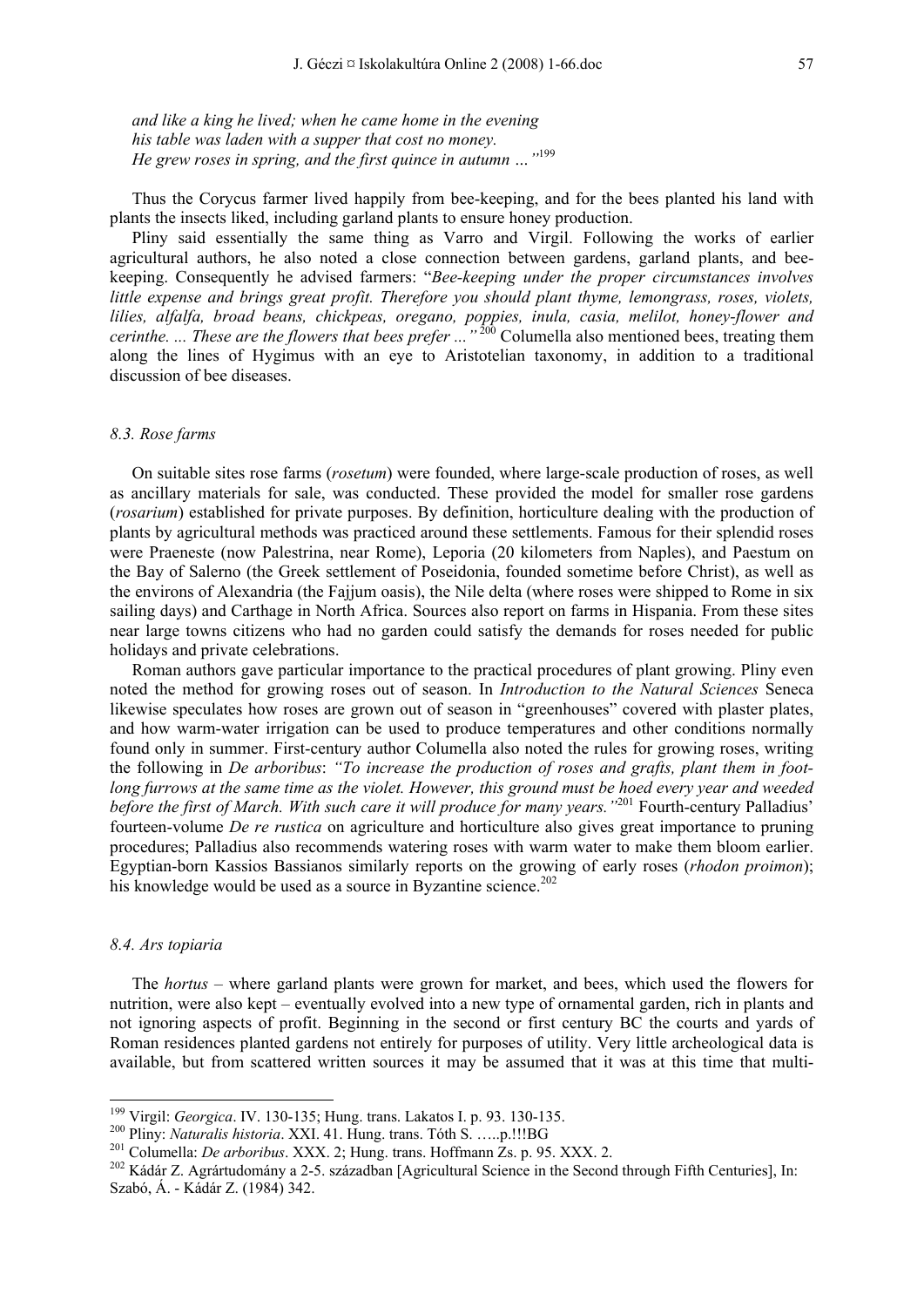function commercial gardens were separated from specialized single-crop gardens, fruit orchards, vineyards, olive orchards, vegetable and garland plant gardens, and also rose farms.

From the Augustan era Virgil's *Georgica* mentions *ars topiaria*, the art of topiary gardening, in volume IV. Suetonius thought it important to note that Augustus Caesar had parks with walk paths around his villas. The villa of Augustus' wife Livia near Prima Porta also must have had a garden – if the building's underground chamber was decorated with a realistic garden fresco.

*Topia* (landscape) is a Greek word, indicating not only where Virgil and Pliny attributed the origin of the new procedure, but also that Hellenic and Roman cultures came together yet again in ornamental gardens.

The establishment of a combination of natural and artificial elements was an expensive venture, and not just anyone could undertake the construction of even a small topiary. These sites mixed valuable statues, furniture and other constructed elements, and watered basins around natural plants – all of which cost a fortune to acquire or maintain. Describing his villa in Arpinum in a letter to his son written in 54 BC, Cicero mentions – the first instance of the word *topiaria* – that he possessed in his art collection a valuable Greek statue, behind which carefully nurtured ivy grew.<sup>203</sup> The buildings of Augustus, Tiberius Caesar's villa on Capri, and the villas around Rome in Cicero's time were collecting places of Rhodesian and neo-Attic stone carvings (statues and vessels, reliefs and candelabra), where the impact of plants on the environment was ensured by landscaping, or *nemora tonsilia* (which Pliny attributed to C. Matius).

The similarity between gardens made to look like parks and holy grounds formed from park-like combinations of natural plants suggests that artificial coppices created for family use may also have had a sacred meaning – mainly associated with fertility. The rose, as demonstrated earlier, was associated with fertility and the gods of fertility.

The size of these park-like gardens (rich in both light and water) was influenced by the source and especially the amount of water available for the plants. The creation of Roman aqueducts and access to surplus water made it possible to put pools and fountains in the gardens, and also delineated the size of irrigable – and arable – land. The first artificial gardens appear on frescos from the first century BC. The symmetric, geometrically arranged area consisted of carefully pruned green bushes and trees, and beds of colorful flowers, with art objects among them – suggesting a kind of ideal value as well as no little theatricality. In the back niche of the garden of M. Lucretius Fronto's home in Pompeii stood a statue of Silenus, the guardian of Bacchus, with a wineskin in his hands from which water poured into a round pool. The garden scene contains other allegorical statues as well. Propertius himself describes a statue of sleeping Silenus decorating a fountain among the plantains of Pompeius' Roman columnary.

Demanding considerable watering and care, these ornamental gardens offered the greatest scope for the refined practices of plant-shaping described in Pliny's *Naturalis historia*; first created in the *peristylium*, they were for the exclusive enjoyment of the residents of the house. These small, enclosed private gardens were set inside the walls of the building, and the owners – possibly out of a need for spaciousness and an openness to the landscape, or possibly in order to imitate or evoke the open gardens of aristocratic villas – covered the walls with frescos which depicted gardens. The living garden gained new emphasis from the painted garden which depicted a wide assortment of plants and animals, mythological scenes, and architectural and sculptural forms. These paintings covered the entire wall as if to continue the garden. In some cases a picture of a door or gateway was painted on a wall, seeming to open to the true external landscape. The painted pictures generally contained an episodic glimpse of an interesting natural environment, generally with human or mythological figures. The frescos of Pompeii and the garden scenes of the frescos discovered in Livia's house in Rome contain botanically identifiable trees, bushes and flowering plants. Citrus types, walnut, pomegranate, olive, oleander, plantain, cherry, quince, myrtle, ivy, acanthus, posy, lily and rose – the presence of each indicates that these plants were useful in a number of ways.

In addition to the *peristylium* gardens popular among the middle class, garden architecture also appeared in other forms. Both the paintings of Pompeii and Herculaneum and the archeological finds from villas indicate that, in contrast to the buildings with introverted gardens in their centers,

<sup>203</sup> Meredith A. In: Boardman J. – Griffin J. – Murray O. (1996) p. 748. and In: *Az ókori görögök és rómaiak története* [*History of the Ancient Greeks and Romans*]. p. 748.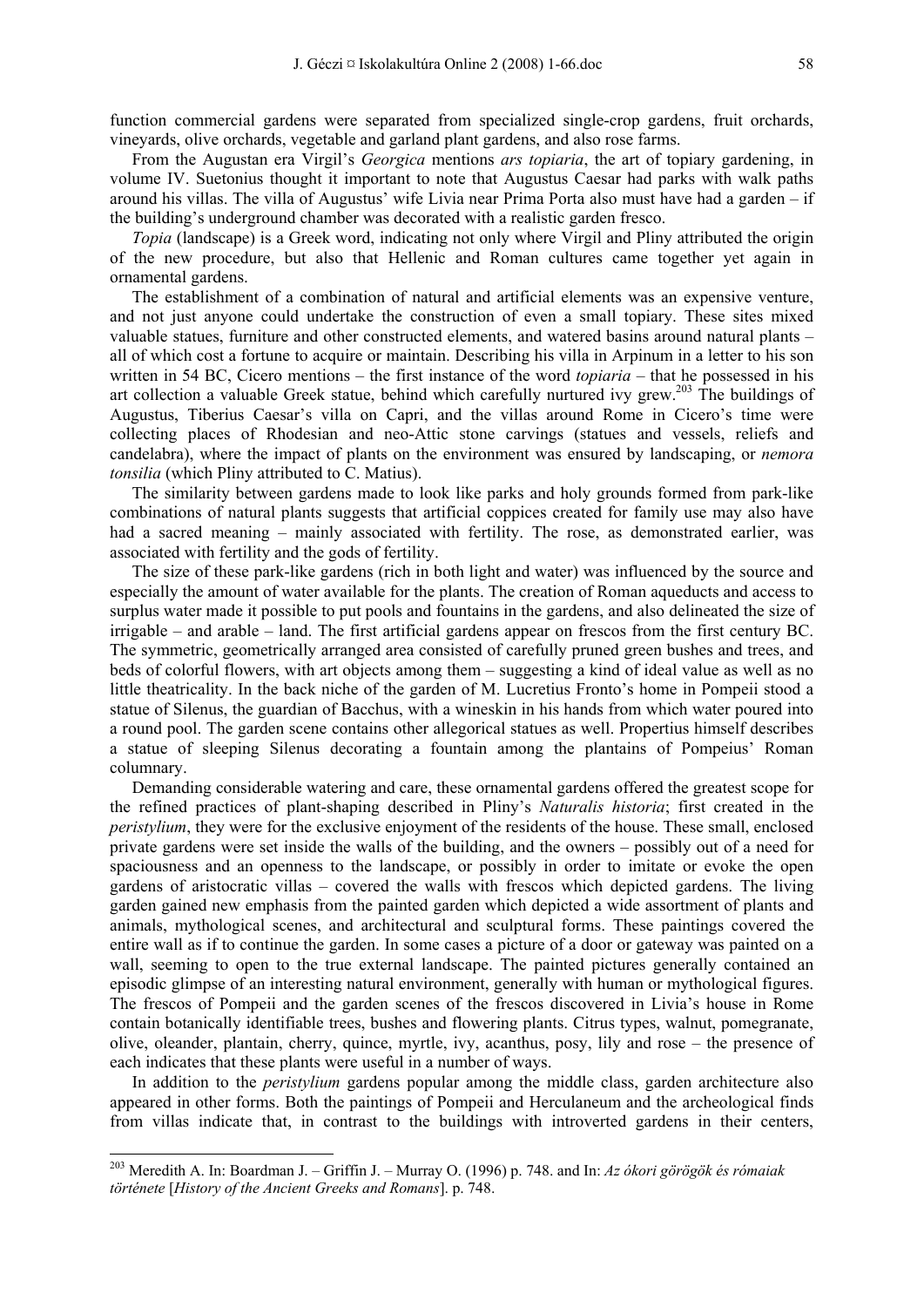beginning in the early imperial period the aristocracy also made buildings with larger gardens outside the structures. Looking outward to the sea, or a terraced garden, or the untamed landscape, these provincial palaces with their ornate columns and decorated façades divided their ornamental gardens into galleries, grottos, arboreal avenues, brooks, springs, larger pools, traversable bowers, terraces, paths and open spaces, serving as an opportunity to be close to nature as well as to marvel at the panorama.

Ornamental gardens of this size were built and cared for by those who had the financial means as well as a need to maintain their own villas as summer homes. Pliny the Younger (61/62 - 112?) had two gardens, one in Tusci and the other in Laurentinum near Rome; Cicero had a suburban villa in Tusculanum as well as villas in Puteoli and Arpinum. Lucullus was notorious for his extravagant villa in Monte Pincio, where flowerbeds were planted amid lined fruit-tree orchards. He also had other villas, one in Tusculanum and another in Baiae.

Pliny the Younger described both his gardens in his letters. One is described in such detail that it could even be reconstructed. It also provides insight into a basic quality of Roman villa gardens, whereby the building(s) and the appurtenant garden were not on the same axis: the garden stood alongside the building in such a way that it was not integrally connected to the living space. Most of the surface area had lawn plants surrounded by trimmed hedges and flowers in high piled beds. The most valuable part of the garden was the open hippodrome at the center, from which the entire garden and its many pavilions could be surveyed.

Pliny the Younger had roses growing at the center of the hippodrome – a most striking location. This accorded with the botanical needs of the plant, in full sunlight. Of this area he writes: "*However pleasant and practically arranged the house might be, the hippodrome surpasses it substantially. It is open at the center, allowing a view of the entire area: it is surrounded by ivy-covered plantains, their own leafage growing green at the crests and an alien leafage at the trunks. The ivy covers the trunks and branches, and ties them like braids to the neighboring trees. Among them are boxwood bushes. The ivy covers them, too, and unites their shade with that of the plantains. The edge of the hippodrome twists to offer another view. This part is surrounded and covered by cypress trees, their leafage giving a darker, almost black, shadow. The inner circles, however (for there are several tracks), are open to full sunlight. Here roses grow, and cool shade alternates with benevolent sunshine."*<sup>204</sup>

Ornamental garden culture was not universally accepted, however: "*Decrepit plantains, myrtles and boxwood, / mere wastes of space to be chopped down, but unloved / useful plants can take no root / in our Faustinus' estate in Baiae. / This should be farmland, ... not some ornamental garden!"*<sup>205</sup> rages Martial, voicing an opinion no doubt shared by others. Nevertheless, more and more new provincial gardens were created, the most important of which was that of Emperor Hadrianus created in Tivoli between 118 and 138.

In the first century BC a variety of garden forms existed in the Roman Empire, fit to the social station and needs of the citizens. Those living from agriculture in the provinces supplemented their croplands with a garden next to the living quarters, with a variety of plants for the everyday needs of the family. Urban homeowners, due to the lack of space, used potted plants in terraces and internal gardens to make their living space more amiable, while urban public areas and plant-rich holy grounds offered similar pleasures for those living in rented homes. Although the *peristylium* gardens of wealthier urban homes offered similar multi-functional means of plant use, the gardens beside the palaces and provincial villas of the aristocracy rejected all this, and became areas exclusively of appearance and luxurious ornamentation. Yet, as seen from the frescos of Pompeii or the letters of Pliny the Younger, roses were grown in all locations. Authors who grew roses for their own use – such as Varro, both Plinys, Seneca, Martial, Columella and Palladius – offered a number of suggestions on plant care, generally based on observation or their own experience.

*8.5. Copa – poem on rose use* 

<sup>&</sup>lt;sup>204</sup> Pliny the Younger: *Epistulae*. V. 6; Hung. trans. Muraközy Gy. p. 220.<br><sup>205</sup> Martial: *Epigrammata*. III. 58. 1-5; Hung. trans. Hegyi Gy. pp. 210-211.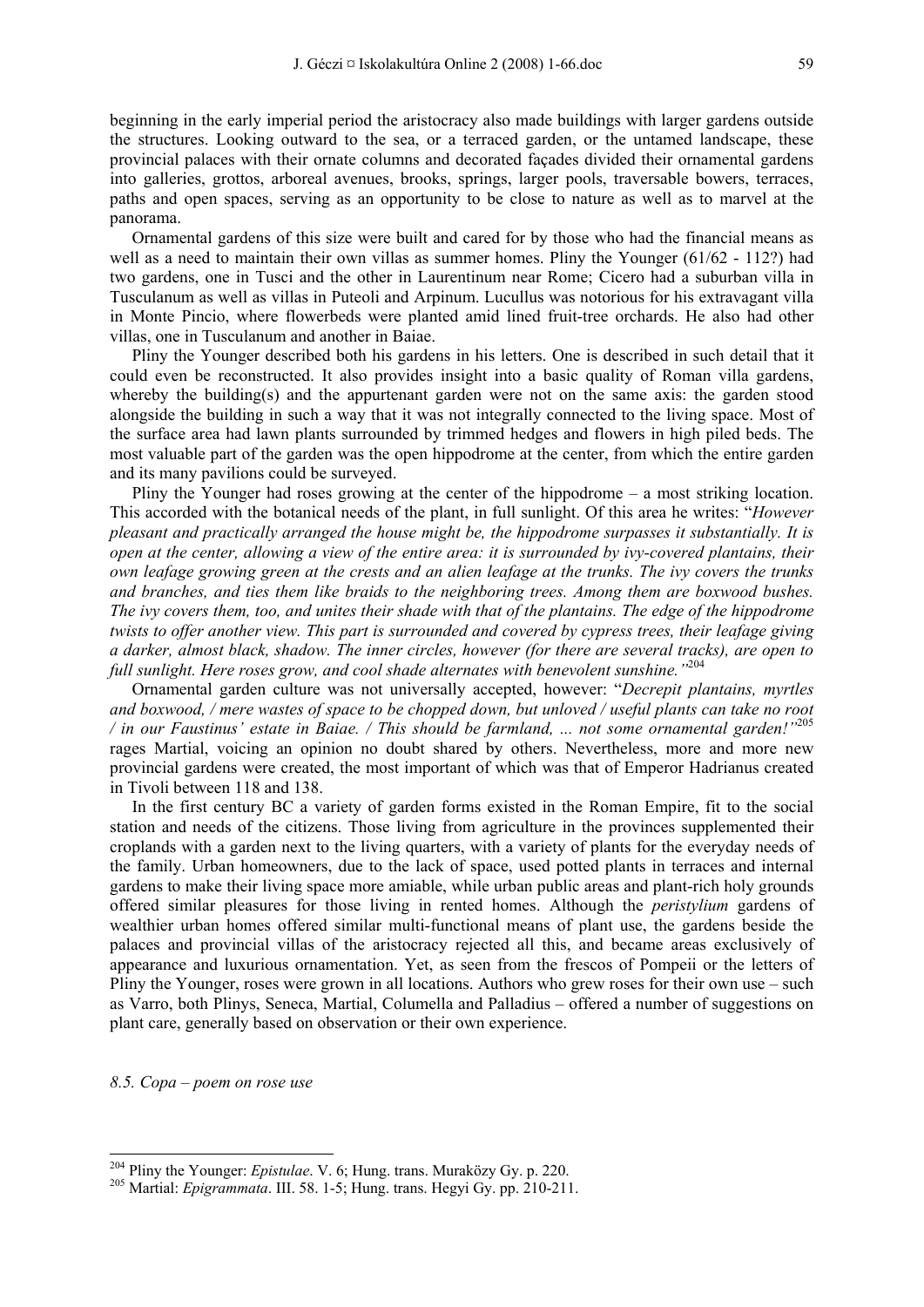Whenever Albius Tibullus mentioned the rose he was surely referring to the role it played in the everyday life of simple, traditional gods-fearing people. The poem *Copa (Innkeeper's Wife)*, falsely appearing under the name of Virgil, evokes the trinity of bread-love-wine as symbols of the sustenance of the individual, the maintenance of the species, and the enjoyment of life. Pseudo-Virgil marks all the symbolic roles the rose played in Roman life: through Amor and Bacchus (Bromius), the rose garland and rose-colored corset, and the floral string on the tombstone he utilizes the metaphorical potential of the rose and its association with the gods and with sex, as well as its role in death cults, while also speaking of the idyllic happiness of earthly life. However, all this is placed in a new setting – the ornamental garden. Although the Syrian innkeeper's wife's monologue portrays the inn and its environment, a place of hospitality, as a kind of rustic Eden, there is no doubt that the ideas of luxury tied to the garden were also present in the lower social classes:

*"I have an ornamental garden, a little house, song of lyre and reed, a full cup, roses, I have a cool, reed-covered shady bower.* 

*… I have a full pitcher, I have just opened the keg, and its liquid drips in a quietly humming stream. I have a little saffron-colored string woven of violets, and purple roses color the yellow garland, and lilies, picked by Achelois in a wicker basket beside the virgin brook. And I have cheese, dried, in a reed basket, and waxy yellow plums in the autumn sun; and chestnuts grow here, and walnuts and sweet red apples: here are pure Ceres and Amor and Bromius.* 

*If you have any wits, come hither, drink the pitcher dry, and I will bring you new crystal chalices, if you wish! Lie down here, the vineyard's shadow will cover you, rest your heavy head on the rose-colored corset, stealing a kiss from the young maiden's lovely lips! To Hades with pontificators of outdated virtues! Why leave the fragrant garlands for your cold cadaver; will it be better if flowers decorate your gravestone?"*<sup>206</sup>

It seems natural that the author used the gods of Roman religion to reinforce both the traditional and new values of the garden. The god of gardens, Priapos, is now the guardian not only of produce gardens which promise wealth, but also of ornamental gardens. This is proven by the reference from the lecherously seductive innkeeper's wife: "*And there is someone who watches over the garden, a*  willow cane in his hand, / his enormous member does not stand up wildly.<sup>"207</sup> This garden no longer serves to grow plants strictly for cultic, cosmetic, medicinal or culinary purposes, but also provides an opportunity to invoke the gods of fertility. It has become a place of hitherto unknown splendors.

#### *8.6. Rose settings. The flower of splendor*

*…* 

-

According to horticultural historians Roman agriculture rarely used bowers. It recognized them for their shading function alone. The previously green bowers of grapevines or ivy were replaced by floral rose bowers, as attested by the garden fresco in the Vettius house in Pompeii (however, picked roses lie on the pergola covering the terrace, as if they were serving as decorations for a secret rendezvous nearby), as well as a passage in Apuleius' *Metamorphoses*: "*perhaps I will discover a rose bower* 

<sup>&</sup>lt;sup>206</sup> Pseudovirgil: Copa. In: *Poetae Latini minores*. II. 7-35; Hung. trans. Szabó K. pp. 202-203. 7-35.<br><sup>207</sup> Pseudovirgil: Copa. In: *Poetae Latini minores*. II. 23-24; Hung. trans. Szabó K 203. pp. 23-24.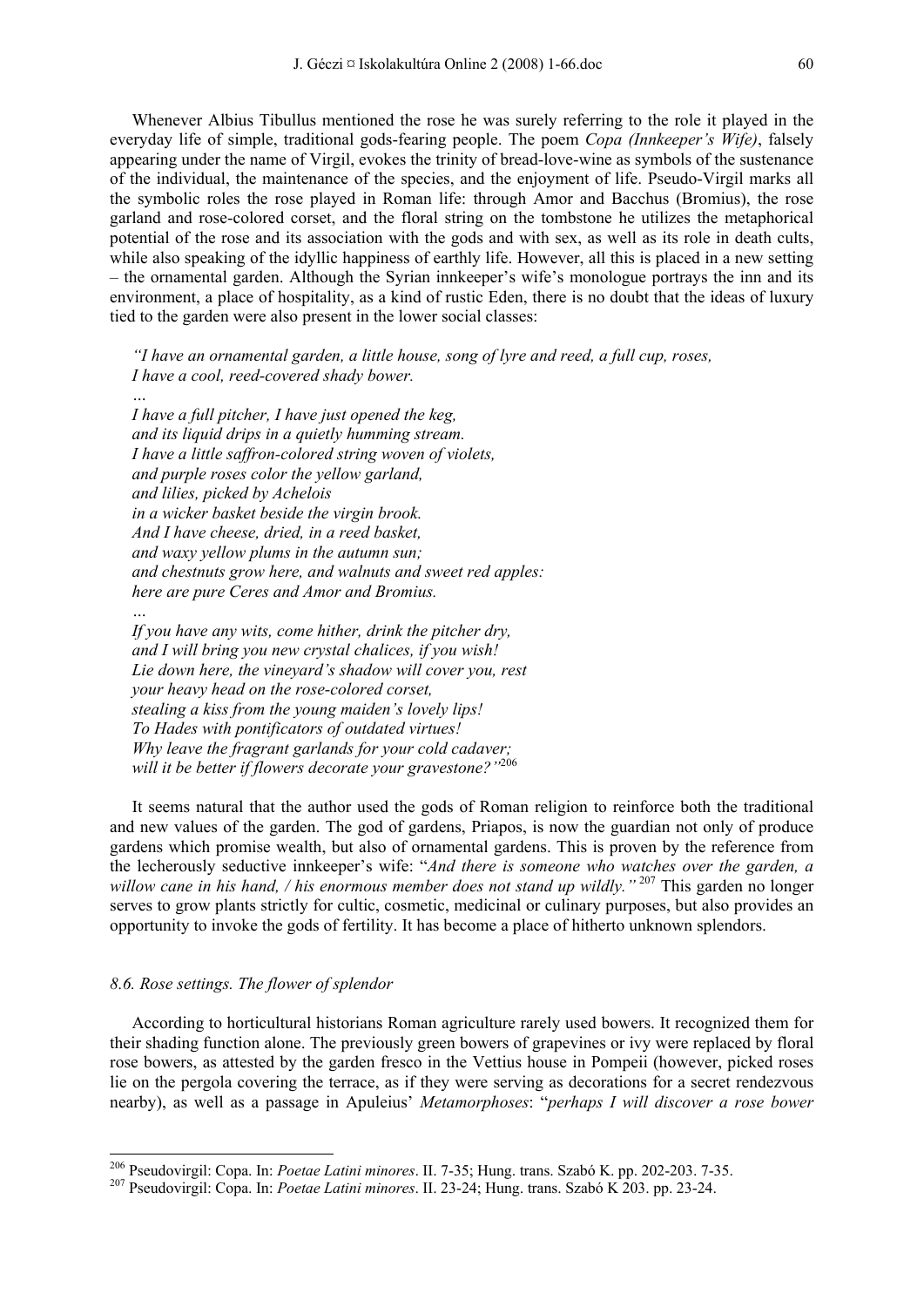*blooming in one of the neighboring gardens*," 208 thinks the donkey to himself, hoping to regain human shape by eating a rose. Although the source does not note what function the provincial rose bower had in the life of the garden's owner, this type of flower growing is beyond doubt.

The following passage, although seemingly incidental to the plot of the novel, indicates that roses also appeared outside urban parks and villa ornamental gardens: "*while I console myself with this wave of idle dreams, I spot a leafy copse in a shady valley somewhat farther away: amid the hundreds of flowers and fresh lawn the red of splendid roses laughs toward me. With my not entirely animal mind I immediately think this is a park of Venus and the Graces, ..."* Thus roses grew in holy parks, those nurtured, artificially formed sparse orchards; further, they were in all probability planted there by man, as suggested by a passage from a different novel.

Rich, thriving Hellenic traditions together with the characteristics of Roman manors, rustic villas and holy parks combine to shape the glorious yet human-sized garden of Lesbos which the Greek novelist Longos (second and third century) describes in his pastoral *Daphnis and Chloe*. 209 One location filled with love is the produce garden beside the house: "*This garden was wondrously beautiful, like a garden of kings. It was one stadion in length, four hundred feet in width, and as it was set on a hill, one might think it was a vast plateau. Many sorts of trees grew there: apple and myrtle, pear and pomegranate, fig and olive. Elsewhere a high grapevine wove onto the trunks of the apple and pear trees, its dark clusters competing with their fruits. These were the modest fruit trees, but there were also cypress and bay trees, and plantains and pines, ivy covering them instead of grapevine, its large black beads competing with the grapes. Further in were the fruit trees, as if they expected protection, and further out stood the fruit beds as if standing guard. All was clearly delineated and separated, with the trees at the proper distances from each other, but their branches merged up high and their leafage mixed together. It appeared this was arranged not by Nature, but by human hand. Flowers also bloomed in separate beds, some raised by the earth itself, some planted by a gardener. Roses, hyacinths, lilies were the work of the hand of man, and violets, narcissus and daisies were grown by the earth. The garden was rich in shade in summer, flower in spring, and fruit in autumn, and thus in sheer beauty throughout the year. From here one could view the plain, and the shepherds tending their herds there. One could see as far as the sea, and follow the progress of the ships. This, too, increased the garden's magic. In the very middle of the garden stood a small shrine and altar to Dionysus. The altar was surrounded by ivy, the shrine by grapevine. Inside the shrine were pictures relating to Dionysus: Semele in labor, Ariadne asleep, Lycurhos in chains, and Pentheus dismembered. Also there were the subjugated Hindi, and the Tyrrenians transformed to dolphins, while satyrs trampled the grapes all around, and bacchanalians danced. Nor was Pan forgotten: he was sitting on a rock, and on his syrinx blew a tune for the marchers and dancers.* 

*Such was the garden, and Lamon made it even more beautiful. He pruned the dry branches, tied the grapevines, crowned the statue of Dionysus, and watered the flowers. For there was also a spring which Daphnis found for the flowers."* 

In its structure, plants, and decorations, the garden is a copy of the ornamental gardens of luxury villas. It differs from them in only one aspect: the economic function of its produce, something the gardens it was modeled on never had. This fictitious garden was undoubtedly shaped in accordance with the expectations of contemporary readers – and the morality of the pastoral idyll permitted the interweaving of the functions of ornamental and produce gardens.

#### *8.7. Evaluation of the rose*

-

A garland flower, the rose changed from a plant of financial profit in bee-keeping, a raw ingredient in medicine, and an aromatic and dye in cosmetics, into a garden decoration. And, as visual image was an important function of the garden, the rose was a plant expressing luxury in a variety of forms. Obviously, this variety of rose use increased the value of the rose. Aemilius Macer states of the rose: "*It is praised as the flower of flowers, surpassing all others in fragrance and appearance,"*210 pointing

<sup>&</sup>lt;sup>208</sup> Apuleius: *Metamorphoses.* 4.1; Hung. trans. Révay J. (1983) p. 109.<br><sup>209</sup> Longos: *Daphnis et Chloe.* IV. ....; Hung. trans. Détshy M. 15-16. p.!!!BG<br><sup>210</sup> *Mater med.* I. nr. XXI: Heinz-Mohr, G. – Sommer, V. (1988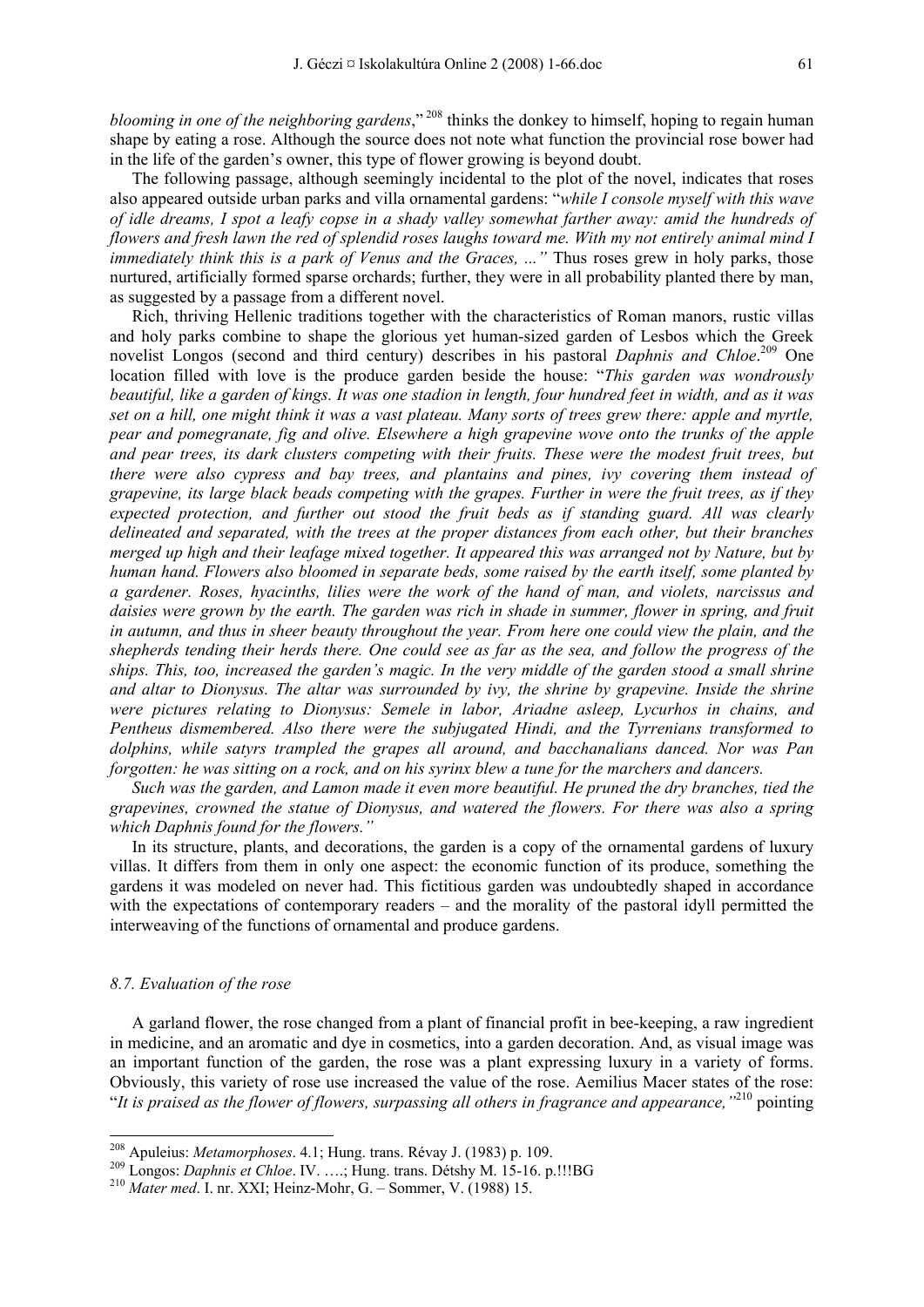to the rose's primacy among flowers as well as to two fundamental reasons for its selection and use. Essentially the same was said around 139, albeit in more poetic form and sacred justification, by Achilles Tatios, a Hellenistic rhetorician of Alexandria: "*When Zeus gave flowers a queen, he found the rose alone worthy of this honor. It is the glory of the earth, pride of the plant kingdom, crown of all flowers, purple of the fields, reflected light of beauty. It is love itself. In the service of Aphrodite it glories in fragrant leaves, to the joy of smiling zephyrs."*<sup>211</sup>

#### *8.8. Rosa damascena*

Indications of which rose species and which varieties were cultivated by the Romans can be found in Virgil and especially in the texts of Pliny the Elder. Virgil's *Georgica* includes a parenthetical line which makes it possible to identify one species. Botanical historians believe *Rosa damascena* to be the one whose most important quality is its strong fragrance. Blooming twice, in spring and autumn, red *R. damascena* hybrids attracted human attention as early as ancient Asia Minor, from whence they populated gardens throughout the ancient world.

*"And now … I would sing of how to care for lush gardens, and how lovely are the twice-blooming roses of Paestum."*<sup>212</sup>

In *Naturalis historia* Pliny does not mention *R. damascena* – at least, not by name. He lists "Thracian," "Cyprian" or "Greek minor," "Carthaginian" and even "thorn bush" roses, but describes no distinctive features for any which would aid a similarly reliable identification of species. Pliny's method is unique inasmuch as he follows Virgil's method of naming: roses are assigned names according to their assumed place of origin. Further, Pliny speaks at great length of aromatic plant matter, and one would expect him to mention those of Paestum.

## *8.9. Pliny's rose species: R. centifolia, R. canina, R. damascena, R. gallica and R. cinnamomea, R. alba*

Caius Plinius Secundus was a student of the noted ancient-era botanist Antonius Castor. *Naturalis historia* may understandably be considered a summarizing work in botany: this thirty-seven volume work contains practically nothing that could be considered independent or original, yet it has a number of valuable features that make it much more than merely the first encyclopedic collection. Pliny surveys and uses the known works of approximately two thousand ancient authors – including some who remain known today only through his work.

Pliny deals most with the rose in volume XIII, on aromatics made from foreign trees, and in volume XXI on floral garlands. Following Theophrastos, Pliny deals simultaneously with the characteristics, uses and growing methods of the rose, devoted the most space after the basic produce plants yielding grain, fruit and vegetables.

Pliny begins his discussion of the rose with one of the reasons it came to be used – its use as a garland flower – thereby emphasizing his attention to aspects of plant use with the presentation of the rose.<sup>213</sup> Earlier, in the discussion of aromatic substances, he had pointed out that familiarity with rose oil is useful,  $2^{14}$  as other ancients also mentioned when praising oils. He states that a tired, weary man "*is given oil to refresh his limbs"* (12,2).

In modern terms the rose species Pliny mentions are the highly fragile hundred-leaf rose originating (probably) from the Persians and extremely popular among the Greeks (formerly considered to be

<sup>&</sup>lt;sup>211</sup> Heinz – Mohr, G. – Sommer, V. (1988) 15.

<sup>&</sup>lt;sup>212</sup> Virgil: *Georgica*. IV. 116-119; Hung. trans. Lakatos I. p. 92. 116-119.<br><sup>213</sup> Pliny: *Naturalis historia*. XXI. 10.<br><sup>214</sup> "They were also familiar with rose oil, for they mention it, too, when praising oil." Pliny: XIII. 1. 1-2; Hung. trans. Tóth S.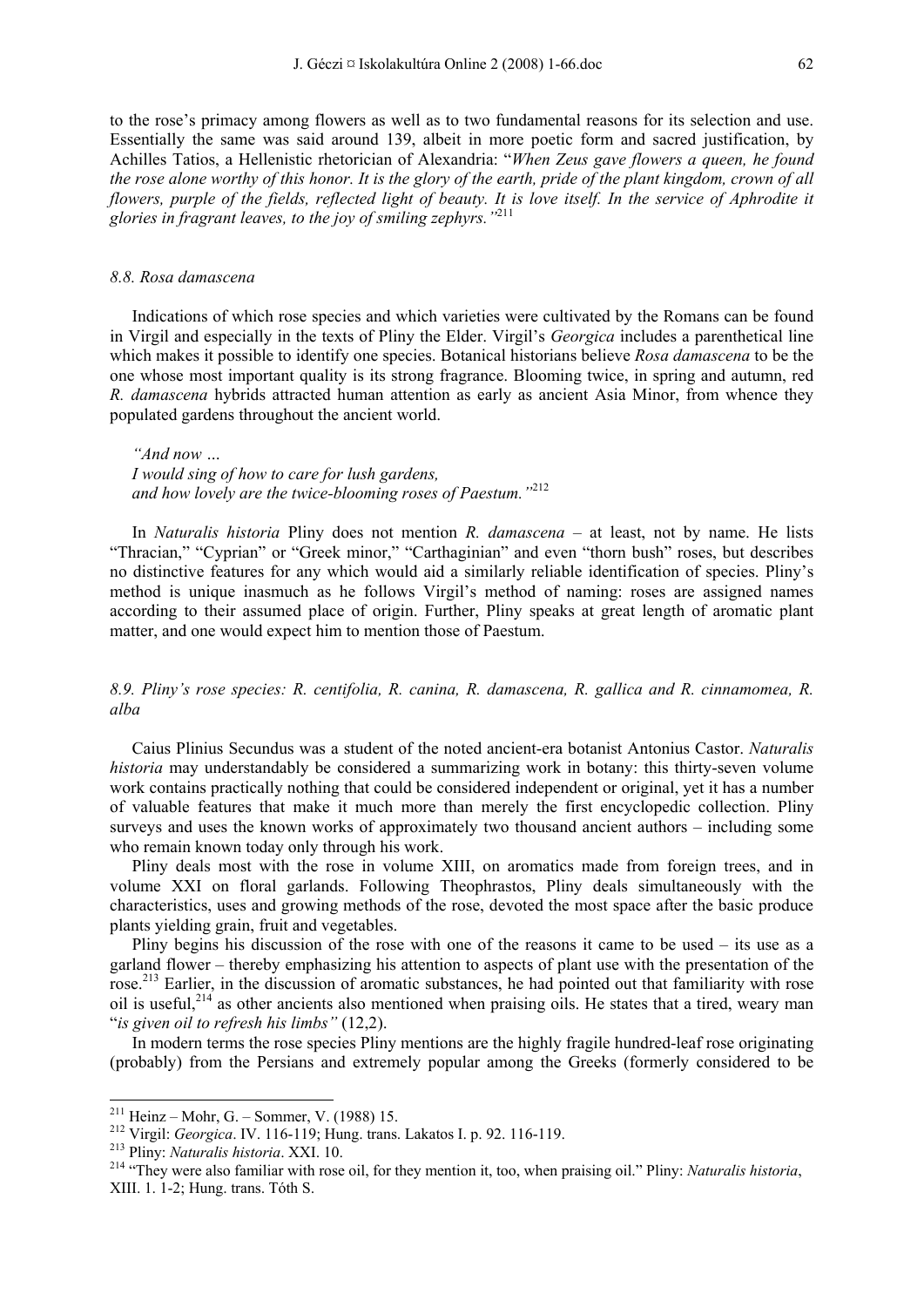*Rosa centifolia*, 215 now regarded to be a variety of *R. damascena*) 216 , and the wild rose (*R. canina*). However, he does not mention the oil rose (*R. damascena*) – at the same time that he gives one of the uses of the rose as a source of oil.

Pliny lists twelve rose varieties, $2^{17}$  the two identifiable species mentioned above as well as several presumed local forms of different varieties, most of which were probably variants of *R. gallica*; and several of the many later names – e.g., vinegar rose, sugar rose – indicate that some varieties were used in the kitchen. $218$ 

Pliny considered differences in flowering times to be *differentia specifica*; thus, examples which many believe to be the briar rose (*R. gallica*) are listed, based on their flowering times, as the earlyblooming "Campania rose," the later-blooming "Milesian roses," or the even later-blooming "Praenestian roses."219 It is possible that the "Campania rose" is the same as *R. cinnamomea*, based on its reddish purple petals and early spring bloom season, while the "rose from the Leporia vicinity" may perhaps be *R. alba*.

What characterizations did Pliny give while emphasizing usage and growing in place of botanical descriptions?

## *8.10. Botanical and agronomical description of the rose*

Pliny deals with the habitual characteristics of the plant: its fruit, thorns and flowers. The bush of the garden rose is extremely thorny, as is that of the wild rose. Both have a pleasant but weak scent.

Each bud is initially covered by a grainy peel, which later swells to a pointed green pear-shaped formation, which then opens and gradually turns red. Finally it blooms in a chalice shape and produces numerous yellow-tipped stamens in the center.

*"The seeds are situated under the flower in a pod covered with fuzz. From the seed it grows very slowly, therefore it is propagated by cuttings and – like the reed – pieces of root containing a bud. The flowers of one rose variety propagated by grafting has a pale flower, while its stem is thorny and can grow to be quite long. The flower has five petals."* Pliny gives the number of petals as five for the simple Greek-origin rose, but the aptly named "hundred-leaf" variety indicates that there also existed roses with varying numbers of petals – indeed, others considered the multi-petalled roses to have the most appealing fragrance. Pliny does not deal with the many varieties of color of the rose flower, in contrast to the named colors of the bud, the leaves and the yellow stamen.

Pliny description of the petals as "*opening and gradually turning red*" seems rather sparse. The rose varieties of the Roman era presumably included flowers colored white, pale or dark pink, purple, and red. In fact Pliny did not wish to describe the beauty of roses with or without flowers, and this aloof method (which might be called scientific today) is similarly characteristic elsewhere.

Pliny discussed flowering times. Roses bloomed after the spring plants and before the summer flowers, as if to mark an intermediate period. The spring plants he considered Greek were, in order of blooming: white violet, ion, phlox, cyclamen, narcissus, oversea (i.e., Asia Minor) lilies, anemone, oenanthe, and finally violet. In Italy the blossoming season of the roses discussed began after the violet.220 Lilies also began to bloom at the same time, followed by the wheat flower – these and the lychnis, Jupiter flower, Phrygian marjoram, iris and amaranthus were the flowers of summer.

<sup>215</sup> However, this *R. centifolia* is not the same as the one which became known in Europe around 1700. Presumably it was a rose variant with a strong fragrance and many petals, unidentifiable today.<br><sup>216</sup> Phillips, R. – Rix i.m<br><sup>217</sup> According to Márk, G (1976) 9, *R. alba* is also among the 12 roses reported by Pliny. Foy

believe the Campania rose may be *R. alba*. ( Phillips, R. - Rix, M. (1993) 21) Other authors also consider it possible that *R. alba* was cultivated in the first century AD. Edwards, G. (1975)<br><sup>218</sup> Edwards, G. (1975)<br><sup>219</sup> According to Clusius this is the modern *Rosa damascena*.<br><sup>220</sup> Pliny: *Naturalis historia*. XXI. 39.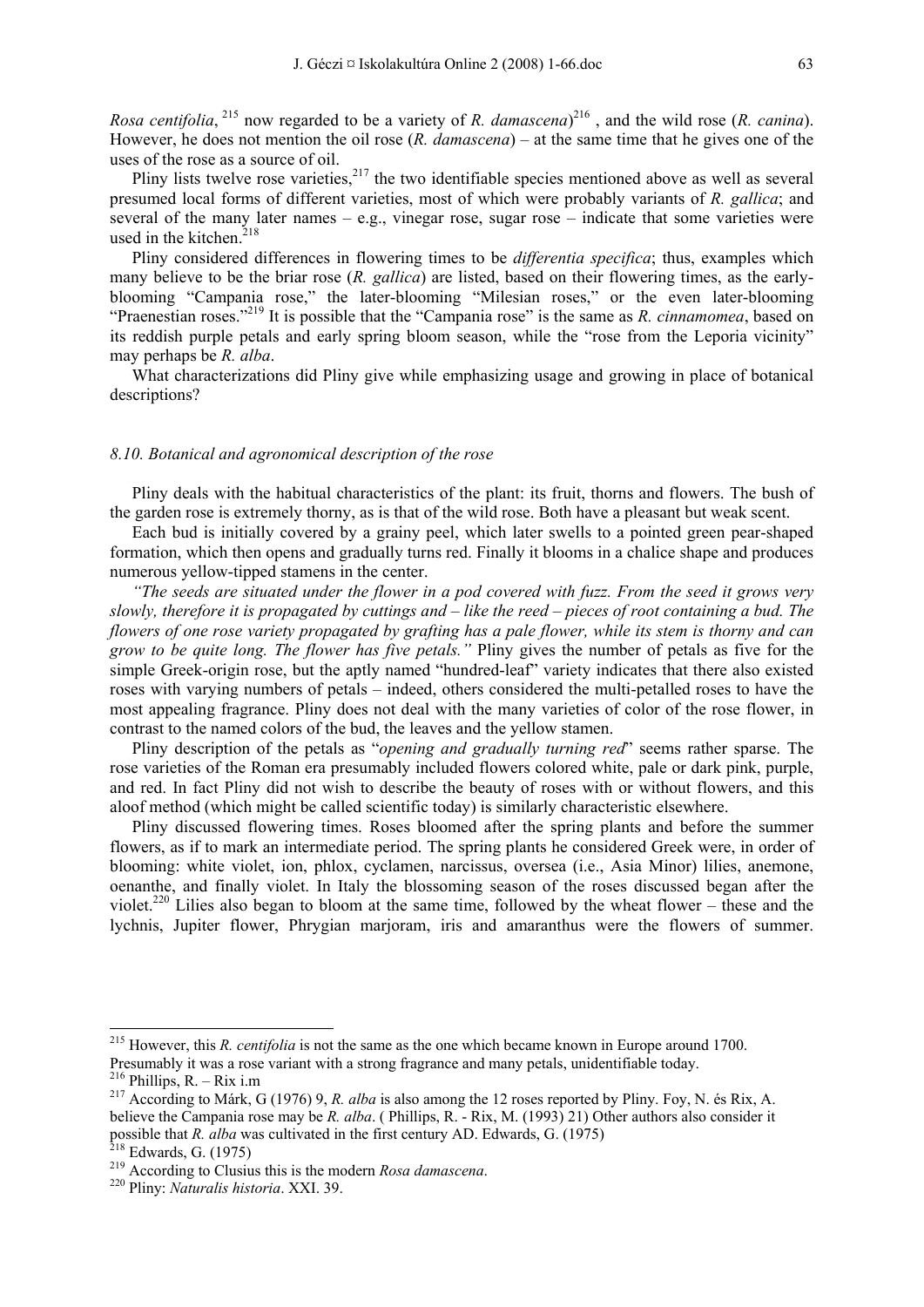However, not all spring and summer flowers were garland plants; for example, the iris was not, despite its striking beauty and fragrance.<sup>221</sup>

The Plinian "Grecian rose," unlike the long-flowering hyacinth and white violet, was a garland plant "*which is the soonest to stop blooming, except for cultivated species."*222 Elsewhere Pliny mentions only one Greek rose as a "little Greek rose," but it is unlikely that this plant had a wild variety and several domesticated varieties. Rather, Pliny was distinguishing the short flowering time of wild, uncrossed roses with that of cultivated flowers in order to demonstrate that cross-breeding also had a function in increasing flowers' lifetime.

According to Pliny's observation, the qualities most valued by the Romans in the rose depended largely on soil and weather conditions. In some years roses were less fragrant than expected, and roses growing in a dry environment tended to be more fragrant then those in moist habitats. The rose doesn't like the soil to be too fat, clay or watered; it is satisfied with rocky soil and indeed prefers dry, meager soil. Pliny writes of this several times, and emphasizes it again when discussing the care of garden roses: "*Geographic situation matters a great deal, for in Egypt these plants have no scent, except the myrtle, which has a discernable scent. There are also places where these plants – the white violet, rose*  and myrtle – bud two months earlier than in Italy.<sup>1223</sup>

Pliny also discusses soil care, propagation methods and plant care: "*For the rose the soil should be turned deeper than garden vegetables, but not as deep as for the grape."* The starting point for soil care – which Pliny held to influence the rose's properties the most, along with the weather – was that the rose should be planted in dry, thin soil in order to develop properly. This soil had to be turned deeper than for garden vegetables, but shallower than needed for grapevines – that is, a depth of 40 to 45 cm. The soil around the rosebush should also be turned, in mid-winter: "*If weather permits, the soil for the rose and grape should be turned with a two-edged hoe – for an area of one acre 70 workers are necessary..."* Elsewhere he also calls attention to care of the surface of the soil: "*The soil of the rose garden should be turned immediately following the west wind, and again at the summer solstice, in the meantime taking care that it remains clean and weedless."* 

Preservation of the rose as a hybrid underlies the above care procedures. Pliny recognizes a number of varieties of hybrid roses for propagation and spread, and recommends them in favor of slow raising from seed. The most common methods of crossbreeding are the use of a cutting from a piece of root containing a bud, or from a branch, or grafting. "*Every rose develops well if it is pruned, burned, or even transplanted. It grows well and quickly, like the grape, if pieces of branch four inches or longer are planted after the Vergiliae, then when the west wind comes they are moved to distances of one foot from each other, and the soil around them is frequently turned. Those who wish their rose variety to bloom early should dig a trench approximately a foot deep around the rosebush as soon as the buds appear, and pour warm water into it."* Thus, for knowledgeable care of the rose Pliny suggests elimination of groundwater up-flows as well as pruning, burning and transplantation; and for early blooms warm water poured around the bush when it is full of buds. These are all techniques which still exist in ornamental horticulture practice.

Pliny also provides information on the lifespan of the rose. He states: "*The rose will bear as much as five years without pruning or burning, for in that way it may be rejuvenated,"*224 from which it follows that pruning or burning will also extend the plant's life, just like the transplantation recommended earlier.

#### *8.11. Reasons for rose use according to Pliny*

-

What reasons does Pliny give for the rose's selection in gardening? "*I myself am inclined to assume,"* he writes, *"that the most generally used aromatic is the one made from the rose. A great* 

 $221$  "Consideration must also be given to the fact that many fragrant plants were not garland flowers; for example, the iris or the spikenard, although both have a very pleasant scent. Of the iris only the root was used, for ointments and medicines." Rapaics R. (1932)<br><sup>222</sup> Pliny: *Naturalis historia*. XX. 38; Hung. trans. Tóth S.

<sup>&</sup>lt;sup>223</sup> Pliny: *Naturalis historia*. XXI. 11; Hung. trans. Tóth S. <sup>224</sup> Pliny: *Naturalis historia*. XXI. 11; Hung. trans. Tóth S.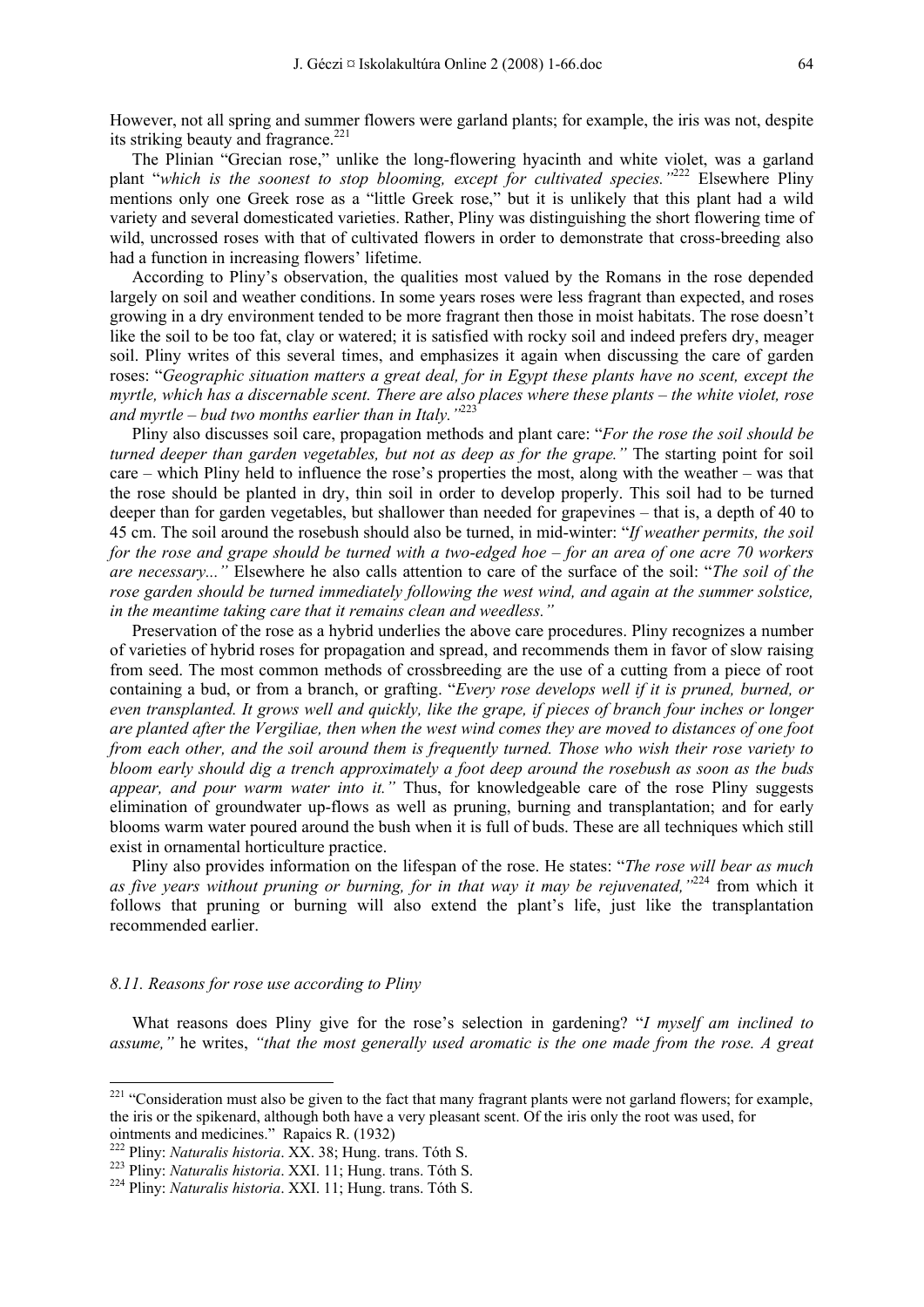*many varieties grow for this reason. Consequently, for a long time oil pressed from the flowers of the rose was the simplest aromatic, to which omphacium, rose and saffron petals, vermilion, calamus, honey, rush, salt, or red-root and wine were later added."*<sup>225</sup>

Pliny attributes the increased use of aromatics to the attraction of the human race to luxury, resulting in the creation of special aromatics with mixed scents after the original use of aromatic matter. He believes none of these to have existed before the Trojan War; and, in fact, knowledge of aromatic substances such as incense had not yet developed. Therefore such matter was not burned at religious rituals. He claims that there was merely a smattering of experience in the use of cedar and citruses, although rose oil was also used.

Pliny attributes the discovery of aromatics to the Persians, who anointed themselves with substances to eliminate body odor and the stink of perspiration. Anointment of the body for pleasure purposes was followed by the spread of the use of oil to embalm the dead: according to Homer, at the time of the Trojan War it was the custom to soak the rose flower in oil and use this in the cult of the dead.

In Rome (Pliny states) few garden plants were known to have flowers usable for garland weaving, basically only the violet and the rose. Use of the rose in garlands was just one of the ways in which roses were used, and not the most important. As noted above, it was also used as a raw material for aromatic ointments. Warnings as to the quality of aromatics occur frequently in Pliny, indicating what an important role these products had.<sup>226</sup>

Pliny also seeks an explanation of what could have caused Nature to have created such a beautiful flower which has no usefulness at all. His answer is that it serves as a moral lesson for man: that which blooms the most beautifully is the quickest to perish. For this reason the flowers have a short-lived fragrance. And it is for the same reason that the wonderful garlands and strings made from these flowers are as transitory as their raw material: It is all a moral message to the user.<sup>227</sup>

#### *8.12 Rosa sancta (= R. x richardii): The first archeological rose find*

There are no data on rose production before the Roman period, in spite of the fact that there is considerable material on Egyptian horticulture; the nature of plants used in nutrition, medicine and cosmetics; burial customs; and plant use. The list of plants at the second-millennium BC temple of Amon at Karnak does not include the rose, although other plants were imported from distant lands, such as pomegranate from the Caspian Sea region around 1550 BC, where roses were already artificially cultivated, or the frankincense imported from Somalia by Hatsepsut around 1470 BC.<sup>228</sup> Tutmosis III's military campaign in Syria and Palestine (1450 BC) failed to bring the rose to the Nile, as did commercial and geographical contacts, according to sources, nor is there evidence that the 671 BC Assyrian campaign or the Persian presence in Egypt beginning in 525 BC resulted in the import of this plant. There is similarly no evidence that Greeks during the Ptolemaic period might have brought the rose to Egypt from the city-state of Rhodes (400 BC - 80), where coins were minted with an open rose on one side and the sun god on the other. Phaselis, a commercial town now in ruins near Tekirova where rose-scented perfume was once made, is thought to have been founded by the Rhodesians around 690 BC, and rose plantations were established on lands bought from shepherds.

During Roman rule sources name the Nile delta region and the environs of Alexandria as places where roses were grown. A scientific expedition around Fayyum in the early twentieth century found rose farms and basins for distilling rosewater.

<sup>&</sup>lt;sup>225</sup> Pliny: Naturalis historia. XIII. 1. 9; Hung. trans. Tóth S.

<sup>&</sup>lt;sup>226</sup> "A freshly cut rose emits its fragrance further, while a wilting flower can be smelled only from close up.... The scent of the rose and saffron is stronger if they are picked at the right time, and both flowers are similarly more fragrant if the weather is hot than when it is cold." (XXI, 11.) "The scent of flowers containing a lot of water is not completely independent of its nectar, as with the violet, rose, and saffron.." (XXI, 18.) "It has been noted that geographical location counts a great deal, for in Egypt none of these has a scent, except the myrtle, which has a palpable scent there, too." (XXI. 11.)

Hung. trans. Tóth S.

<sup>227</sup> Pliny: *Naturalis historia*. XXI. 1; Hung. trans. Tóth S.

*A művészet kezdetei* [*The Beginnings of Art*] (1990) 77.